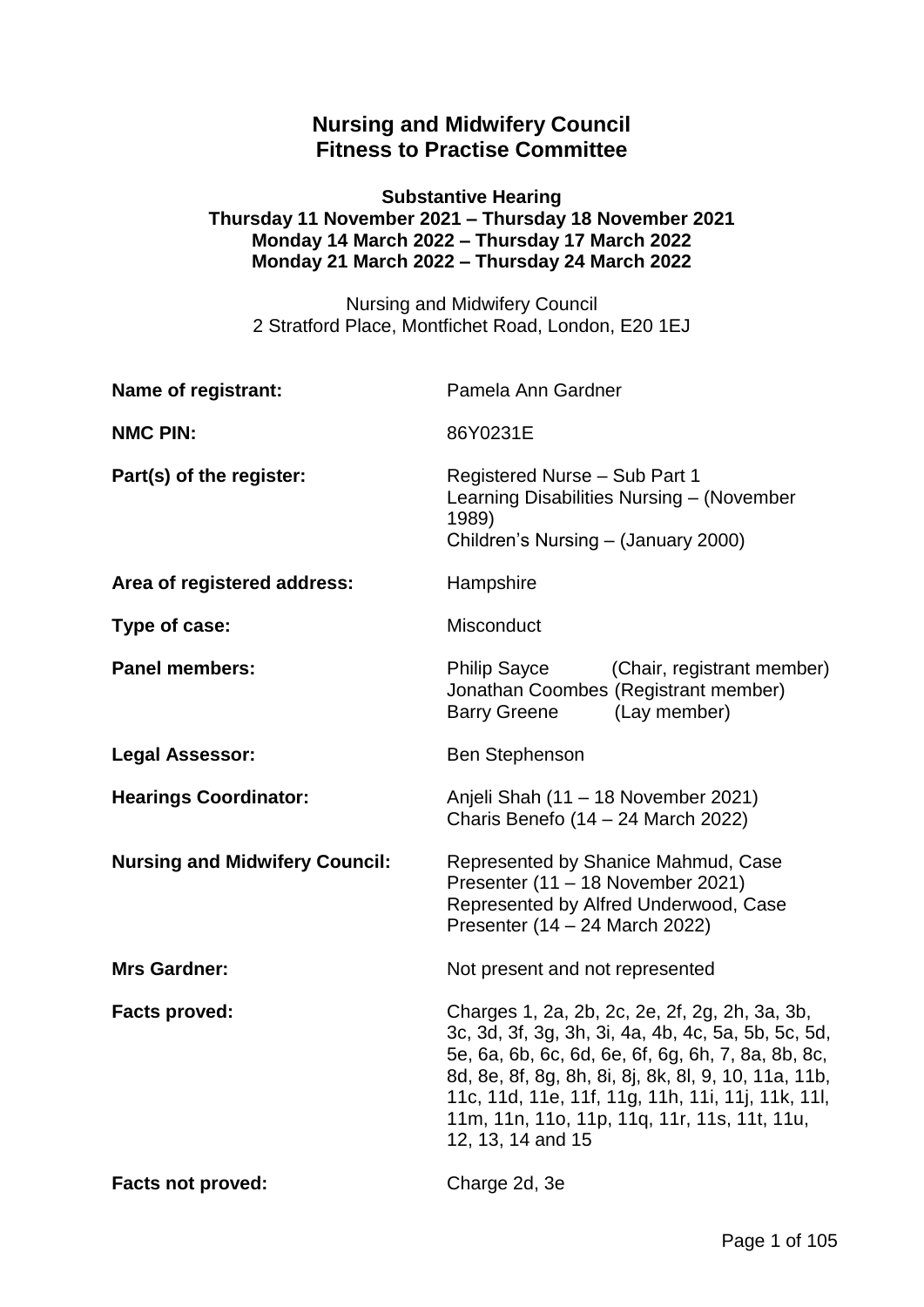| <b>Fitness to practise:</b> | Impaired                             |
|-----------------------------|--------------------------------------|
| <b>Sanction:</b>            | <b>Striking-off order</b>            |
| Interim order:              | Interim suspension order (18 months) |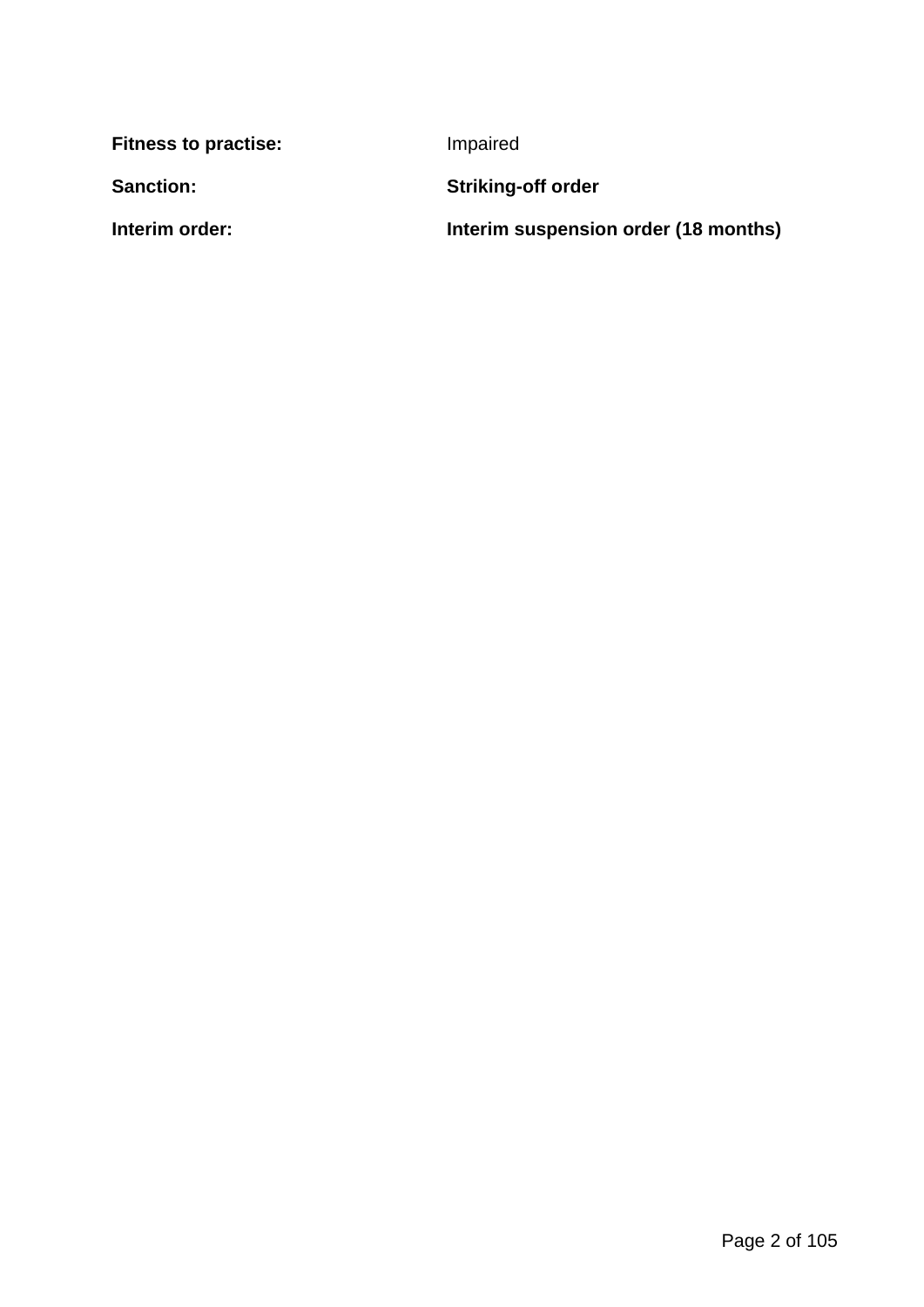# **Decision on service of notice of hearing (Day 1)**

The panel was informed at the start of this hearing that Mrs Gardner was not in attendance and that written notice of this hearing had been sent to Mrs Gardner's registered email address on 29 September 2021. Further, the panel noted that notice of this hearing was also sent to Mrs Gardner's former representative at the Royal College of Nursing (RCN) by email on 29 September 2021.

The panel took into account that the notice letter provided details of the allegations, the time, dates and venue of the hearing and, amongst other things, information about Mrs Gardner's right to attend, be represented and call evidence, as well as the panel's power to proceed in her absence.

Ms Mahmud, on behalf of the Nursing and Midwifery Council (NMC) submitted it had complied with the requirements of Rules 11 and 34 of the Nursing and Midwifery Council (Fitness to Practise) Rules 2004, as amended (the Rules).

The panel accepted the advice of the legal assessor.

The panel noted that under the amendments made to the Rules during the COVID-19 emergency period, notice of hearing can be sent to a postal address held for the registrant on the register, or an email address the registrant has notified the NMC of for the purposes of communication.

In the light of all of the information available, the panel was satisfied that Mrs Gardner has been served with notice of this hearing in accordance with the requirements of Rules 11 and 34.

# **Decision on proceeding in the absence of the registrant (Day 1)**

The panel next considered whether it should proceed in the absence of Mrs Gardner.

The panel had regard to Rule 21 (2) which states: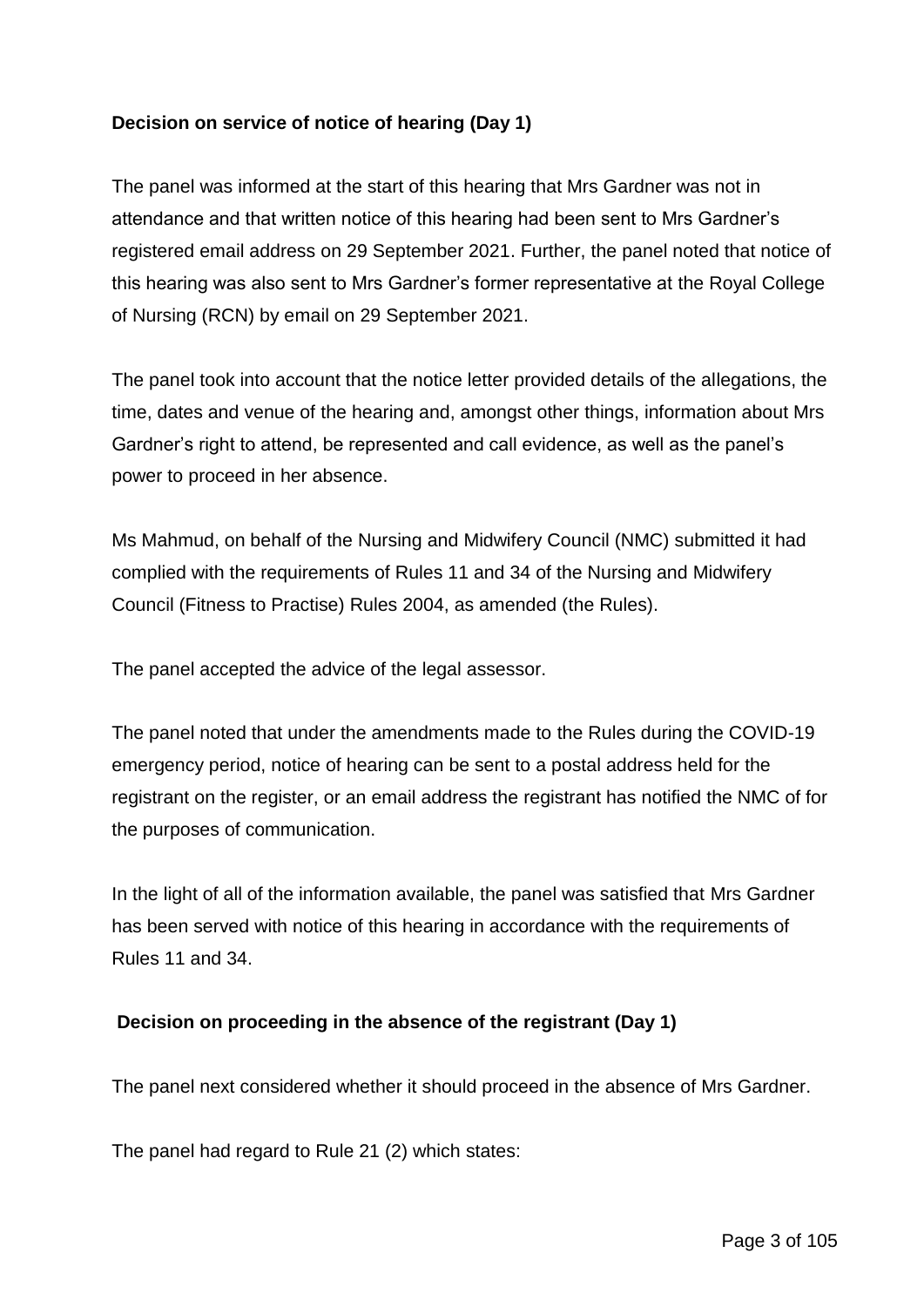- *'(2) Where the registrant fails to attend and is not represented at the hearing, the Committee*
	- *(a) shall require the presenter to adduce evidence that all reasonable efforts have been made, in accordance with these Rules, to serve the notice of hearing on the registrant;*
	- *(b) may, where the Committee is satisfied that the notice of hearing has been duly served, direct that the allegation should be heard and determined notwithstanding the absence of the registrant; or*
	- *(c) may adjourn the hearing and issue directions.*'

Ms Mahmud, on behalf of the NMC, referred the panel to an email from the Mrs Gardner's representative at the RCN dated 4 November 2021, which stated that Mrs Gardner would not be attending the hearing and that she would not be represented in her absence. The RCN went on to state that they intended to send in written submissions in advance of the hearing.

Ms Mahmud also referred the panel to written submissions from the RCN dated 10 November 2021, which stated that Mrs Gardner would not be present or represented at the hearing. It was stated that no disrespect was intended, and that this decision had been made due to Mrs Gardner's health and personal circumstances. It was further stated that Mrs Gardner had resigned from her nursing role, that she did not intend to nurse again, that she was not requesting an adjournment and that she was content for the hearing to proceed in her absence.

Ms Mahmud submitted that there had been a clear confirmation that Mrs Gardner would not be attending and that neither would her representative on her behalf. She submitted that there was a unanimous position between Mrs Gardner, her representative and the NMC that the hearing should proceed in her absence. Ms Mahmud submitted that the notice of hearing had been served in accordance with the Rules. She submitted that there was no evidence to suggest that an adjournment would result in Mrs Gardner's attendance on a future date. Ms Mahmud submitted that Mrs Gardner had voluntarily absented herself.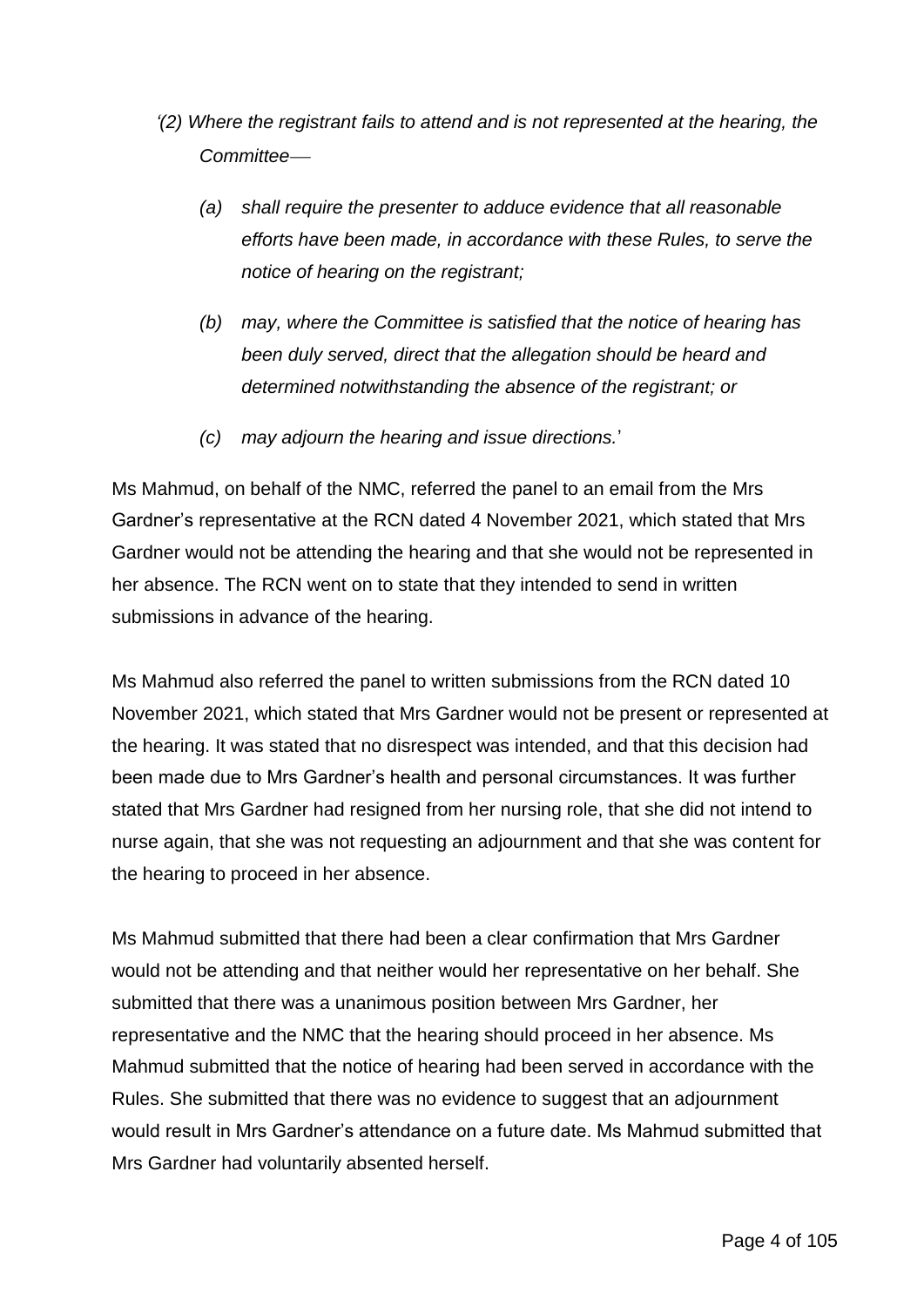Ms Mahmud submitted that the matters in this case had been investigated back in 2019. She submitted that there were six witnesses due to attend to give evidence, with one witness being present to give evidence in person on day one of the hearing (11 November 2021). Ms Mahmud submitted that there was a public interest in the matter proceeding, and being dealt with expeditiously. In these circumstances, she invited the panel to proceed in the absence of Mrs Gardner.

The panel accepted the advice of the legal assessor.

The panel noted that its discretionary power to proceed in the absence of a registrant under the provisions of Rule 21 is not absolute and is one that should be exercised '*with the utmost care and caution*' as referred to in the case of *R v Jones (Anthony William), (No.2)* [2002] UKHL 5.

The panel has decided to proceed in the absence of Mrs Gardner. In reaching this decision, the panel has considered the submissions of Ms Mahmud and the advice of the legal assessor. The panel had regard to the overall interests of justice and fairness to all parties. The panel considered that:

- Mrs Gardner's RCN representative has provided clear written submissions to indicate that she will not be attending the hearing and that she will not be represented in her absence;
- Whilst the written submissions indicate that Mrs Gardner is unable to attend due to her health and personal circumstances, she has not provided an indication as to whether these circumstances are short or longer term. Mrs Gardner has indicated that she does not intend to nurse in the future and that she is content for the hearing to proceed in her absence;
- No application for an adjournment has been made by Mrs Gardner;
- There is no reason to suppose that adjourning would secure Mrs Gardner's attendance at some future date;
- Mrs Gardner has voluntarily absented herself from this hearing;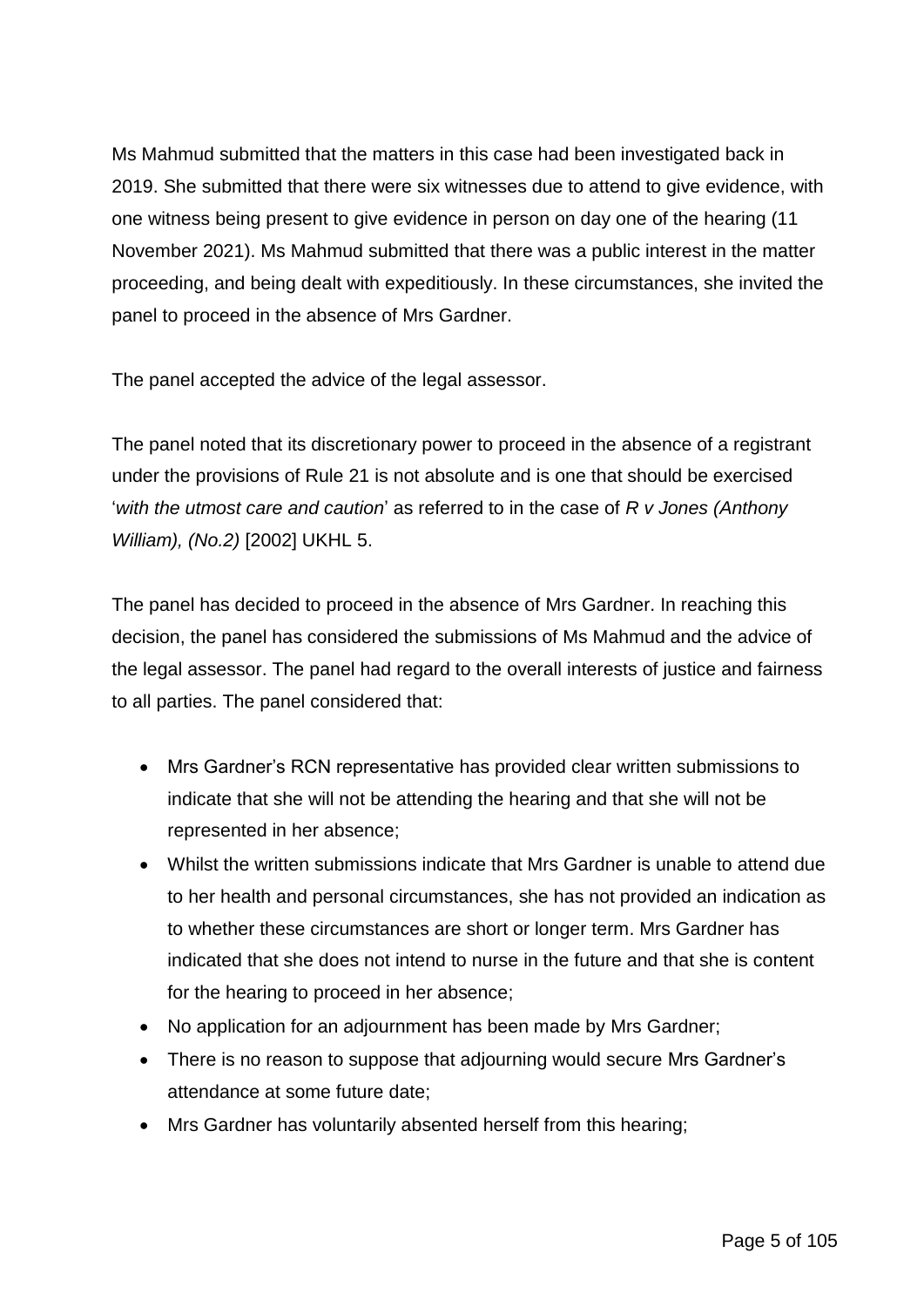- Six witnesses have had arrangements made to attend this hearing to give oral evidence;
- Not proceeding may inconvenience the witnesses, their employers and, for those involved in care work, the clients who need their professional services;
- The charges relate to events that occurred between 2014 and 2018;
- Further delay may have an adverse effect on the ability of witnesses accurately to recall events;
- There is a strong public interest in the expeditious disposal of the case.

There is some disadvantage to Mrs Gardner in proceeding in her absence. Although the evidence upon which the NMC relies will have been sent to Mrs Gardner, she will not be able to challenge the evidence relied upon by the NMC and she will not be able to give evidence on her own behalf. However, in the panel's judgment, this can be mitigated. The RCN have provided written submissions, on Mrs Gardner's behalf, which outline her position in relation to the charges. The panel can take these submissions into account during the course of its decision making. The panel can also make allowance for the fact that the NMC's evidence will not be tested by cross examination and, of its own volition, can explore any inconsistencies in the evidence which it identifies. The panel can also put Mrs Gardner's account, as provided within the written submissions, to the witnesses when asking questions. Furthermore, the disadvantage is the consequence of Mrs Gardner's decision to absent herself from the hearing, waive her right to attend and/or be represented and to not provide evidence.

In these circumstances, the panel has decided that it is fair, appropriate and proportionate to proceed in the absence of Mrs Gardner. The panel will draw no adverse inference from Mrs Gardner's absence in its findings of fact.

# **Decision and reasons on application pursuant to Rule 31**

The panel heard an application made by Ms Mahmud, on behalf of the NMC, under Rule 31, for four witnesses (Ms 4, Ms 6, Ms 3 and Ms 5) to give evidence by video-link.

Ms 4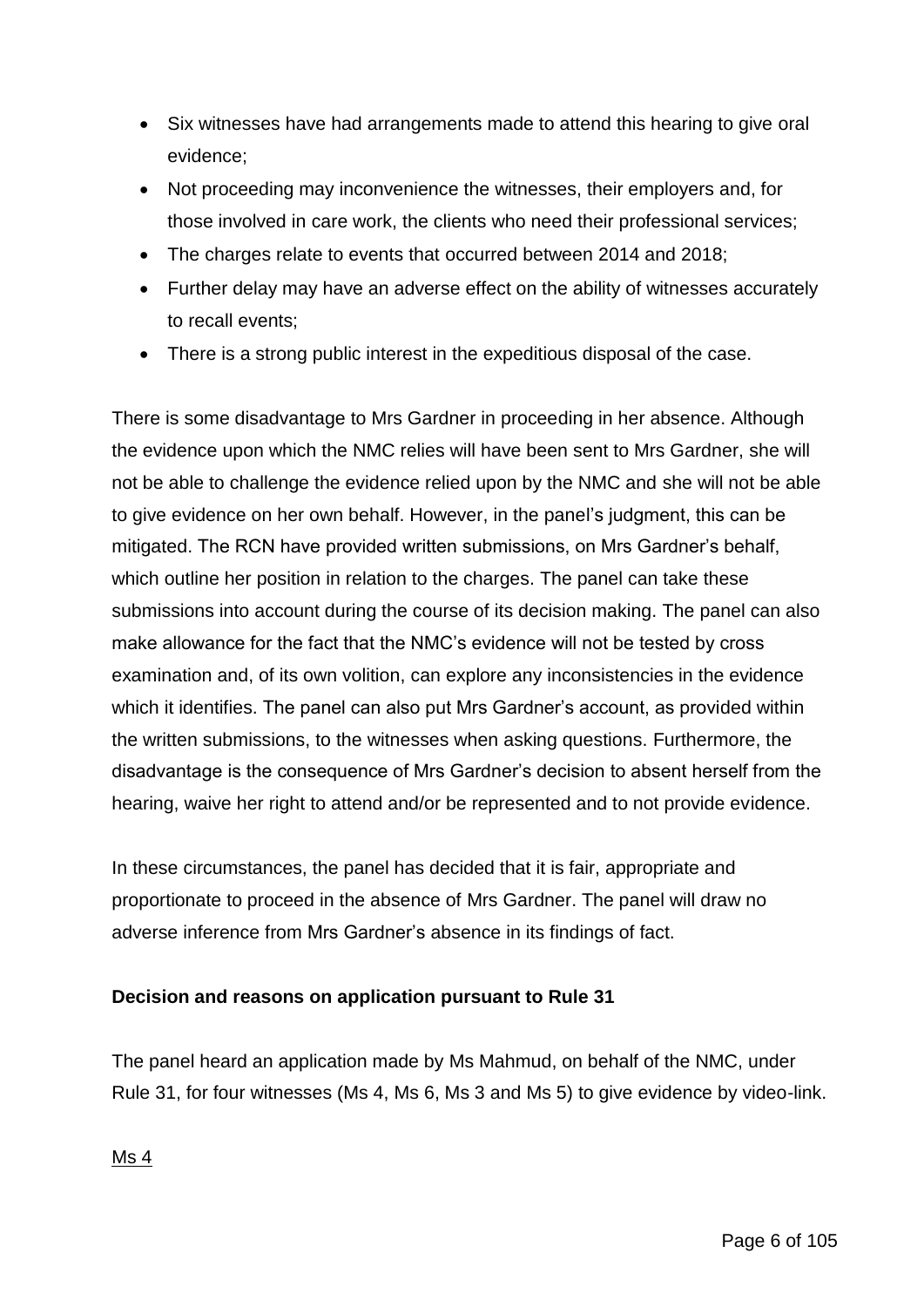Ms Mahmud applied for Ms 4 to give evidence by video-link. She submitted that Ms 4 had had difficulties making appropriate childcare arrangements to enable her to travel to London. Ms Mahmud referred the panel to an email correspondence from Ms 4 which set out those difficulties. Ms 4 was subsequently asked whether she could make childcare arrangements which the NMC could reimburse the cost for. Ms 4 responded to indicate that she had difficulties in making further childcare arrangements, having asked family members, who were unavailable in order to accommodate childcare for the time she would need to travel to London. Ms 4 had also indicated that her husband worked away from home, causing further difficulties for her.

# Ms 6

Ms Mahmud applied for Ms 6 to give evidence by video-link. She referred to email correspondence from Ms 6 dated 29 October 2021. This email stated that Ms 6 had personal concerns regarding travelling to London (with no further details provided). Ms 6 also stated that there were current staffing pressures, and that being away from the home she was working in for a full day would compromise the operation of the unit, as well as placing additional demand on her on her return to work.

# Ms 3

Ms Mahmud applied for Ms 3 to give evidence by video-link. She referred to email correspondence from Ms 3, where Ms 3 stated she had recently been diagnosed with a health condition, which had created significant difficulties in terms of physical movement, and would therefore impact on her travelling to London. Ms 3 stated that travelling to London would be too much for her own health but she was happy to attend by video-link.

# Ms 5

Ms Mahmud applied for Ms 5 to give evidence by video-link. She informed the panel that there was no specific information as to why Ms 5 wished to give evidence by video-link. Ms Mahmud informed the panel that an email had been sent to Mrs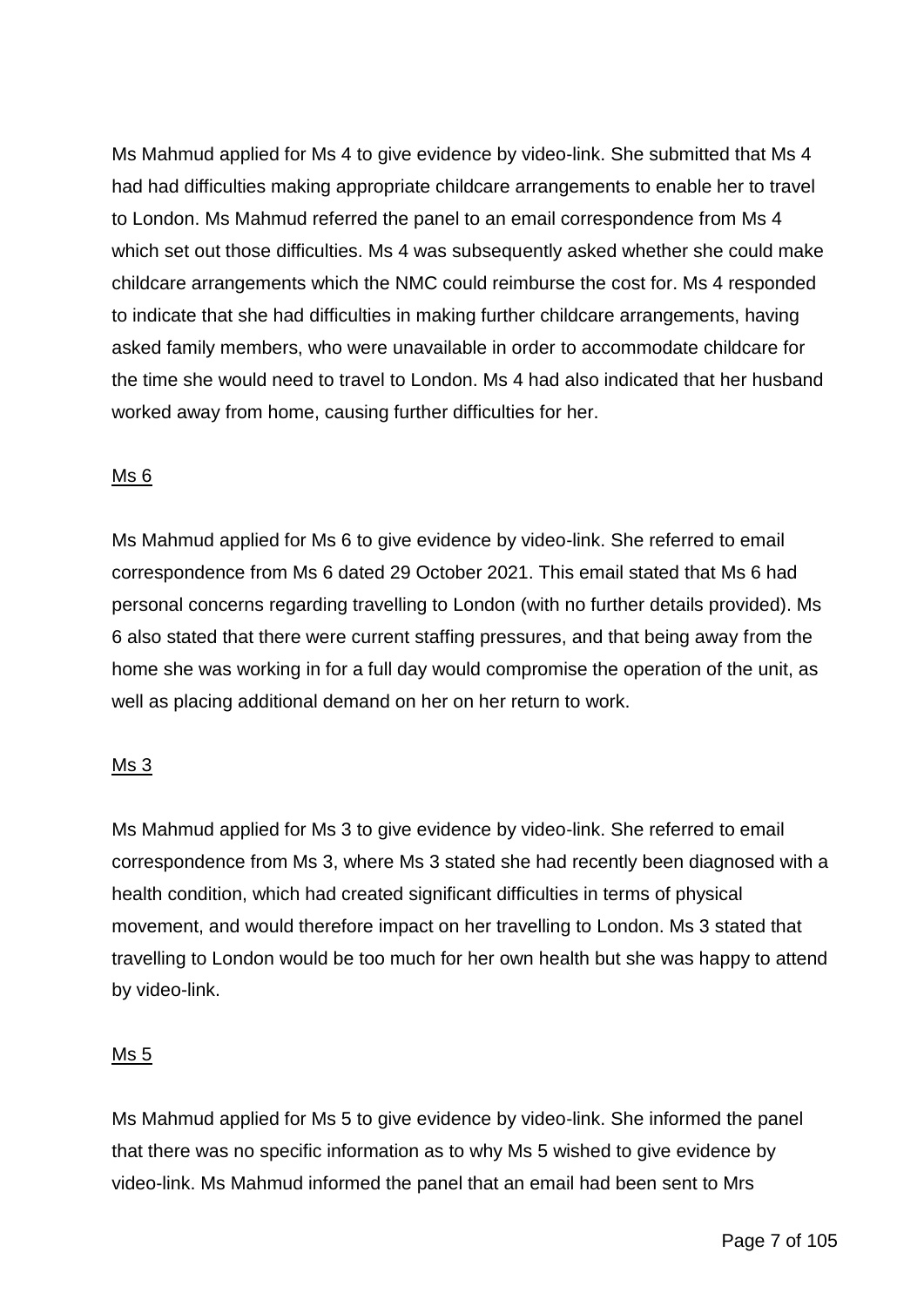Gardner's RCN representative to notify them of the NMC's intention for Ms 5 to give evidence remotely, to which the RCN responded stating that they had no instructions in relation to this issue.

In respect of the application for these four witnesses to give evidence by video-link, Ms Mahmud submitted that Mrs Gardner had originally indicated that she intended to attend this hearing in person and that she required the witnesses to attend in person. However, that position had now changed with Mrs Gardner having made clear that she did not intend to attend the hearing. Ms Mahmud submitted that there would be little unfairness or prejudice to Mrs Gardner by the application being granted. She submitted that the witnesses would still be present to give evidence, and could be appropriately questioned by herself and the panel. Ms Mahmud also submitted that it would appear that there would be no difficulties in terms of the panel being able to see and hear the witnesses clearly over the video-link.

The panel accepted the advice of legal assessor.

Rule 31 provides that, so far as it is *'fair and relevant'* a panel may accept evidence in a range of forms and circumstances, whether or not it is admissible in civil proceedings.

The panel had regard to the evidence of Ms 4, Ms 6, Ms 3 and Ms 5, which it considered to be relevant to the allegations in this case.

The panel went on to consider whether it would be fair for Ms 4, Ms 6, Ms 3 and Ms 5 to give evidence by video-link.

The panel noted that Mrs Gardner was not in attendance and she was not represented at this hearing. It noted that on 1 November 2021 the NMC emailed Mrs Gardner's RCN representative indicating that Ms 4, Ms 6 and Ms 3 were requesting to give their evidence remotely. The RCN representative responded on 4 November 2021, indicating that Mrs Gardner would not be in attendance and represented at the hearing, that they would be making written submissions in due course but that they had no other observations or submissions at the time. In respect of Ms 5, the panel noted that the NMC emailed Mrs Gardner's RCN representative on 10 November 2021 (the date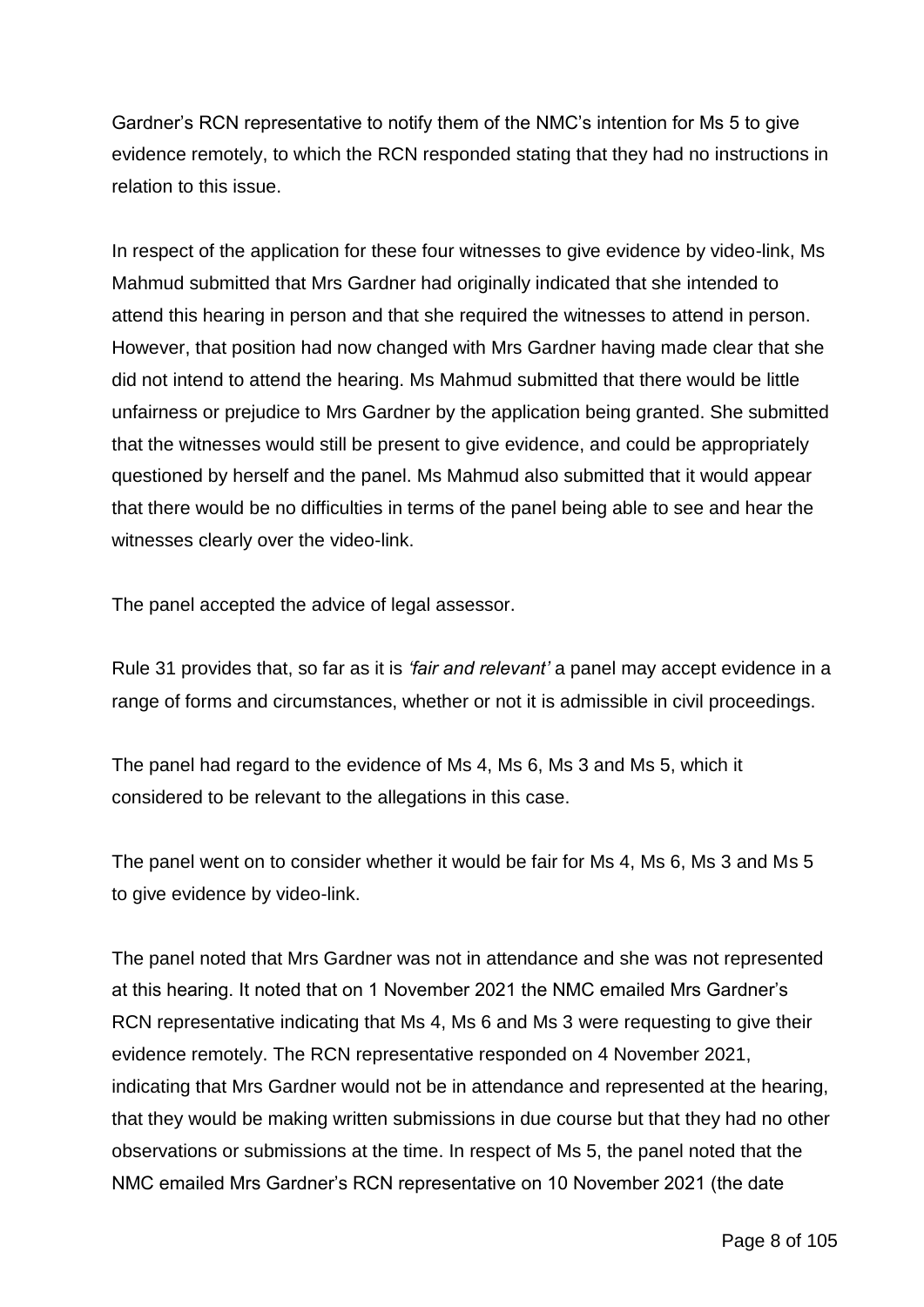before the start of the hearing), indicating that the NMC would be applying for Ms 5 to give evidence remotely. The RCN representative responded on 10 November 2021, providing written submissions on behalf of Mrs Gardner in respect of this hearing, but stating that they had no instructions in respect of Ms 5.

The panel therefore considered that Mrs Gardner had been notified of the NMC's intention to make applications for Ms 4, Ms 6, Ms 3 and Ms 5 to give evidence by video-link, with the opportunity to make observations or object to this course of action. The RCN had responded, indicating that there were no observations or objections in respect of this proposed course of action. The panel further noted that Mrs Gardner and her representative would not be in attendance at this hearing. Therefore, they would not be in a position to cross-examine the witnesses in any event. The panel would still be able to see and hear the witnesses, if they give evidence by video-link, and to test their evidence. The panel therefore considered that there would be no prejudice arising to Mrs Gardner if it were to allow the witnesses to give evidence by video-link.

The panel went on to consider the reasons for the witnesses being unable to attend the hearing in person.

The panel noted that Ms 3 had health difficulties which impacted on her ability to travel to London. The panel noted that Ms 4 had made substantial efforts to make arrangements to enable her to attend the hearing in person, but was presented with significant difficulties in doing so. In respect of Ms 4 and Ms 3, the panel was satisfied that sufficient reasons had been given for them being unable to attend the hearing in person.

The panel was satisfied that the evidence of Ms 4 and Ms 3 was relevant, and that for the reasons outlined above, it would be fair for them to give evidence at this hearing by video-link. The panel therefore granted the application in respect of Ms 4 and Ms 3.

In respect of Ms 6, the panel noted that in her correspondence with the NMC, Ms 6 had stated that she had personal concerns regarding travelling to London, however no further detail had been provided in respect of those concerns (nor did there appear to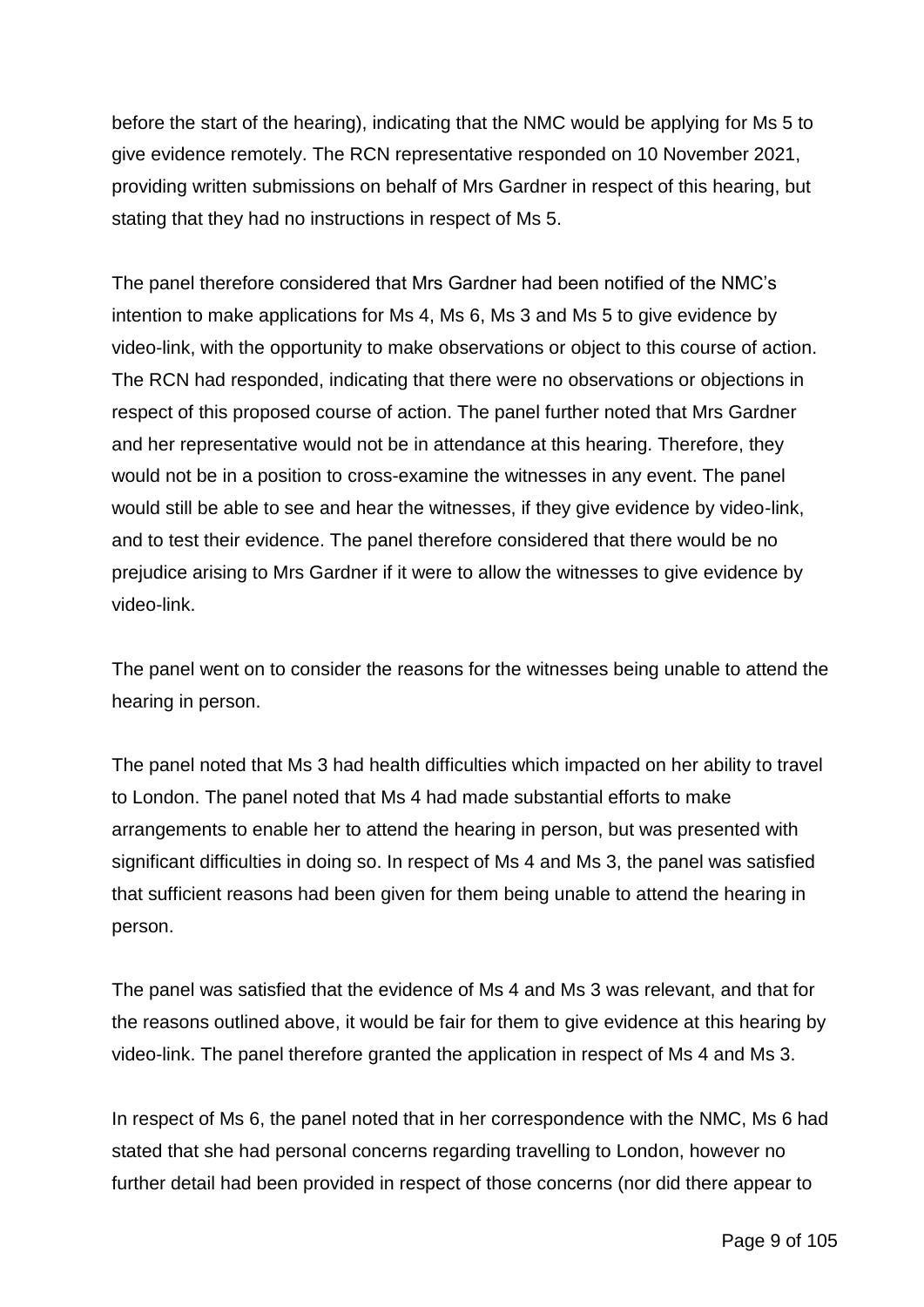be any attempt by the NMC to obtain further detail). Ms 6 went on to state that her absence from her workplace for a full day would compromise the operation of the unit and place additional demand on her return the following day. The panel expressed disappointment as to the detail in terms of the reasoning given by Ms 6 for her inability to attend the hearing in person. It appreciated her concerns regarding the staffing pressures at her unit, but also considered that as a witness who had produced a signed statement for the purpose of this hearing, she would have been fully aware of the expectation for her to attend to give evidence. Indeed, Ms 6's witness statement was signed by her on 22 July 2020, and contained the following statement:

# *'I confirm that I am willing to attend a hearing and give evidence before a Committee of the NMC if required to do so.'*

The panel balanced this with the fact that there appeared to be further personal reasons impacting on Ms 6's attendance at the hearing in person, of which it had no further detail. The panel considered that it would have been preferable for it to have received full detail as to the reasons impacting on Ms 6's ability to attend the hearing in person. However, the panel balanced this consideration with its earlier observations, that Mrs Gardner and her representative had been notified of the NMC's intention to apply for Ms 6 to give evidence by video-link, and that they had made no objections or observations in respect of this. Mrs Gardner was not present at this hearing, nor was she represented, and therefore would not be in a position to cross-examine Ms 6 in any event. If Ms 6 were to give evidence by video-link, the panel would still be able to see and hear the witness, and to test her evidence. This would limit any prejudice arising to Mrs Gardner. Therefore, whilst the panel had some reservations about the sufficiency of reasoning given by Ms 6 for her non-attendance at this hearing in person, it balanced this with the fact that her evidence was clearly relevant to the allegations, and that overall, it considered it would be fair for her to give evidence by video-link. The panel therefore granted the application in respect of Ms 6.

In respect of Ms 5, the panel was not satisfied that any reason had been provided for her being unable to attend the hearing in person. The panel therefore reserved judgement in respect of the application for Ms 5 to give evidence by video-link, until it had received further information, after making enquiries of Ms Mahmud.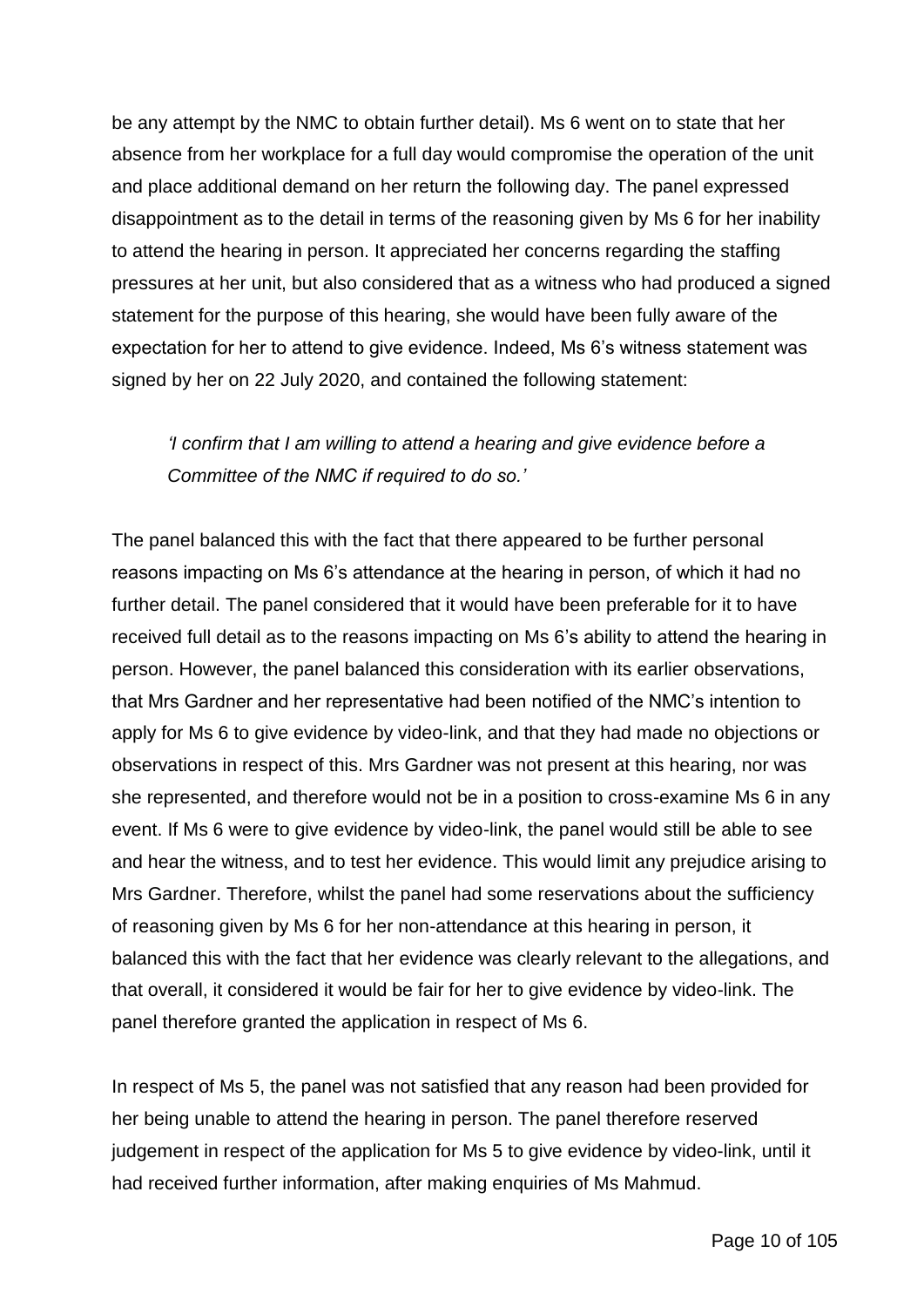Ms Mahmud took instructions and then made further submissions in respect of Ms 5. She informed the panel that the application for Ms 5 to give evidence by video-link was one the NMC made on Ms 5's behalf. Ms Mahmud said that Ms 5 had not outlined specific difficulties with attending the hearing in person. She submitted that the RCN indicated, a week prior to the hearing that Mrs Gardner would not be attending the hearing nor represented. Ms Mahmud submitted that it had been Mrs Gardner's request for this hearing to take place physically, with the witnesses attending in person. This request had been made in advance of the hearing, prior to her indication the week before the hearing that she would no longer be in attendance. She submitted that a week prior to the hearing, with the RCN indicating that Mrs Gardner and her representative would not be attending the hearing, the nature of the case had changed. This necessitated an assessment of whether witnesses should still be required to travel to London, given that Mrs Gardner was no longer attending the hearing. Ms Mahmud submitted that the NMC was required to consider the fairness of any disruption caused to witnesses in these circumstances. It was therefore on 10 November 2021 when the NMC emailed the RCN to indicate its intention to apply for Ms 5 to give evidence by video-link. Ms Mahmud informed the panel that by this time, the NMC had already made arrangements for two witnesses to attend in person, and had put the RCN on notice (by email on 1 November 2021) of its intention to apply for three other witnesses to give evidence by video-link.

It was in these circumstances that Ms Mahmud maintained her application for Ms 5 to give evidence by video-link. She submitted that Ms 5 gave evidence to specific issues in this case, and that her evidence was valuable as to context and dealt with matters also covered in Ms 3 and Ms 4's evidence. Ms Mahmud also submitted that Ms 5 gave evidence as to the general working of the procurement card and petty cash systems. Furthermore, Ms 5 gave evidence as to an incident in December 2016, when she went to do a food shop at Tesco with Mrs Gardner, and there was a subsequent query she made about Mrs Gardner allegedly claiming money back through petty cash system for the purchases she made on the procurement card. Ms Mahmud submitted that Ms 5 had confirmed her availability to give evidence, and that her evidence was relevant, and formed part of the NMC's overall case.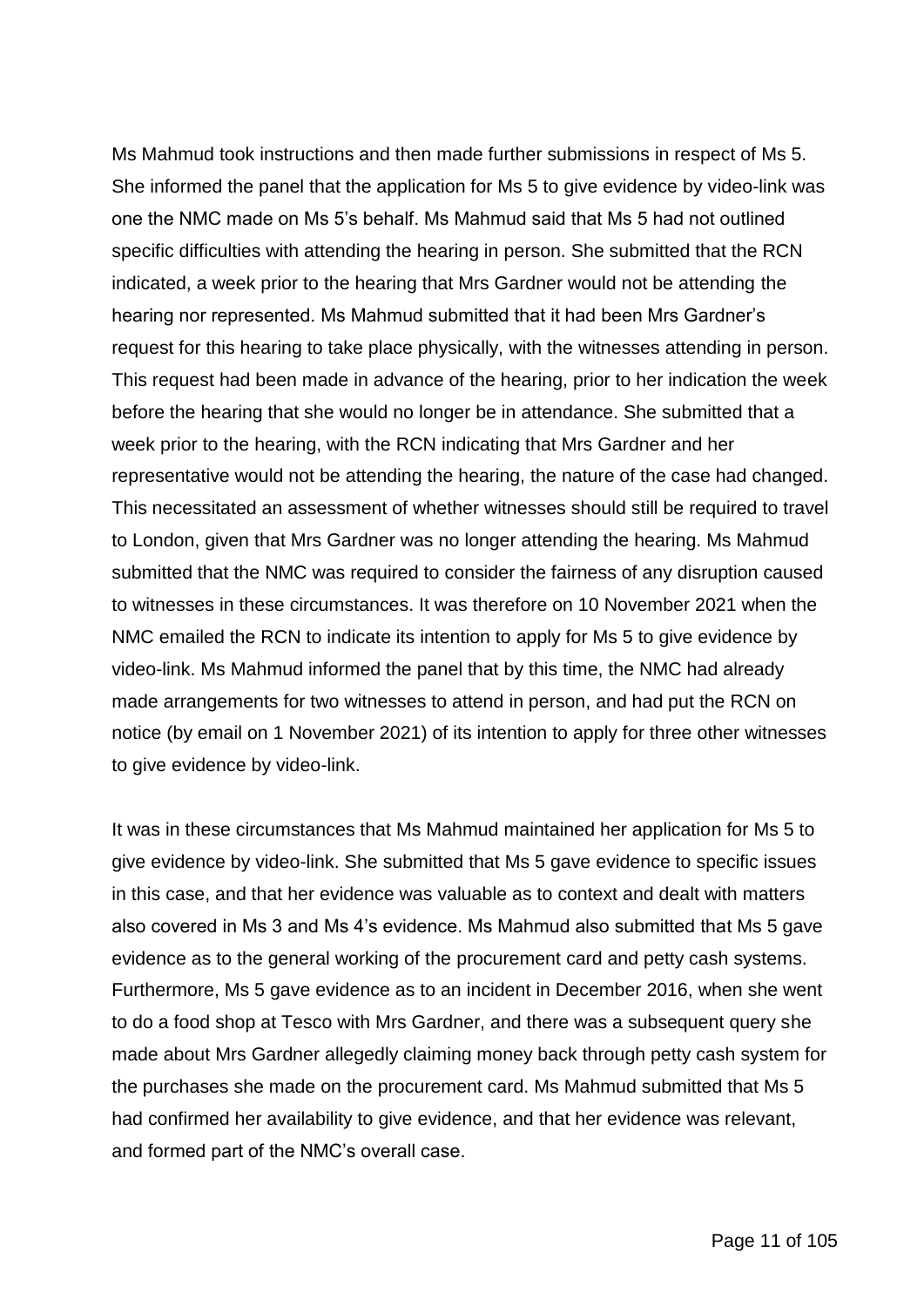The panel accepted the further advice of the legal assessor.

The panel accepted the reasons given by Ms Mahmud, in terms of why the application was being made by the NMC for Ms 5 to give evidence by video-link. Whilst there had not been a reason given for Ms 5 being unable to attend the hearing in person, it accepted the explanation regarding the history of this matter, which resulted in a change in the NMC's assessment of how witnesses should give their evidence. The panel noted that on 10 November 2021 the NMC emailed the RCN, indicating its intention to apply for Ms 5 to give evidence by video-link. The panel noted that the RCN responded on the same date, indicating that they had no instructions in respect of Ms 5. The panel reminded itself of its earlier observations in respect of all of the witnesses who the NMC was making this application in respect of. It considered that Ms 5's evidence was clearly relevant to the factual issues in this case. The panel considered that Mrs Gardner was not in attendance, nor represented, and therefore would not be in a position to cross-examine Ms 5 in any event. The panel would still be able to see and hear Ms 5 if she gave evidence by video-link and to test her evidence. The panel therefore considered that there would be no prejudice to Mrs Gardner if Ms 5 were to give evidence by video-link. The panel considered that it would be fair for Ms 5 to give evidence in this manner. In these circumstances, the panel granted the application in respect of Ms 5.

The panel therefore approved the application for Ms 4, Ms 6, Ms 3 and Ms 5 to give evidence by video-link. The panel will give their evidence what it deems appropriate weight once it has heard and evaluated all the evidence before it.

# **Adjournment and interim order**

The hearing then adjourned part-heard due to insufficient time to conclude within the allocated time. At the time of adjourning, the panel considered whether an interim order was required in this case.

Under Article 31 of the Nursing and Midwifery Order 2001 (the Order), the panel considered whether an interim order should be imposed in this case. A panel may only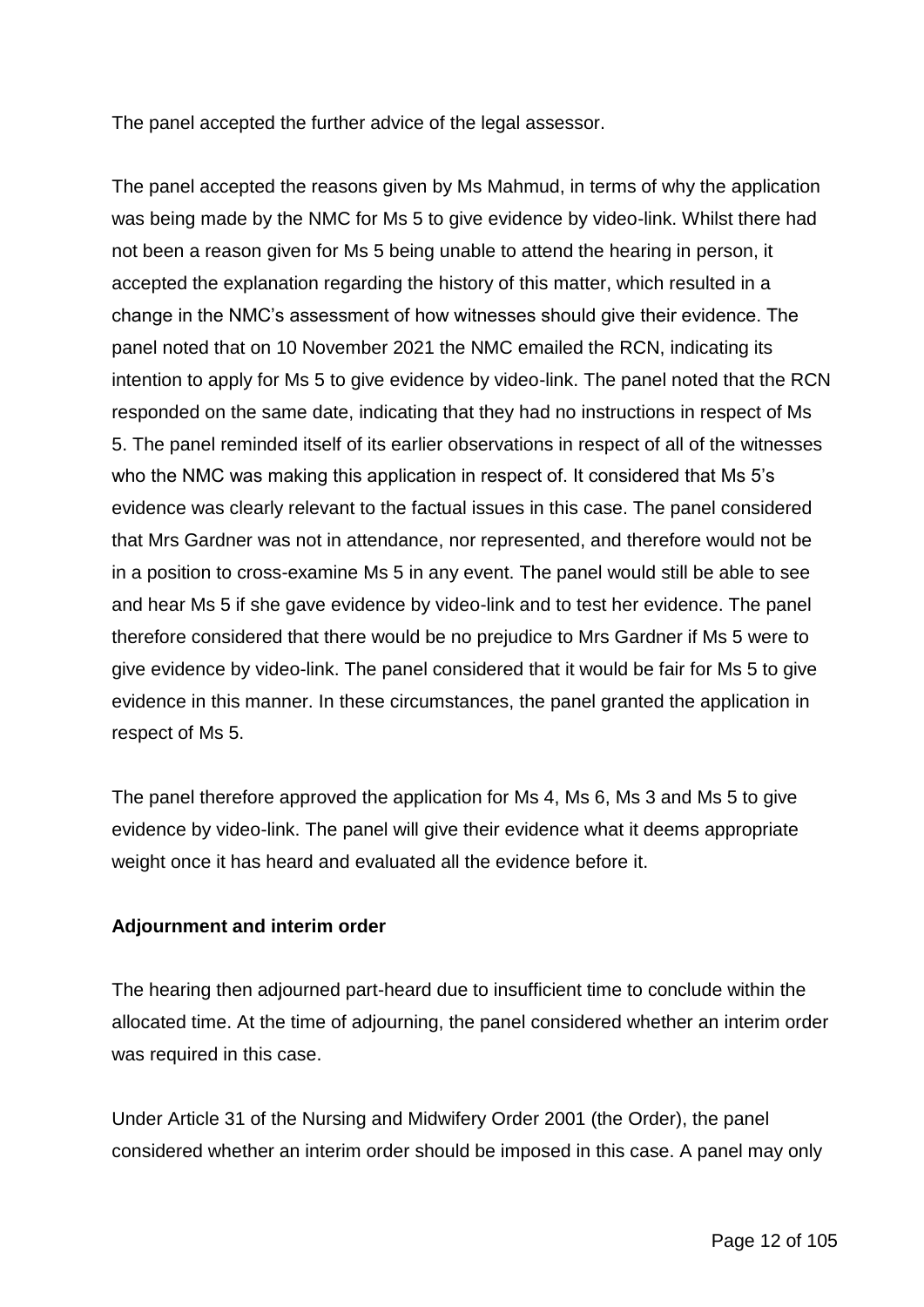make an interim order if it is satisfied that it is necessary for the protection of the public, and/or is otherwise in the public interest, and/or is in the registrant's own interests.

Ms Mahmud, on behalf of the NMC, did not make an application for an interim order. She submitted that there had been no change in risk in this case, nor had any further information been received by the NMC to necessitate an interim order. The panel accepted the advice of the legal assessor.

The panel considered that there had been no change in circumstances which would indicate that there had been a change in risk in this case. It noted that it had not yet reached the stage of fact finding. The panel did not consider that an interim order is necessary to protect the public, is otherwise in the public interest or is in Mrs Gardner's own interests. The panel therefore decided not to impose an interim order at this stage.

The hearing then adjourned. It will resume on 14 March 2022.

That concludes this determination.

This decision will be confirmed to Mrs Gardner in writing.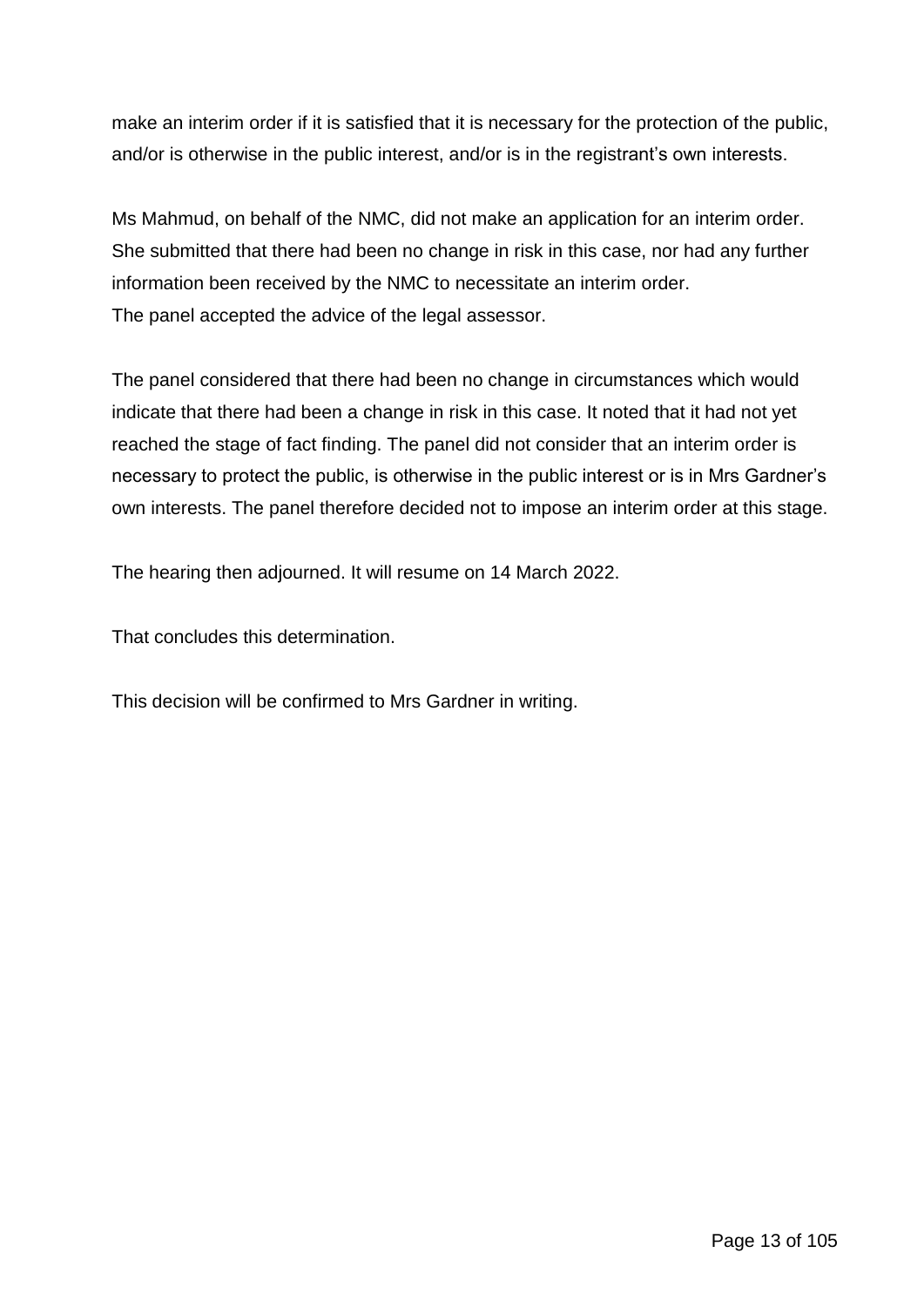# **This panel started its deliberations on the facts on 14 March 2022.**

### **The hearing resumed on 22 March 2022.**

### **Decision and reasons on service of Notice of the resumed hearing**

The panel was informed at the start of this hearing that Mrs Gardner was not in attendance and that the Notice of Hearing letter had been sent to Mrs Gardner's registered email address on 31 January 2022.

Further, the panel noted that the Notice of Hearing was also sent to Mrs Gardner's representative at the RCN on 31 January 2022.

Mr Underwood, on behalf of the NMC, submitted that it had complied with the requirements of Rules 11 and 34.

The panel accepted the advice of the legal assessor.

The panel took into account that the Notice of Hearing provided details of the allegation, the time, dates and venue of the hearing and, amongst other things, information about Mrs Gardner's right to attend, be represented and call evidence, as well as the panel's power to proceed in her absence.

In the light of all of the information available, the panel was satisfied that Mrs Gardner has been served with the Notice of Hearing in accordance with the requirements of Rules 11 and 34.

#### **Decision and reasons on proceeding in the absence of Mrs Gardner**

The panel next considered whether it should proceed in the absence of Mrs Gardner. It had regard to Rule 21 and heard the submissions of Mr Underwood who invited the panel to continue in the absence of Mrs Gardner.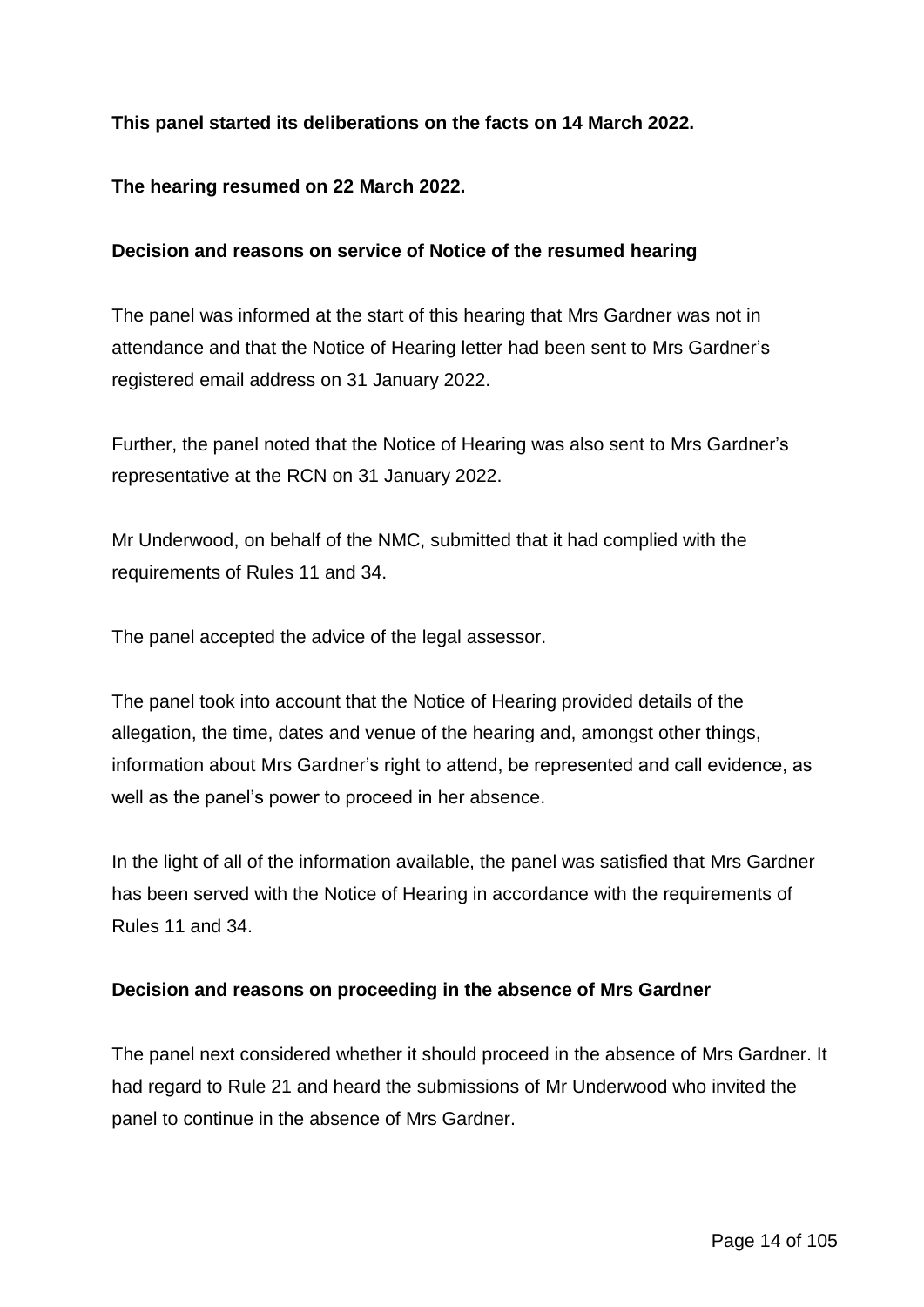Mr Underwood referred the panel to the email from Mrs Gardner's representative dated 2 March 2022 which stated:

*'Thank you for confirming. The position has not changed since we provided our written submissions; neither Ms Gardner nor her representative will attend. We will not be providing any further representations. We have no objections to the panel proceeding in her absence.'*

Mr Underwood submitted that Mrs Gardner had indicated that she has no intention to attend the hearing, which was her position for the initial hearing in November 2021. He submitted that there would be no undue prejudice to Mrs Gardner by proceeding in her absence, and that it would be in the public interest to proceed in her absence.

The panel accepted the advice of the legal assessor.

The panel noted that its discretionary power to proceed in the absence of a registrant under the provisions of Rule 21 is not absolute and is one that should be exercised *'with the utmost care and caution'* as referred to in the case of *R* v *Jones*.

The panel has decided to proceed in the absence of Mrs Gardner. In reaching this decision, the panel has considered the submissions of Mr Underwood, the written representations made on Mrs Gardner's behalf, and the advice of the legal assessor. It has had particular regard to the factors set out in the decision of *R v Jones* and *General Medical Council v Adeogba* [2016] EWCA Civ 162 and had regard to the overall interests of justice and fairness to all parties. It noted that:

- Mrs Gardner's RCN representative has provided clear written submissions to indicate that she will not be attending the hearing and that she will not be represented in her absence and furthermore there is no objection to the case proceeding in her absence;
- Mrs Gardner has voluntarily absented herself from this hearing;
- No application for an adjournment has been made by Mrs Gardner;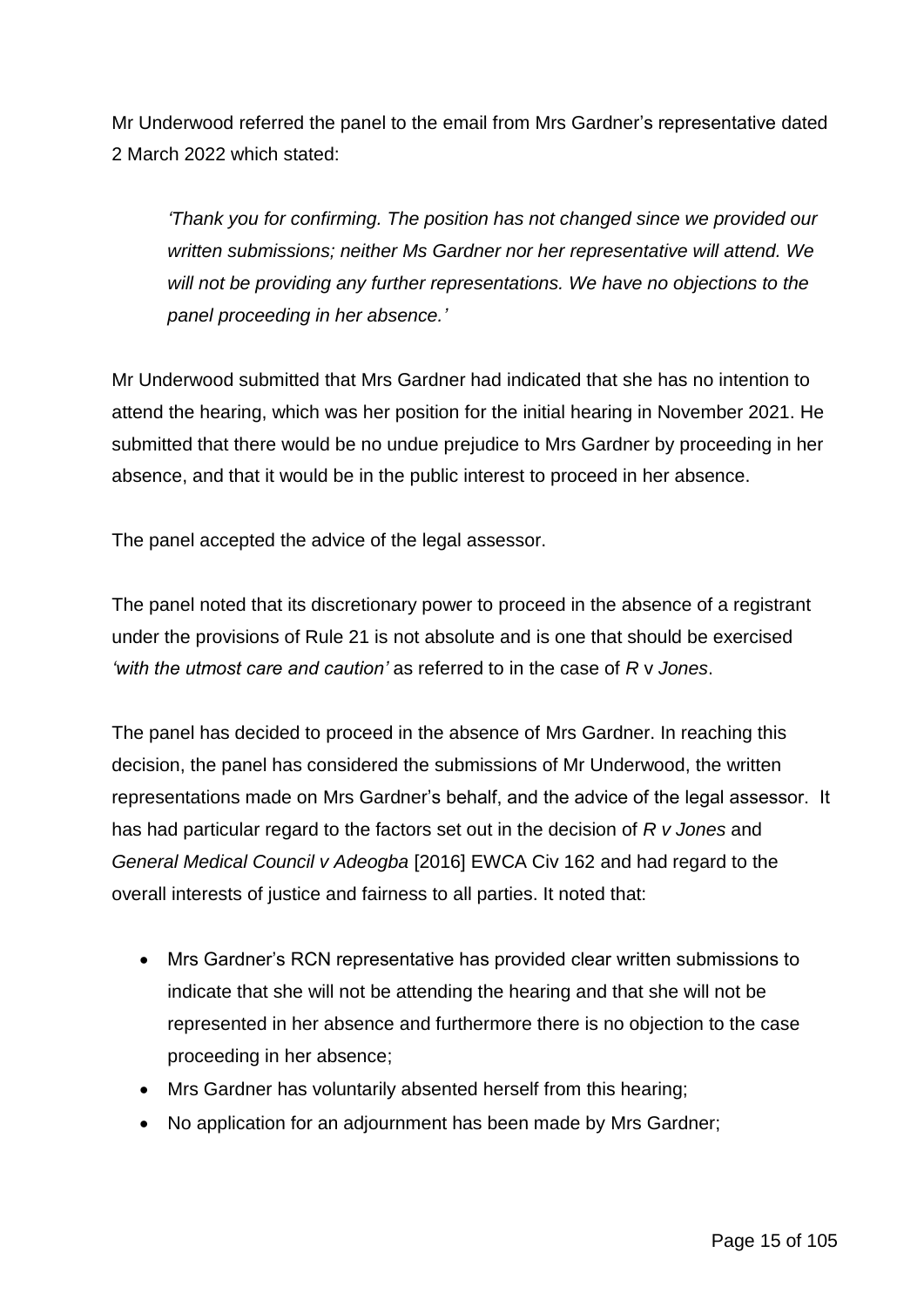- There is no reason to suppose that adjourning would secure her attendance at some future date; and
- There is a strong public interest in the expeditious disposal of the case.

The panel noted the RCN's representation dated 2 March 2022 that '*We will not be providing any further representations. We have no objections to the panel proceeding in her absence.'* The panel determined in these circumstances, that it is fair, appropriate and proportionate to proceed in the absence of Mrs Gardner. The panel will draw no adverse inference from Mrs Gardner's absence.

### **Decision and reasons on application to amend the charge**

The panel on its own volition, and during its deliberations on the facts, invited Mr Underwood to consider a small number of arithmetical and typographical amendments.

The panel heard an application made by Mr Underwood to amend the wording of charges 2a, 4c, 6a, 6h, 8c, 8k, 10, 11k, 11m, 11o and 13.

Mr Underwood referred the panel to his written submissions dated 17 March 2022, which stated as follows:

*'1. This is an application by the NMC under Rule 28 of the FTP Rules to amend the following charges:*

*"That you, a registered nurse:*

*2. Between 1 April 2015 and 31 March 2016 made one of more of the following duplicate petty cash claims:*

*a) Wyewale Garden Centre £37.48"*

*4. Between 1 April 2017 and 31 January 2018 made one or more of the following duplicate petty cash claims:*

*c) Office World Stationery £137.83"*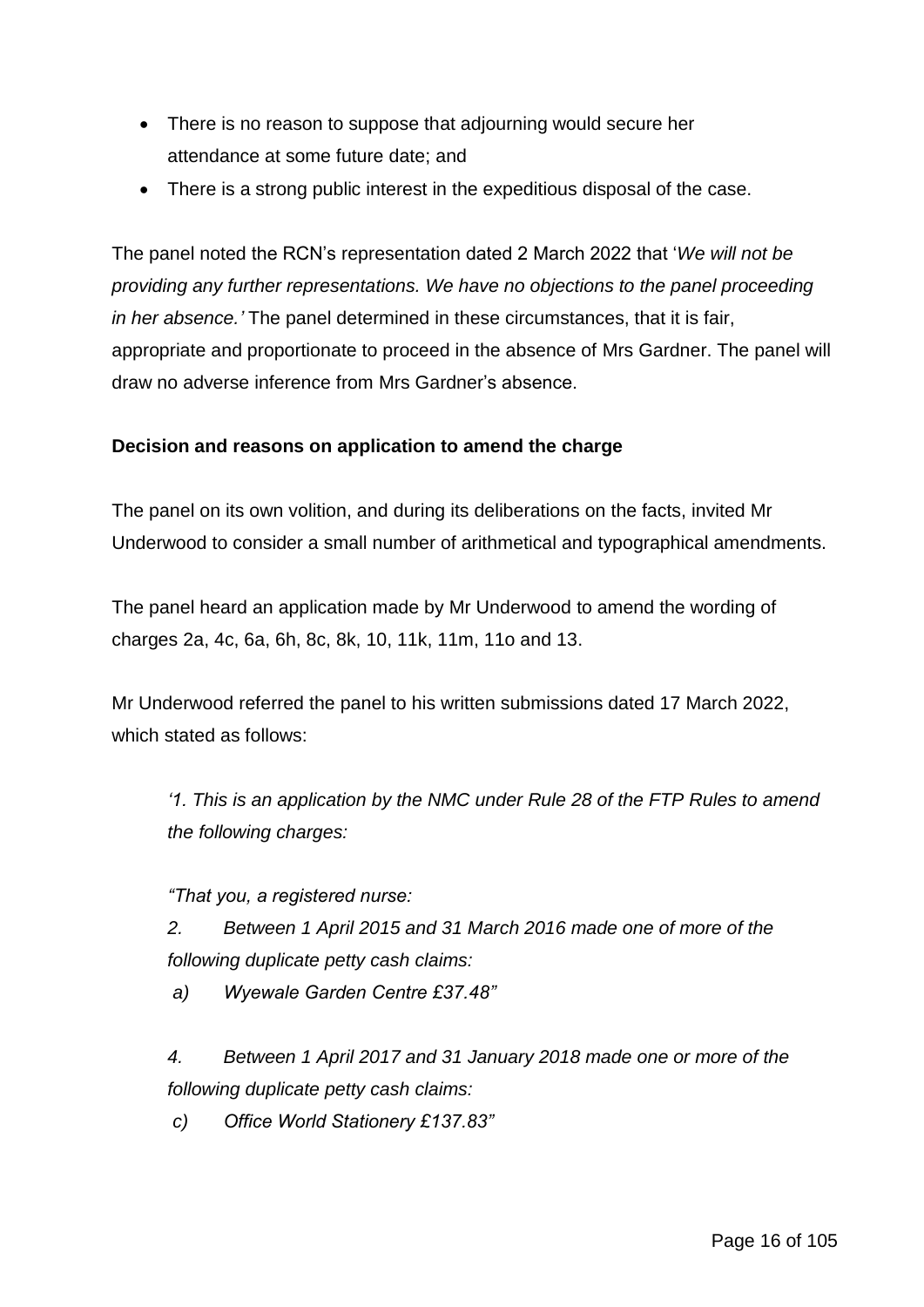*6. Between 1 April 2015 and 31 March 2016 made one or more of the following purchases on the procurement card:*

*a) Sainsbury's, women's clothing at £50.00"*

*h) Morrisons, Thornton's chocolates at £20.00, Amazon Gift Card at £20.00 and Gift Card at £50"*

*8. Between 1 April 2016 and 31 March 2017 made one or more of the following purchases on the procurement card.* 

*c) Boots, Perfume at £30.00, Shampoo at £11.98"*

*k) John Lewis, skincare gift sets at £106.26*

*10. Between 1 April 2016 and 31 March 2017 wrote "xmas cards, paper, gifts for pass the parcel - cleaning products" on a receipt for £106.26 for a purchase from John Lewis for skincare."*

*11. Between 1 April 2017 and 31 January 2018 made one or more of the following purchases on the procurement card:*

*k) Sainsburys, Clothing and Flask at £58.50"*

*m) Sainsburys, Unknown item at £52.00*

*o) Sainsburys, Clothing and hand cream at £31.75*

*13. Between 1 April 2017 and 31 January 2018 wrote "pans, cutlery, plates " on a receipt for a handbag from TK Maxx at £103.04"*

*2. The NMC apply to amend the charges so that they read as follows:*

*"That you, a registered nurse:*

*2. Between 1 April 2015 and 31 March 2016 made one of more of the following duplicate petty cash claims:*

*a) Wyevale Garden Centre £37.48"*

*4. Between 1 April 2017 and 31 January 2018 made one or more of the following duplicate petty cash claims:*

*c) Office Outlet £137.83"*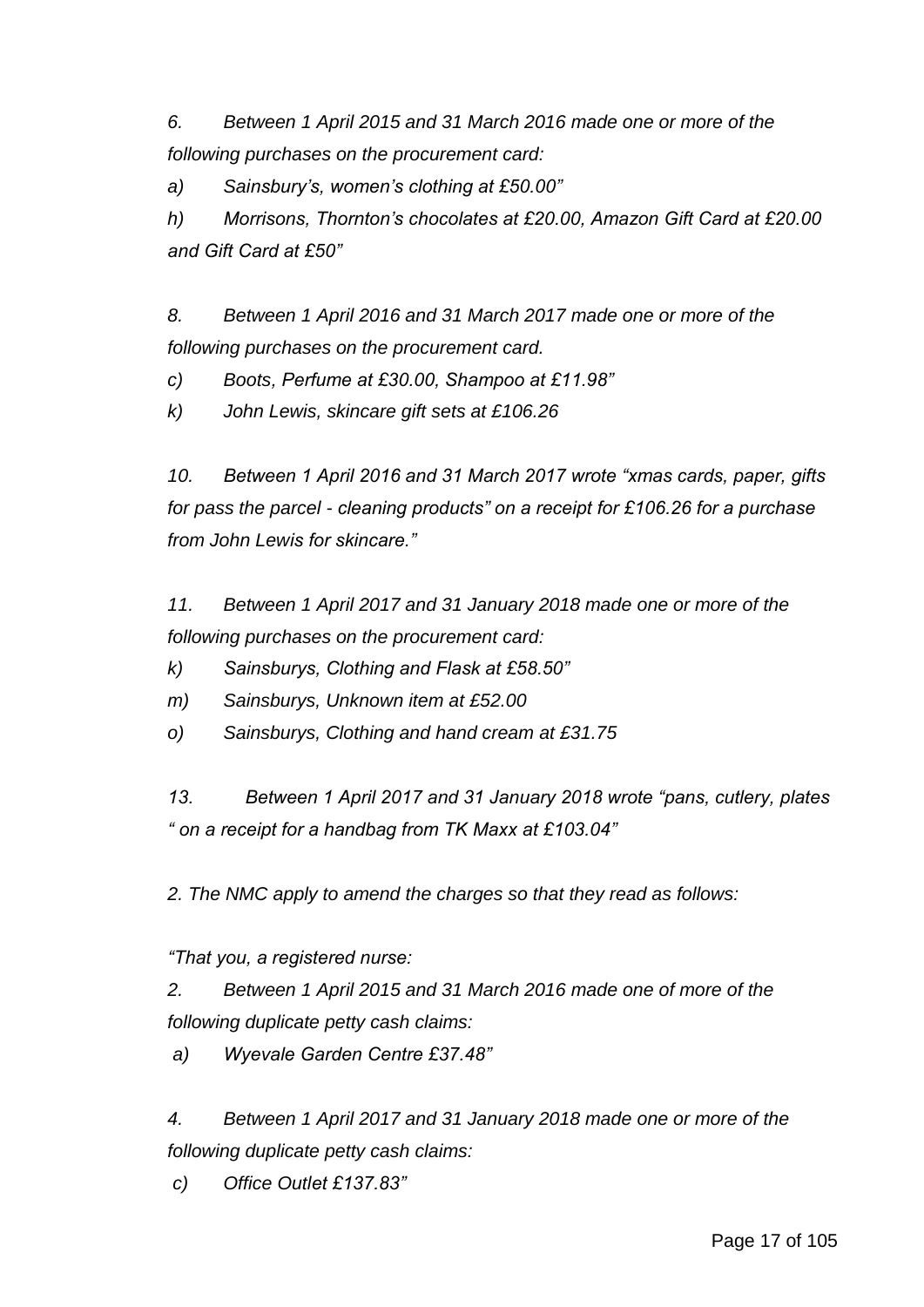*6. Between 1 April 2015 and 31 March 2016 made one or more of the following purchases on the procurement card:*

*a) Sainsbury's, women's clothing at £48.00"*

*h) Morrisons, Thornton's chocolates at £8.00, Amazon Gift Card at £20.00 and Gift Card at £50"*

*8. Between 1 April 2016 and 31 March 2017 made one or more of the following purchases on the procurement card.* 

*c) Boots, Perfume at £37.00, Shampoo at £11.98"*

*k) John Lewis, skincare gift sets at £106.25*

*10. Between 1 April 2016 and 31 March 2017 wrote "xmas cards, paper, gifts for pass the parcel - cleaning products" on a receipt for £106.25 for a purchase from John Lewis for skincare."*

*11. Between 1 April 2017 and 31 January 2018 made one or more of the following purchases on the procurement card:*

*k) Sainsburys, Clothing and Flask at £50.00"*

*m) Sainsburys, clothing at £52.00*

*o) Sainsburys, Clothing and hand cream at £27.25*

*13. Between 1 April 2017 and 31 January 2018 wrote "pans, cutlery, plates " on a receipt for a handbag from TK Maxx at £129.99"*

*3. It is submitted that the charges ought to be amended in this way to correct typographical mistakes or small errors in value or description so that the charges accurately reflect the evidence as presented in Appendices E and F.*

*4. Under Rule 28 the NMC may apply - and the panel may exercise its discretion - to amend charges at any point prior to the panel making its findings of fact. When doing so it must consider fairness to both parties and any potential injustice in allowing an amendment.*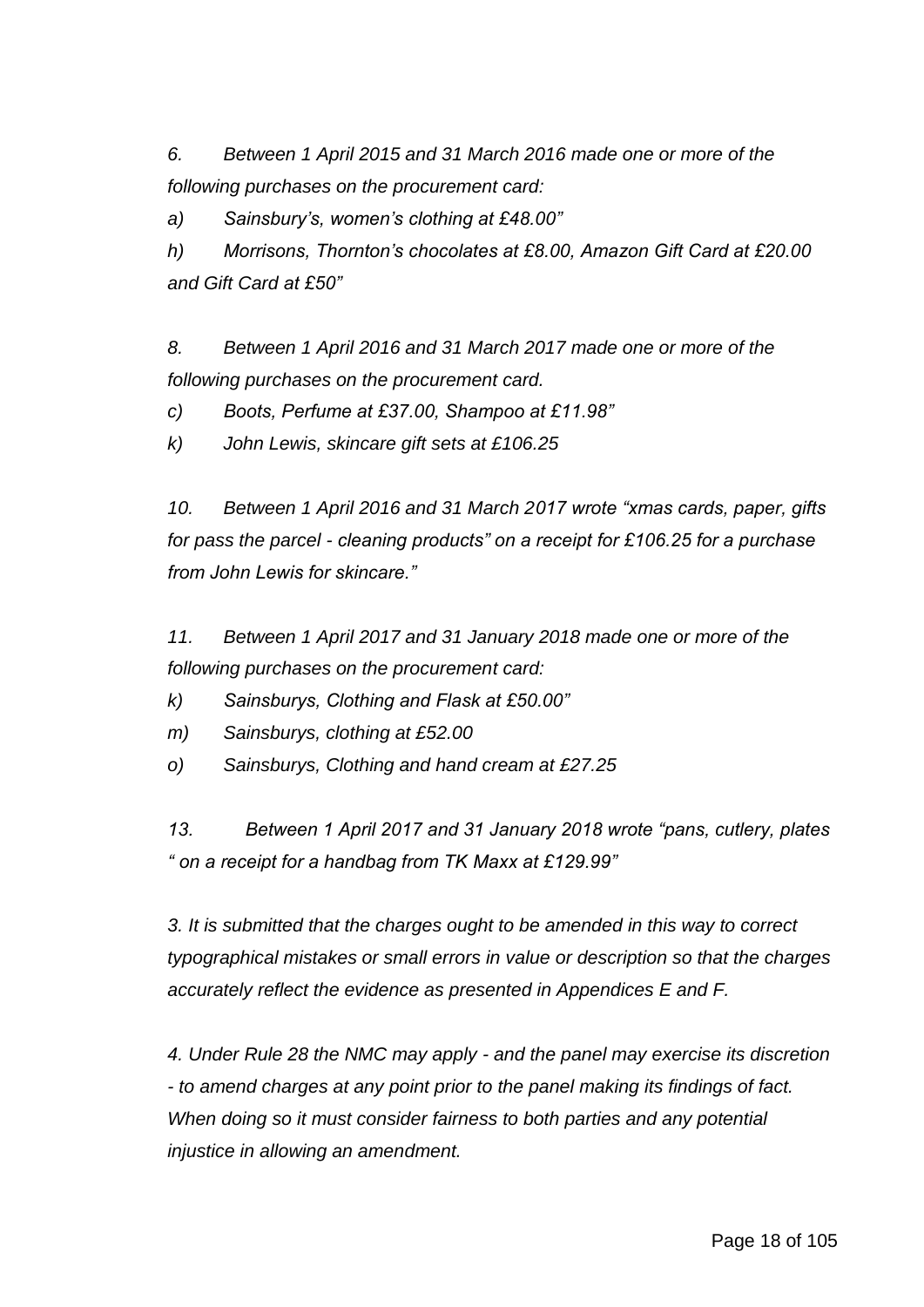*5. It would not be in the interests of fairness to prevent the proposed amendments, as they are very minor in nature and are made purely to correct small errors. It would not be in the public interest for facts in a serious regulatory hearing not to be found proved solely on the basis of typographical or minor errors of transposition, where the evidence exists, as the NMC says it does, to support the underlying concern, which is that the registrant acted dishonestly for her own gain.*

*6. Conversely it would not amount to a substantial injustice upon the registrant to amend the charges as set out above, even though this application is made at such a late stage, as the amendments do not in any significant way alter the NMC's case against her. The most significant error corrected above, in monetary terms, is to adjust the value of chocolates in charge "6h" down from £20 to £6. Other amendments relate to the spelling of the names of shops and adding the description of "clothing" to items previously particularised as "unknown". Such amendments do not substantially prejudice the registrant, as they are based upon evidence previously served in Appendices E and F as part of the NMC case.* 

*7. For all these reasons we invite the panel to amend the charges as proposed under Rule 28 of the FTP Rules.'*

In an email dated 21 March 2022, the RCN indicated that it had no observations about the NMC's application to amend the charges.

The panel accepted the advice of the legal assessor and had regard to Rule 28.

The panel was of the view that such amendments, as applied for, were in the interest of justice. The panel was satisfied that there would be no prejudice to Mrs Gardner and no injustice would be caused to either Mrs Gardner or the NMC by the proposed amendments being allowed. It was therefore appropriate to allow the amendments, as applied for, to ensure clarity and accuracy.

Charges 2a, 4c, 6a, 6h, 8c, 8k, 10, 11k, 11m, 11o and 13 now read as follows: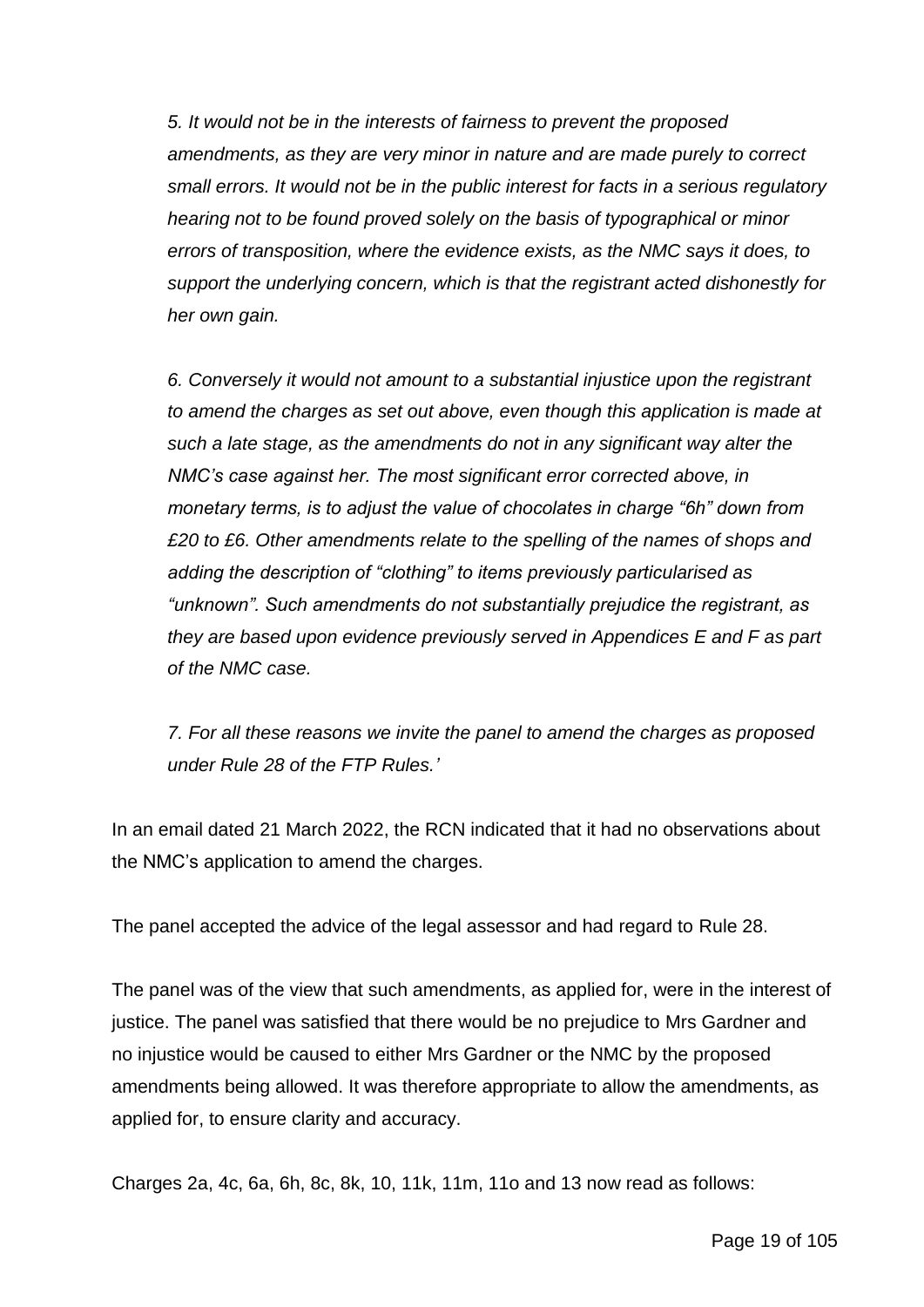### **Charge 2a)**

"That you, a registered nurse:

- 1. Between 1 April 2015 and 31 March 2016 made one of more of the following duplicate petty cash claims:
	- a) Wyewale **Wyevale** Garden Centre £37.48"

#### **Charge 4c)**

"That you, a registered nurse:

- 4. Between 1 April 2017 and 31 January 2018 made one or more of the following duplicate petty cash claims:
	- c) Office World Stationery **Outlet** £137.83"

#### **Charge 6a)**

"That you, a registered nurse:

- 6. Between 1 April 2015 and 31 March 2016 made one or more of the following purchases on the procurement card:
	- a) Sainsbury's, women's clothing at £50.00 **£48.00**"

#### **Charge 6h)**

"That you, a registered nurse:

6. Between 1 April 2015 and 31 March 2016 made one or more of the following purchases on the procurement card: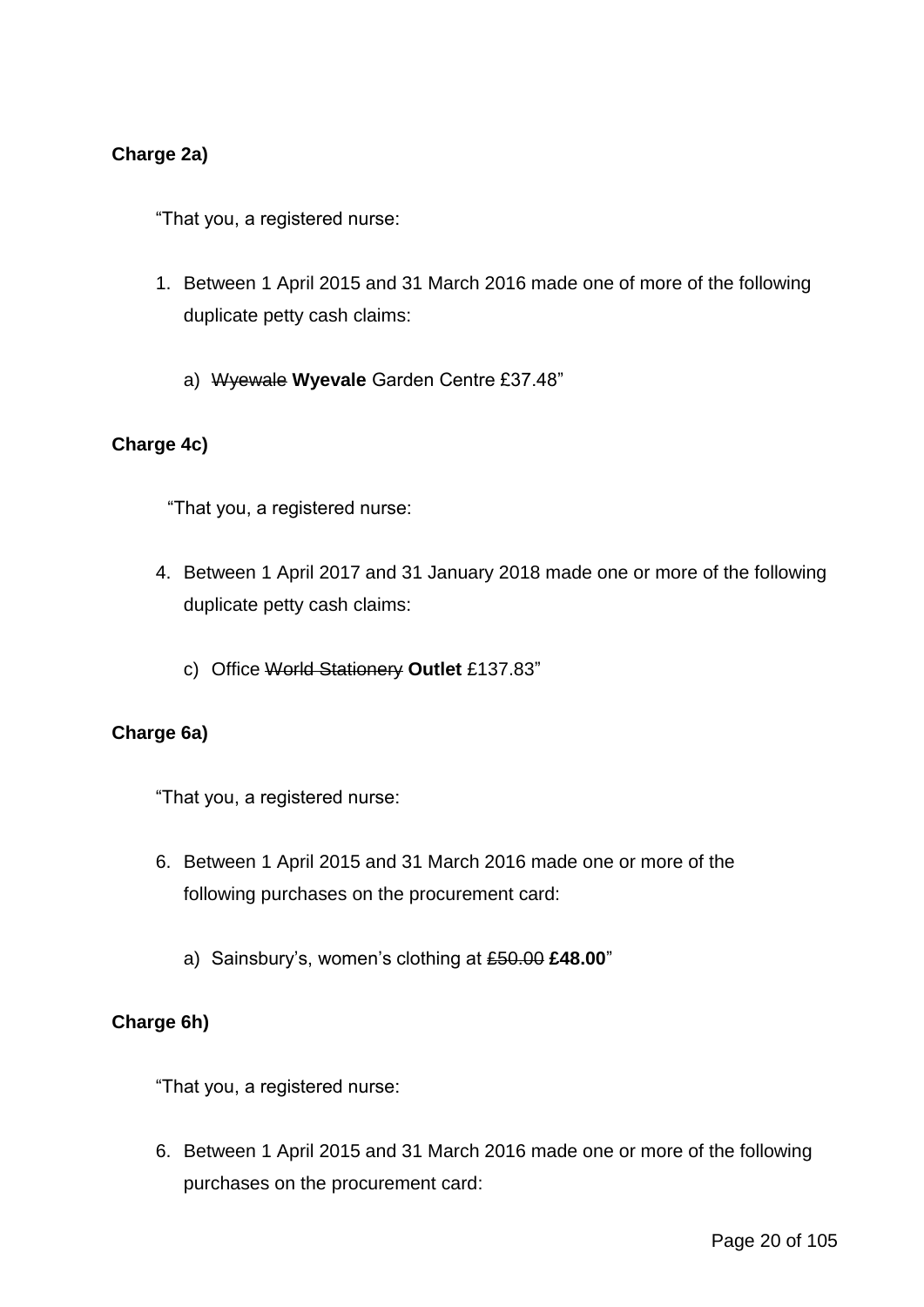h) Morrisons, Thornton's chocolates at £20.00 **£8.00**, Amazon Gift Card at £20.00 and Gift Card at £50"

### **Charge 8c)**

"That you, a registered nurse:

- 8. Between 1 April 2016 and 31 March 2017 made one or more of the following purchases on the procurement card.
	- c) Boots, Perfume at £30.00 **£37.00**, Shampoo at £11.98"

### **Charge 8k)**

"That you, a registered nurse:

- 8. Between 1 April 2016 and 31 March 2017 made one or more of the following purchases on the procurement card.
	- k) John Lewis, skincare gift sets at £106.26 **£106.25**"

### **Charge 10**

"That you, a registered nurse:

Between 1 April 2016 and 31 March 2017 wrote "xmas cards, paper, gifts for pass the parcel - cleaning products" on a receipt for £106.26 **£106.25** for a purchase from John Lewis for skincare."

### **Charge 11k)**

"That you, a registered nurse: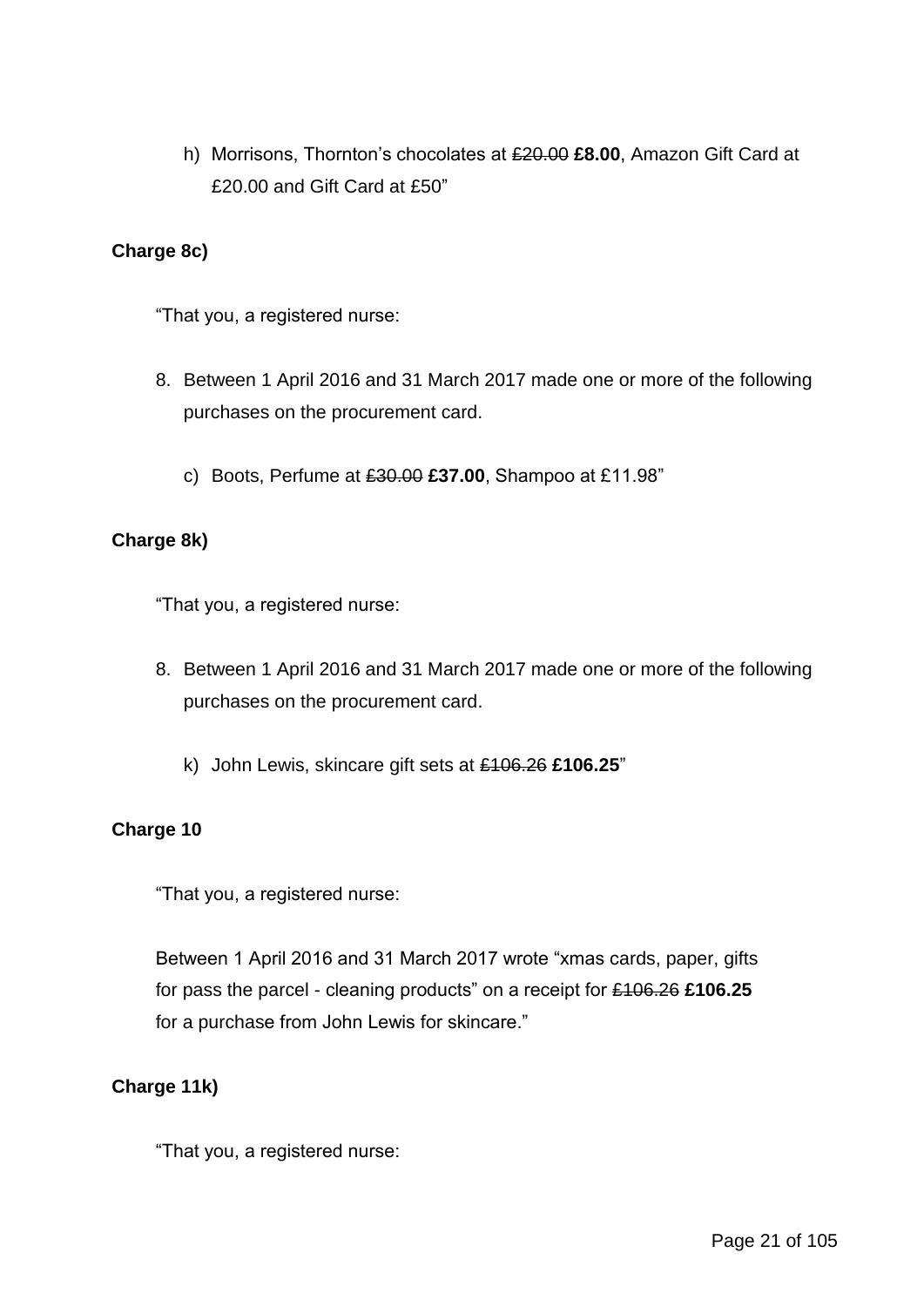- 11.Between 1 April 2017 and 31 January 2018 made one or more of the following purchases on the procurement card:
	- k) Sainsburys, Clothing and Flask at £58.50 **£50.00**"

### **Charge 11m)**

"That you, a registered nurse:

- 11.Between 1 April 2017 and 31 January 2018 made one or more of the following purchases on the procurement card:
	- m) Sainsburys, Unknown item **Clothing** at £52.00"

# **Charge 11o)**

"That you, a registered nurse:

- 11.Between 1 April 2017 and 31 January 2018 made one or more of the following purchases on the procurement card:
	- o) Sainsburys, Clothing and hand cream at £31.75 **£27.25**"

### **Charge 13**

"That you, a registered nurse:

12.Between 1 April 2017 and 31 January 2018 wrote "pans, cutlery, plates " on a receipt for a handbag from TK Maxx at £103.04 **£129.99**."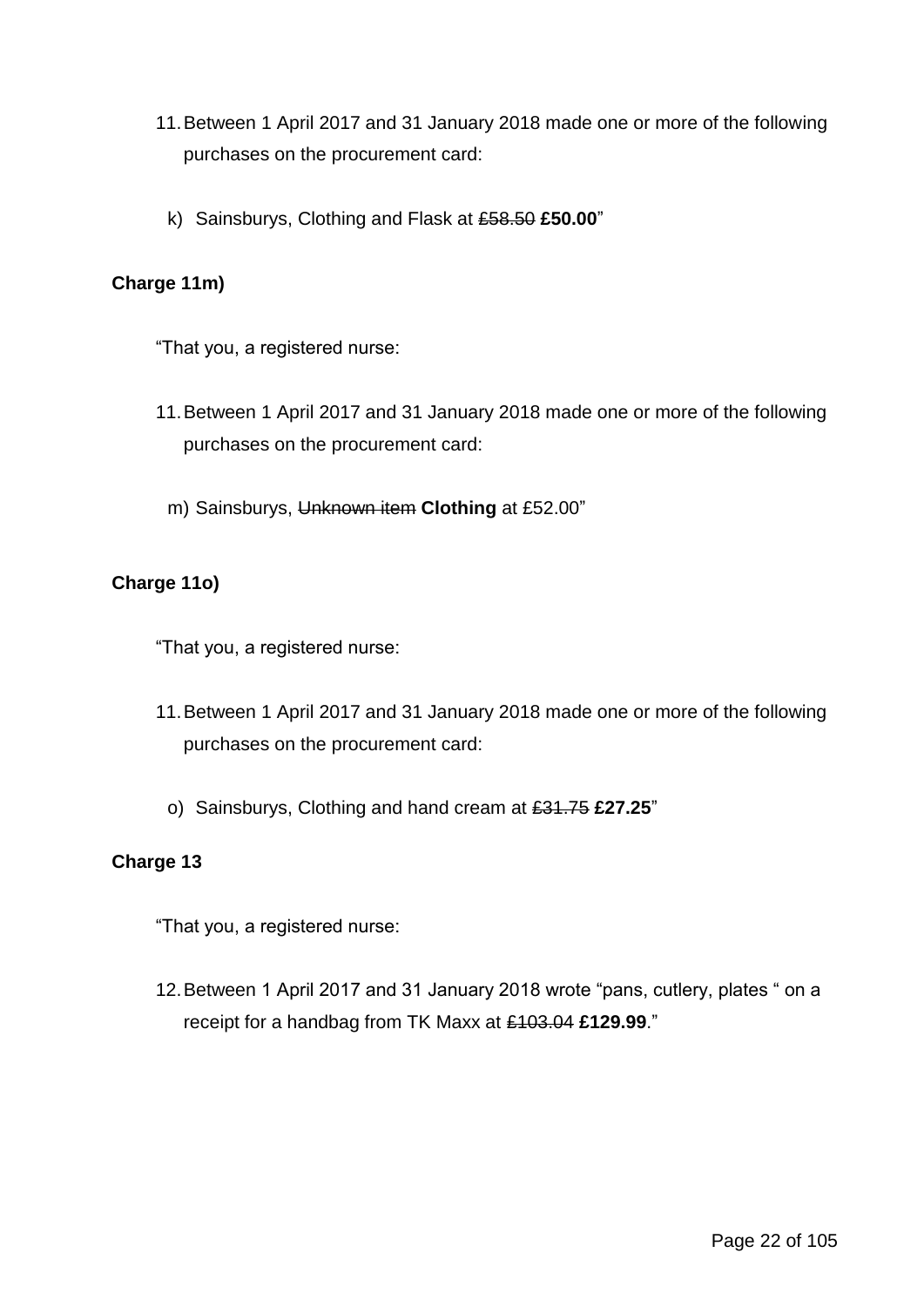### **Details of charges (as amended):**

That you, a Registered Nurse:

- 1. From the 1 April 2014 to the 31 March 2018 did not ensure that the purchasing card and PIN were kept safely.
- 2. Between 1 April 2015 and 31 March 2016 made one of more of the following duplicate petty cash claims:
	- a) Wyevale Garden Centre £37.48
	- b) Marwell £30.88
	- c) Birdworld £54.55
	- d) Finkley Down Farm £37.35
	- e) Home Bargains £42.50
	- f) McDonalds £35.73
	- g) Morrisons £40.92
	- h) Staples £27.57
- 3. Between 1 April 2016 and 31 March 2017 made one or more of the following duplicate petty cash claims:
	- a) Asda £33.06
	- b) Morrisons £31.26
	- c) McDonalds £35.53
	- d) Staples £27.46
	- e) Staples £24.99
	- f) Staples £24.99
	- g) Longleat £101.85
	- h) Longleat £101.85
	- i) Chessington £158.68
- 4. Between 1 April 2017 and 31 January 2018 made one or more of the following duplicate petty cash claims: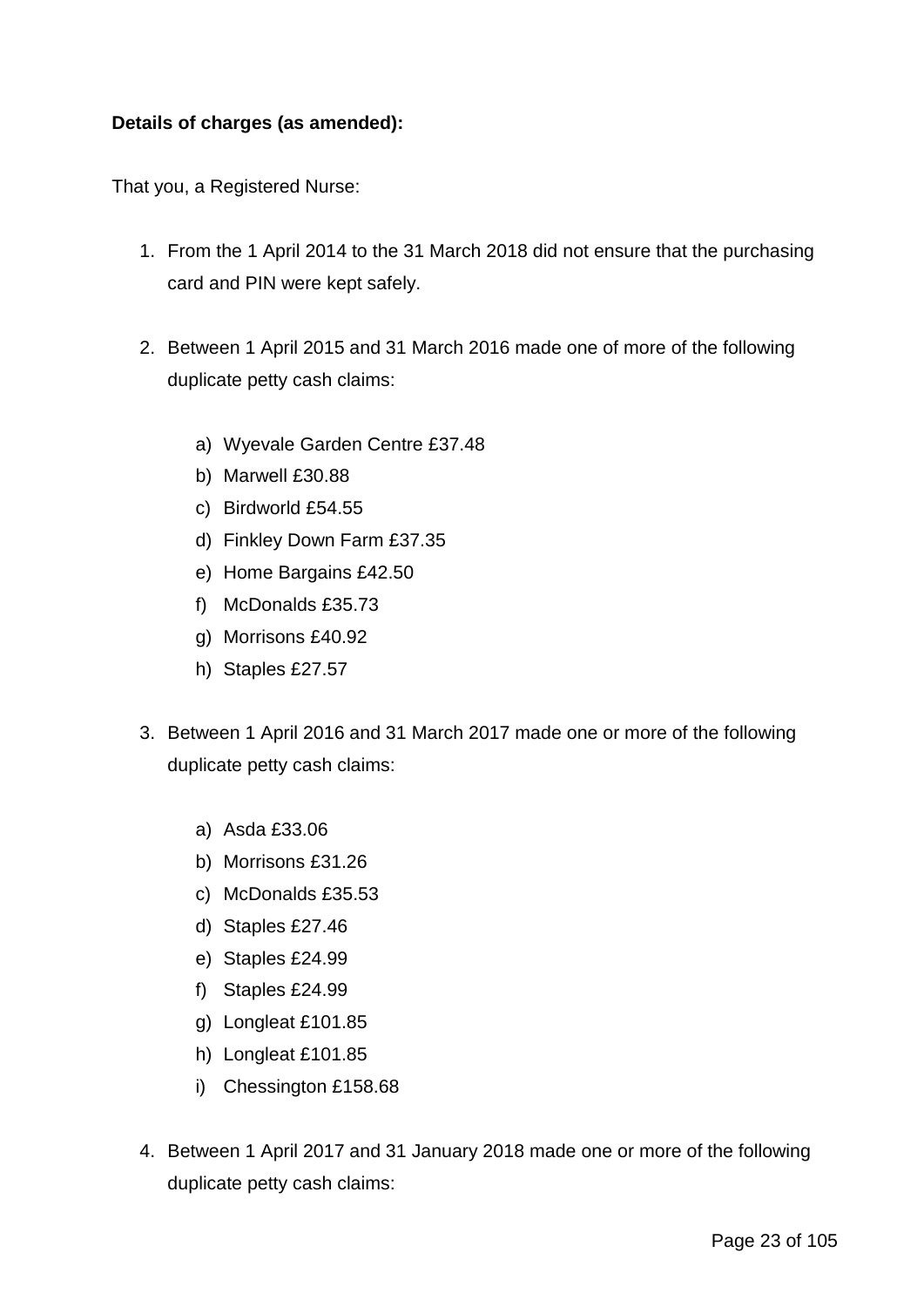- a) Craft Items for Christmas £66.20
- b) Cards and Paper £33.00
- c) Office Outlet £137.83
- 5. Between 1 April 2014 and 31 March 2015 made one or more of the following purchases on the procurement card:
	- a) Marks and Spencer, 6 plain polo shirts at £105.00
	- b) Sports Direct, 4 plain polo shirts at £19.00
	- c) Body Shop, toiletries at £48.00
	- d) Body shop, mini manicure gift sets at £24.00
	- e) Sainsburys, Clothing at £26.00
- 6. Between 1 April 2015 and 31 March 2016 made one or more of the following purchases on the procurement card:
	- a) Sainsbury's, women's clothing at £48.00
	- b) Asda, Women's clothing at £36.00
	- c) Sainsbury's, replacement clothes for a child at £62.25
	- d) Boots, Celeb Slim new pack at £29.99
	- e) Tesco, Women's knitwear at £30.00
	- f) Sainsbury's, trousers/jeans at £18.00
	- g) Bodyshop, two gifts sets at £36.00
	- h) Morrisons, Thornton's chocolates at £8.00, Amazon Gift Card at £20.00 and Gift Card at £50
- 7. Between 1 April 2015 and 31 March 2016 wrote "bats and balls" on a receipt for £36.00 of women's clothing from Asda.
- 8. Between 1 April 2016 and 31 March 2017 made one or more of the following purchases on the procurement card.
	- a) Boots, No.7 beauty products and make up at £61.40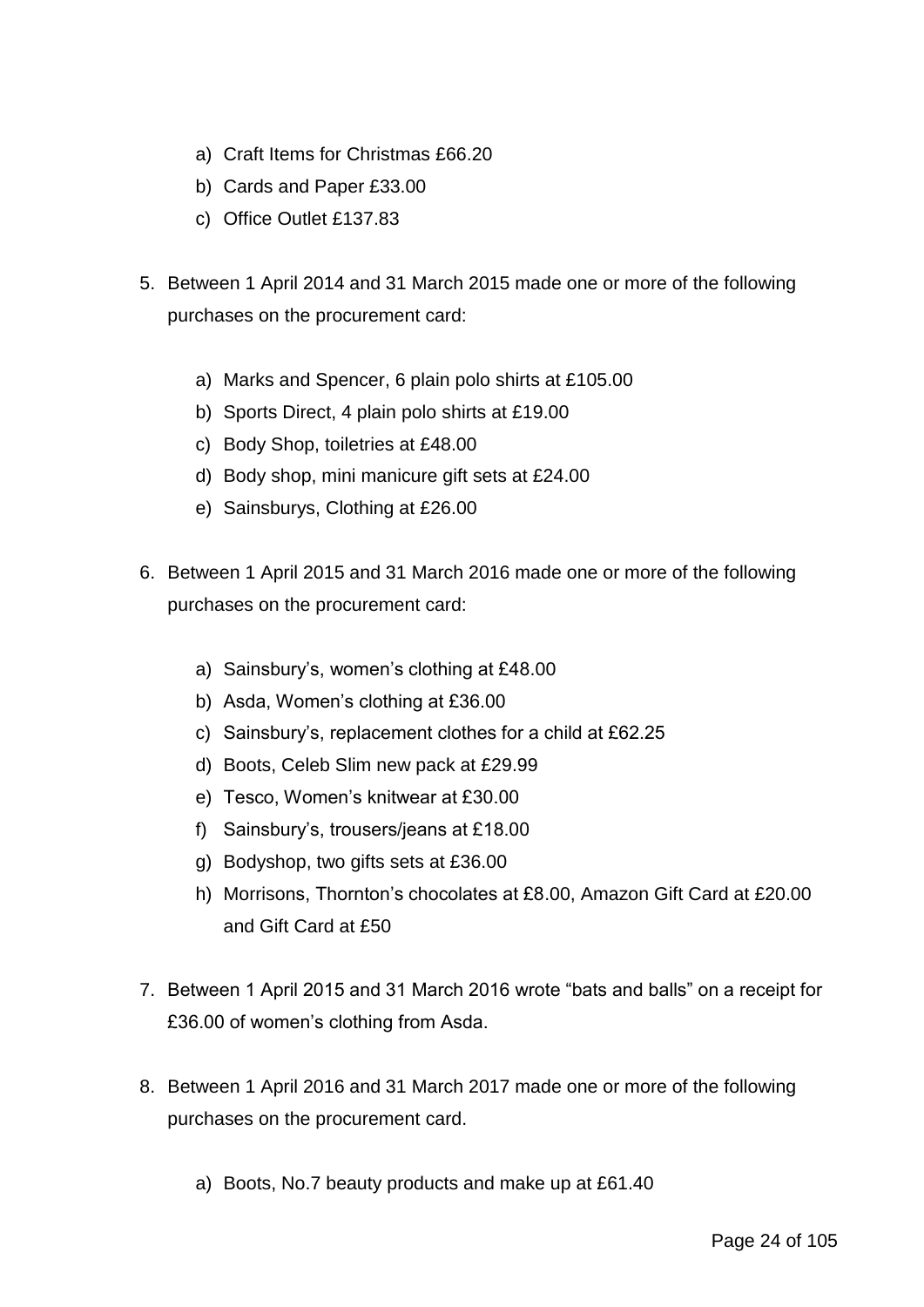- b) TK Maxx, Sunglasses at £14.99
- c) Boots, Perfume at £37.00, Shampoo at £11.98
- d) Ryman, Filofax at £75.00
- e) B&M, double duvet at £12.99
- f) Tesco, blouse at £12.00
- g) Body shop, toiletries at £22.05
- h) Body shop, toiletries at £16.05
- i) Sainsburys Women's clothing, Jewellery, shoes and deodorant at £103.70
- j) Sainsburys, chocolates, clothing, mug at £43.00
- k) John Lewis, skincare gift sets at £106.25
- l) Sainsburys, women's deodorant at £13.05
- 9. Between 1 April 2016 and 31 March 2017 wrote " food " on a receipt for £43.00 for a purchase from Sainsbury's for chocolates, clothing and a mug.
- 10.Between 1 April 2016 and 31 March 2017 wrote "xmas cards, paper, gifts for pass the parcel - cleaning products" on a receipt for £106.25 for a purchase from John Lewis for skincare.
- 11.Between 1 April 2017 and 31 January 2018 made one or more of the following purchases on the procurement card:
	- a) Tesco, Clothing at £100
	- b) Mole Valley, Pet food container and two large bags of pet food at £30.97
	- c) Marks and Spencer, Joggers at £62.55
	- d) Primark, Jumpers at £33.00
	- e) Boots, Perfume and Make Up at £135.16
	- f) Sainsbury's, Women's clothing at £134.00
	- g) Asda, Clothing at £140.16
	- h) TK Maxx, Handbag at £129.99
	- i) Sainsburys, Clothing at £36.00
	- j) Lakeland, Confectionery at £26.50
	- k) Sainsburys, Clothing and Flask at £50.00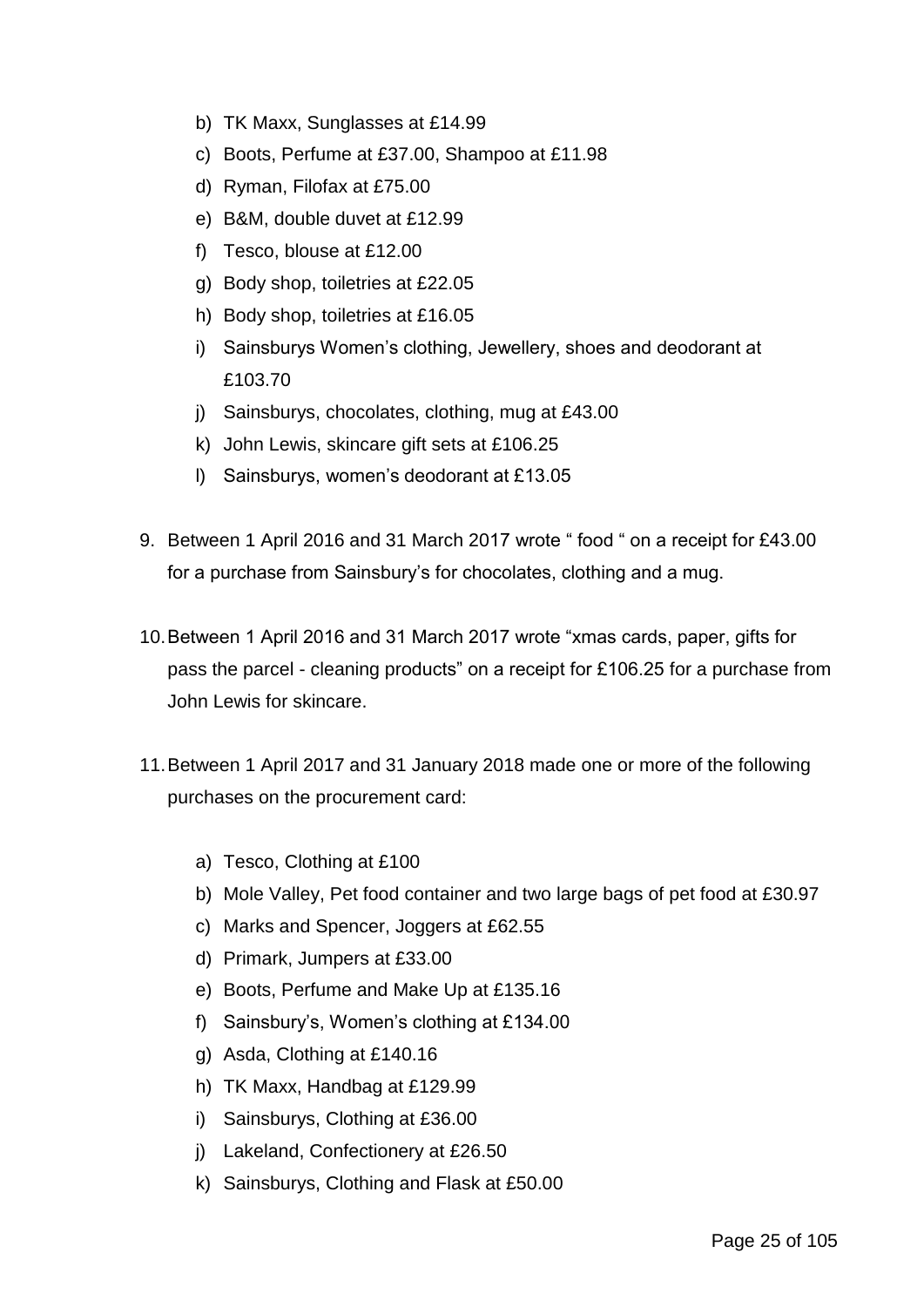- l) TK Maxx, Plus Women clothing at £80.04
- m) Sainsburys, Clothing at £52.00
- n) Boots, Beauty products at £ 114.99
- o) Sainsburys, Clothing and hand cream at £27.25
- p) Primark, Clothing at £16.00
- q) Sainsburys, Clothing at £53.50
- r) Boots, Perfume at £59.50
- s) Boots, Beauty and dental at £22.44
- t) Tesco, Lady shaver at £24.00
- u) Amazon, Kipling laptop bag at £73.49
- 12.Between 1 April 2017 and 31 January 2018 wrote " hairdryer, brushes, toiletries and sun cream " on a receipt for Perfume and Make Up from Boots at £135.16
- 13.Between 1 April 2017 and 31 January 2018 wrote "pans, cutlery, plates " on a receipt for a handbag from TK Maxx at £129.99.
- 14.Your actions in charges 2 to 13 caused a financial loss to Firvale Respite Unit.
- 15.Your actions in charges 2 to 13 were dishonest in that you misappropriated funds for your own personal gain.

AND in light of the above, your fitness to practise is impaired by reason of your misconduct.

### **Decision and reasons on facts**

In reaching its decisions on the disputed facts, the panel took into account all the oral and documentary evidence in this case together with the submissions made by Ms Mahmud on behalf of the NMC and the written submissions from Mrs Gardner's representative at the RCN.

The panel has drawn no adverse inference from the non-attendance of Mrs Gardner.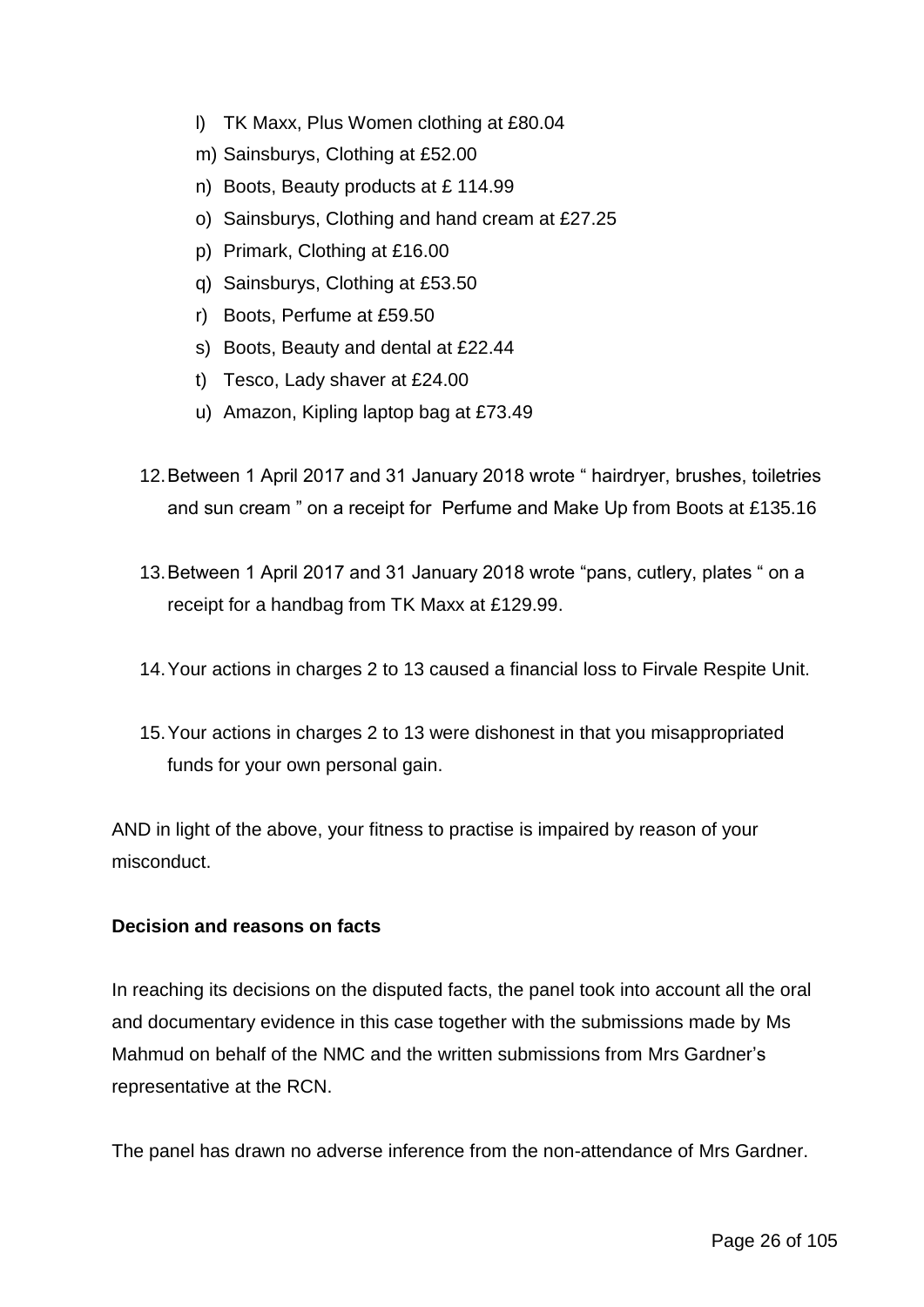The panel was aware that the burden of proof rests on the NMC, and that the standard of proof is the civil standard, namely the balance of probabilities. This means that a fact will be proved if a panel is satisfied that it is more likely than not that the incident occurred as alleged.

The panel heard live evidence from the following witnesses called on behalf of the NMC:

| Mr 1: | A Service Manager at Hampshire<br>County Council (the Council) at<br>the time; |
|-------|--------------------------------------------------------------------------------|
| Ms 2: | An Audit Manager at Southern<br>Internal Audit Partnership (SIAP).             |
| Ms 3: | A Care Worker at Firvale<br>Children's Respite Unit (the Unit)<br>at the time; |
| Ms 4: | A Care Worker at the Unit;                                                     |
| Ms 5: | A Cook at Firvale the Unit at the<br>time;                                     |
| Ms 6: | A Team Supervisor and formerly<br>a Care Worker at the Unit at the<br>time.    |

# **Background**

The NMC received a referral in respect of Mrs Gardner on 8 February 2019. Mrs Gardner first entered onto the NMC's register, as a learning disabilities nurse, on 12 November 1989. She subsequently registered as a children's nurse on 3 January 2000.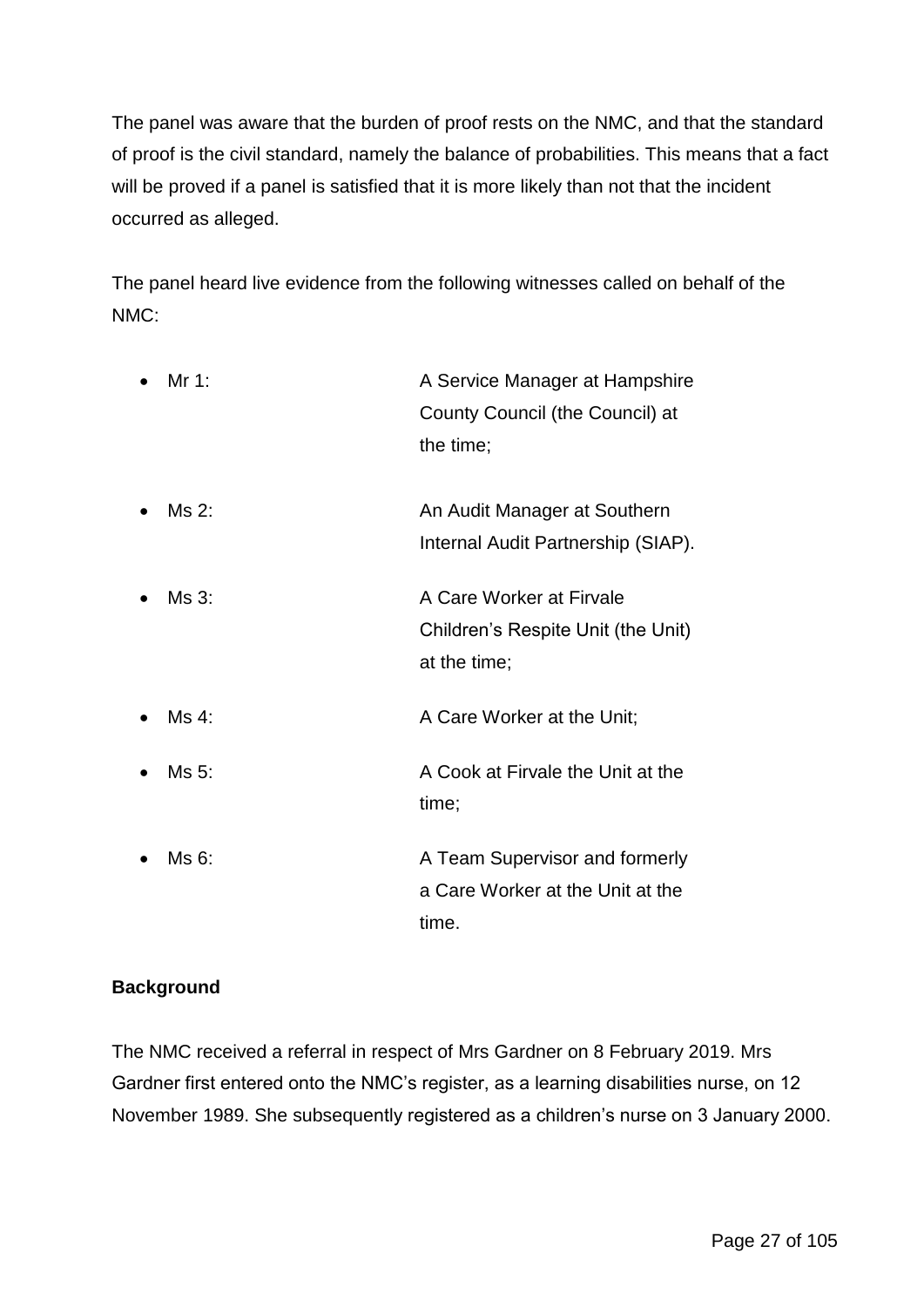The allegations in this case arose when Mrs Gardner was working as the Registered Manager at the Unit, which is part of Hampshire Hospital (the Hospital). The Unit was run by the Council with input from the Hospital for clinical matters only. Mrs Gardner began working at the Hospital in February 2006. On 1 April 2008 Mrs Gardner was appointed as the Registered Manager of the Unit.

The children who stayed on the Unit were primarily aged between 10 and 18 years old, and had particular needs, including learning disabilities and other health requirements. The children would have overnight stays on the Unit from time to time in order to support their continued care in the community.

One of Mrs Gardner's main responsibilities as the Registered Manager was management and allocation of resources, including budgetary control which, involved the management and oversight of petty cash, as well as managing the procurement card system. The Unit had one procurement card, which was issued to Mrs Gardner in her capacity as the Registered Manager. Mrs Gardner was the individual with sole responsibility for the procurement card and therefore the only person with authorisation to have access to it and its PIN number and associated account details, including online passwords. The Unit also had a petty cash system in place, for members of staff to obtain cash advances for the ad-hoc purchase of items for the Unit. The procurement card and petty cash systems were in place to ensure expenditure for items such as linen, general kitchen, office items, and the occasional outings for the children was accounted for. Exceptionally, items such as toiletries and clothing were purchased for the children who stayed at the Unit, who either did not have these items or had run out of them.

As the Registered Manager with responsibility for managing the petty cash and procurement card systems, as well as the management and allocation of resources, Mrs Gardner had completed financial skills for managers training (on 12 September 2008) and petty cash training (on 16 April 2008). This ensured she was authorised to conduct and had knowledge of the various financial responsibilities allocated to her within the role.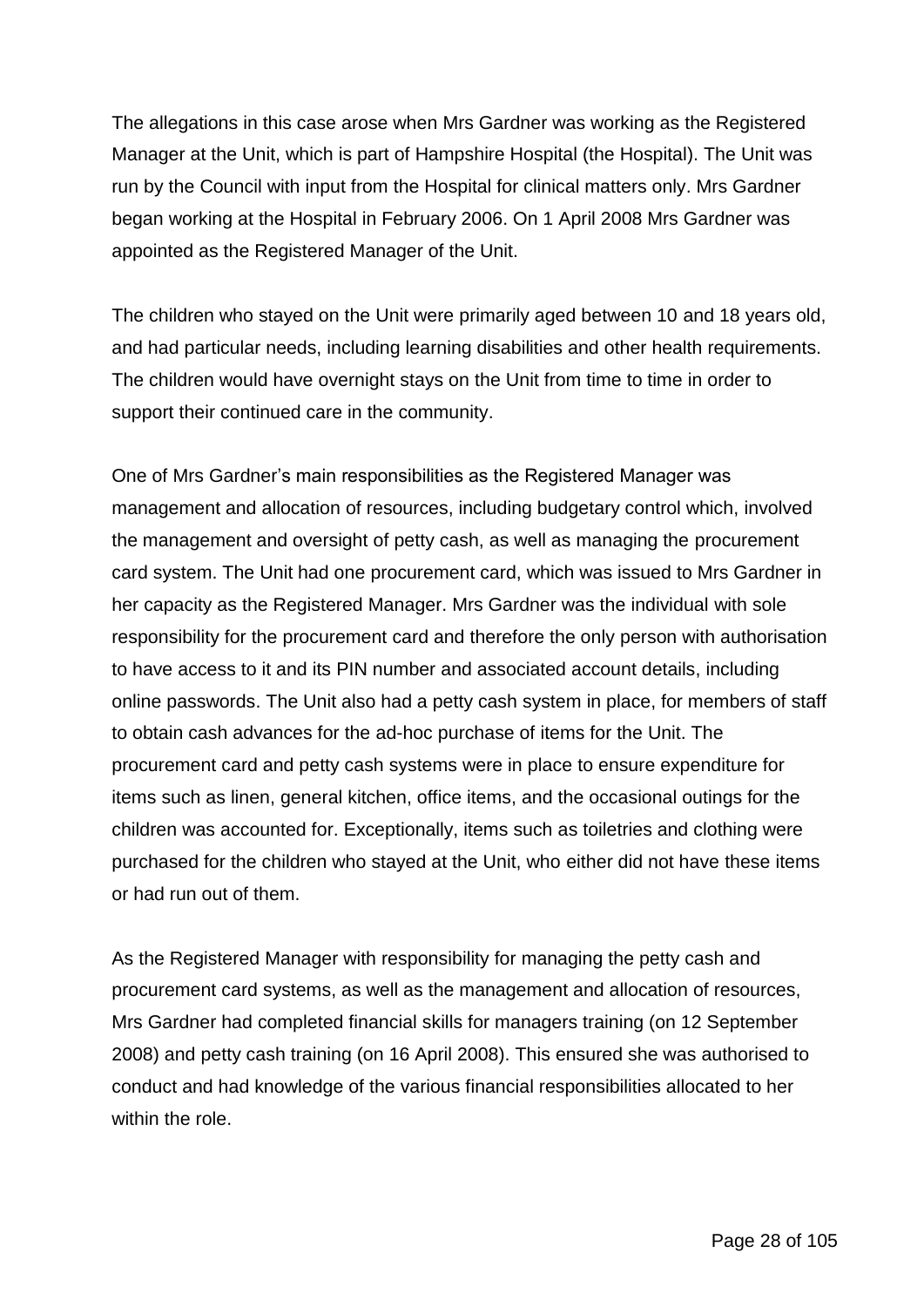In January 2018 an anonymous caller contacted Mr 1, the Service Manager at the Council, raising concerns about the Unit's procurement card being used to purchase items, and subsequent petty cash claims being submitted for those purchases. Mr 1 asked the caller to put the allegations in writing. The written allegations and information were received by Mr 1 on 12 January 2018, following which he commenced a preliminary investigation, and found a number of irregularities in Mrs Gardner's management of the petty cash and procurement card system.

Mr 1 then commenced a formal investigation, with the assistance of SIAP. Ms 2, an audit manager from SIAP, was allocated to assist Mr 1 with the investigation. Ms 2 undertook an analysis of the transactions and purchases made through the Unit's petty cash and procurement card systems under Mrs Gardner's management. She reviewed the financial information for the Unit and found a number of irregularities. Ms 2 found numerous examples of purchases being made using the procurement card, with subsequent petty cash claims for the same purchases, with Mrs Gardner being named as the cardholder, and the signatory on the petty cash docket. There were also examples of the procurement card and its PIN number being given to members of staff at the Unit, when according to the Council's policy, those details should not have been disclosed by Mrs Gardner. Ms 2 also found receipts that related to expenditure on items such as handbags and perfume, which were not suitable for the children at the Unit. Ms 2 also found some of these receipts had been tampered with and some details were missing from them or obscured. Furthermore, the log-in details for the Council's 'SAP system', which was a platform delivered by the Royal Bank of Scotland (RBS) as part of the financial management at the Unit, had been made available to members of staff when they were not authorised to have that information.

Following the investigation, during which Mrs Gardner and other members of staff at the Unit were interviewed, a disciplinary hearing was held in November 2018. The outcome of the hearing was Mrs Gardner's dismissal from the Unit.

It is alleged that there were various forms of financial mismanagement by Mrs Gardner during her time as the Registered Manager of the Unit: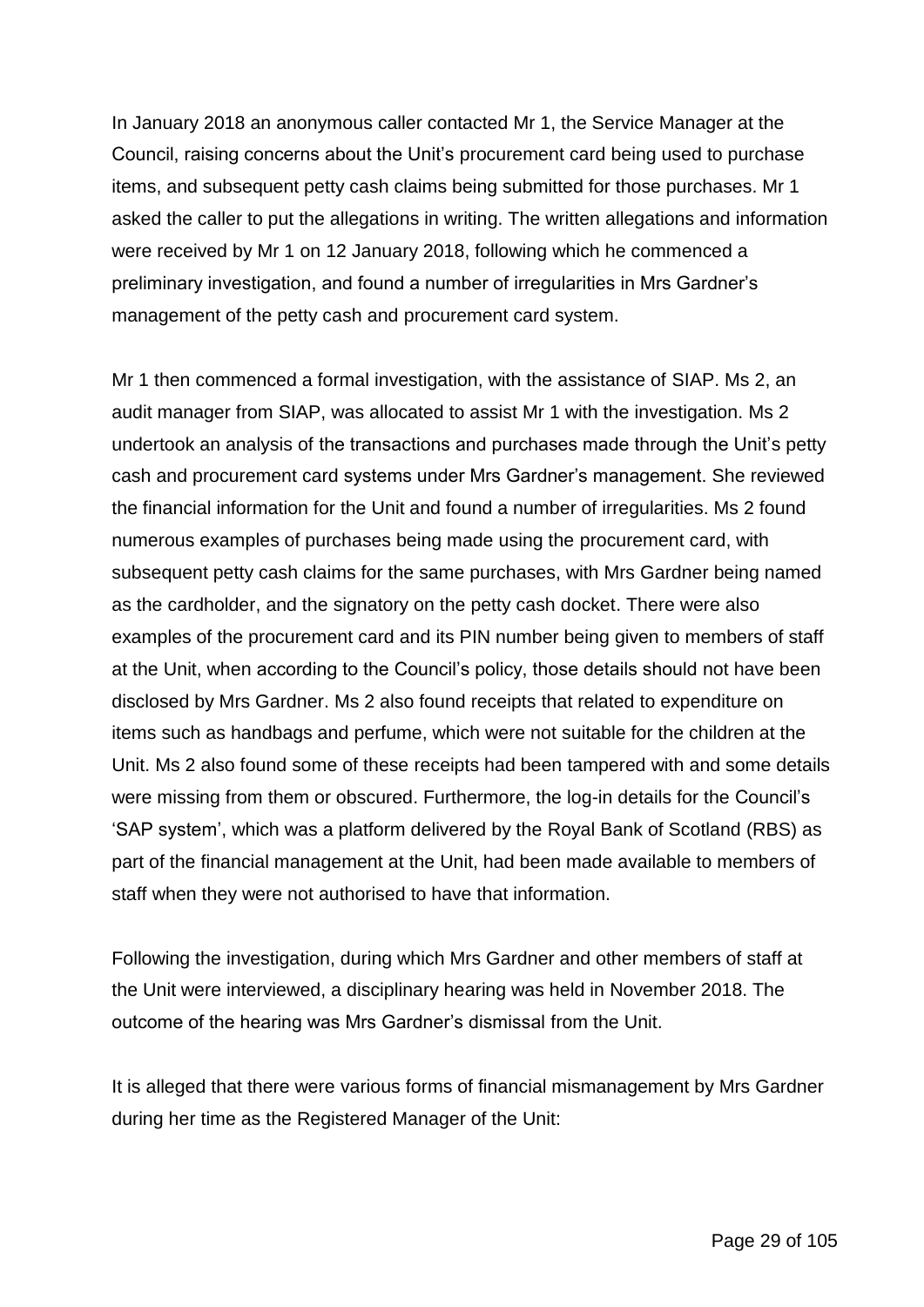- It is alleged that Mrs Gardner did not ensure that the Unit's procurement card was kept securely and the PIN number kept confidential.
- It is alleged that purchases were made using the procurement card and that duplicated claims were submitted through the petty cash by Mrs Gardner.
- It is alleged that Mrs Gardner made inappropriate purchases using the procurement card for personal items, for her own benefit.
- It is alleged that there were edits or tampering of receipts by Mrs Gardner which were submitted into the financial system of the Unit.
- It is alleged that these actions by Mrs Gardner caused financial loss to the Unit, and that they were dishonest, in that Mrs Gardner misappropriated funds for her own personal gain.

Before making any findings on the facts, the panel heard and accepted the advice of the legal assessor. It considered the witness and documentary evidence provided by both the NMC and Mrs Gardner.

The panel then considered each of the disputed charges and made the following findings.

# **Charge 1**

*That you, a Registered Nurse: 1. From the 1 April 2014 to the 31 March 2018 did not ensure that the purchasing card and PIN were kept safely.*

# **This charge is found proved.**

In reaching this decision, the panel took into account the written submissions from the RCN on behalf of Mrs Gardner dated 10 November 2021, the witness statement of Mr 1, the notes of the internal misconduct meeting on 8 November 2018 and the Council's Purchasing and Embedded Card Policy.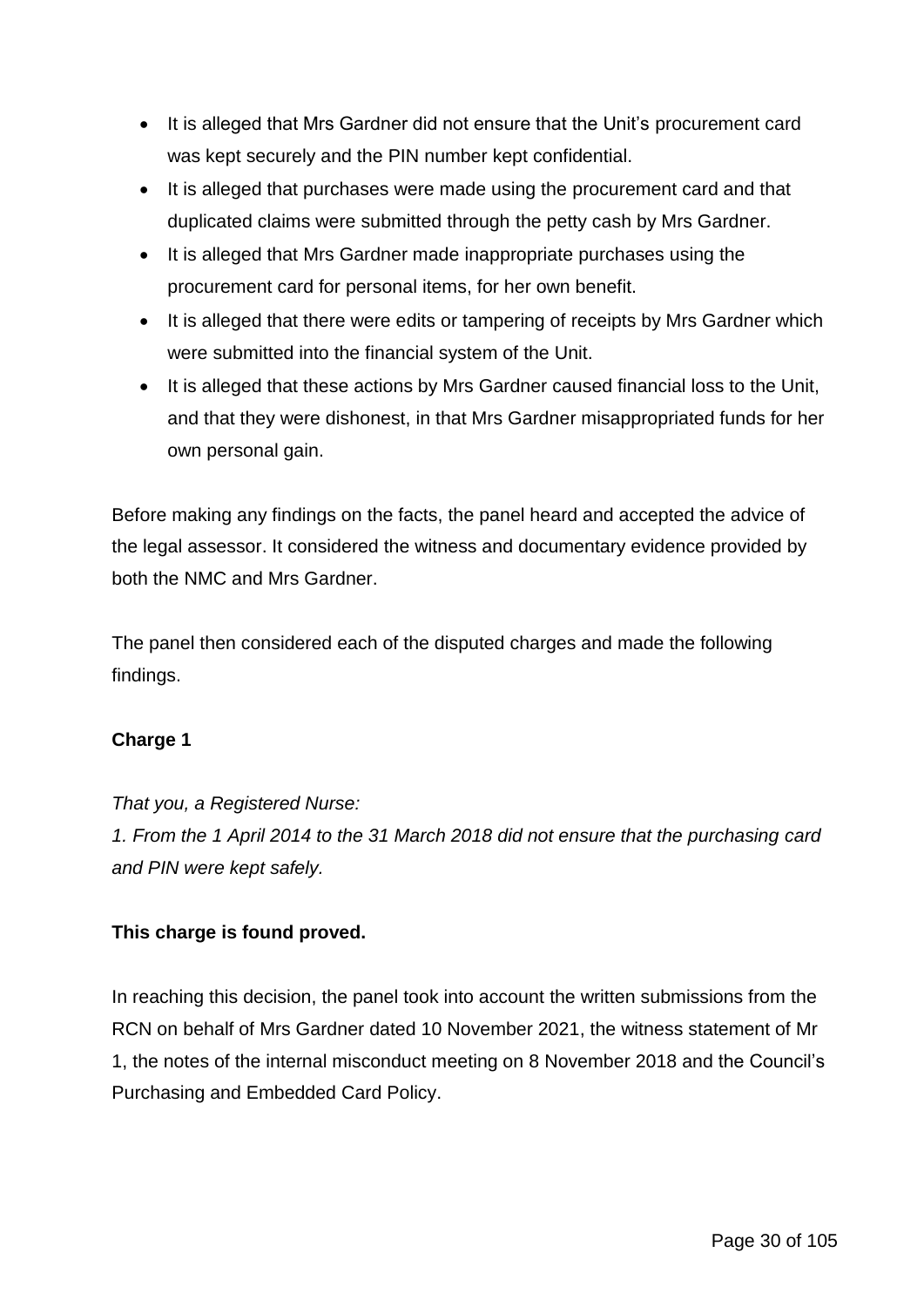The panel accepted Mr 1's written evidence that part of Mrs Gardner's role was to *'manage the petty cash systems at Firvale, both of which she was solely responsible for'*. This was supported by the Council's Purchasing and Embedded Card Policy, which indicated that *'purchasing cards are issued in the name of an individual and must only be used by them. Under no circumstances should a PIN number or online password by revealed to any other person.'* The panel was satisfied that there was clear guidance on how the card and PIN were to be kept by Mrs Gardner, who had the sole responsibility of managing the card.

The panel took into account Mrs Gardner's written submission that *'she allowed others to use the card, and gave out the PIN, which she should not have done.'* It noted Mrs Gardner's submissions in the notes of the internal misconduct meeting on 8 November 2018, that:

*'The card is kept at Firvale, so staff are able to access the card, as I am not always around.'*

*If staff have the card and I have gone home and there are no senior staff around, staff will hide it in my office and leave a note of where it is'.*

The panel further noted Mrs Gardner's responses to questions in the notes of the internal misconduct meeting on 8 November 2018, where she accepted giving the card and PIN number to members of staff. Mrs Gardner also accepted that this was against the Council's policy.

The panel was satisfied that whilst Mrs Gardner had not made a formal admission to charge 1, the information provided in her written submissions dated 10 November 2021 accorded with the witness and documentary evidence before the panel, that other members of staff were able to access the card that Mrs Gardner had sole responsibility for. The panel therefore concluded that Mrs Gardner did not ensure that the card and PIN were kept safely and found charge 1 proved.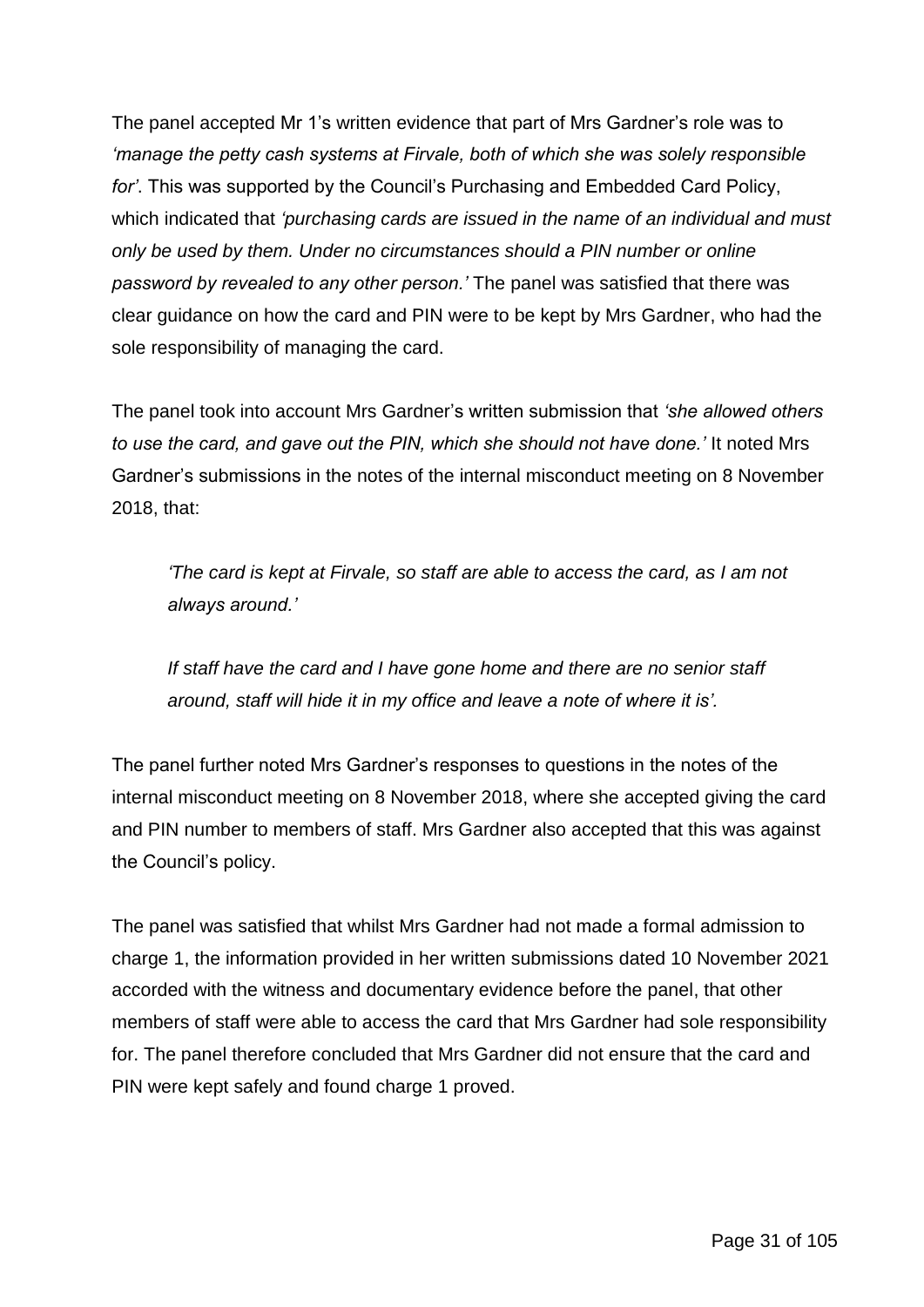# **Charge 2**

*That you, a Registered Nurse:*

*2. Between 1 April 2015 and 31 March 2016 made one of more of the following duplicate petty cash claims*

In reaching its decision for the sub-charges 2a-h, the panel took into account the written submissions from the RCN on behalf of Mrs Gardner dated 10 November 2021, together with the relevant witness statements and oral evidence of the witnesses. The panel also had regard to the Duplicate Petty Cash Payments Analysis from the Council's investigation of the Unit, which was supported by copies of the petty cash dockets, and procurement card sales receipts or entries on the Council's 'SAP system'.

Overall, the panel accepted Ms 2's evidence that she saw the original copies of the sales receipts and dockets first hand during the course of her investigation and her assertion as to the correctness of the petty cash payment analysis. The panel determined that it saw no reason to doubt Ms 2's competence and capability in dealing with documents of this nature. It was satisfied that Ms 2 worked independently and had completed a factual and comprehensive review of the documentation. The panel identified a small number of arithmetical and typographical errors within the SIAP report and for these charges the panel relied on the description of the purchases and the dates on the sales receipts and/or the Council's 'SAP system'.

The panel determined that each of the sub-charges 2a-h fell within the dates of the charges.

The panel took particular note of the written submissions from the RCN on Mrs Gardner's behalf, which invited the panel to consider whether it is more likely than not:

*'a. that duplicate petty cash claims were in fact made (and it is submitted that the panel must take particular care with non-expert opinions about the cause for alleged fading or tearing of aged receipts);*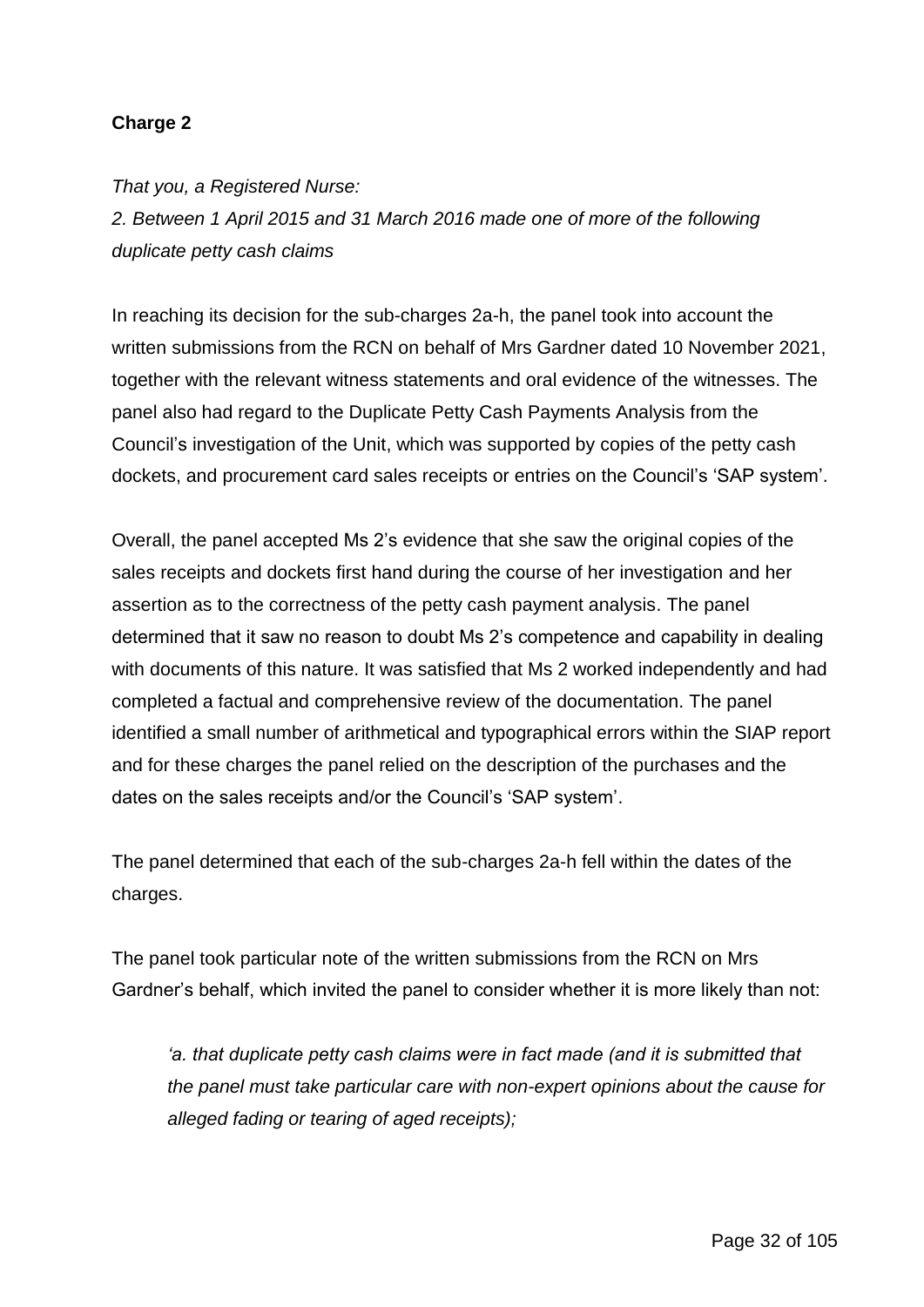*b. that the claims were in fact duplicates, rather than 2 separate instances of purchases for the same value;* 

*c. that Ms Gardner was the person who made the claim, rather than somebody else – whether such third party is innocent or culpable'.*

# **Charge 2a)**

*That you, a Registered Nurse:*

*2. Between 1 April 2015 and 31 March 2016 made one of more of the following duplicate petty cash claims:*

*a) Wyevale Garden Centre £37.48*

# **This charge is found proved.**

The panel had sight of the duplicate Petty Cash Payments Analysis entry which detailed the payment of £37.48 to Wyevale Garden Centre.

The panel considered the petty cash docket dated 13 May 2015, which was signed by Mrs Gardner and indicated a value of cash payment of £37.48. This amount was also reflected on the card sales receipt from Wyevale Garden Centre dated 29 April 2015.

The panel determined that on the balance of probabilities, it is more likely than not that the transactions recorded on the petty cash dockets and the card sales receipt related to the same transaction. It was satisfied that the claim was in fact a duplicate rather than a separate instance of a purchase for the same value.

In the notes of the internal investigation interview on 5 March 2018, Mrs Gardner confirmed that she reviewed card purchases on the Council's 'SAP system', and would check *'date, who with, receipt matches, click button to input GL code.'* Mrs Gardner also confirmed that she would reconcile each card purchase on the Council's 'SAP system'.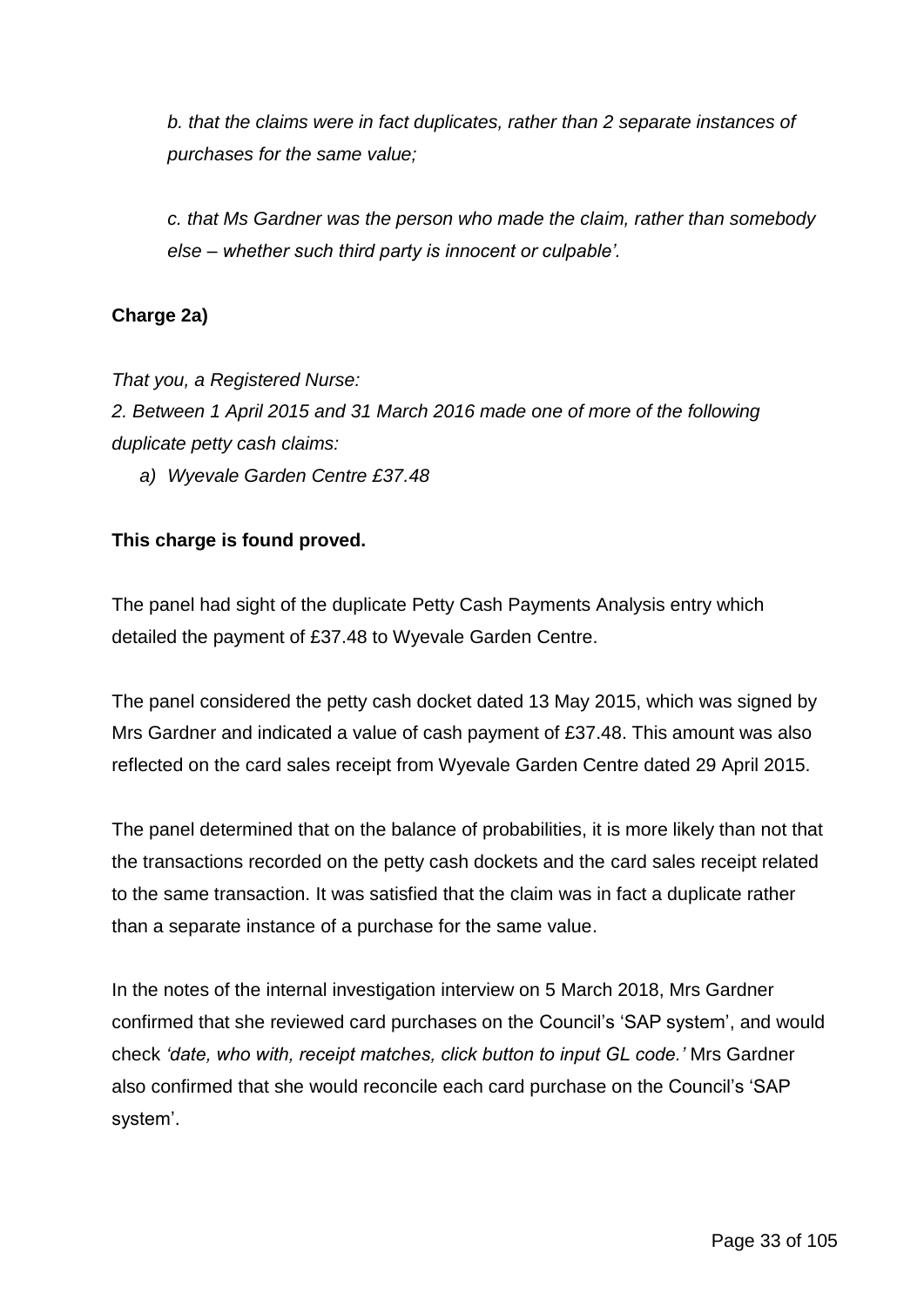The panel had regard to the Council's Purchasing and Embedded Card Policy, which stated:

*'All staff holding a purchasing card are responsible for confirming that the expenditure on their statement is accurate and has been incurred in accordance with the scheme.* 

*Staff designated as authorisers are required to log onto the card providers web site and approve those cardholder's statements they are responsible for.'*

The panel also had regard to the notes of the misconduct meeting on 8 November 2018 where Mrs Gardner was asked whether she was the only person at the Unit responsible for logging on to the Council's 'SAP system' to review purchases. Mrs Gardner stated in response:

*'Yes, there is a log in and password. Password is stored in a book. Most of the time the book is with me but when I go out of the office there are people who do have access. I would not give out my log in details.'*

The panel took the view that the possibility of others using Mrs Gardner's log-in details over a sustained period covering 1 April 2014 to 31 March 2018, with such frequency, and without her knowledge was implausible. The panel found that Mrs Gardner was solely responsible for reconciling card purchases on the Council's 'SAP system' which provided the appropriate accounting entries. The panel was of the view that in reconciling card purchases, Mrs Gardner had a responsibility to query any transactions she did not recognise.

In considering whether Mrs Gardner had made duplicate claims through the petty cash system, the panel, in those instances where Mrs Gardner had signed the docket, decided on the balance of probabilities, that she was the person that made the claim.

The panel concluded that Mrs Gardner made a duplicate petty cash claim for the transaction at Wyevale Garden Centre of £37.48. It therefore found charge 2a proved.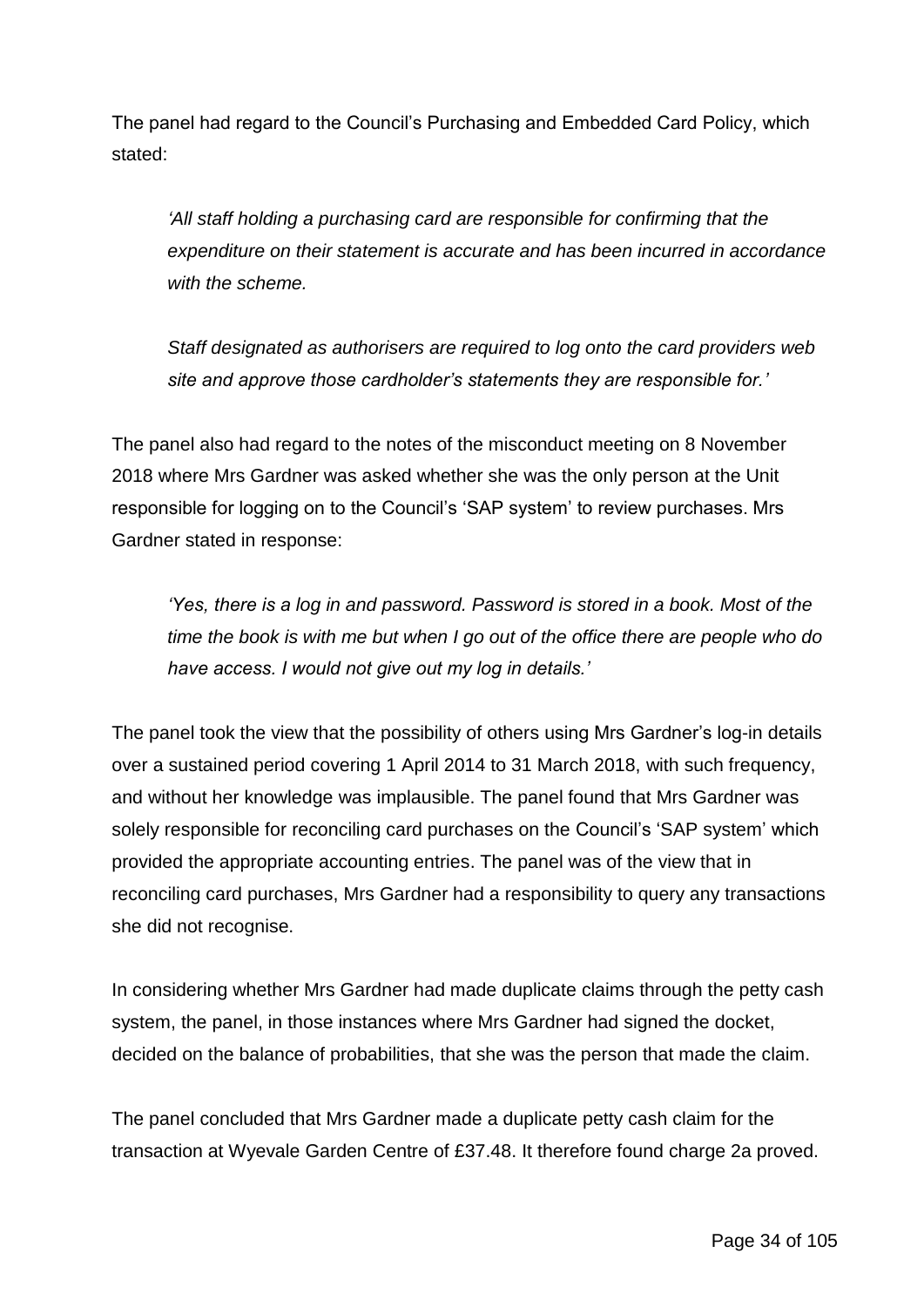# **Charge 2b)**

*That you, a Registered Nurse:*

*2. Between 1 April 2015 and 31 March 2016 made one of more of the following duplicate petty cash claims:*

*b) Marwell £30.88*

# **This charge is found proved.**

The panel had sight of the Duplicate Petty Cash Payments Analysis entry which detailed the payment of £30.88 to Marwell.

The panel considered the petty cash docket dated 19 August 2015, which was signed by Mrs Gardner and indicated a value of cash payment of £30.88. This amount was also reflected on the sales receipt from Marwell dated 6 August 2015.

The panel relied on its reasoning as outlined in charge 2 and 2a when considering this charge and concluded that Mrs Gardner made a duplicate petty cash claim for the transaction at Marwell of £30.88. It therefore found charge 2b proved.

# **Charge 2c)**

*That you, a Registered Nurse: 2. Between 1 April 2015 and 31 March 2016 made one of more of the following duplicate petty cash claims:*

*c) Birdworld £54.55*

# **This charge is found proved.**

The panel had sight of the Duplicate Petty Cash Payments Analysis entry which detailed the payment of £54.55 to Birdworld.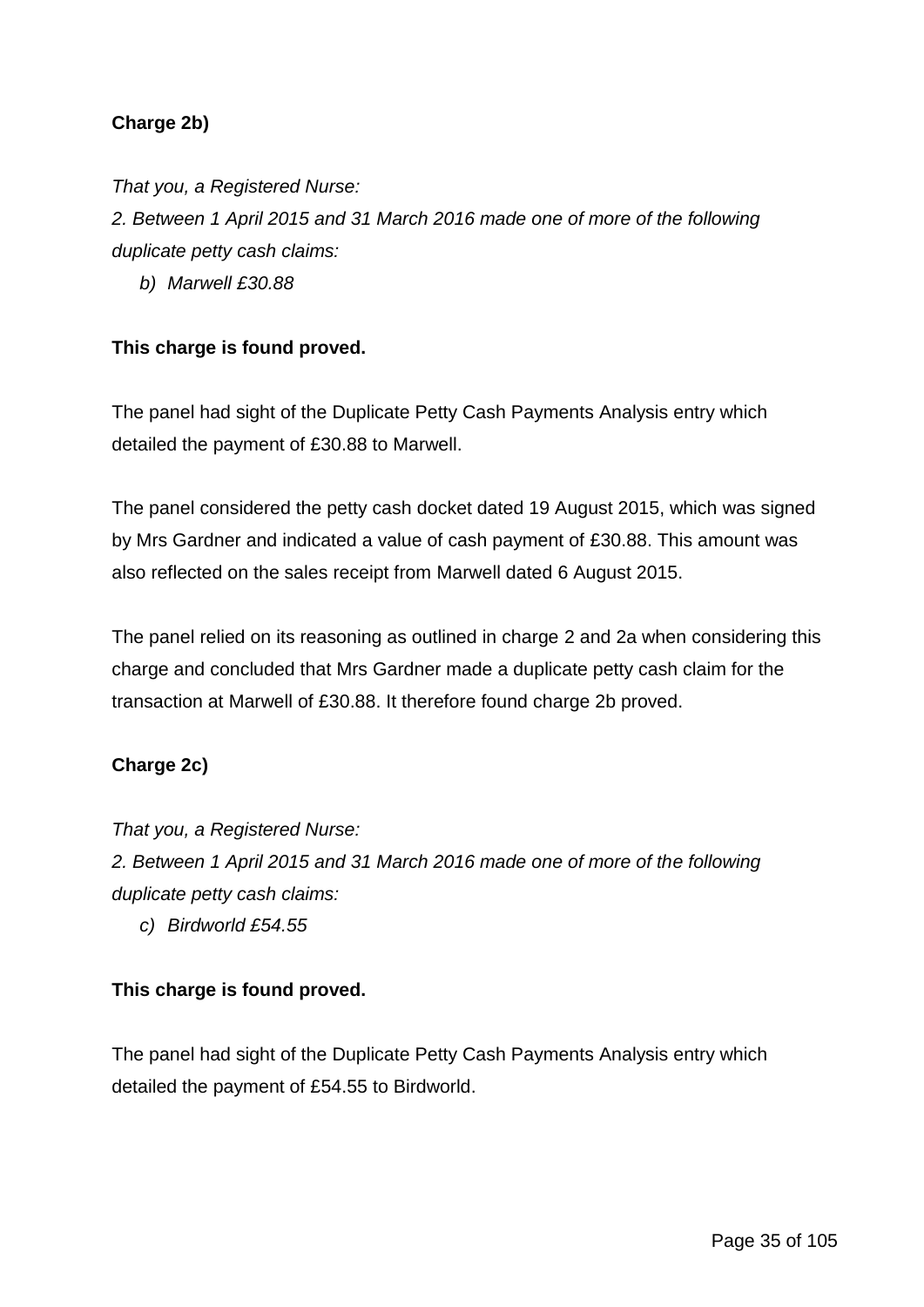The panel considered the petty cash docket dated 21 August 2015, which was signed by Mrs Gardner and indicated a value of cash payment of £54.55. This amount was also reflected on the sales receipt from Birdworld dated 5 August 2015.

The panel relied on its reasoning as outlined in charge 2 and 2a when considering this charge and concluded that Mrs Gardner made a duplicate petty cash claim for the transaction at Birdworld of £54.55. It therefore found charge 2c proved.

# **Charge 2d)**

*That you, a Registered Nurse: 2. Between 1 April 2015 and 31 March 2016 made one of more of the following duplicate petty cash claims:*

*d) Finkley Down Farm £37.35*

# **This charge is found not proved.**

The panel had sight of the Duplicate Petty Cash Payments Analysis entry which detailed the payment of £37.35 to Finkley Down Farm.

The panel considered the petty cash docket dated 26 October 2015, indicating a value of cash payment of £37.35. This amount was also reflected on the sales receipt from Finkley Down Farm dated 20 October 2015.

The panel determined that on the balance of probabilities, it is more likely than not that the transactions recorded on the petty cash dockets and the sales receipt related to the same transaction. It was satisfied that the claim was in fact a duplicate rather than a separate instance of a purchase for the same value.

The panel took into account that Mrs Gardner had control of the procurement card. However, it noted that the signature on the petty cash docket did not appear to belong to Mrs Gardner. Further, the panel noted the observation from the internal investigation report in relation to this charge that '*this petty cash reimbursement form has not been submitted by Pam'*. The panel therefore determined that there was insufficient evidence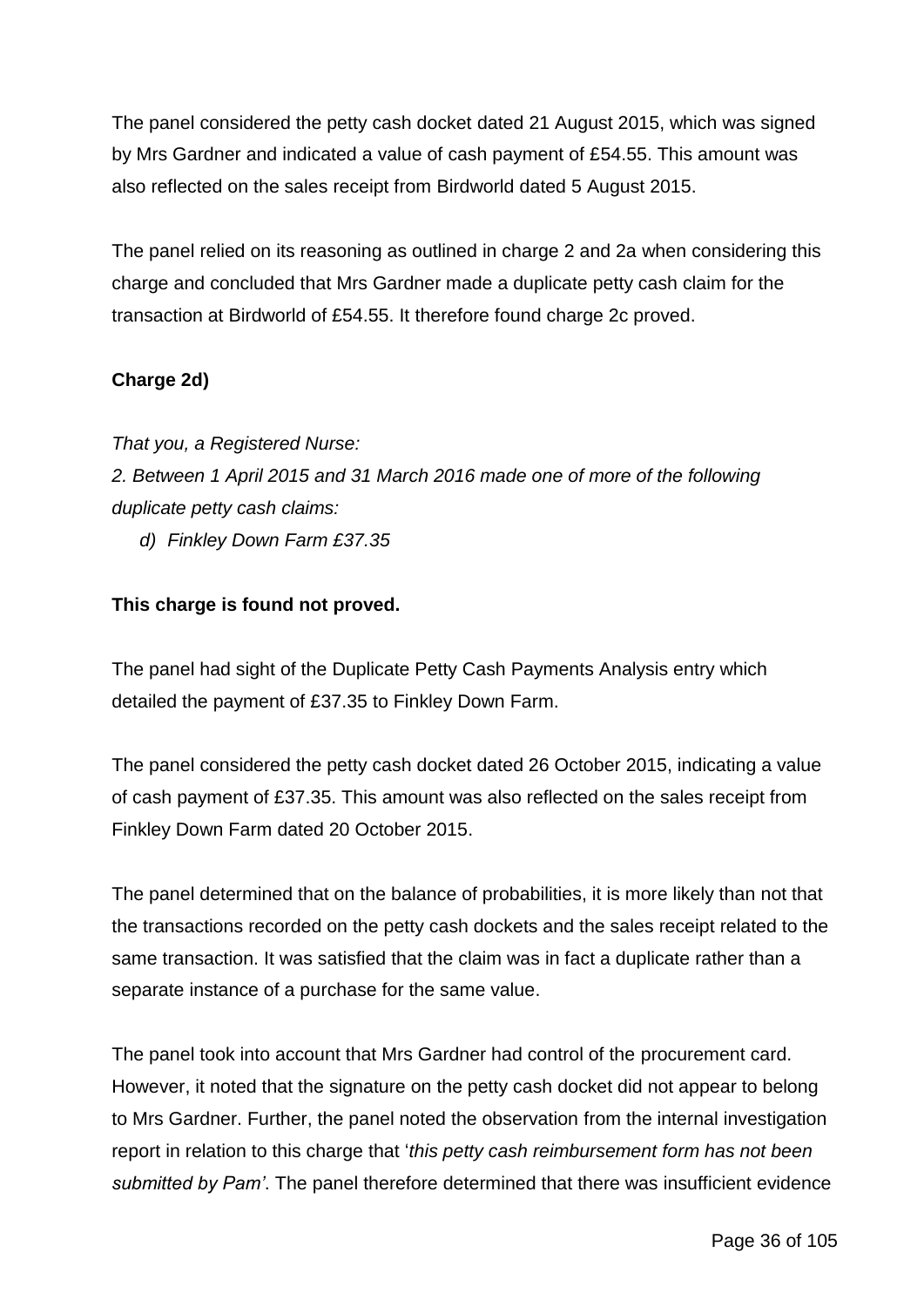to suggest that Mrs Gardner signed the petty cash docket and made the petty cash claim.

Accordingly, on the balance of probabilities, the panel found charge 2d not proved.

### **Charge 2e)**

*That you, a Registered Nurse: 2. Between 1 April 2015 and 31 March 2016 made one of more of the following duplicate petty cash claims:*

*e) Home Bargains £42.50*

### **This charge is found proved.**

The panel had sight of the Duplicate Petty Cash Payments Analysis entry which detailed the payment of £42.50 to Home Bargains.

The panel considered the petty cash docket dated 23 February 2016, which was signed by Mrs Gardner and indicated a value of cash payment of £42.50. This amount was also reflected on the sales receipt from Home Bargains dated 23 February 2016.

The panel relied on its reasoning as outlined in charge 2 and 2a when considering this charge and concluded that Mrs Gardner made a duplicate petty cash claim for the transaction at Home Bargains of £42.50. It therefore found charge 2e proved.

## **Charge 2f)**

*That you, a Registered Nurse:*

*2. Between 1 April 2015 and 31 March 2016 made one of more of the following duplicate petty cash claims:*

*f) McDonalds £35.73*

### **This charge is found proved.**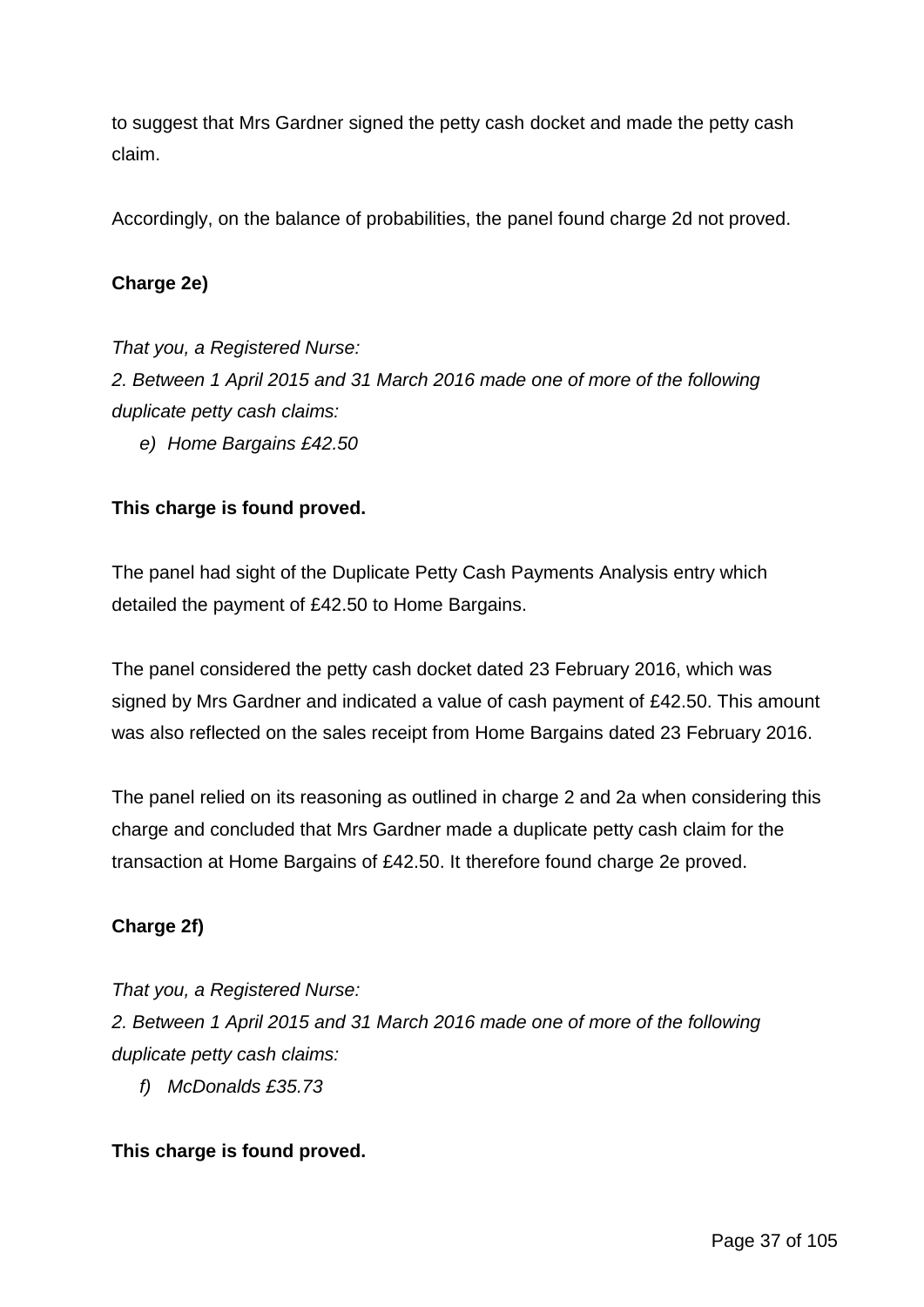The panel had sight of the Duplicate Petty Cash Payments Analysis entry which detailed the payment of £35.73 to McDonalds.

The panel considered the petty cash docket dated 22 February 2016, which was signed by Mrs Gardner and indicated a value of cash payment of £35.73. This amount was also reflected on the entry from the Council's 'SAP system' dated 17 February 2016 for a transaction at McDonalds on 16 February 2016.

The panel relied on its reasoning as outlined in charge 2 and 2a when considering this charge and concluded that Mrs Gardner made a duplicate petty cash claim for the transaction at McDonalds of £35.73. It therefore found charge 2f proved.

# **Charge 2g)**

*That you, a Registered Nurse:*

*2. Between 1 April 2015 and 31 March 2016 made one of more of the following duplicate petty cash claims:*

*g) Morrisons £40.92*

## **This charge is found proved.**

The panel had sight of the Duplicate Petty Cash Payments Analysis entry which detailed the payment of £40.92 to Morrisons.

The panel considered the petty cash docket dated 23 March 2016, which was signed by Mrs Gardner and indicated a value of cash payment of £40.92. This amount was also reflected on the sales receipt from Morrisons dated 17 March 2016.

The panel relied on its reasoning as outlined in charge 2 and 2a when considering this charge and concluded that Mrs Gardner made a duplicate petty cash claim for the transaction at Morrisons of £40.92. It therefore found charge 2g proved.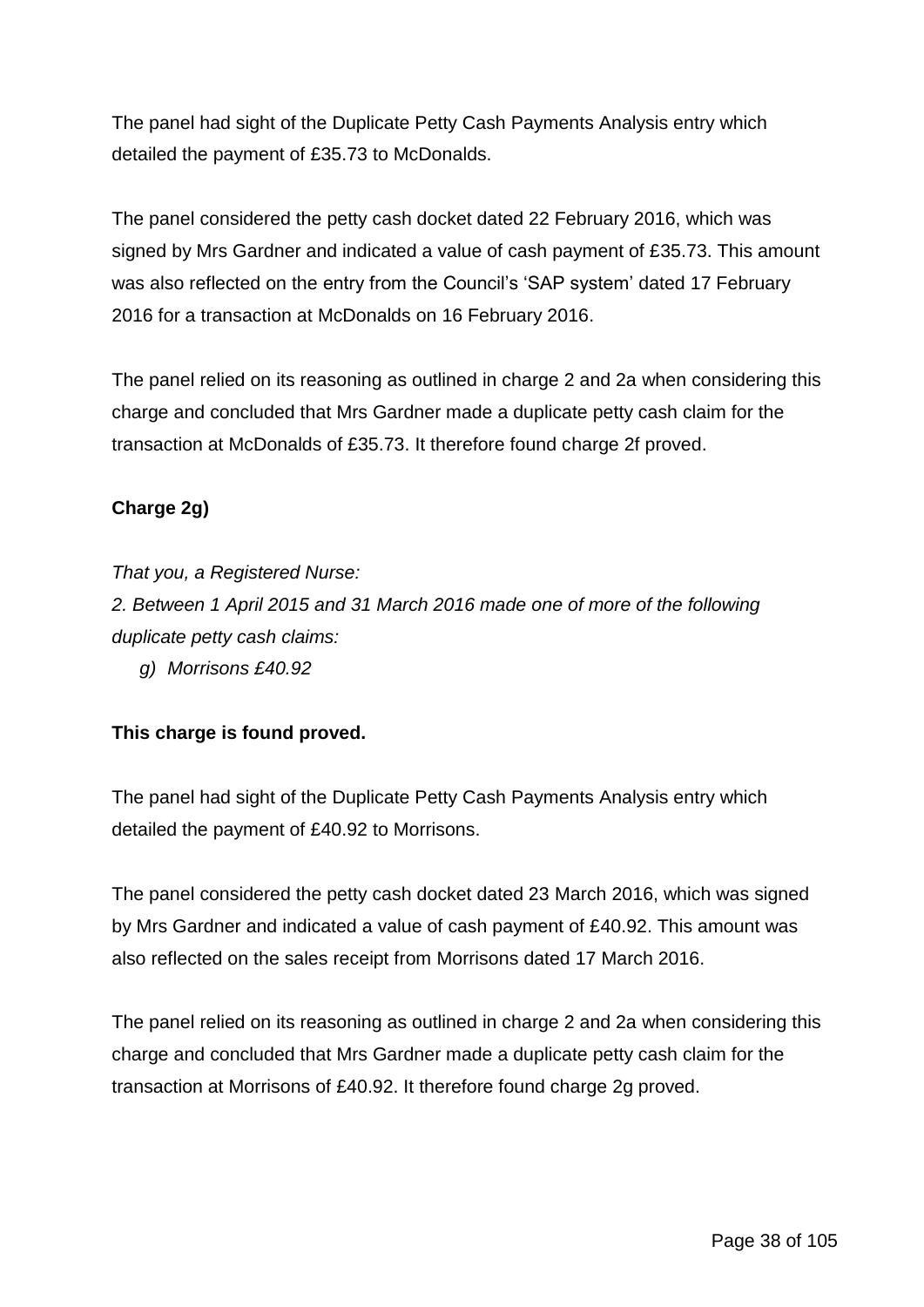## **Charge 2h)**

*That you, a Registered Nurse:*

*2. Between 1 April 2015 and 31 March 2016 made one of more of the following duplicate petty cash claims:*

*h) Staples £27.57*

## **This charge is found proved.**

The panel had sight of the Duplicate Petty Cash Payments Analysis entry which detailed the payment of £27.57 to Staples.

The panel considered the petty cash docket dated 23 March 2016, which was signed by Mrs Gardner and indicated a value of cash payment of £27.57. This amount was also reflected on the sales receipt from Staples dated 23 February 2016.

The panel relied on its reasoning as outlined in charge 2 and 2a when considering this charge and concluded that Mrs Gardner made a duplicate petty cash claim for the transaction at Staples of £27.57. It therefore found charge 2h proved.

## **Charge 3**

*That you, a Registered Nurse: 3. Between 1 April 2016 and 31 March 2017 made one or more of the following duplicate petty cash claims*

In reaching its decision for the sub-charges 3a-i, the panel relied on its reasoning for charge 2.

## **Charge 3a)**

*That you, a Registered Nurse: 3. Between 1 April 2016 and 31 March 2017 made one or more of the following duplicate petty cash claims:*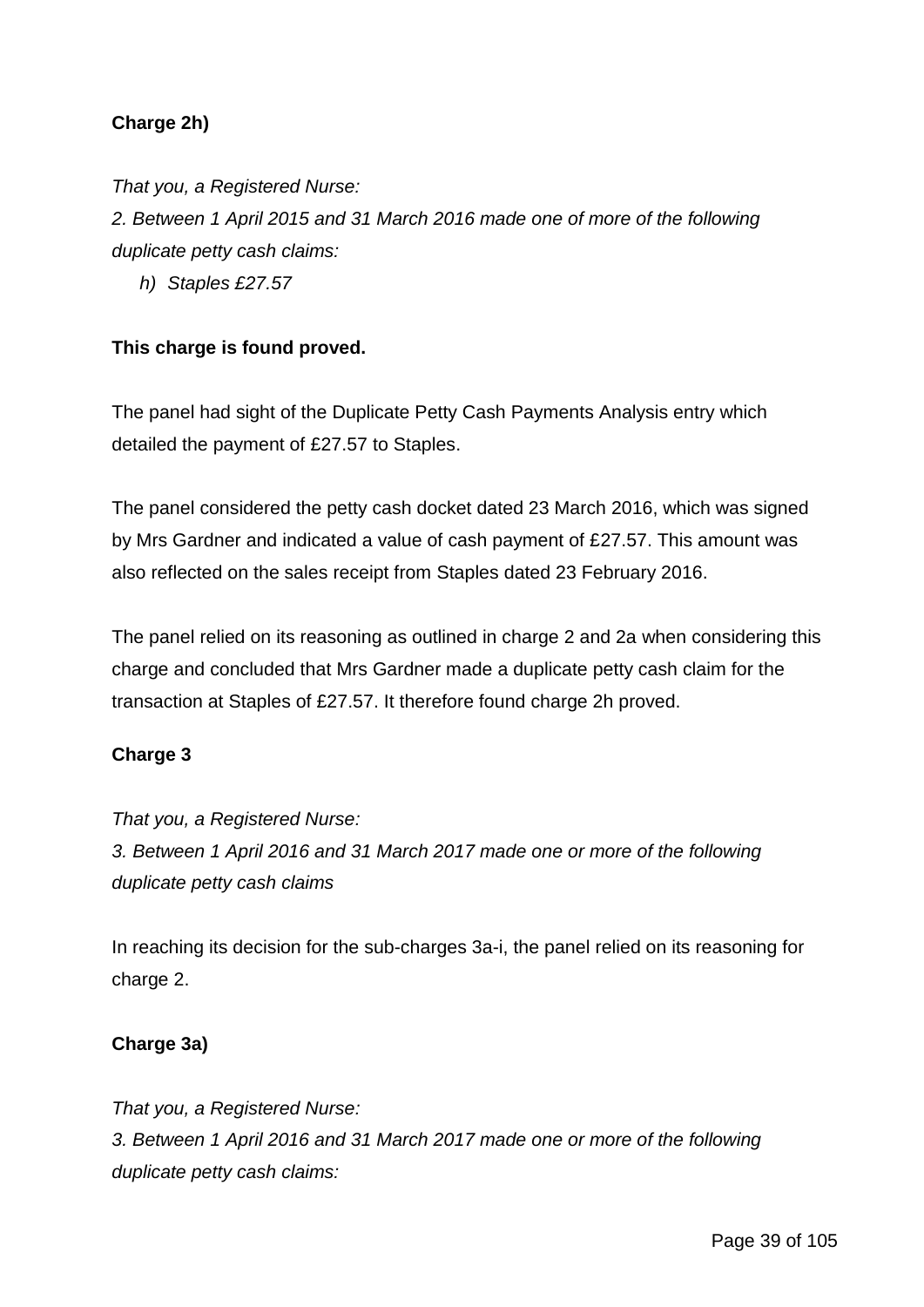*a) Asda £33.06*

## **This charge is found proved.**

The panel had sight of the duplicate Petty Cash Payments Analysis entry which detailed the payment of £33.06 to Asda.

The panel considered the petty cash docket dated 25 April 2016, which was signed by Mrs Gardner and indicated a value of cash payment of £33.06. This amount was also reflected on the entry from the Council's 'SAP system' dated 14 April 2016 for a transaction at Asda on 13 April 2016.

The panel relied on its reasoning as outlined in charge 2 and 2a when considering this charge and concluded that Mrs Gardner made a duplicate petty cash claim for the transaction at Asda of £33.06. It therefore found charge 3a proved.

## **Charge 3b)**

*That you, a Registered Nurse: 3. Between 1 April 2016 and 31 March 2017 made one or more of the following duplicate petty cash claims:*

*b) Morrisons £31.26*

## **This charge is found proved.**

The panel had sight of the duplicate Petty Cash Payments Analysis entry which detailed the payment of £31.26 to Morrisons.

The panel considered the petty cash docket dated 25 April 2016, which was signed by Mrs Gardner and indicated a value of cash payment of £31.26. This amount was also reflected on the entry from the Council's 'SAP system' dated 18 April 2016 for a transaction at Morrisons on 15 April 2016.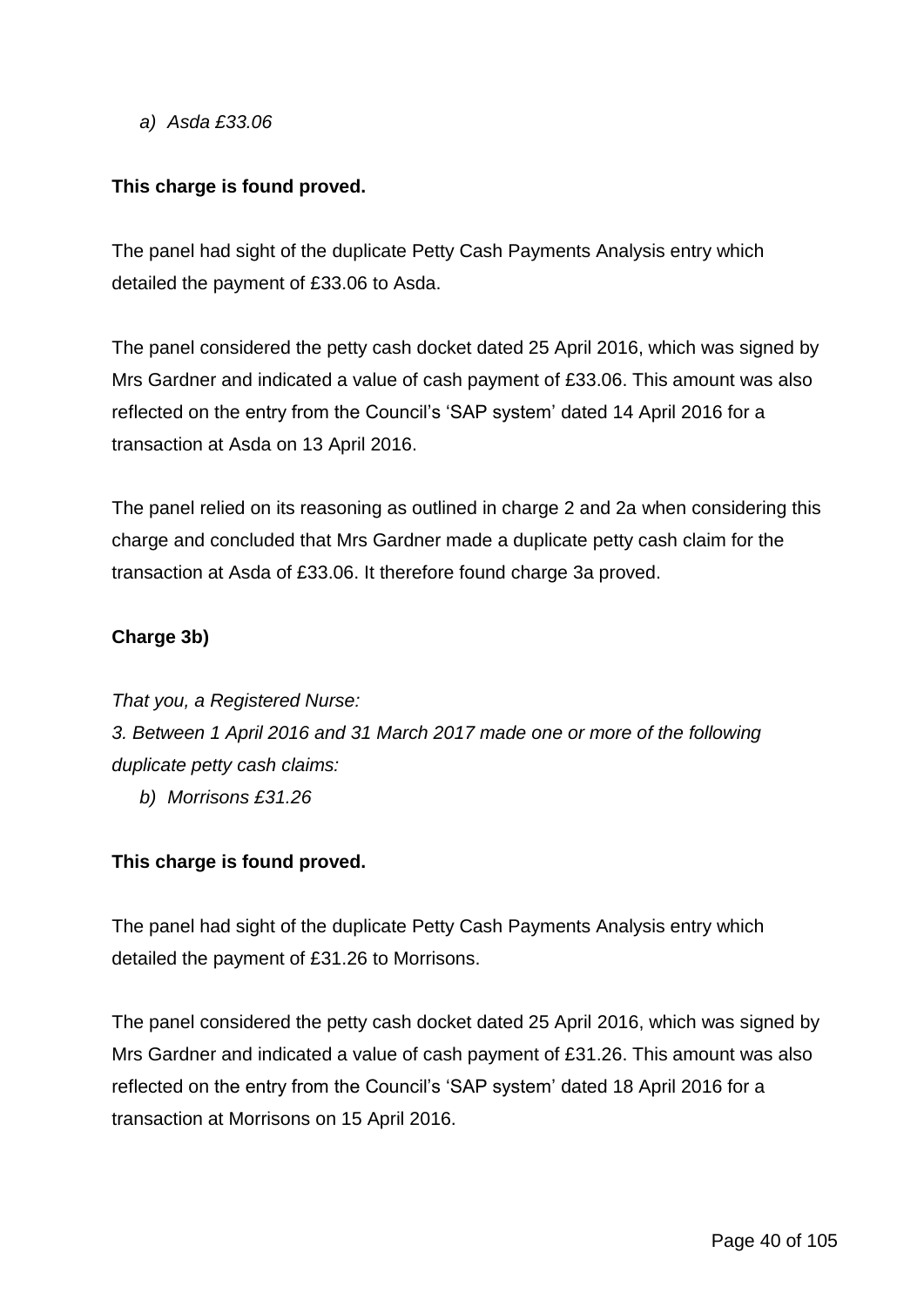The panel relied on its reasoning as outlined in charge 2 and 2a when considering this charge and concluded that Mrs Gardner made a duplicate petty cash claim for the transaction at Morrisons of £31.26. It therefore found charge 3b proved.

### **Charge 3c)**

#### *That you, a Registered Nurse:*

*3. Between 1 April 2016 and 31 March 2017 made one or more of the following duplicate petty cash claims:*

*c) McDonalds £35.53*

### **This charge is found proved.**

The panel had sight of the duplicate Petty Cash Payments Analysis entry which detailed the payment of £35.53 to McDonalds.

The panel considered the petty cash docket dated 6 May 2016, which was signed by Mrs Gardner and indicated a value of cash payment of £35.53. This amount was also reflected on the card sales receipt from McDonalds dated 6 May 2016.

The panel relied on its reasoning as outlined in charge 2 and 2a when considering this charge and concluded that Mrs Gardner made a duplicate petty cash claim for the transaction at McDonalds of £35.53. It therefore found charge 3c proved.

## **Charge 3d)**

*That you, a Registered Nurse:*

*3. Between 1 April 2016 and 31 March 2017 made one or more of the following duplicate petty cash claims:*

*d) Staples £27.46*

### **This charge is found proved.**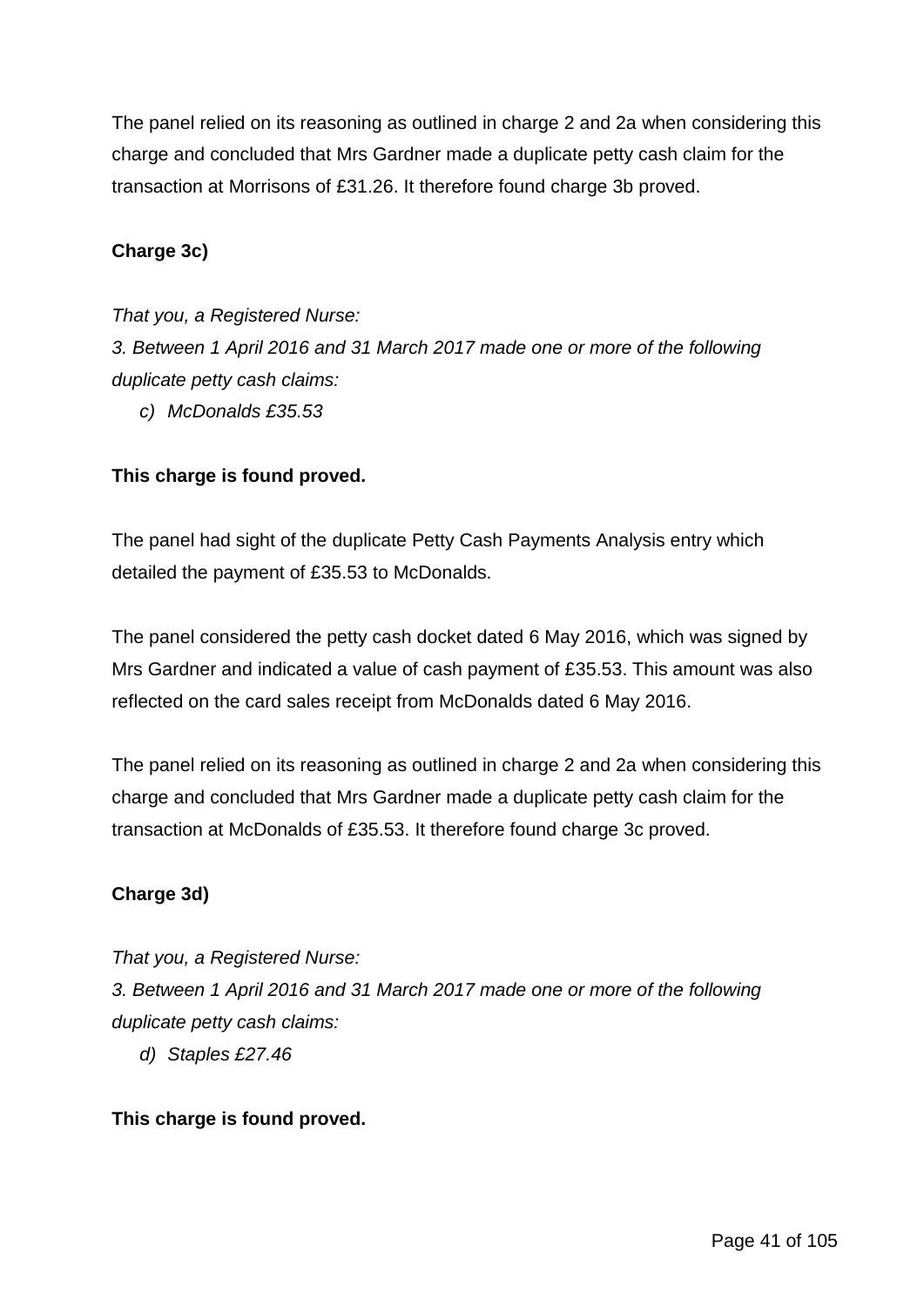The panel had sight of the duplicate Petty Cash Payments Analysis entry which detailed the payment of £27.46 to Staples.

The panel considered the petty cash docket dated 6 May 2016, which was signed by Mrs Gardner and indicated a value of cash payment of £27.46. This amount was also reflected on the card sales receipt from Staples dated 14 April 2016.

The panel relied on its reasoning as outlined in charge 2 and 2a when considering this charge and concluded that Mrs Gardner made a duplicate petty cash claim for the transaction at Staples of £27.46. It therefore found charge 3d proved.

## **Charge 3e)**

### *That you, a Registered Nurse:*

*3. Between 1 April 2016 and 31 March 2017 made one or more of the following duplicate petty cash claims:*

*e) Staples £24.99*

## **This charge is found not proved.**

The panel considered the petty cash docket dated 1 June 2016, indicating a value of cash payment of £24.99. It noted that the signature on the petty cash docket did not appear to belong to Mrs Gardner. The panel also had sight of the Duplicate Petty Cash Payments Analysis entry which detailed this payment of £24.99 to Staples. The entry confirmed that this petty cash reimbursement was not claimed by Mrs Gardner.

The panel therefore determined that there was no evidence to suggest that Mrs Gardner signed the petty cash docket and made the petty cash claim.

Accordingly, on the balance of probabilities, the panel found charge 3e not proved.

## **Charge 3f)**

*That you, a Registered Nurse:*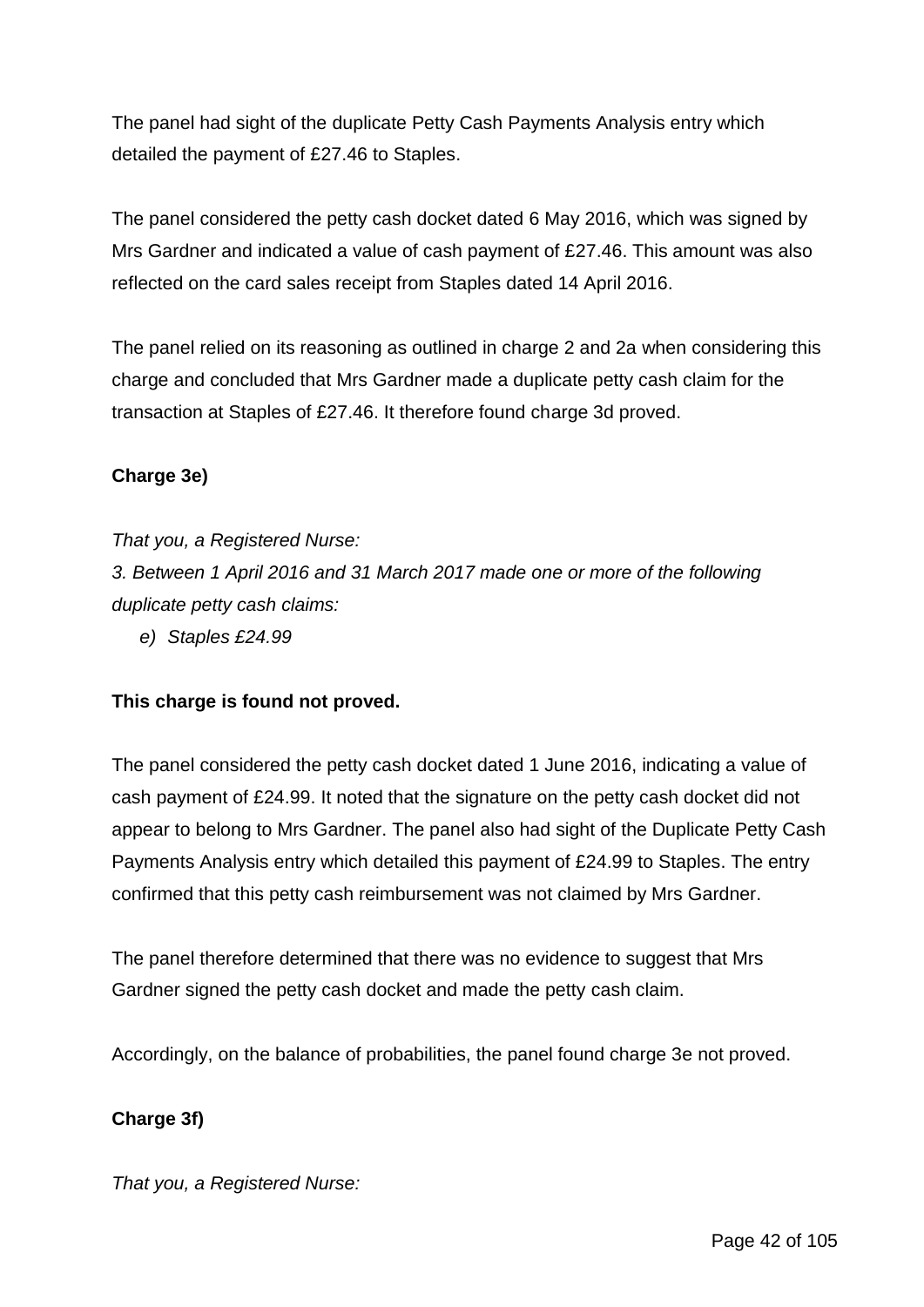*3. Between 1 April 2016 and 31 March 2017 made one or more of the following duplicate petty cash claims:*

*f) Staples £24.99*

# **This charge is found proved.**

The panel considered the petty cash docket dated 29 July 2016, which was signed by Mrs Gardner and indicated a value of cash payment of £24.99. This amount was also reflected on the attached sales receipt.

The panel had sight of the Duplicate Petty Cash Payments Analysis entry which detailed a payment of £24.99 to Staples. This was listed in addition to the Duplicate Petty Cash Payments Analysis entry related to charge 3e for the same amount.

The Council's investigation report indicated that the sales receipt appeared to have been initially attached to the petty cash docket dated 1 June 2016, which was signed by another member of staff. It observed that:

*'At the point it was submitted it had a receipt attached, as can be evidenced by the staple at the top left hand side and also by the snip of paper (with some red ink) caught under the staple.'*

The panel took into account the suggestion that on observation, the sales receipt was removed from this petty cash docket and subsequently reattached to the petty cash docket dated 29 July 2016, which was signed by Mrs Gardner for the same amount.

The Council's investigation report observed that:

*'Towards the top left of the receipt can bee seen hole where a part of the receipt has become torn away. This is the part that is retained on the earlier claim. [sic]'*

However, the panel was satisfied that it is more likely than not that the sales receipt from Staples of a transaction amounting to £24.99 was originally submitted with the petty cash docket dated 1 June 2016, which was signed by another member of staff.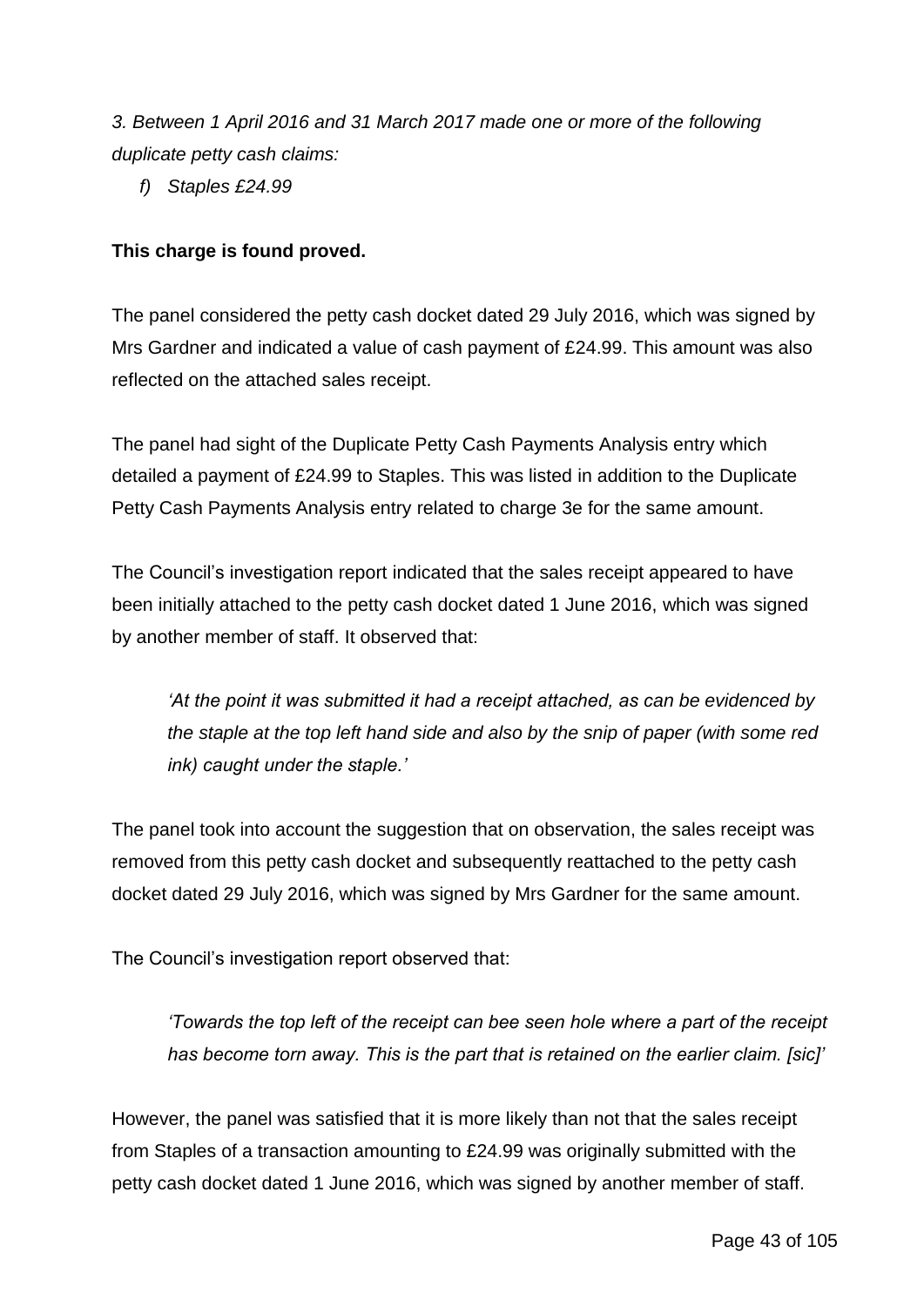Further, it was satisfied that the petty cash docket dated 29 July 2016, which was signed by Mrs Gardner, related to that same transaction because the sales receipt was attached to it.

The panel concluded that Mrs Gardner made a duplicate petty cash claim for the transaction at Staples of £24.99. It therefore found charge 3f proved.

## **Charge 3g)**

*That you, a Registered Nurse:*

*3. Between 1 April 2016 and 31 March 2017 made one or more of the following duplicate petty cash claims:*

*g) Longleat £101.85*

## **This charge is found proved.**

The panel had sight of the Duplicate Petty Cash Payments Analysis entry which detailed a payment of £101.85 to Longleat.

The panel considered the petty cash docket dated 6 June 2016, which was signed by Mrs Gardner and indicated a value of cash payment of £101.85.

The Council's investigation report observed that:

*'This is the first of 2 false petty cash claims submitted for the June 2016 trip to Longleat. There is no receipt attached to this claim, but the staple at the top left indicated a receipt was originally attached. Likely this has been removed to be used for the second false claim.'*

The panel had regard to the card sales receipt from Longleat dated 3 June 2016 for a transaction of £101.85.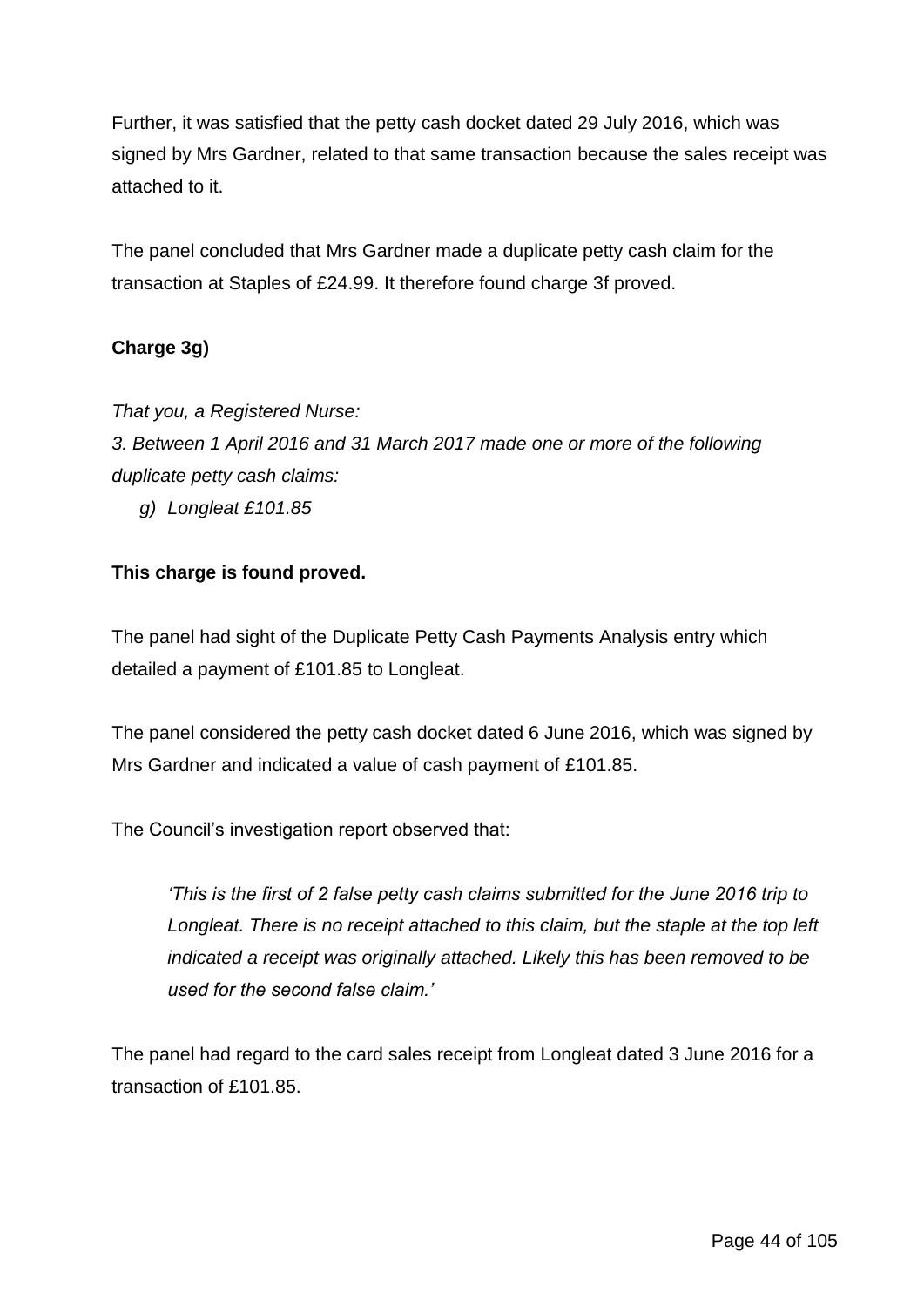The panel relied on its reasoning as outlined in charge 2 and 2a when considering this charge and concluded that Mrs Gardner made a duplicate petty cash claim for the transaction at Longleat of £101.85. It therefore found charge 3g proved.

### **Charge 3h)**

### *That you, a Registered Nurse:*

*3. Between 1 April 2016 and 31 March 2017 made one or more of the following duplicate petty cash claims:*

*h) Longleat £101.85*

### **This charge is found proved.**

The panel had sight of the Duplicate Petty Cash Payments Analysis entry which detailed a payment of £101.85 to Longleat. This was listed in addition to the Duplicate Petty Cash Payments Analysis entry related to charge 3g for the same amount.

The panel considered the petty cash docket dated 29 July 2016, which was signed by Mrs Gardner and indicated a value of cash payment of £101.85.

The Council's investigation report observed that:

*'This is the documentation for the second petty cash false claim. Receipt attached to this claim. This receipt has been tampered with in an attempt to erase the date on the receipt.'*

However, the panel relied on its reasoning as outlined in charge 2 and 2a when considering this charge and concluded that Mrs Gardner made a second duplicate petty cash claim for the transaction at Longleat of £101.85. It therefore found charge 3h proved.

### **Charge 3i)**

*That you, a Registered Nurse:*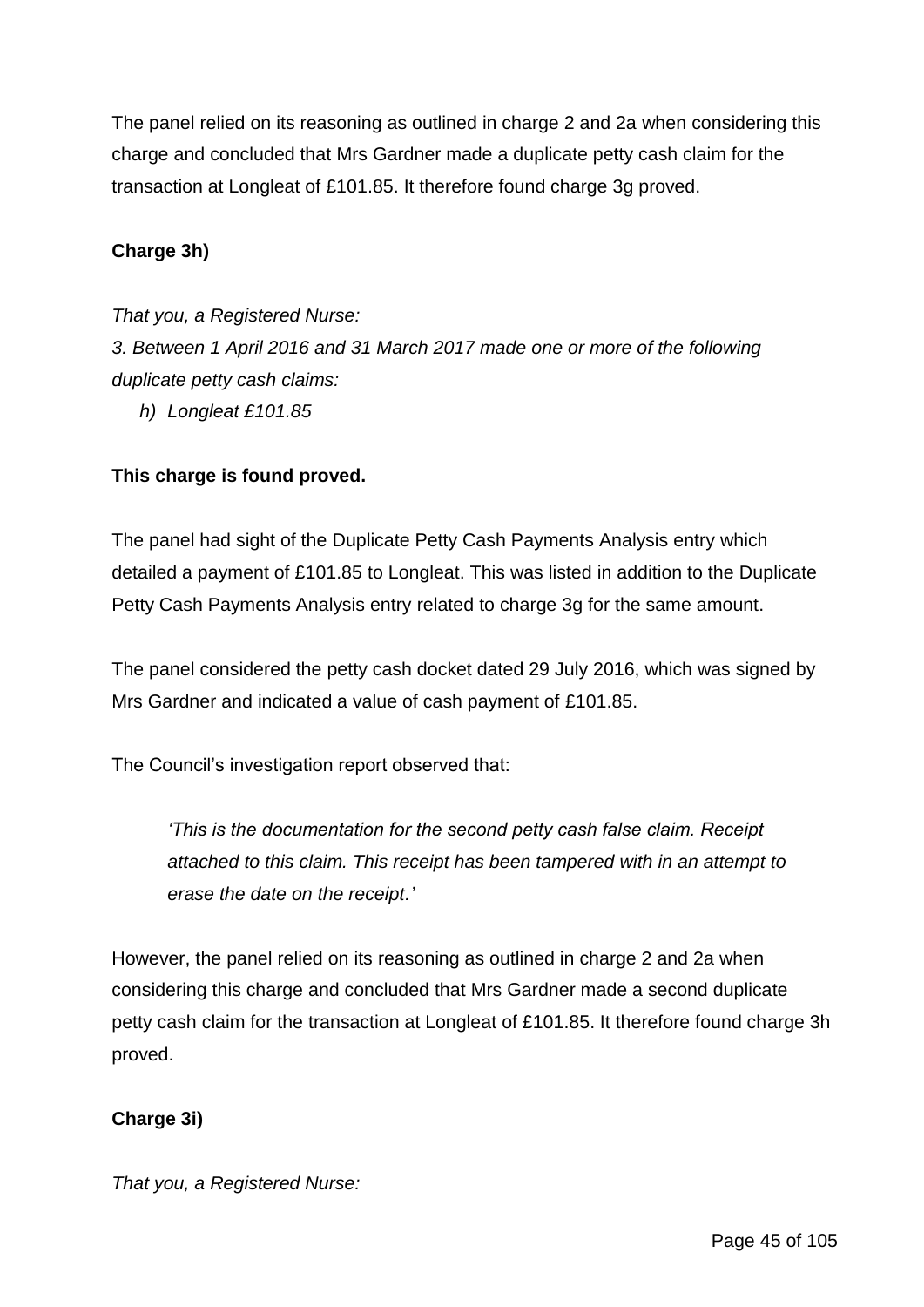*3. Between 1 April 2016 and 31 March 2017 made one or more of the following duplicate petty cash claims:*

*i) Chessington £158.68*

# **This charge is found proved.**

The panel had sight of the duplicate Petty Cash Payments Analysis entry which detailed the payment of £158.68 to Chessington.

The panel considered the petty cash docket dated 1 September 2016, which was signed by Mrs Gardner and indicated a value of cash payment of £158.68. The card sales receipt from Chessington dated 31 August 2016 indicated a transaction of £190.40.

The Council's investigation report observed that:

*'The amount on this petty cash reimbursement differs to the purchase on the procurement card as the VAT has been ommitted. [sic]'*

The panel was satisfied that the difference in values on the petty cash docket and the card sales receipt was as a result of the removal of the VAT amount on the receipt attached to the petty cash docket.

The panel relied on its reasoning as outlined in charge 2 and 2a when considering this charge and concluded that Mrs Gardner made a duplicate petty cash claim for the transaction at Chessington of £158.68. It therefore found charge 3i proved.

## **Charge 4**

*That you, a Registered Nurse: 4. Between 1 April 2017 and 31 January 2018 made one or more of the following duplicate petty cash claims*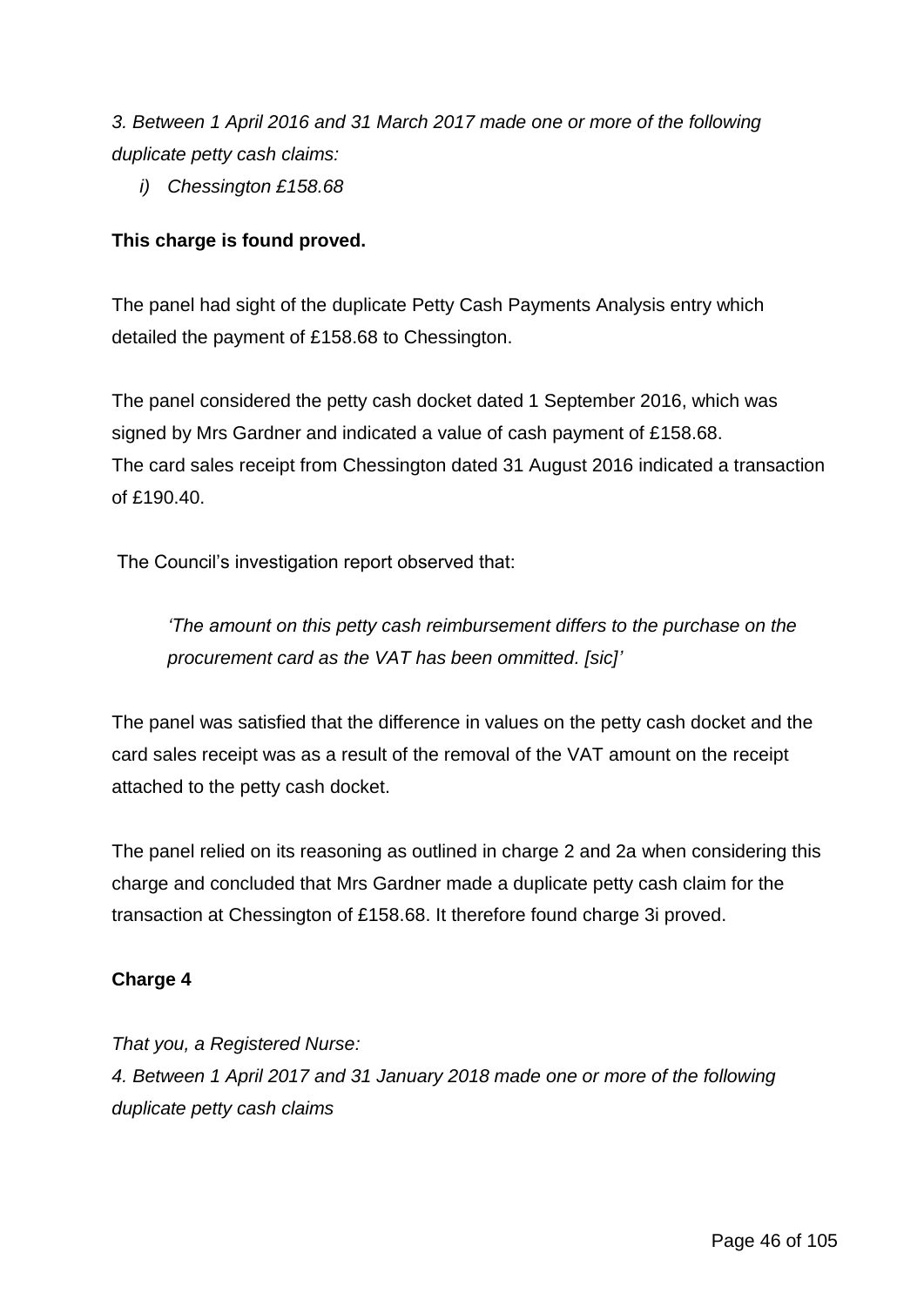In reaching its decision for the sub-charges 4a-c, the panel relied on its reasoning for charge 2.

# **Charge 4a)**

*That you, a Registered Nurse: 4. Between 1 April 2017 and 31 January 2018 made one or more of the following duplicate petty cash claims:*

*a) Craft Items for Christmas £66.20*

## **This charge is found proved.**

The panel had sight of the duplicate Petty Cash Payments Analysis entry which detailed the payment of £66.20 for Craft Items for Christmas.

The panel considered the petty cash docket dated 20 November 2017, which was signed by Mrs Gardner and indicated a value of cash payment of £66.20. This amount was also reflected on the card sales receipt from Tiger dated 26 October 2017.

The panel relied on its reasoning as outlined in charge 2 and 2a when considering this charge and concluded that Mrs Gardner made a duplicate petty cash claim for the transaction on Craft Items for Christmas of £66.20. It therefore found charge 4a proved.

## **Charge 4b)**

*That you, a Registered Nurse:*

*4. Between 1 April 2017 and 31 January 2018 made one or more of the following duplicate petty cash claims:*

*b) Cards and Paper £33.00*

## **This charge is found proved.**

The panel had sight of the duplicate Petty Cash Payments Analysis entry which detailed the payment of £33.00 for Cards and Paper.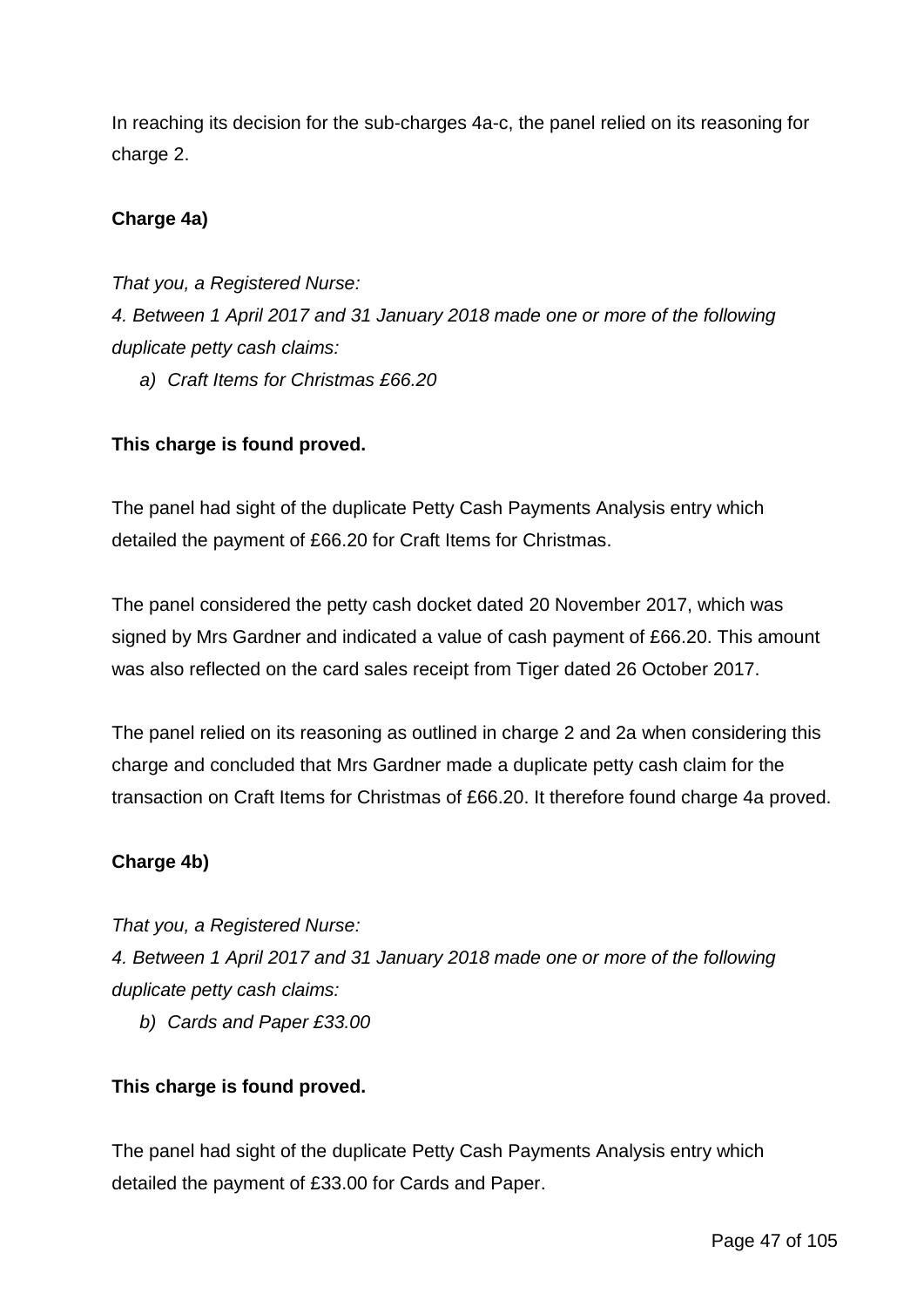The panel considered the petty cash docket dated 27 November 2017, which was signed by Mrs Gardner and indicated a value of cash payment of £33.00. This amount was also reflected on the card sales receipt dated 26 November 2017.

The panel relied on its reasoning as outlined in charge 2 and 2a when considering this charge and concluded that Mrs Gardner made a duplicate petty cash claim for the transaction on Cards and Paper of £33.00. It therefore found charge 4b proved.

## **Charge 4c)**

*That you, a Registered Nurse: 4. Between 1 April 2017 and 31 January 2018 made one or more of the following duplicate petty cash claims:*

*c) Office Outlet £137.83*

## **This charge is found proved.**

The panel had sight of the duplicate Petty Cash Payments Analysis entry which detailed the payment of £137.83 for a transaction at Office Outlet.

The panel considered the petty cash docket dated 28 December 2017, which was signed by Mrs Gardner and indicated a value of cash payment of £137.83. This amount was also reflected on the card sales receipt dated 30 October 2017.

The panel relied on its reasoning as outlined in charge 2 and 2a when considering this charge and concluded that Mrs Gardner made a duplicate petty cash claim for the transaction at Office Outlet of £137.83. It therefore found charge 4c proved.

## **Charge 5**

*That you, a Registered Nurse: 5. Between 1 April 2014 and 31 March 2015 made one or more of the following purchases on the procurement card*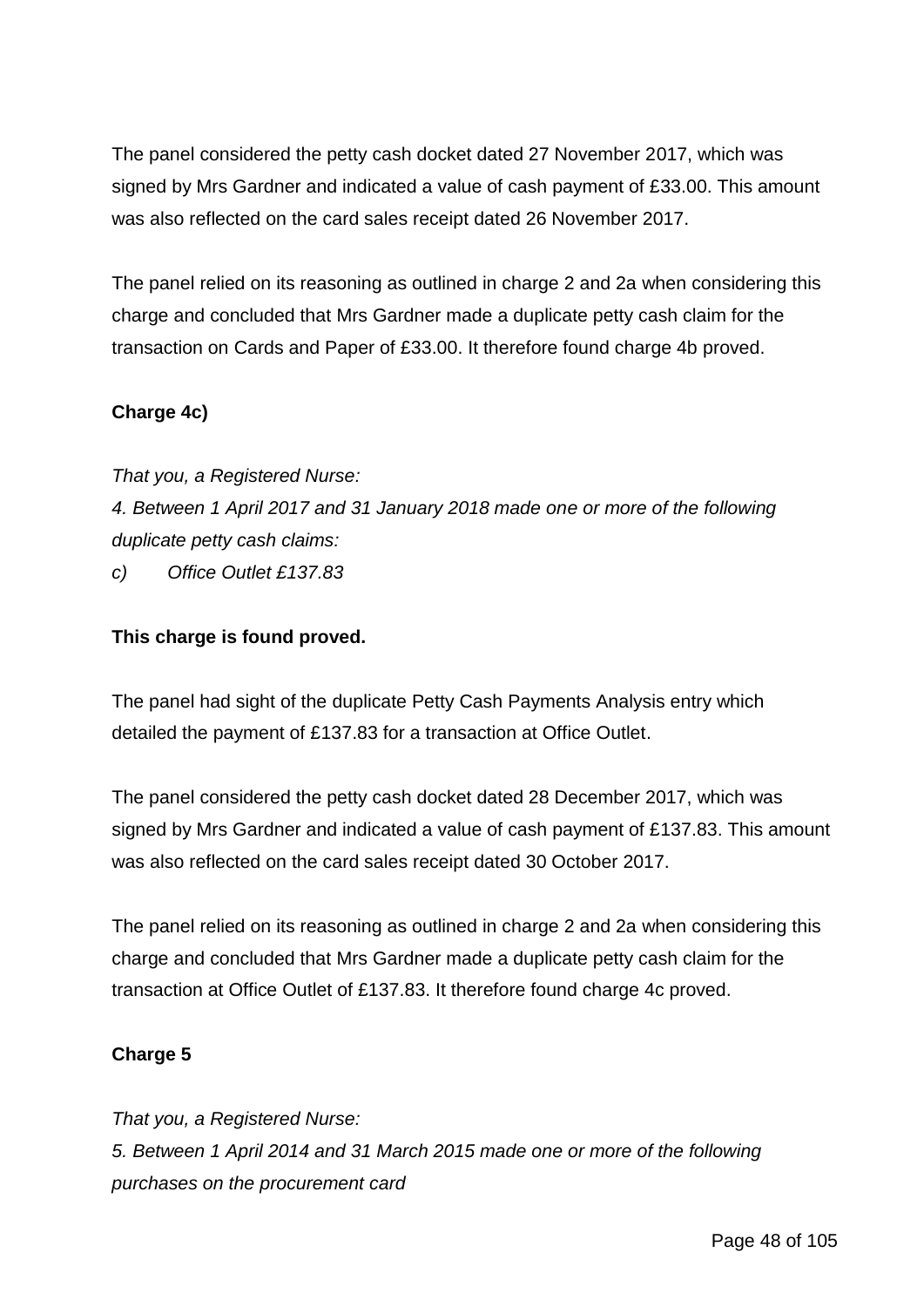In reaching its decision for the sub-charges 5a-e, the panel took into account the written submissions from the RCN on Mrs Gardner's behalf, together with the relevant witness statements and oral evidence of the witnesses. The panel also had regard to the 'Questionable Purchase' section of the Procurement Card Analysis from the Council's investigation of the Unit and the procurement card sales receipts.

The panel determined that each of the sub-charges 5a-e fell within the dates of the charges.

The panel took particular note of the written submissions from the RCN on Mrs Gardner's behalf, which invited the panel to consider whether it is more likely than not:

*'a. That the purchases were in fact made as alleged; again, particularly where the copies are of poor quality;*

*b. That Ms Gardner made the purchases rather than somebody else – bearing in mind she admits that she (wrongly) allowed others to access the card'.*

Overall, the panel accepted Ms 2's evidence that she saw the original copies of the sales receipts and dockets first hand during the course of her investigation and her assertion as to the correctness of the petty cash payment analysis. The panel determined that it saw no reason to doubt Ms 2's competence and capability in dealing with documents of this nature. It was satisfied that Ms 2 worked independently and had completed a factual and comprehensive review of the documentation. The panel identified a small number of arithmetical and typographical errors within the SIAP report and for these charges the panel relied on the description of the purchases and the dates on the sales receipts and/or the Council's 'SAP system'.

The panel's relied on its reasoning in charge 1 and took into account Mrs Gardner's responses in the notes of the internal investigation interview on 5 March 2018. Mrs Gardner was questioned on how she controlled who she gave the procurement card to and what they bought. She stated that: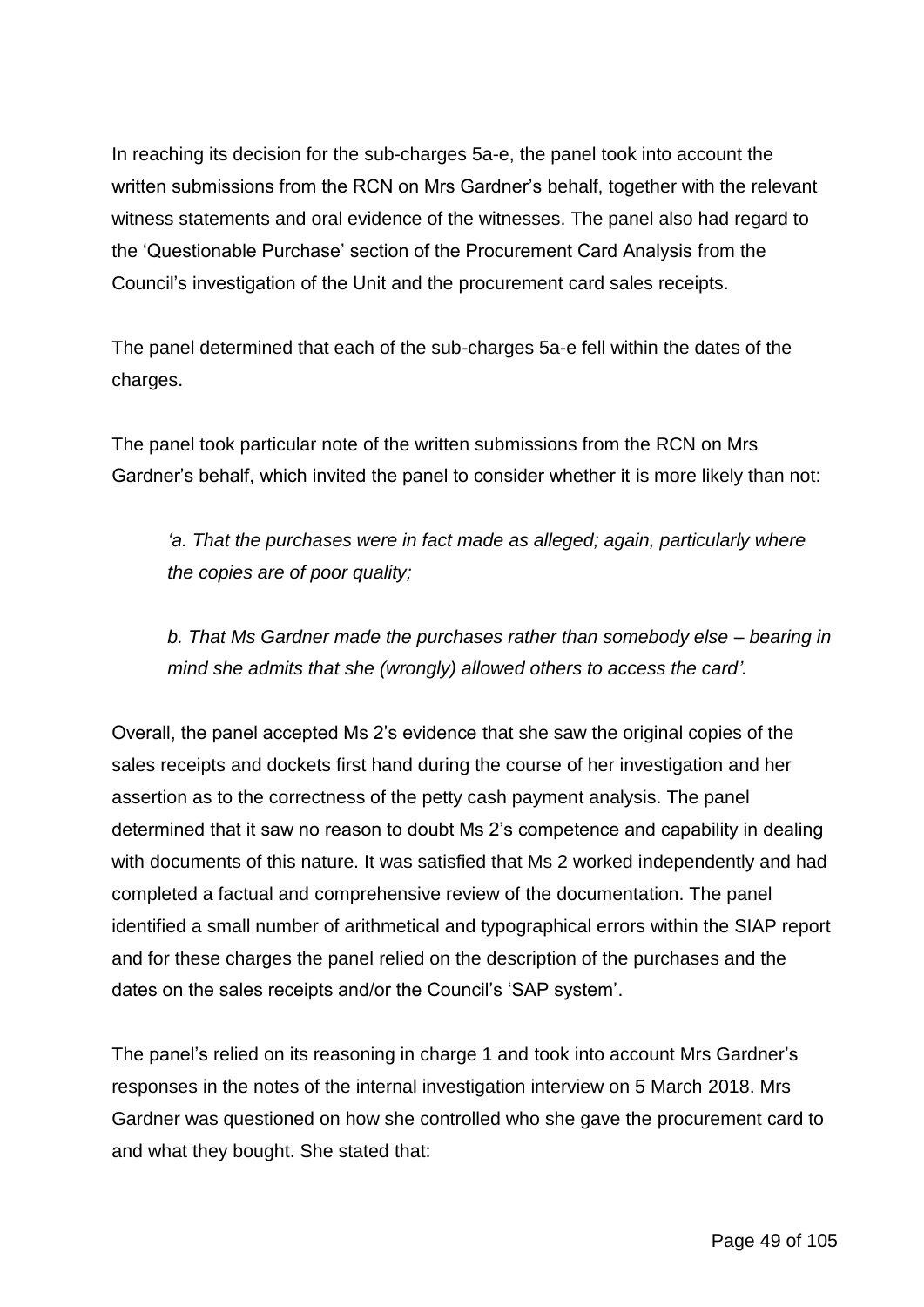*'Staff come and say what they want to buy and I give them the card. Receipts are returned, I don't automatically look at them when they come back, my fault this is what I should do.'*

The panel had regard to Mr 1's questions to Mrs Gardner in the notes of the internal follow up investigation interview on 17 August 2018. He stated that:

*'In their meetings staff provided similar responses to the question; "what sort of things are purchased for the children using a purchase card?". There is no account that raised concern for the investigating officer in terms of appropriate end use. This is not consistent with the examples we have gone through with you around the spend on the purchase card…[sic]'*

When provided the opportunity to do so, Mrs Gardner did not make further comment on Mr 1's remarks about the type of purchases made on the card and the end use.

Further, in the notes of the internal investigation interview on 5 March 2018, Mrs Gardner confirmed that she reviewed card purchases on the Council's 'SAP system', and would check *'date, who with, receipt matches, click button to input GL code.'* Mrs Gardner also confirmed that she had to reconcile card purchases on the Council's 'SAP system'.

# **Charge 5a)**

*That you, a Registered Nurse: 5. Between 1 April 2014 and 31 March 2015 made one or more of the following purchases on the procurement card:*

*a) Marks and Spencer, 6 plain polo shirts at £105.00*

# **This charge is found proved.**

The panel had sight of the 'Questionable Purchase' section of the Procurement Card Analysis which detailed the purchase of six plain polo shirts for £105.00 at Marks and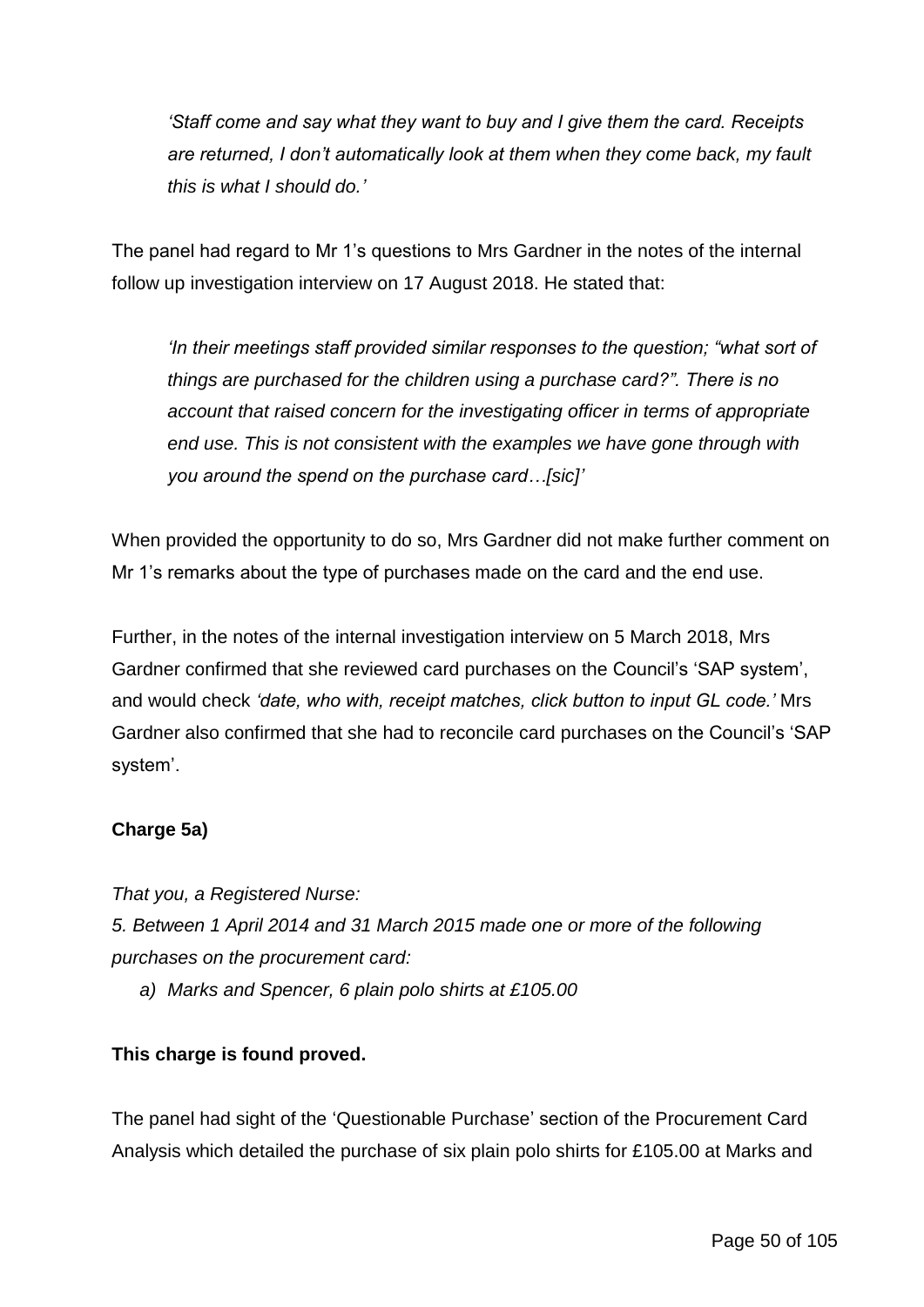Spencer in May 2014. The panel was satisfied that this purchase was in fact made as alleged.

The panel noted that Mrs Gardner was the named cardholder and the only person authorised to use the procurement card. It also took into account that Mrs Gardner was responsible for reconciling card purchases on the Council's 'SAP system'. The panel was of the view that in reconciling card purchases on the Council's 'SAP system', Mrs Gardner had a responsibility to query any transactions she did not recognise. There is little or no evidence that Mrs Gardner queried any transactions. The panel took the view that the possibility of others using the procurement card and accessing the 'SAP system' log-in details over a sustained period covering 1 April 2014 to 31 March 2018, with such frequency, and without Mrs Gardner's knowledge was implausible.

When considering this charge, the panel noted there was no evidence before it that someone else made the card purchase at Marks and Spencer of £105.00. The panel therefore determined that on the balance of probabilities, it is more likely than not that Mrs Gardner made the procurement card purchase at Marks and Spencer of £105.00.

# **Charge 5b)**

*That you, a Registered Nurse:*

*5. Between 1 April 2014 and 31 March 2015 made one or more of the following purchases on the procurement card:*

*b) Sports Direct, 4 plain polo shirts at £19.00*

## **This charge is found proved.**

The panel had sight of the 'Questionable Purchase' section of the Procurement Card Analysis which detailed the purchase of four plain polo shirts for £19.00 at Sports Direct in July 2014. The panel was satisfied that this purchase was in fact made as alleged.

The panel relied on its reasoning as outlined in charge 5 and 5a when considering this charge. When considering this charge, the panel noted there was no evidence before it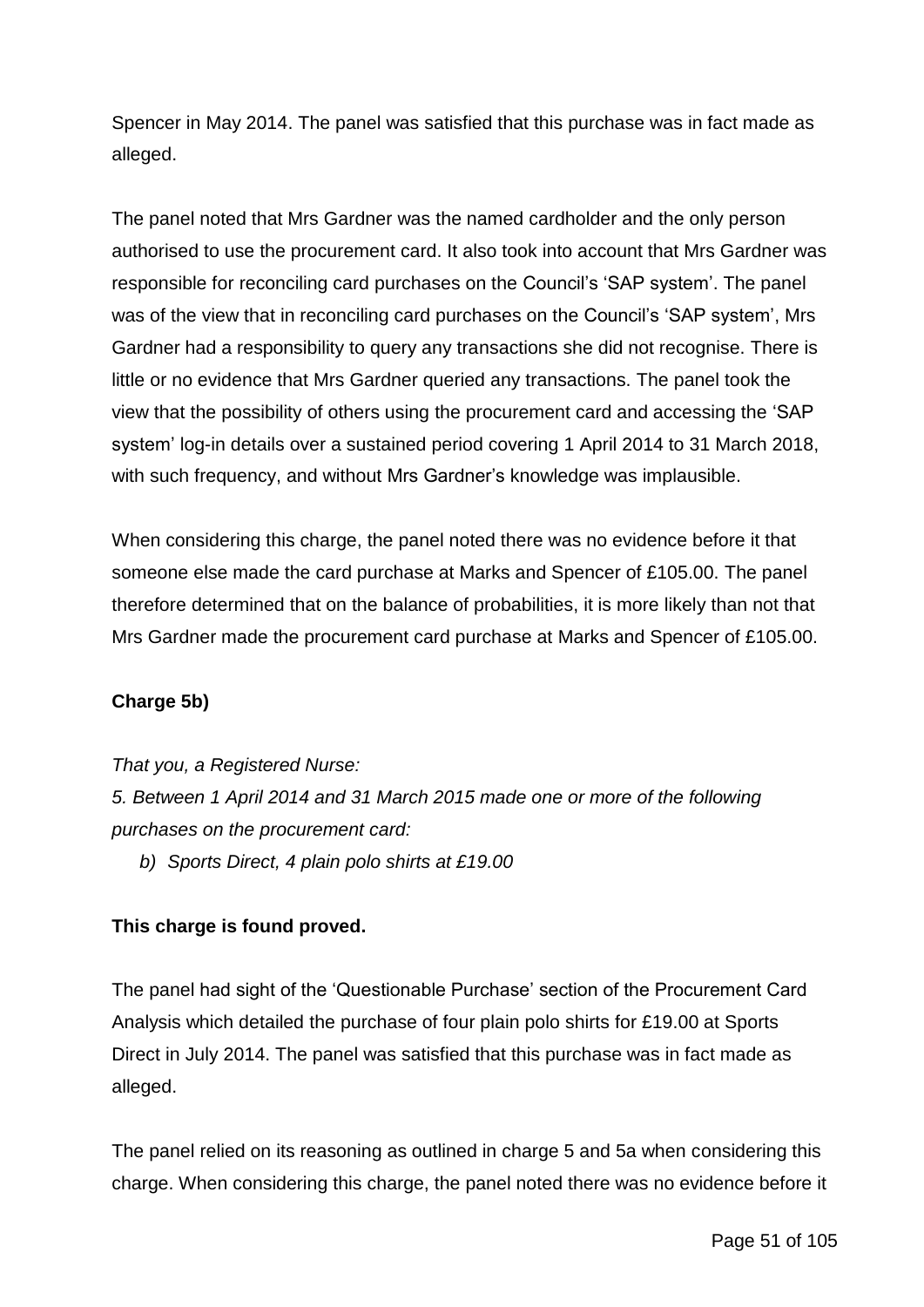that someone else made the card purchase at Sports Direct of £19.00. The panel determined that on the balance of probabilities, it is more likely than not that Mrs Gardner made the procurement card purchase at Sports Direct of £19.00.

### **Charge 5c)**

*That you, a Registered Nurse: 5. Between 1 April 2014 and 31 March 2015 made one or more of the following purchases on the procurement card: c) Body Shop, toiletries at £48.00*

### **This charge is found proved.**

The panel had sight of the 'Questionable Purchase' section of the Procurement Card Analysis which detailed the purchase of toiletries for £48.00 at the Body Shop in August 2014. The panel was satisfied that this purchase was in fact made as alleged.

The panel relied on its reasoning as outlined in charge 5 and 5a when considering this charge. When considering this charge, the panel noted there was no evidence before it that someone else made the card purchase at the Body Shop of £48.00. The panel therefore determined that on the balance of probabilities, it is more likely than not that Mrs Gardner made the procurement card purchase at the Body Shop of £48.00.

#### **Charge 5d)**

*That you, a Registered Nurse:*

*5. Between 1 April 2014 and 31 March 2015 made one or more of the following purchases on the procurement card:*

*d) Body shop, mini manicure gift sets at £24.00*

### **This charge is found proved.**

The panel had sight of the 'Questionable Purchase' section of the Procurement Card Analysis which detailed the purchase of mini manicure gift sets for £24.00 at the Body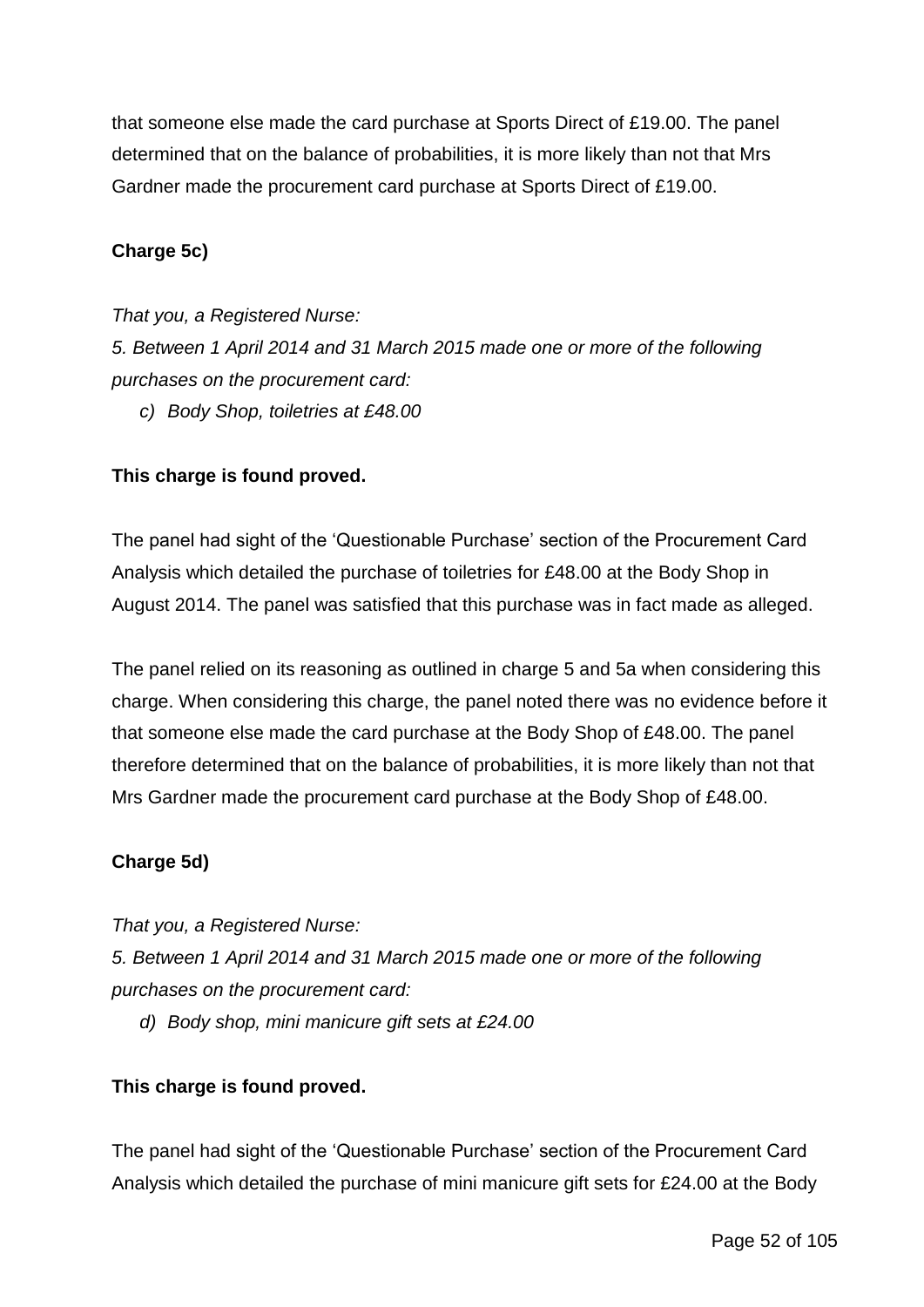Shop in December 2014. The panel was satisfied that this purchase was in fact made as alleged.

The panel relied on its reasoning as outlined in charge 5 and 5a when considering this charge. When considering this charge, the panel noted there was no evidence before it that someone else made the card purchase at the Body Shop of £24.00. The panel therefore determined that on the balance of probabilities, it is more likely than not that Mrs Gardner made the procurement card purchase at the Body Shop of £24.00.

## **Charge 5e)**

*That you, a Registered Nurse: 5. Between 1 April 2014 and 31 March 2015 made one or more of the following purchases on the procurement card:*

*e) Sainsburys, Clothing at £26.00*

## **This charge is found proved.**

The panel had sight of the 'Questionable Purchase' section of the Procurement Card Analysis which detailed the purchase of clothing for £26.00 at Sainsbury's in December 2014. The panel was satisfied that this purchase was in fact made as alleged.

The panel relied on its reasoning as outlined in charge 5 and 5a when considering this charge. When considering this charge, the panel noted there was no evidence before it that someone else made the card purchase at Sainsbury's which included two items of clothing that totalled £26.00. The panel therefore determined that on the balance of probabilities, it is more likely than not that Mrs Gardner made the procurement card purchase at Sainsbury's which included two items of clothing that totalled £26.00.

## **Charge 6**

*That you, a Registered Nurse: 6. Between 1 April 2015 and 31 March 2016 made one or more of the following purchases on the procurement card*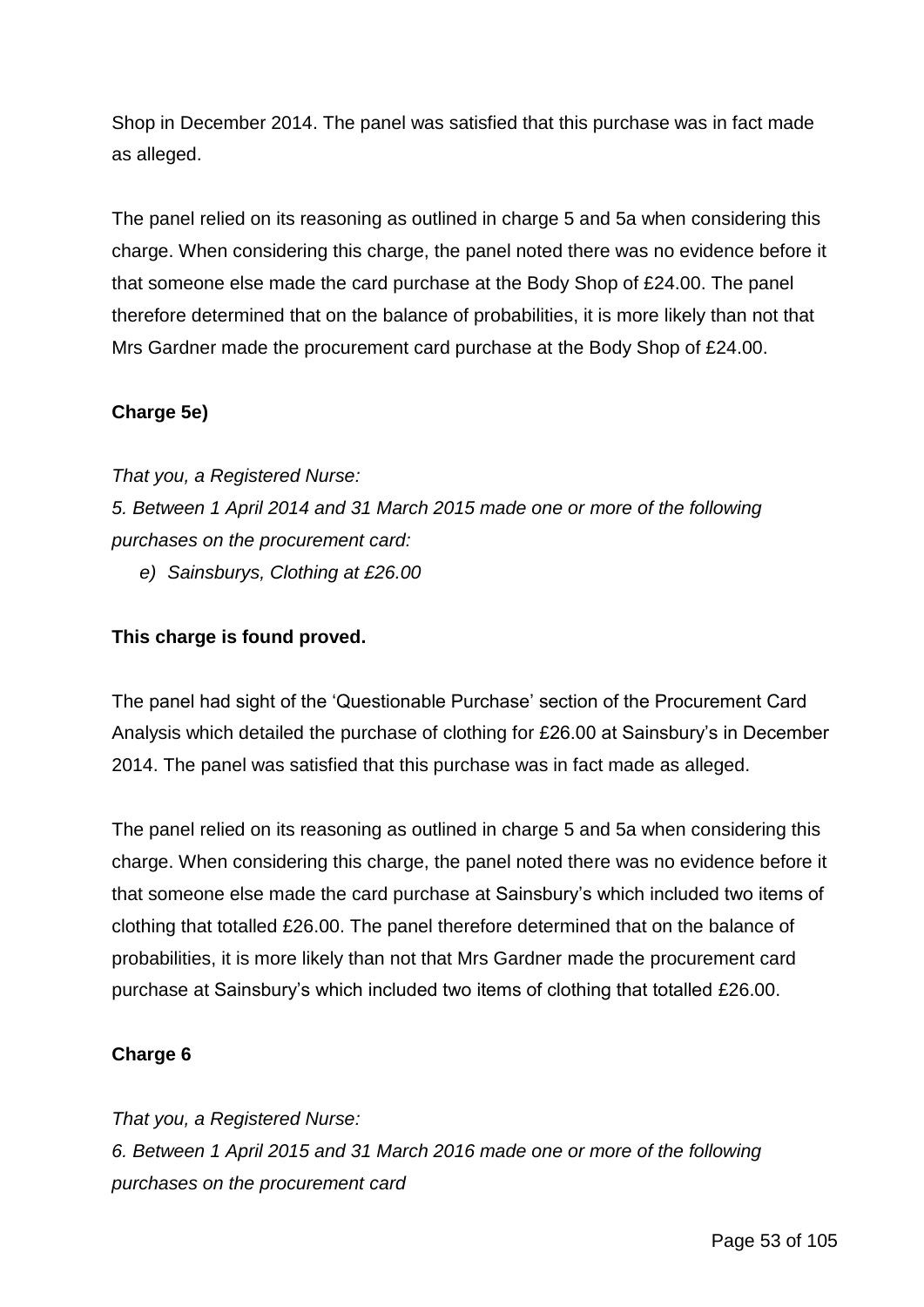In reaching its decision for the sub-charges 6a-h, the panel relied on its reasoning for charge 5.

### **Charge 6a)**

*That you, a Registered Nurse: 6. Between 1 April 2015 and 31 March 2016 made one or more of the following purchases on the procurement card:*

*a) Sainsbury's, women's clothing at £48.00*

### **This charge is found proved.**

The panel had sight of the 'Questionable Purchase' section of the Procurement Card Analysis which detailed the purchase of women's clothing at Sainsbury's in May 2015. The panel was satisfied that this purchase was in fact made as alleged.

The panel relied on its reasoning as outlined in charge 5 and 5a when considering this charge. When considering this charge, the panel noted there was no evidence before it that someone else made the card purchase at Sainsbury's which included three items of women's clothing that totalled £48.00. The panel therefore determined that on the balance of probabilities, it is more likely than not that Mrs Gardner made the procurement card purchase at Sainsbury's which included three items of women's clothing that totalled £48.00.

### **Charge 6b)**

*That you, a Registered Nurse: 6. Between 1 April 2015 and 31 March 2016 made one or more of the following purchases on the procurement card:*

*b) Asda, Women's clothing at £36.00*

### **This charge is found proved.**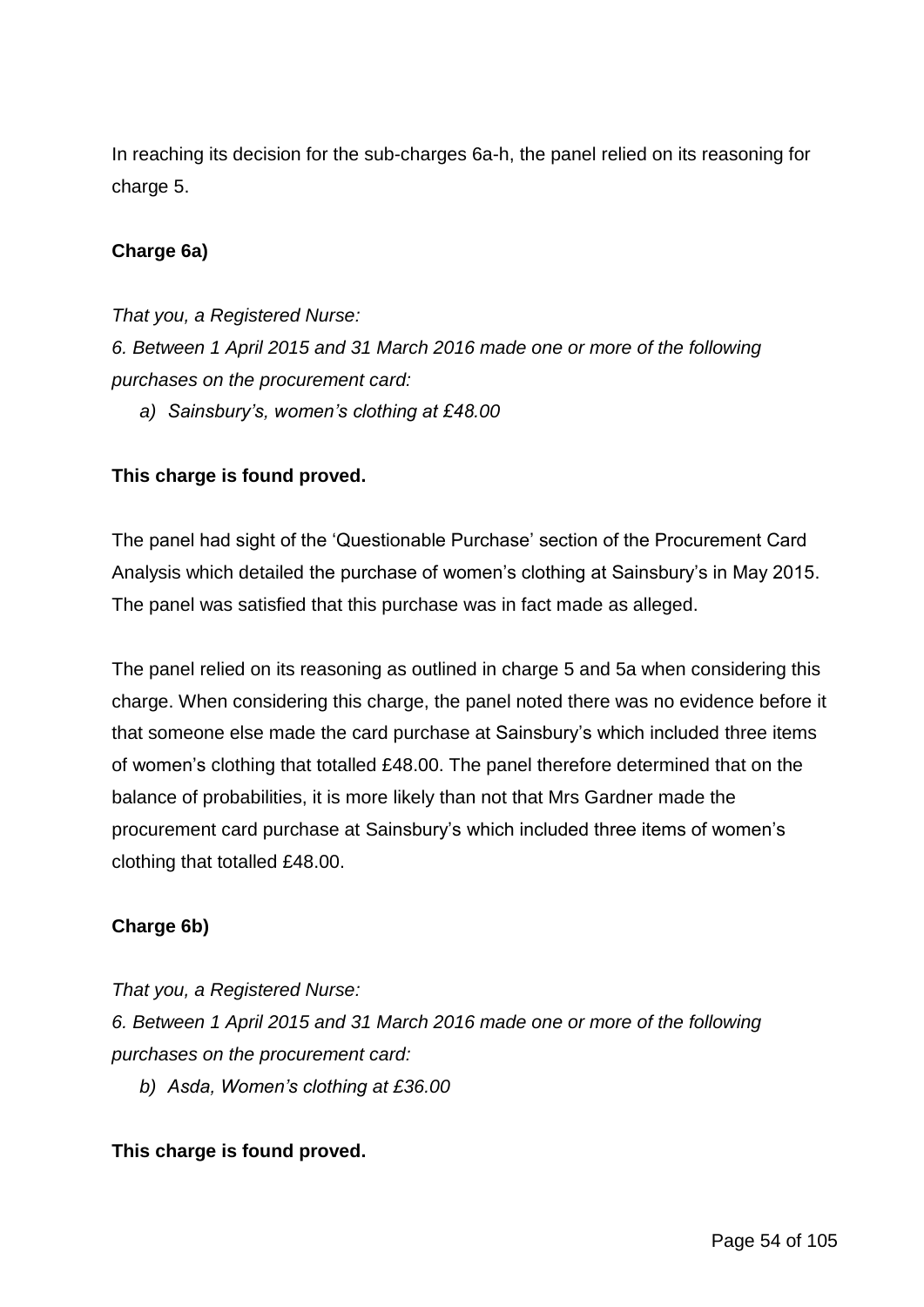The panel had sight of the 'Questionable Purchase' section of the Procurement Card Analysis which detailed the purchase of women's clothing for £36.00 at Asda in July 2015.

The panel considered the card sales receipt dated 3 July 2015, which indicated a total value of £36.00. The panel was satisfied that this purchase was in fact made as alleged.

The panel relied on its reasoning as outlined in charge 5 and 5a when considering this charge. When considering this charge, the panel noted there was no evidence before it that someone else made the card purchase at Asda of £36.00. The panel therefore determined that on the balance of probabilities, it is more likely than not that Mrs Gardner made the procurement card purchase at Asda of £36.00.

# **Charge 6c)**

*That you, a Registered Nurse:*

*6. Between 1 April 2015 and 31 March 2016 made one or more of the following purchases on the procurement card:*

*c) Sainsbury's, replacement clothes for a child at £62.25*

## **This charge is found proved.**

The panel had sight of the 'Questionable Purchase' section of the Procurement Card Analysis which detailed the purchase of women's clothing for £62.25 at Sainsbury's in July 2015. The panel was satisfied that this purchase was in fact made as alleged.

The panel relied on its reasoning as outlined in charge 5 and 5a when considering this charge. When considering this charge, the panel noted there was no evidence before it that someone else made the card purchase at Sainsbury's of £62.25. The panel therefore determined that on the balance of probabilities, it is more likely than not that Mrs Gardner made the procurement card purchase at Sainsbury's of £62.25.

## **Charge 6d)**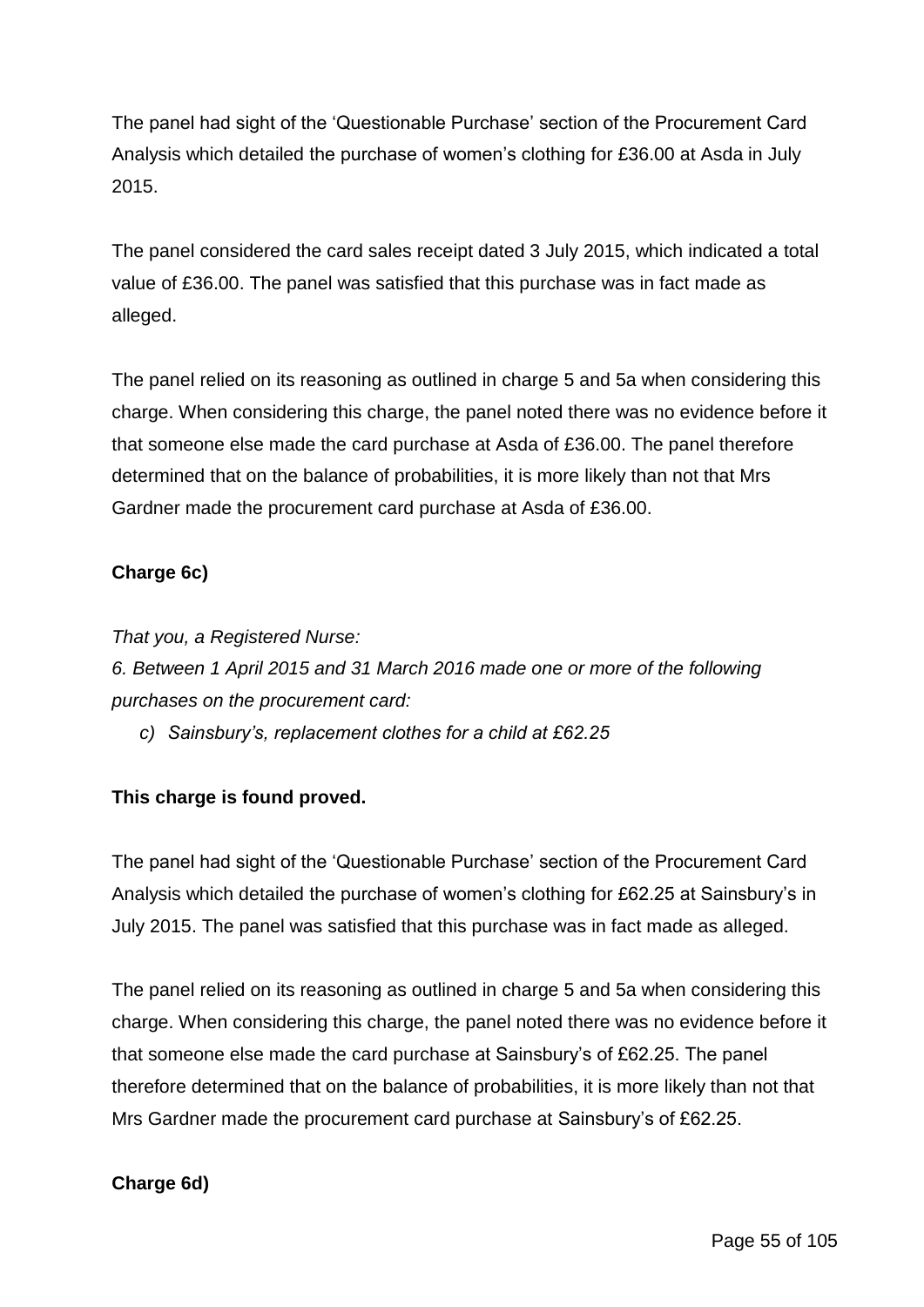*That you, a Registered Nurse:*

*6. Between 1 April 2015 and 31 March 2016 made one or more of the following purchases on the procurement card:*

*d) Boots, Celeb Slim new pack at £29.99*

## **This charge is found proved.**

The panel had sight of the 'Questionable Purchase' section of the Procurement Card Analysis which detailed the purchase of Celeb Slim new pack for £29.99 at Boots in August 2015.

The panel considered the card sales receipt dated 18 August 2015, which indicated a total value of £29.99. The panel was satisfied that this purchase was in fact made as alleged.

The panel relied on its reasoning as outlined in charge 5 and 5a when considering this charge. When considering this charge, the panel noted there was no evidence before it that someone else made the card purchase at Boots of £29.99. The panel therefore determined that on the balance of probabilities, it is more likely than not that Mrs Gardner made the procurement card purchase at Boots of £29.99.

## **Charge 6e)**

*That you, a Registered Nurse: 6. Between 1 April 2015 and 31 March 2016 made one or more of the following purchases on the procurement card:*

*e) Tesco, Women's knitwear at £30.00*

## **This charge is found proved.**

The panel had sight of the 'Questionable Purchase' section of the Procurement Card Analysis which detailed the purchase of women's knitwear for £30.00 at Tesco in August 2015.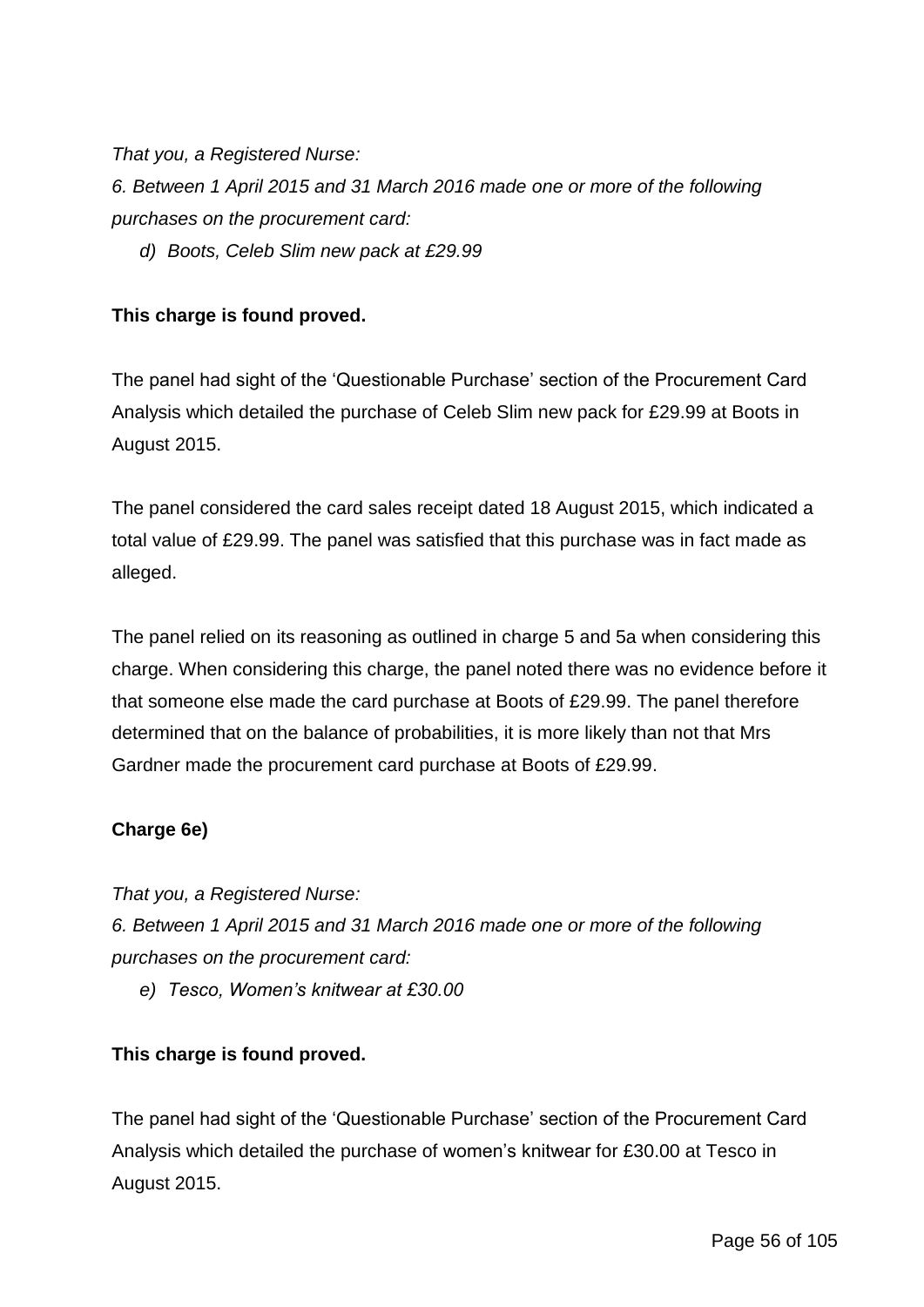The panel considered the card sales receipt dated 11 August 2015, which included three items of women's clothing totalling £30.00. The panel was satisfied that this purchase was in fact made as alleged.

The panel relied on its reasoning as outlined in charge 5 and 5a when considering this charge. When considering this charge, the panel noted there was no evidence before it that someone else made the card purchase at Tesco which included three items of women's clothing that totalled £30.00. The panel therefore determined that on the balance of probabilities, it is more likely than not that Mrs Gardner made the procurement card purchase at Tesco which included three items of women's clothing that totalled £30.00.

# **Charge 6f)**

*That you, a Registered Nurse:*

*6. Between 1 April 2015 and 31 March 2016 made one or more of the following purchases on the procurement card:*

*f) Sainsbury's, trousers/jeans at £18.00*

## **This charge is found proved.**

The panel had sight of the 'Questionable Purchase' section of the Procurement Card Analysis which detailed the purchase of trousers/jeans for £18.00 at Sainsbury's in September 2015. The panel was satisfied that this purchase was in fact made as alleged.

The panel relied on its reasoning as outlined in charge 5 and 5a when considering this charge. When considering this charge, the panel noted there was no evidence before it that someone else made the card purchase at Sainsbury's which included one pair of jeans at £18.00. The panel therefore determined that on the balance of probabilities, it is more likely than not that Mrs Gardner made the procurement card purchase at Sainsbury's which included one pair of jeans at £18.00.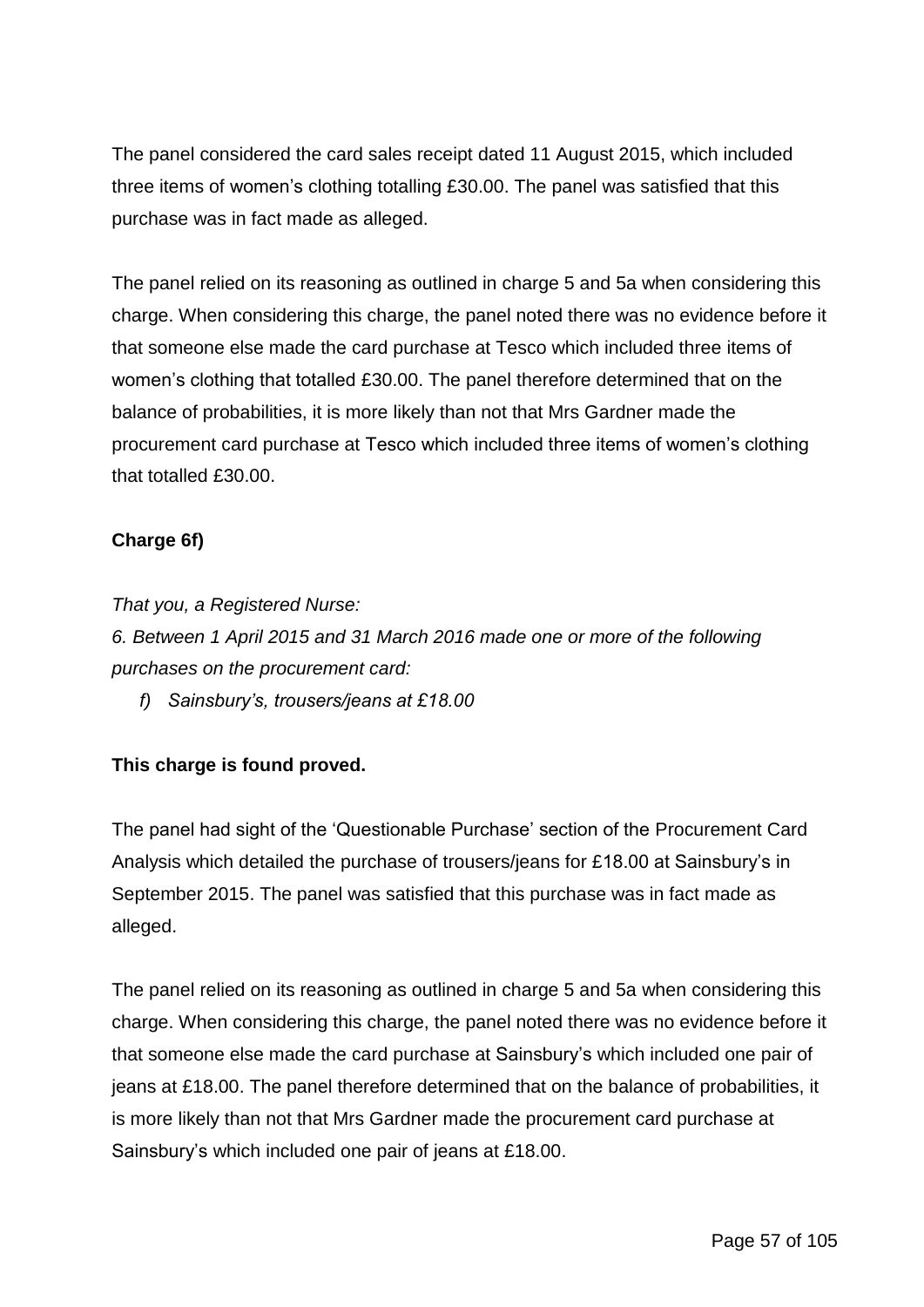# **Charge 6g)**

*That you, a Registered Nurse:*

*6. Between 1 April 2015 and 31 March 2016 made one or more of the following purchases on the procurement card:*

*g) Bodyshop, two gifts sets at £36.00*

## **This charge is found proved.**

The panel had sight of the 'Questionable Purchase' section of the Procurement Card Analysis which detailed the purchase of two gift sets for £36.00 at the Body Shop in November 2015. The panel was satisfied that this purchase was in fact made as alleged.

The panel relied on its reasoning as outlined in charge 5 and 5a when considering this charge. When considering this charge, the panel noted there was no evidence before it that someone else made the card purchase at the Body Shop of £36.00. The panel therefore determined that on the balance of probabilities, it is more likely than not that Mrs Gardner made the procurement card purchase at the Body Shop of £36.00.

## **Charge 6h)**

*That you, a Registered Nurse:*

*6. Between 1 April 2015 and 31 March 2016 made one or more of the following purchases on the procurement card:*

*h) Morrisons, Thornton's chocolates at £8.00, Amazon Gift Card at £20.00 and Gift Card at £50*

## **This charge is found proved.**

The panel had sight of the 'Questionable Purchase' section of the Procurement Card Analysis which detailed the purchase of Thornton's chocolates, a £20 Amazon gift card and a £50 gift card at Morrisons in December 2015. The panel was satisfied that this purchase was in fact made as alleged.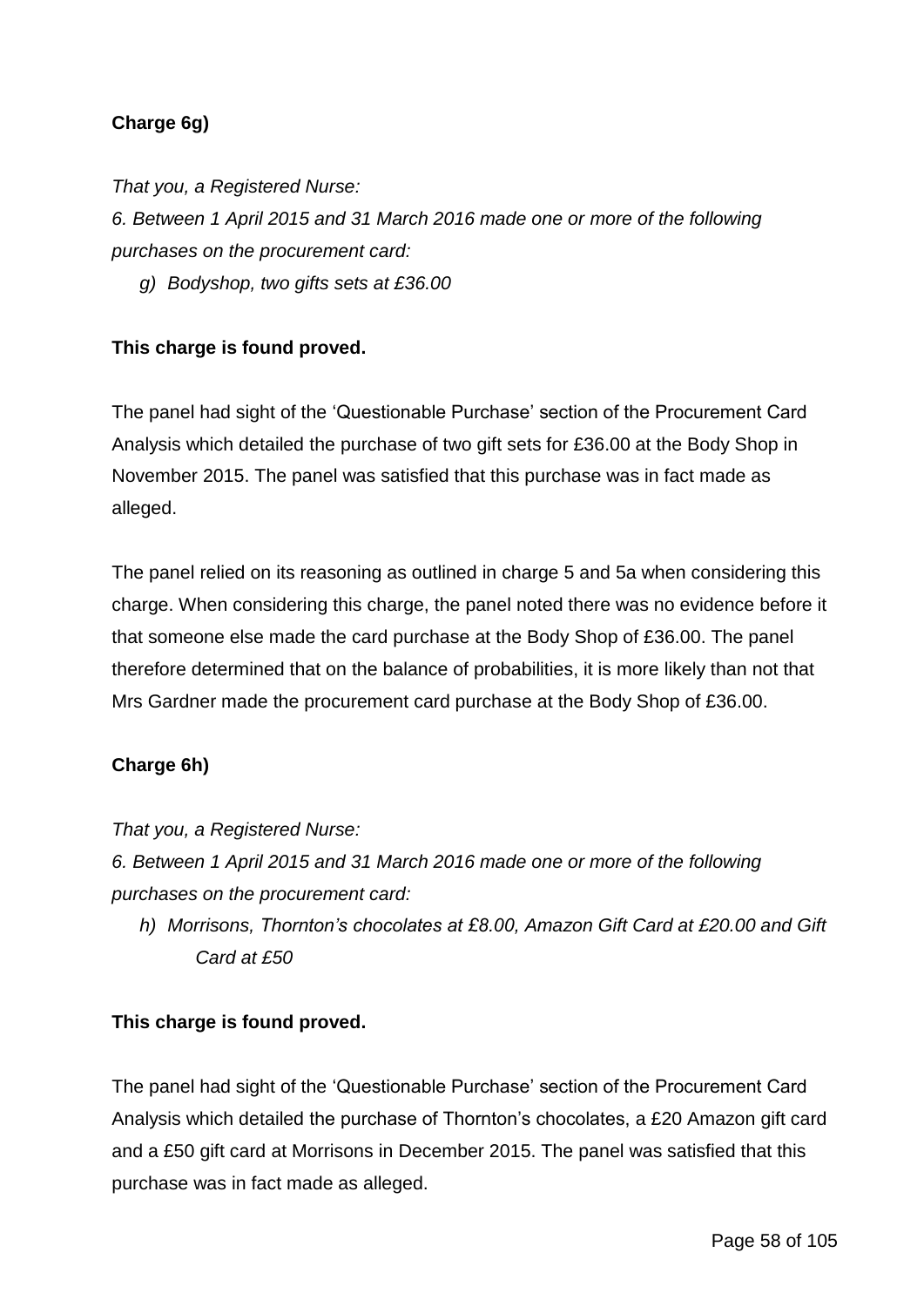The panel relied on its reasoning as outlined in charge 5 and 5a when considering this charge. When considering this charge, the panel noted there was no evidence before it that someone else made the card purchase at Morrisons of £78.00. The panel therefore determined that on the balance of probabilities, it is more likely than not that Mrs Gardner made the procurement card purchase at the Morrisons of £78.00.

# **Charge 7**

*That you, a Registered Nurse:*

*7. Between 1 April 2015 and 31 March 2016 wrote "bats and balls" on a receipt for £36.00 of women's clothing from Asda.*

## **This charge is found proved.**

In reaching this decision, the panel took into account the card sales receipt from Asda dated 3 July 2015, the notes of the internal follow up investigation interview on 17 August 2018 and the written submissions from the RCN on behalf of Mrs Gardner dated 10 November 2021.

The panel had sight of the handwritten words *'bats & balls'* on the card sales receipt for women's clothing from Asda.

At the internal follow up investigation interview on 17 August 2018, Mrs Gardner was presented with the card sales receipt with the handwritten words, and asked if she could provide an explanation for the note. According to the notes of the meeting, Mrs Gardner said *'sorry I can't remember'* in response.

The panel also took note of Mrs Gardner's admission in her written submissions that, although she cannot recall writing on the receipts, she accepts that it is her handwriting.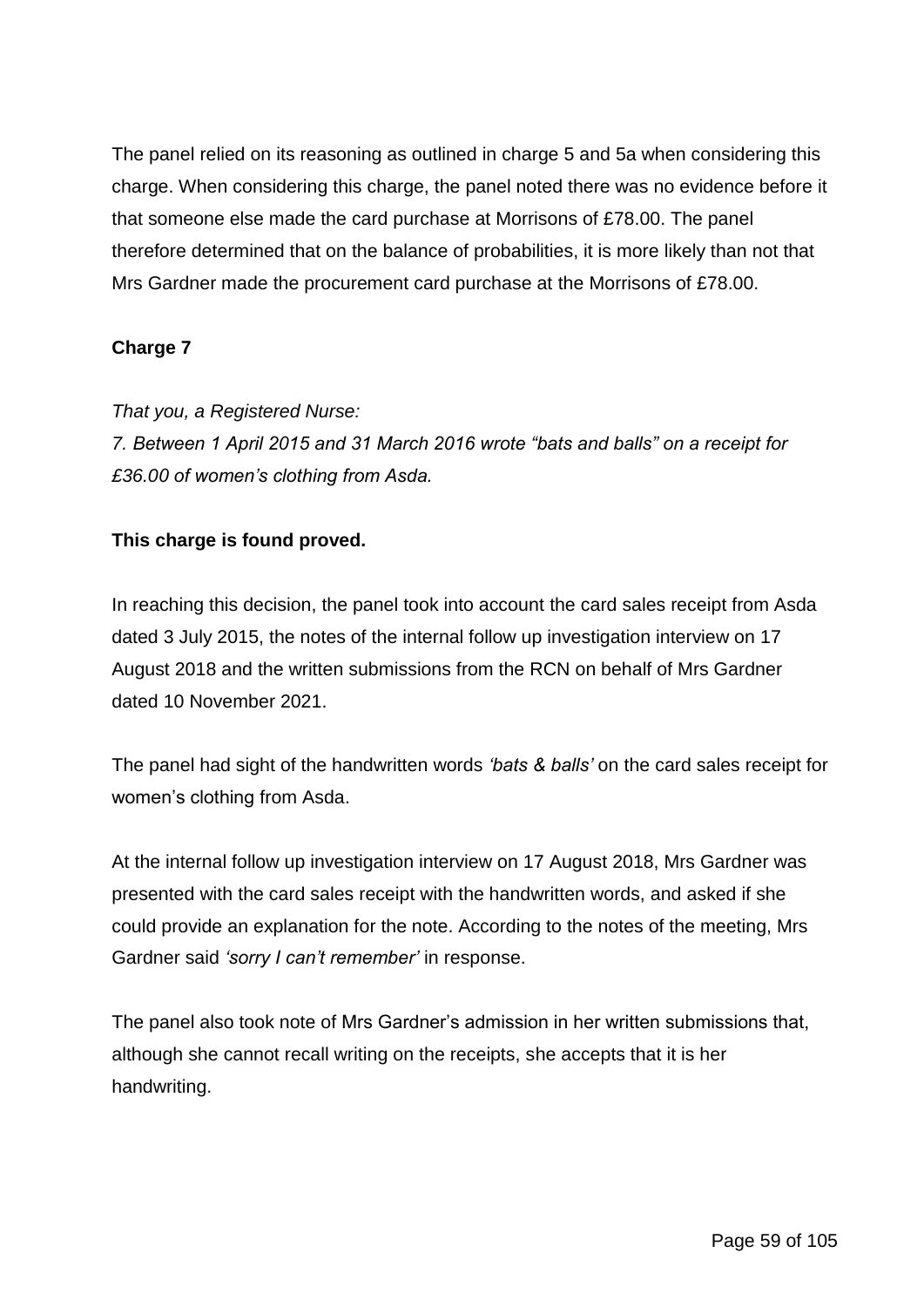The panel concluded that it is more likely than not that between 1 April 2015 and 31 March 2016, Mrs Gardner wrote *'bats & balls'* on the card sales receipt of a £36.00 purchase of women's clothing from Asda.

### **Charge 8**

*That you, a Registered Nurse: 8. Between 1 April 2016 and 31 March 2017 made one or more of the following purchases on the procurement card*

In reaching its decision for the sub-charges 8a-l, the panel relied on its reasoning for charge 5.

### **Charge 8a)**

*That you, a Registered Nurse:*

*8. Between 1 April 2016 and 31 March 2017 made one or more of the following purchases on the procurement card:*

*a) Boots, No.7 beauty products and make up at £61.40*

## **This charge is found proved.**

The panel had sight of the 'Questionable Purchase' section of the Procurement Card Analysis which detailed the purchase of No.7 beauty products and make up for £61.40 at Boots in April 2016.

The panel considered the card sales receipt dated 1 April 2016, which indicated a total value of £61.40. The panel was satisfied that this purchase was in fact made as alleged.

The panel relied on its reasoning as outlined in charge 5 and 5a when considering this charge. When considering this charge, the panel noted there was no evidence before it that someone else made the card purchase at Boots of £61.40. The panel therefore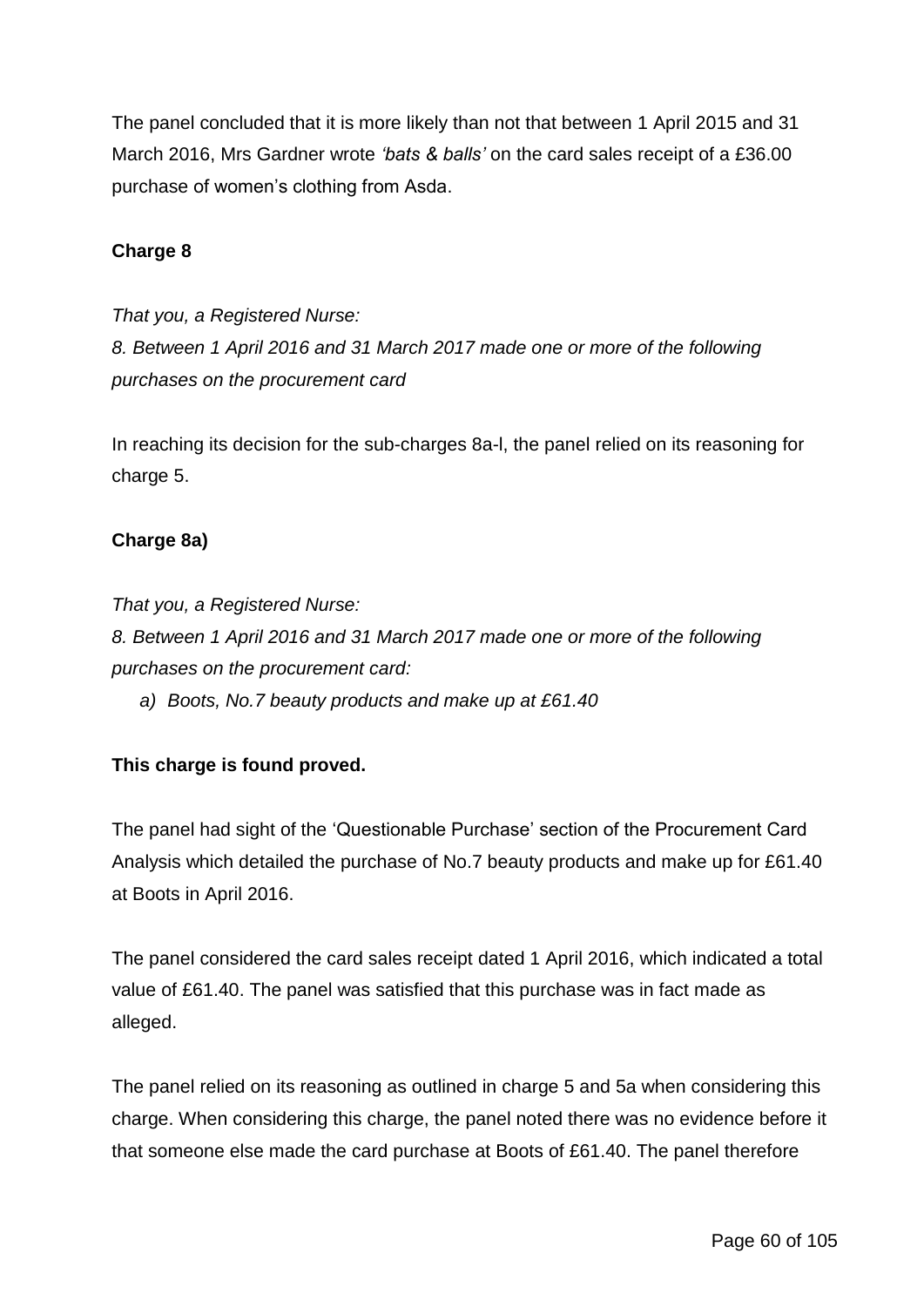determined that on the balance of probabilities, it is more likely than not that Mrs Gardner made the procurement card purchase at Boots of £61.40.

## **Charge 8b)**

*That you, a Registered Nurse:*

*8. Between 1 April 2016 and 31 March 2017 made one or more of the following purchases on the procurement card:*

*b) TK Maxx, Sunglasses at £14.99*

## **This charge is found proved.**

The panel had sight of the 'Questionable Purchase' section of the Procurement Card Analysis which detailed the purchase of Sunglasses for £14.99 at TK Maxx in May 2016.

The panel considered the card sales receipt dated 4 May 2016, which indicated a total value of £14.99. The panel was satisfied that this purchase was in fact made as alleged.

The panel relied on its reasoning as outlined in charge 5 and 5a when considering this charge. When considering this charge, the panel noted there was no evidence before it that someone else made the card purchase at TK Maxx of £14.99. The panel therefore determined that on the balance of probabilities, it is more likely than not that Mrs Gardner made the procurement card purchase at TK Maxx of £14.99.

# **Charge 8c)**

*That you, a Registered Nurse: 8. Between 1 April 2016 and 31 March 2017 made one or more of the following purchases on the procurement card*

*c) Boots, Perfume at £37.00, Shampoo at £11.98*

## **This charge is found proved.**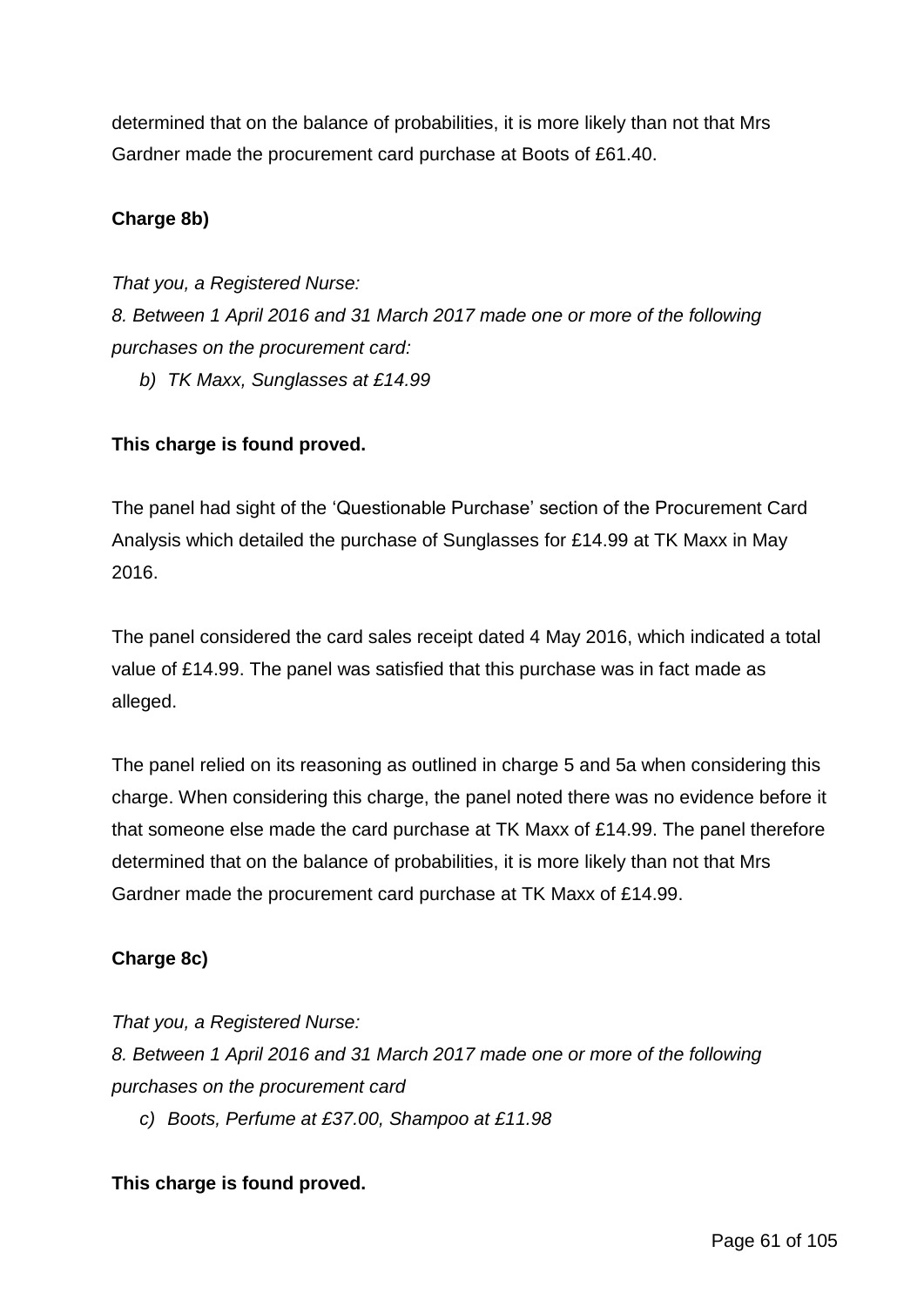The panel had sight of the 'Questionable Purchase' on the Procurement Card Analysis entry which detailed a purchase of Perfume and shampoo at Boots in June 2016.

The panel considered the card sales receipt dated 16 June 2016, which indicated a total value of £48.98. The panel was satisfied that this purchase was in fact made as alleged.

The panel relied on its reasoning as outlined in charge 5 and 5a when considering this charge. When considering this charge, the panel noted there was no evidence before it that someone else made the card purchase at Boots of £48.98. The panel therefore determined that on the balance of probabilities, it is more likely than not that Mrs Gardner made the procurement card purchase at Boots of £48.98.

## **Charge 8d)**

*That you, a Registered Nurse: 8. Between 1 April 2016 and 31 March 2017 made one or more of the following purchases on the procurement card d) Ryman, Filofax at £75.00*

### **This charge is found proved.**

The panel had sight of the 'Questionable Purchase' section of the Procurement Card Analysis which detailed the purchase of a Filofax for £75.00 at Ryman in July 2016. The panel was satisfied that this purchase was in fact made as alleged.

The panel relied on its reasoning as outlined in charge 5 and 5a when considering this charge. When considering this charge, the panel noted there was no evidence before it that someone else made the card purchase at Ryman of £75.00. The panel therefore determined that on the balance of probabilities, it is more likely than not that Mrs Gardner made the procurement card purchase at Ryman of £75.00.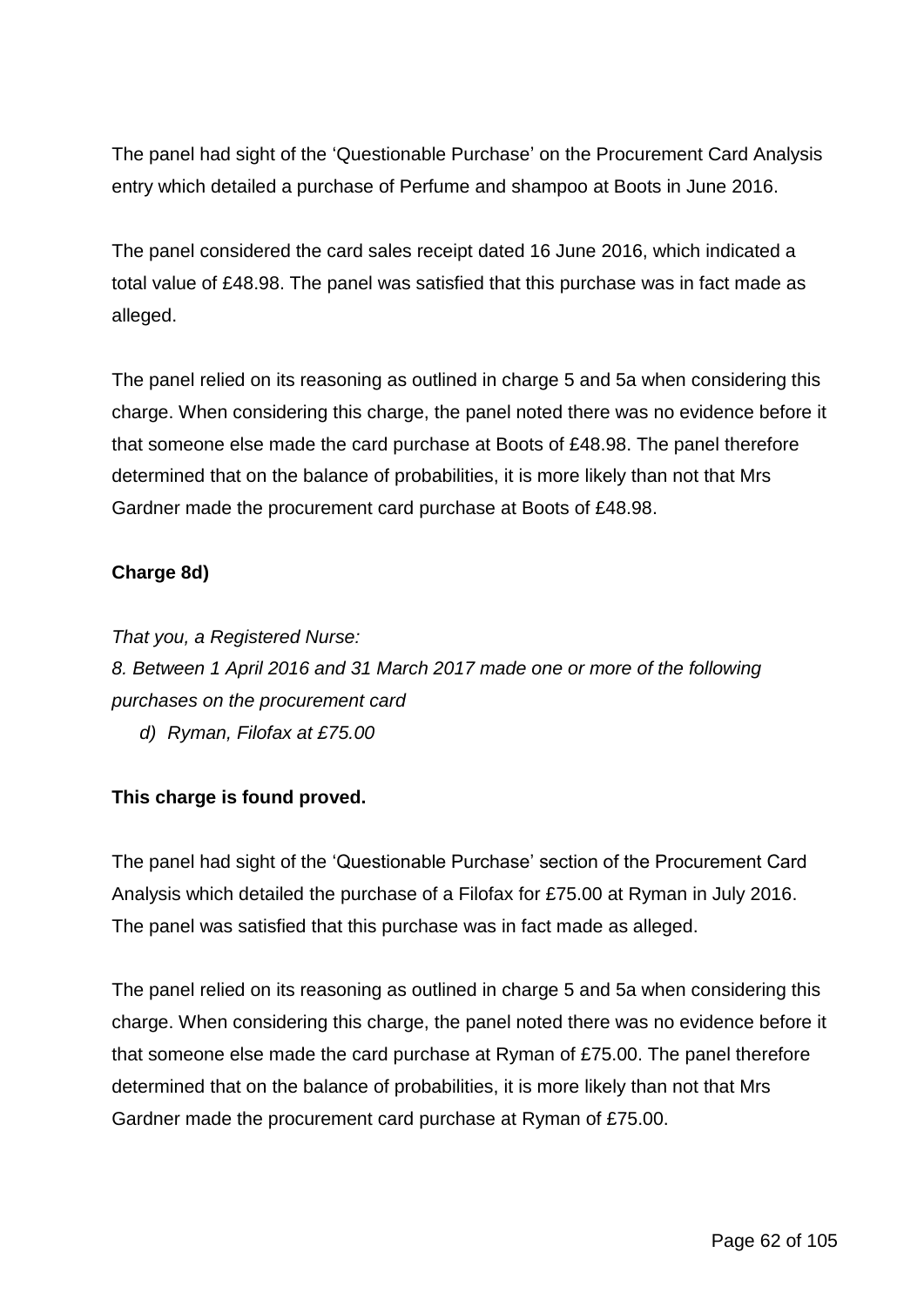## **Charge 8e)**

*That you, a Registered Nurse:*

*8. Between 1 April 2016 and 31 March 2017 made one or more of the following purchases on the procurement card*

*e) B&M, double duvet at £12.99*

## **This charge is found proved.**

The panel had sight of the 'Questionable Purchase' section of the Procurement Card Analysis which detailed the purchase of a double duvet for £12.99 at B&M in August 2016.

The panel considered the card sales receipt dated 24 August 2016, which indicated a total value of £12.99. The panel was satisfied that this purchase was in fact made as alleged.

The panel relied on its reasoning as outlined in charge 5 and 5a when considering this charge. When considering this charge, the panel noted there was no evidence before it that someone else made the card purchase at B&M of £12.99. The panel therefore determined that on the balance of probabilities, it is more likely than not that Mrs Gardner made the procurement card purchase at B&M of £12.99.

### **Charge 8f)**

*That you, a Registered Nurse: 8. Between 1 April 2016 and 31 March 2017 made one or more of the following purchases on the procurement card*

*f) Tesco, blouse at £12.00*

**This charge is found proved.**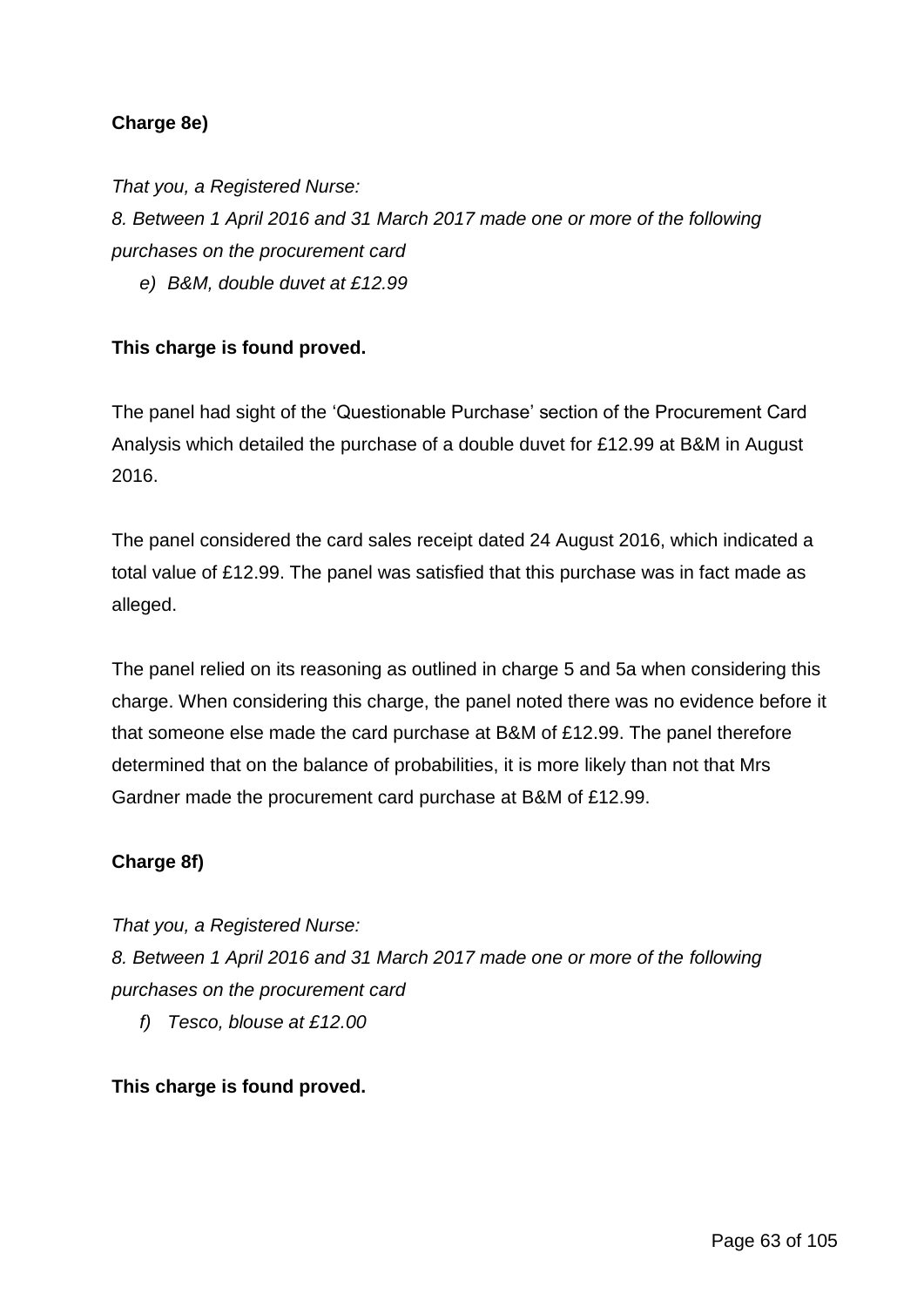The panel had sight of the 'Questionable Purchase' section of the Procurement Card Analysis which detailed the purchase of a blouse for £12.00 at Tesco in September 2016.

The panel considered the Tesco sales receipt which included a blouse at £12.00. The panel was satisfied that this purchase was in fact made as alleged.

The panel relied on its reasoning as outlined in charge 5 and 5a when considering this charge. When considering this charge, the panel noted there was no evidence before it that someone else made the card purchase at Tesco which included a blouse at £12.00. The panel therefore determined that on the balance of probabilities, it is more likely than not that Mrs Gardner made the procurement card purchase at Tesco which included a blouse at £12.00.

## **Charge 8g)**

*That you, a Registered Nurse: 8. Between 1 April 2016 and 31 March 2017 made one or more of the following purchases on the procurement card g) Body shop, toiletries at £22.05*

## **This charge is found proved.**

The panel had sight of the 'Questionable Purchase' section of the Procurement Card Analysis which detailed the purchase of toiletries for £22.05 at the Body Shop in September 2016. The panel was satisfied that this purchase was in fact made as alleged.

The panel relied on its reasoning as outlined in charge 5 and 5a when considering this charge. When considering this charge, the panel noted there was no evidence before it that someone else made the card purchase at the Body Shop of £22.05. The panel therefore determined that on the balance of probabilities, it is more likely than not that Mrs Gardner made the procurement card purchase at the Body Shop of £22.05.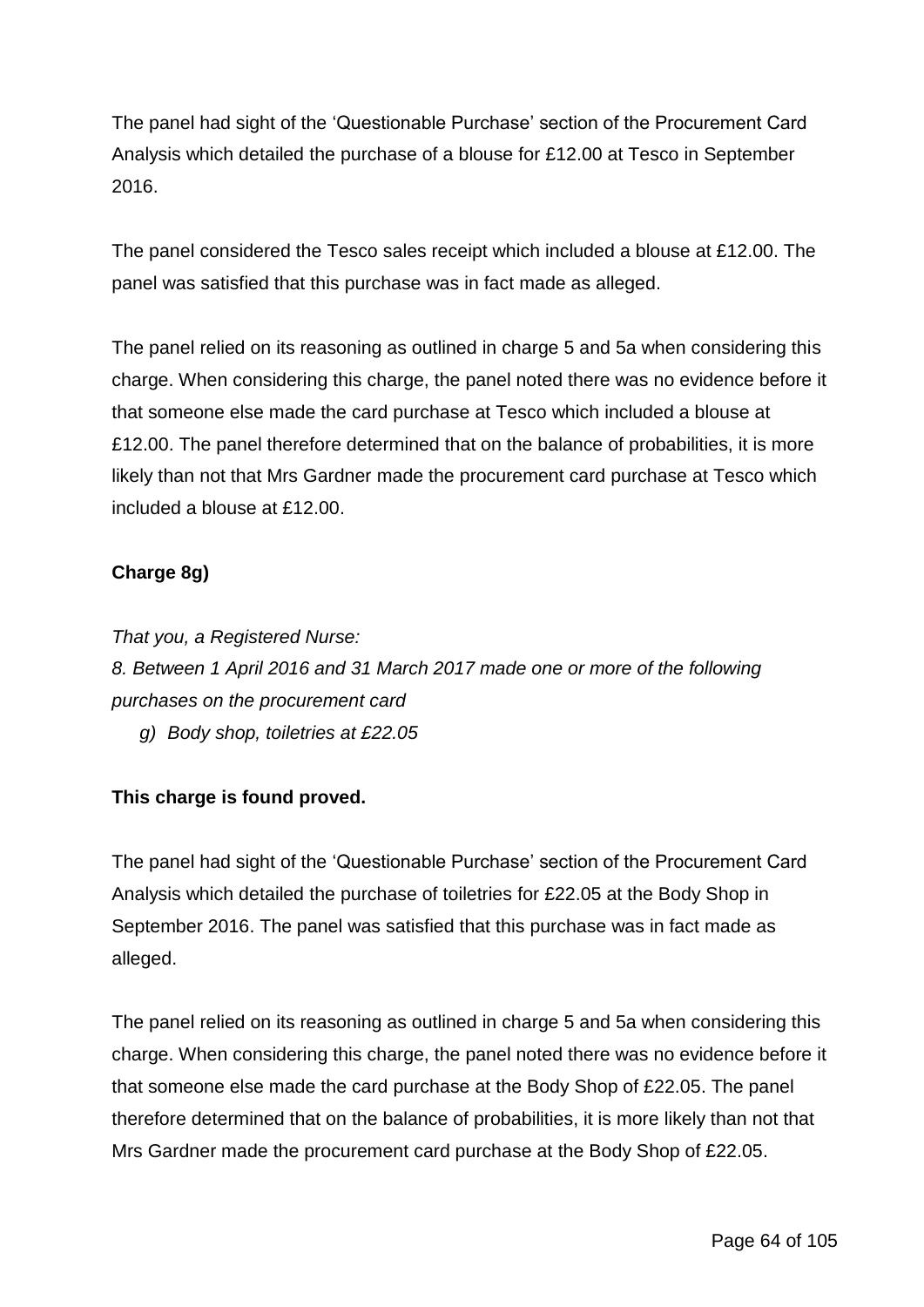## **Charge 8h)**

*That you, a Registered Nurse:*

*8. Between 1 April 2016 and 31 March 2017 made one or more of the following purchases on the procurement card*

*h) Body shop, toiletries at £16.05*

### **This charge is found proved.**

The panel had sight of the 'Questionable Purchase' section of the Procurement Card Analysis which detailed the purchase of toiletries for £16.05 at the Body Shop in October 2016. The panel was satisfied that this purchase was in fact made as alleged.

The panel relied on its reasoning as outlined in charge 5 and 5a when considering this charge. When considering this charge, the panel noted there was no evidence before it that someone else made the card purchase at the Body Shop of £16.05. The panel therefore determined that on the balance of probabilities, it is more likely than not that Mrs Gardner made the procurement card purchase at the Body Shop of £16.05.

### **Charge 8i)**

### *That you, a Registered Nurse:*

*8. Between 1 April 2016 and 31 March 2017 made one or more of the following purchases on the procurement card*

*i) Sainsburys Women's clothing, Jewellery, shoes and deodorant at £103.70*

## **This charge is found proved.**

The panel had sight of the 'Questionable Purchase' section of the Procurement Card Analysis which detailed the purchase of women's clothing, Jewellery, shoes and deodorant for £103.70 at the Sainsbury's in November 2016. The panel was satisfied that this purchase was in fact made as alleged.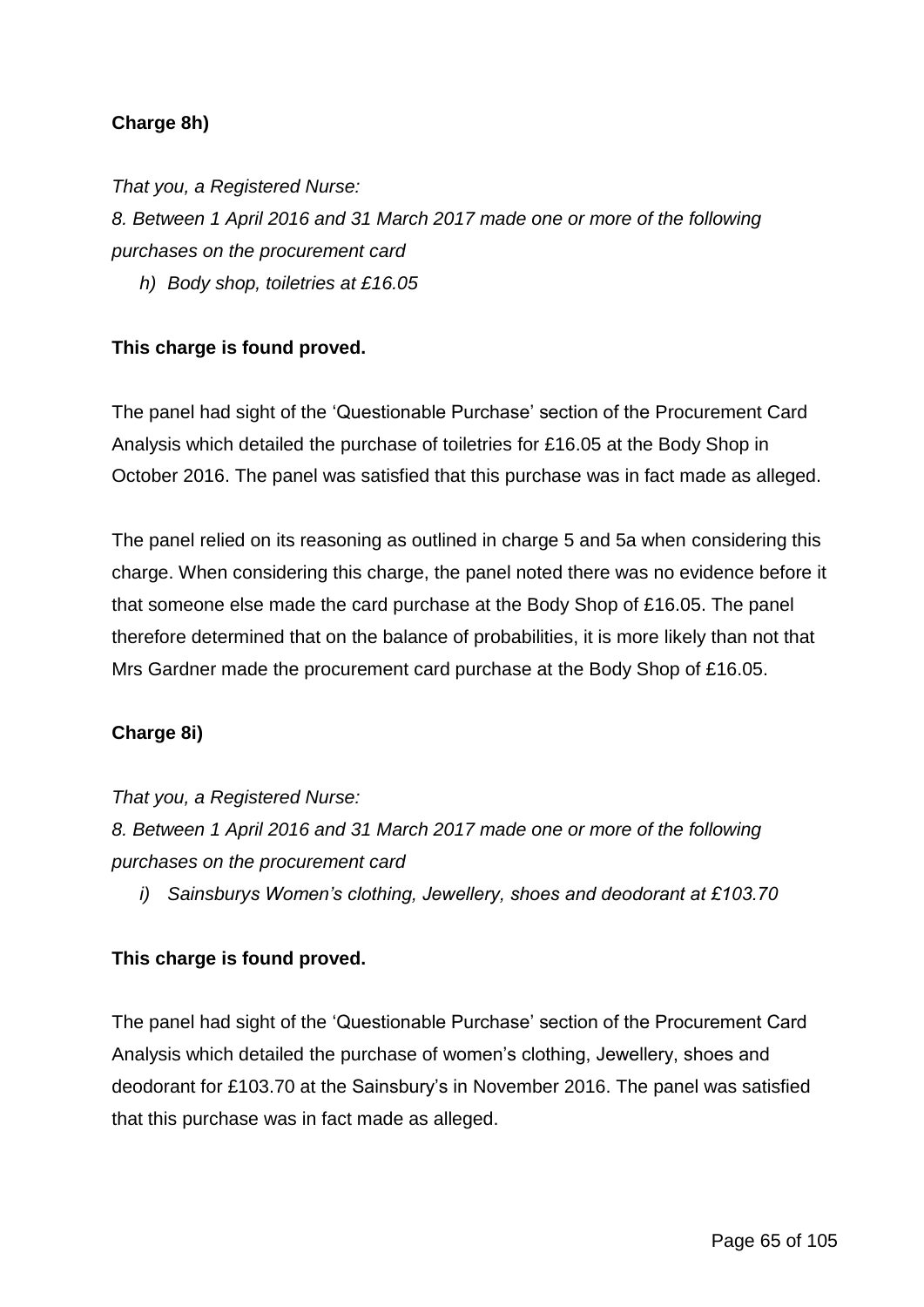The panel relied on its reasoning as outlined in charge 5 and 5a when considering this charge. When considering this charge, the panel noted there was no evidence before it that someone else made the card purchase at Sainsbury's which included women's clothing, jewellery, shoes and deodorant at £103.70. The panel therefore determined that on the balance of probabilities, it is more likely than not that Mrs Gardner made the procurement card purchase at Sainsbury's which included women's clothing, jewellery, shoes and deodorant at £103.70.

# **Charge 8j)**

*That you, a Registered Nurse:*

*8. Between 1 April 2016 and 31 March 2017 made one or more of the following purchases on the procurement card*

*j) Sainsburys, chocolates, clothing, mug at £43.00*

# **This charge is found proved.**

The panel had sight of the 'Questionable Purchase' section of the Procurement Card Analysis which detailed the purchase of chocolates, clothing and a mug for £43.00 at Sainsbury's in December 2016. The panel was satisfied that this purchase was in fact made as alleged.

The panel relied on its reasoning as outlined in charge 5 and 5a when considering this charge. When considering this charge, the panel noted there was no evidence before it that someone else made the card purchase at Sainsbury's of £43.00. The panel therefore determined that on the balance of probabilities, it is more likely than not that Mrs Gardner made the procurement card purchase at Sainsbury's of £43.00.

## **Charge 8k)**

*That you, a Registered Nurse: 8. Between 1 April 2016 and 31 March 2017 made one or more of the following purchases on the procurement card*

*k) John Lewis, skincare gift sets at £106.25*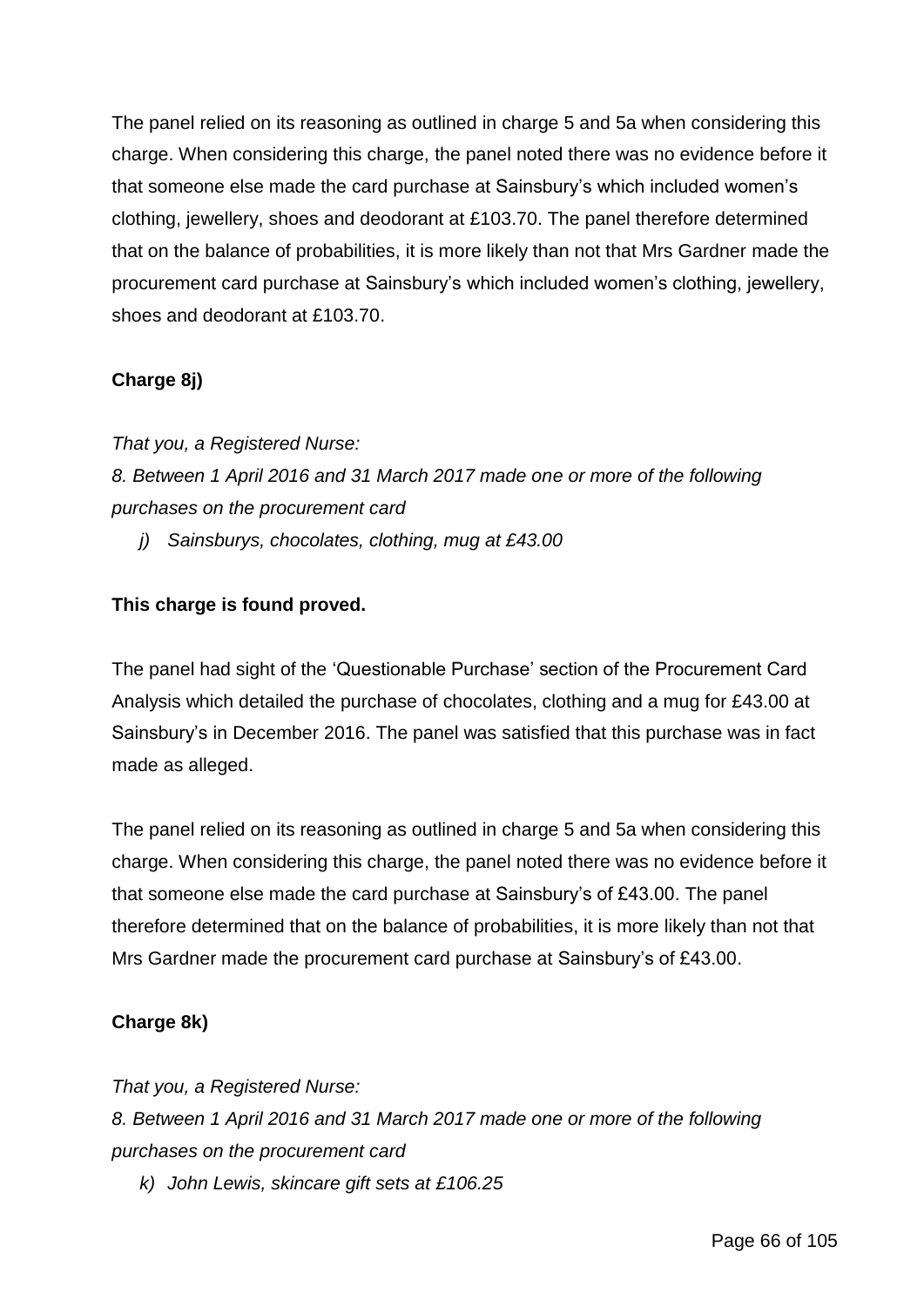# **This charge is found proved.**

The panel had sight of the 'Questionable Purchase' section of the Procurement Card Analysis which detailed the purchase of skincare gift sets at John Lewis in December 2016.

The panel also had regard to the entry from the Council's 'SAP system' dated 8 December 2016 for a £106.25 transaction at John Lewis on 7 December 2016. The panel was satisfied that this purchase was in fact made as alleged.

The panel relied on its reasoning as outlined in charge 5 and 5a when considering this charge. When considering this charge, the panel noted there was no evidence before it that someone else made the card purchase at John Lewis of £106.25. The panel therefore determined that on the balance of probabilities, it is more likely than not that Mrs Gardner made the procurement card purchase at John Lewis of £106.25.

## **Charge 8l)**

*That you, a Registered Nurse: 8. Between 1 April 2016 and 31 March 2017 made one or more of the following purchases on the procurement card l) Sainsburys, women's deodorant at £13.05*

## **This charge is found proved.**

The panel had sight of the 'Questionable Purchase' section of the Procurement Card Analysis which detailed the purchase of women's deodorant for £13.05 at Sainsbury's in December 2016. The panel was satisfied that this purchase was in fact made as alleged.

The panel relied on its reasoning as outlined in charge 5 and 5a when considering this charge. When considering this charge, the panel noted there was no evidence before it that someone else made the card purchase at Sainsbury's which included five items of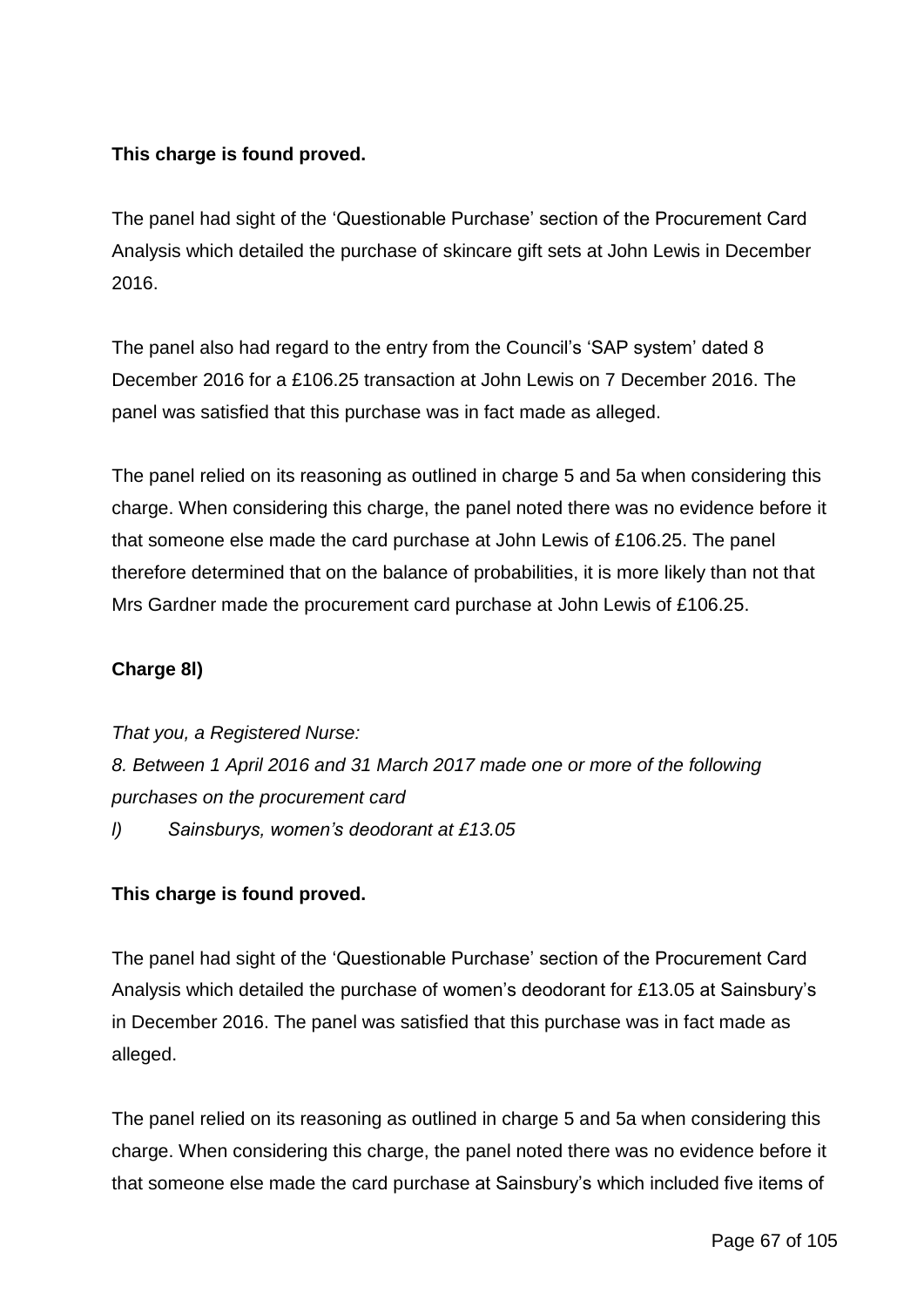women's deodorant at £13.05. The panel therefore determined that on the balance of probabilities, it is more likely than not that Mrs Gardner made the procurement card purchase at Sainsbury's which included five items of women's deodorant at £13.05.

### **Charge 9**

### *That you, a Registered Nurse:*

*9. Between 1 April 2016 and 31 March 2017 wrote " food " on a receipt for £43.00 for a purchase from Sainsbury's for chocolates, clothing and a mug.*

### **This charge is found proved.**

In reaching this decision, the panel took into account the card sales receipt from Sainsbury's from December 2016, the entry from the Council's 'SAP system', the notes of the internal follow up investigation interview on 17 August 2018 and the written submissions from the RCN on behalf of Mrs Gardner dated 10 November 2021.

The panel had sight of the handwritten word *'food'* on the card sales receipt for chocolates, clothing and a mug from Sainsbury's. It was satisfied that the entry from the Council's 'SAP system' for a £43.00 transaction at Sainsbury's on 6 December 2016 related to this purchase of chocolates, clothing and a mug. This transaction entry contained the following expense description:

### *'food'*

At the internal follow up investigation interview on 17 August 2018, Mrs Gardner was presented with the sales receipt with the handwritten words, and asked if she could provide an explanation for the note. According to the notes of the meeting, Mrs Gardner said *'don't know, sorry I can't remember'* in response.

The panel also took note of Mrs Gardner's admission in her written submissions that, although she cannot recall writing on the receipts, she accepts that it is her handwriting.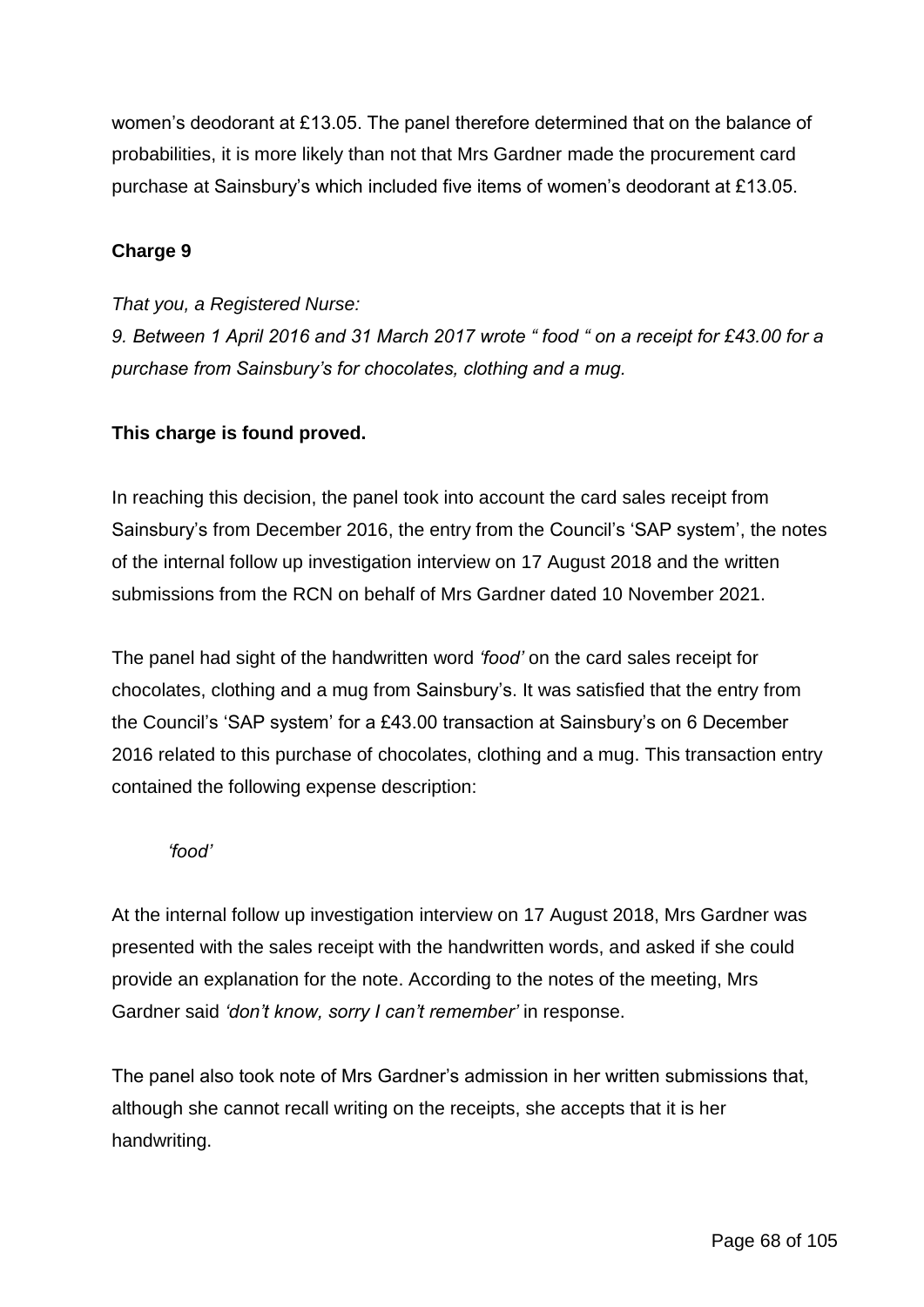The panel concluded that it is more likely than not that between 1 April 2016 and 31 March 2017 Mrs Gardner wrote *'food'* on the sales receipt of a £43.00 purchase of chocolates, clothing and a mug from Sainsbury's.

### **Charge 10**

### *That you, a Registered Nurse:*

*10. Between 1 April 2016 and 31 March 2017 wrote "xmas cards, paper, gifts for pass the parcel - cleaning products" on a receipt for £106.25 for a purchase from John Lewis for skincare.*

### **This charge is found proved.**

In reaching this decision, the panel took into account the SIAP report from the Council's investigation of the Unit; the entry from the Council's 'SAP system'; the card sales receipt from John Lewis from December 2016; the notes of the internal investigation interview on 5 March 2018; and the written submissions from the RCN on behalf of Mrs Gardner dated 10 November 2021.

The panel had sight of the handwritten words *'xmas cards, paper, gifts for pass the parcel - cleaning products'* on the sales receipt for three skincare items totalling £106.25 from John Lewis. It was satisfied that the entry from the Council's 'SAP system' for a £106.25 transaction at John Lewis on 7 December 2016 related to this purchase of skincare. This transaction entry contained the following expense description:

### *'Christmas cards / paper / gifts for pass the parcel, cleaning products'*

The panel noted that Mrs Gardner was the named cardholder and the only person authorised to use the procurement card. It also took into account that Mrs Gardner was responsible for reconciling card purchases on the Council's 'SAP system'.

At the internal investigation interview on 5 March 2018, Mrs Gardner was presented with the sales receipt with the handwritten words, and asked if she could provide an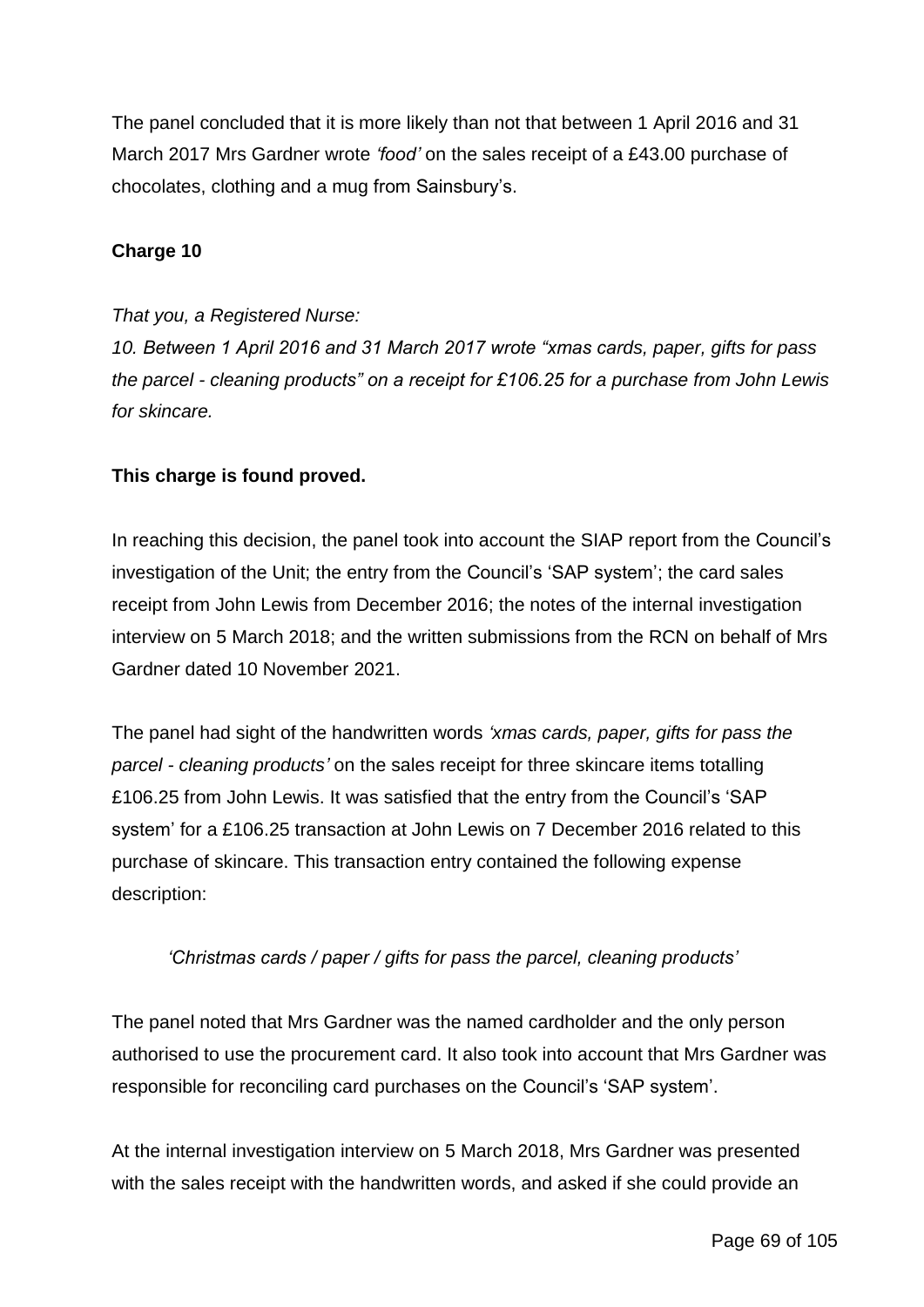explanation for the note. According to the notes of the meeting, Mrs Gardner said *'yes, I might have needed a piece of paper and that might have been the only thing I could find and written on that [sic]'* in response.

The SIAP report stated that:

*'Pam was unable to provide an explanation for these purchases and confirmed it was her handwriting on the receipt. When asked why she would have written this on the receipt Pam stated that she may have needed a piece of paper and this was the only thing to hand'.*

The panel also took note of Mrs Gardner's admission in her written submissions that, although she cannot recall writing on the receipts, she accepts that it is her handwriting.

The panel was satisfied that the documentary evidence provided in relation to this charge indicated an admission by Mrs Gardner that whilst she could not explain her reason for doing so, she wrote on the John Lewis receipt. The panel concluded that between 1 April 2016 and 31 March 2017 Mrs Gardner wrote '*xmas cards, paper, gifts for pass the parcel - cleaning products*' on the sales receipt of a £106.25 purchase of skincare from John Lewis.

# **Charge 11**

*That you, a Registered Nurse: 11. Between 1 April 2017 and 31 January 2018 made one or more of the following purchases on the procurement card*

In reaching its decision for the sub-charges 11a-u, the panel relied on its reasoning for charge 5.

# **Charge 11a)**

*That you, a Registered Nurse:*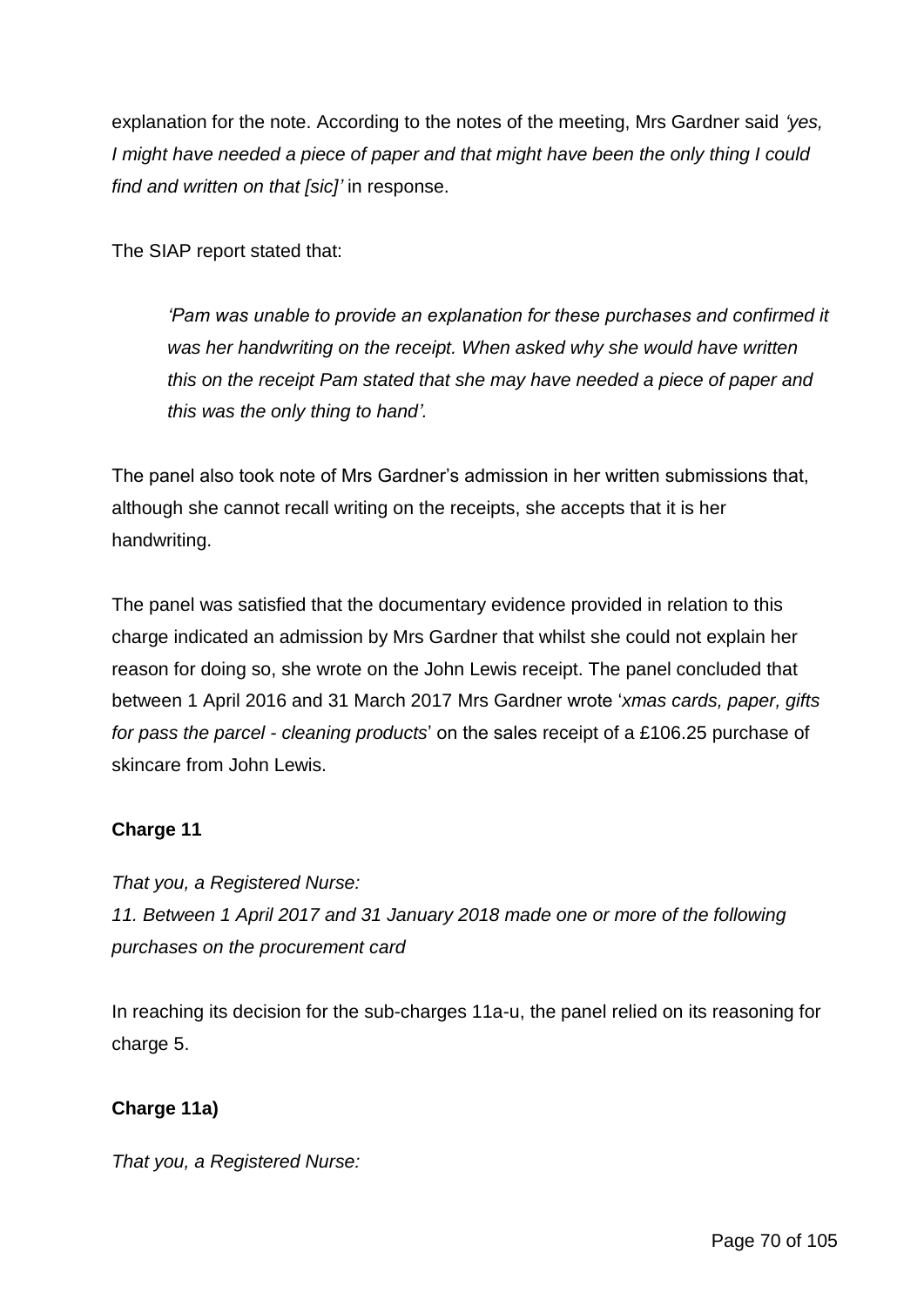*11. Between 1 April 2017 and 31 January 2018 made one or more of the following purchases on the procurement card:*

*a) Tesco, Clothing at £100*

### **This charge is found proved.**

The panel had sight of the 'Questionable Purchase' section of the Procurement Card Analysis which detailed the purchase of Clothing for £100.00 at Tesco in April 2017.

The panel considered the card sales receipt dated 28 April 2017, which indicated a total value of £100.00. The panel was satisfied that this purchase was in fact made as alleged.

The panel relied on its reasoning as outlined in charge 5 and 5a when considering this charge. When considering this charge, the panel noted there was no evidence before it that someone else made the card purchase at Tesco of £100.00. The panel therefore determined that on the balance of probabilities, it is more likely than not that Mrs Gardner made the procurement card purchase at Tesco of £100.00.

### **Charge 11b)**

*That you, a Registered Nurse:*

*11. Between 1 April 2017 and 31 January 2018 made one or more of the following purchases on the procurement card:*

*b) Mole Valley, Pet food container and two large bags of pet food at £30.97*

### **This charge is found proved.**

The panel had sight of the 'Questionable Purchase' section of the Procurement Card Analysis which detailed the purchase of a pet food container and two large bags of pet food for £30.97 at Mole Valley in April 2017.

The panel considered the Mole Valley sales receipt, which indicated a total value of £30.97. The panel was satisfied that this purchase was in fact made as alleged.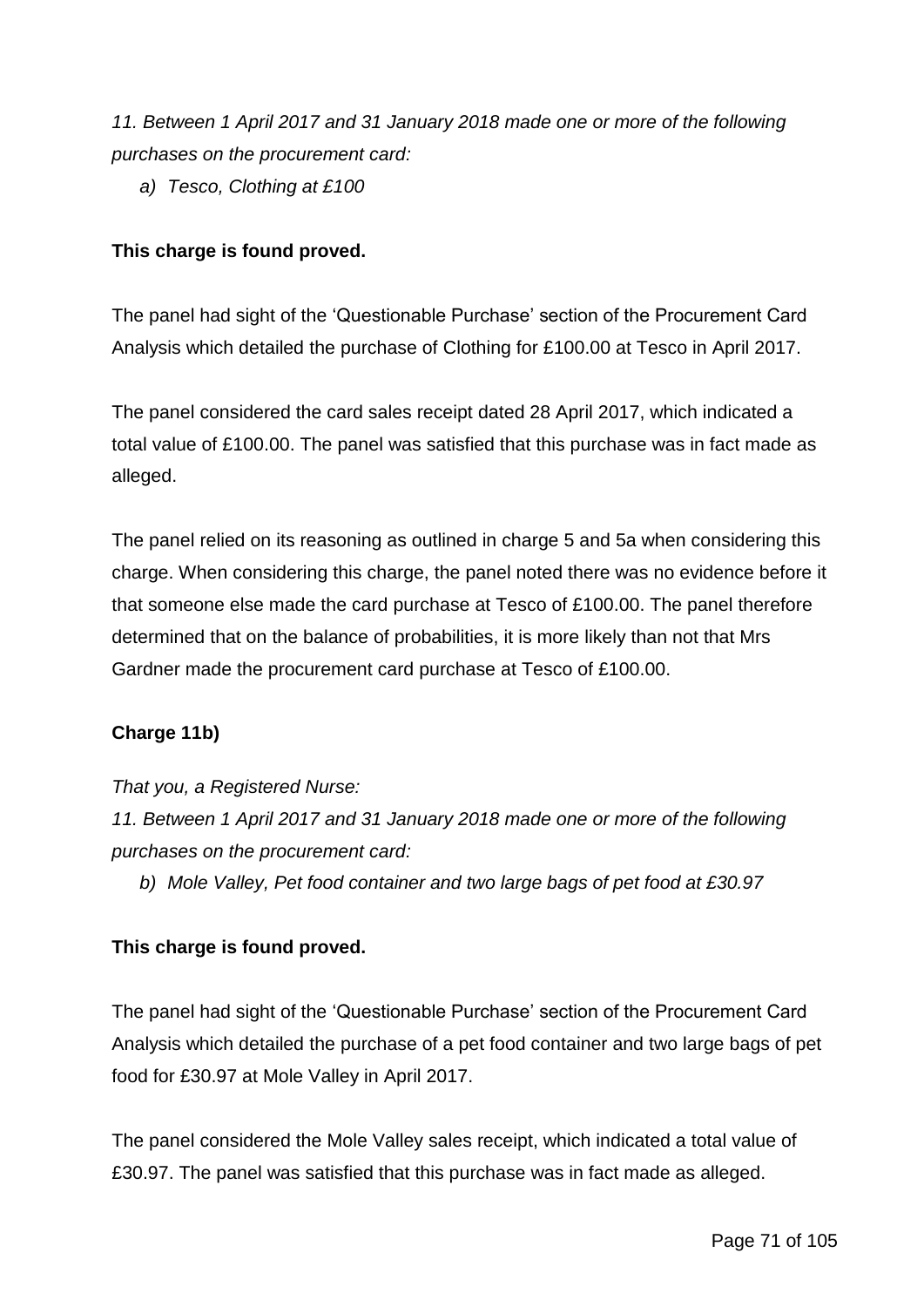The panel relied on its reasoning as outlined in charge 5 and 5a when considering this charge. When considering this charge, the panel noted there was no evidence before it that someone else made the card purchase at Mole Valley of £30.97. The panel therefore determined that on the balance of probabilities, it is more likely than not that Mrs Gardner made the procurement card purchase at Mole Valley of £30.97.

# **Charge 11c)**

*That you, a Registered Nurse:*

*11. Between 1 April 2017 and 31 January 2018 made one or more of the following purchases on the procurement card:*

*c) Marks and Spencer, Joggers at £62.55*

## **This charge is found proved.**

The panel had sight of the 'Questionable Purchase' section of the Procurement Card Analysis which detailed the purchase of joggers for £62.55 at Marks and Spencer in May 2017.

The panel considered the card sales receipt dated 5 May 2017, which indicated a total value of £62.55. The panel was satisfied that this purchase was in fact made as alleged.

The panel relied on its reasoning as outlined in charge 5 and 5a when considering this charge. When considering this charge, the panel noted there was no evidence before it that someone else made the card purchase at Marks and Spencer of £62.55. The panel therefore determined that on the balance of probabilities, it is more likely than not that Mrs Gardner made the procurement card purchase at Marks and Spencer of £62.55.

## **Charge 11d)**

*That you, a Registered Nurse:*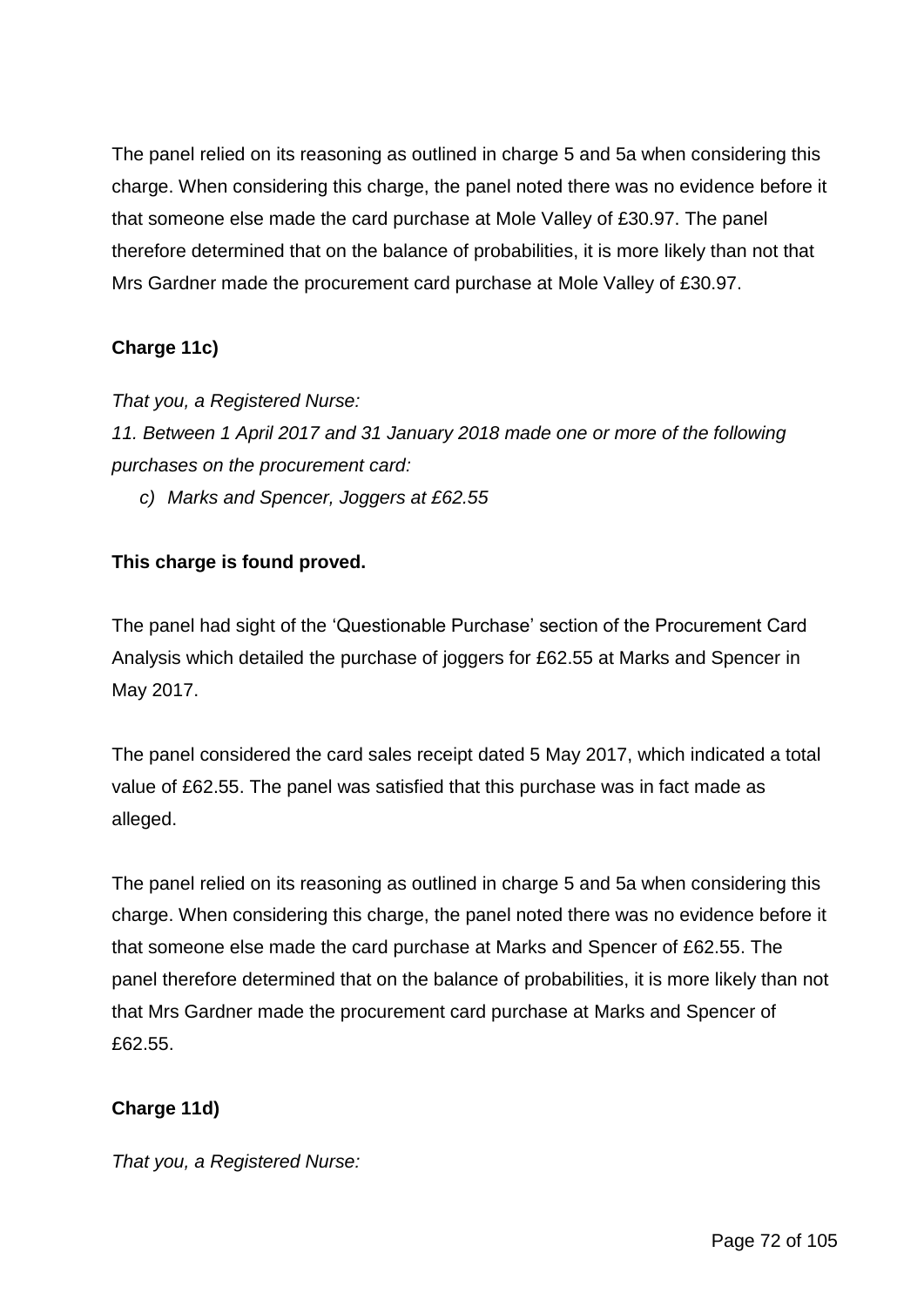*11. Between 1 April 2017 and 31 January 2018 made one or more of the following purchases on the procurement card:*

*d) Primark, Jumpers at £33.00*

## **This charge is found proved.**

The panel had sight of the 'Questionable Purchase' section of the Procurement Card Analysis which detailed the purchase of jumpers for £33.00 at Primark in May 2017.

The panel considered the Primark sales receipt, which included jumpers totalling £33.00. The panel was satisfied that this purchase was in fact made as alleged.

The panel relied on its reasoning as outlined in charge 5 and 5a when considering this charge. When considering this charge, the panel noted there was no evidence before it that someone else made the card purchase at Primark which included jumpers at £33.00. The panel therefore determined that on the balance of probabilities, it is more likely than not that Mrs Gardner made the procurement card purchase at Primark which included jumpers at £33.00.

## **Charge 11e)**

*That you, a Registered Nurse:*

*11. Between 1 April 2017 and 31 January 2018 made one or more of the following purchases on the procurement card:*

*e) Boots, Perfume and Make Up at £135.16*

## **This charge is found proved.**

The panel had sight of the 'Questionable Purchase' section of the Procurement Card Analysis which detailed the purchase of perfume and make up for £135.16 at Boots in June 2017.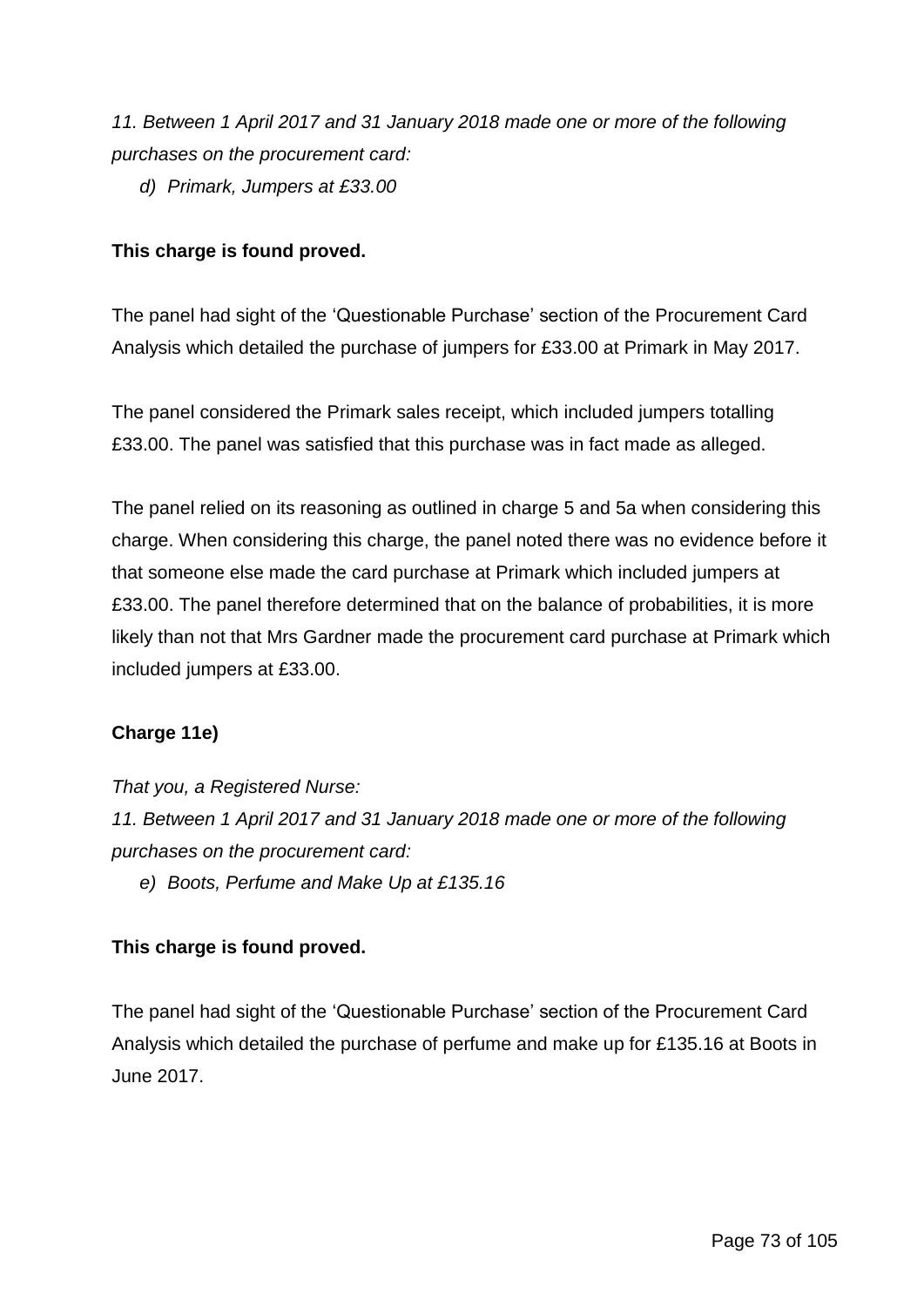The panel considered the card sales receipt dated 27 June 2017, which included four items of perfume and make up totalling £135.16. The panel was satisfied that this purchase was in fact made as alleged.

The panel relied on its reasoning as outlined in charge 5 and 5a when considering this charge. When considering this charge, the panel noted there was no evidence before it that someone else made the card purchase at Boots which included four items of perfume and make up at £135.16. The panel therefore determined that on the balance of probabilities, it is more likely than not that Mrs Gardner made the procurement card purchase at Boots which included four items of perfume and make up at £135.16.

## **Charge 11f)**

*That you, a Registered Nurse:*

*11. Between 1 April 2017 and 31 January 2018 made one or more of the following purchases on the procurement card:*

*f) Sainsbury's, Women's clothing at £134.00*

## **This charge is found proved.**

The panel had sight of the 'Questionable Purchase' section of the Procurement Card Analysis which detailed the purchase of women's clothing for £134.00 at Sainsbury's in June 2017.

The panel considered the card sales receipt dated 27 June 2017, which included women's clothing totalling £134.00. The panel was satisfied that this purchase was in fact made as alleged.

The panel relied on its reasoning as outlined in charge 5 and 5a when considering this charge. When considering this charge, the panel noted there was no evidence before it that someone else made the card purchase at Sainsbury's which included women's clothing at £134.00. The panel therefore determined that on the balance of probabilities, it is more likely than not that Mrs Gardner made the procurement card purchase at Sainsbury's which included women's clothing at £134.00.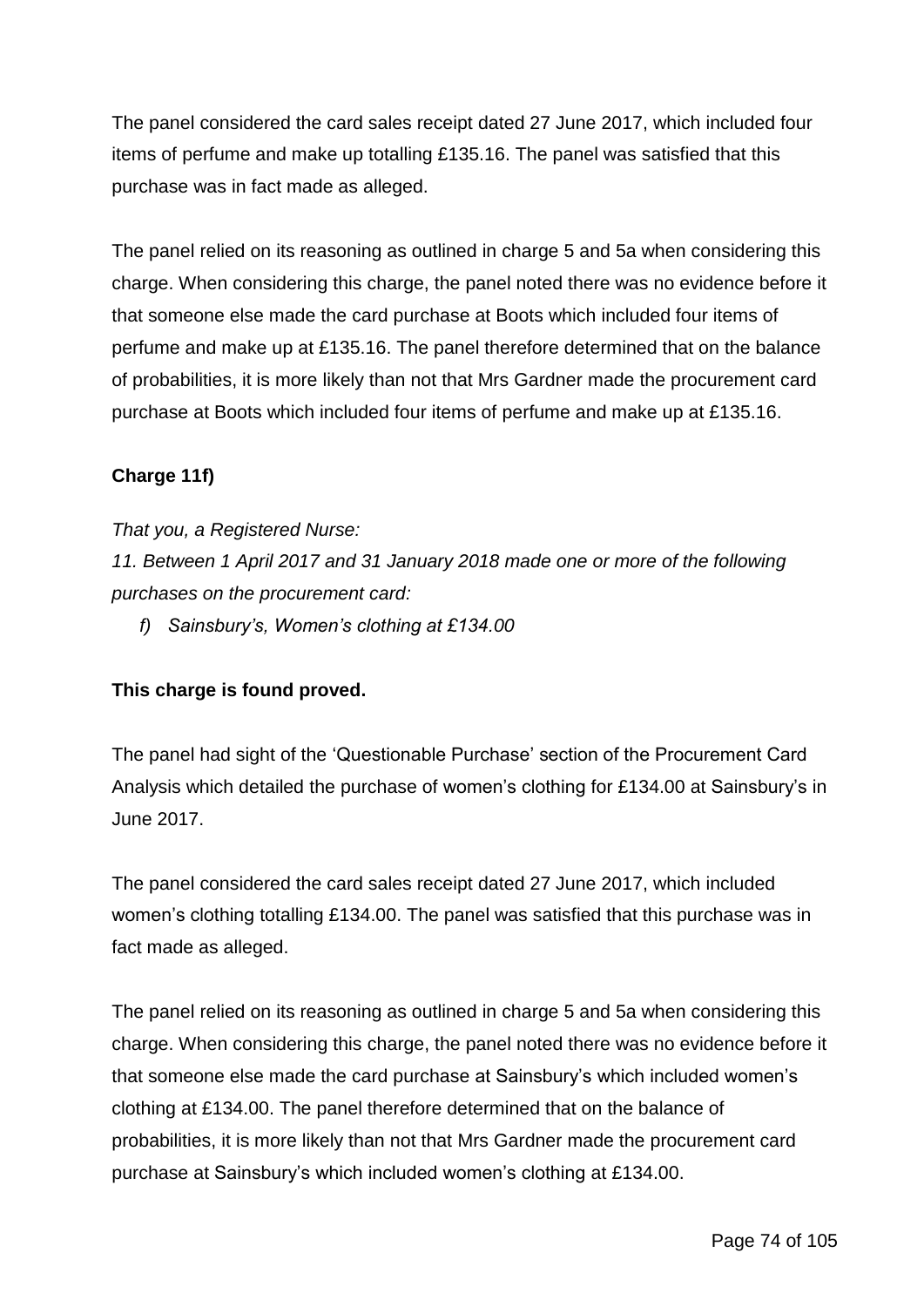# **Charge 11g)**

*That you, a Registered Nurse: 11. Between 1 April 2017 and 31 January 2018 made one or more of the following purchases on the procurement card:*

*g) Asda, Clothing at £140.16*

## **This charge is found proved.**

The panel had sight of the 'Questionable Purchase' section of the Procurement Card Analysis which detailed the purchase of clothing for £140.16 at Asda in July 2017.

The panel considered the card sales receipt dated 6 July 2017, which indicated a total value of £140.16. The panel was satisfied that this purchase was in fact made as alleged.

The panel relied on its reasoning as outlined in charge 5 and 5a when considering this charge. When considering this charge, the panel noted there was no evidence before it that someone else made the card purchase at Asda of £140.16. The panel therefore determined that on the balance of probabilities, it is more likely than not that Mrs Gardner made the procurement card purchase at Asda of £140.16.

## **Charge 11h)**

*That you, a Registered Nurse: 11. Between 1 April 2017 and 31 January 2018 made one or more of the following purchases on the procurement card:*

*h) TK Maxx, Handbag at £129.99*

## **This charge is found proved.**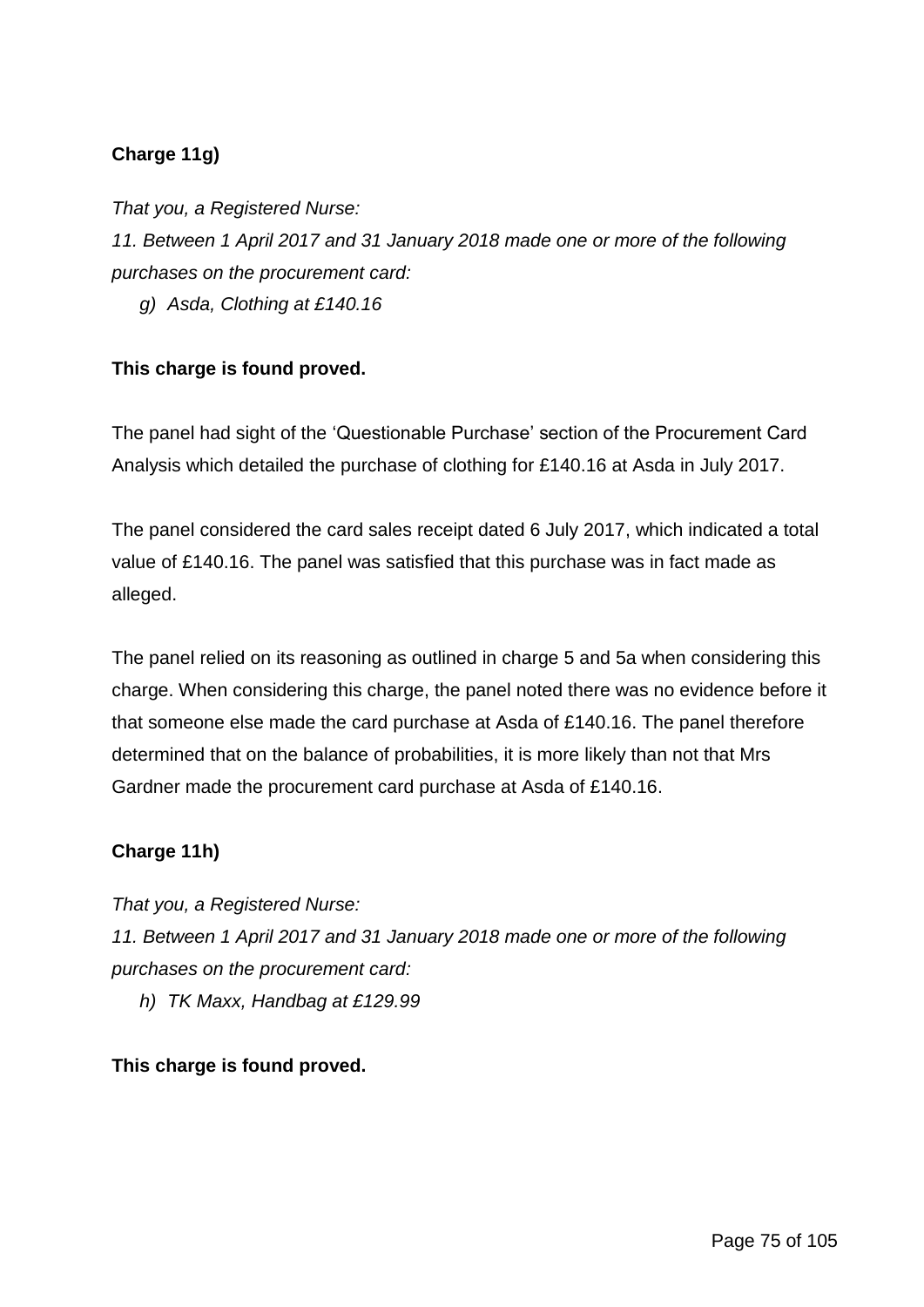The panel had sight of the 'Questionable Purchase' section of the Procurement Card Analysis which detailed the purchase of a handbag for £129.99 at TK Maxx in July 2017.

The panel considered the card sales receipt dated 21 July 2017, which included a handbag at £129.99. The panel was satisfied that this purchase was in fact made as alleged.

The panel relied on its reasoning as outlined in charge 5 and 5a when considering this charge. When considering this charge, the panel noted there was no evidence before it that someone else made the card purchase at TK Maxx which included a handbag at £129.99. The panel therefore determined that on the balance of probabilities, it is more likely than not that Mrs Gardner made the procurement card purchase at TK Maxx which included a handbag at £129.99.

## **Charge 11i)**

*That you, a Registered Nurse: 11. Between 1 April 2017 and 31 January 2018 made one or more of the following purchases on the procurement card:*

*i) Sainsburys, Clothing at £36.00*

## **This charge is found proved.**

The panel had sight of the 'Questionable Purchase' section of the Procurement Card Analysis which detailed the purchase of clothing for £36.00 at Sainsbury's in August 2017.

The panel considered the Sainsbury's sales receipt, which included three items of clothing totalling £36.00. The panel was satisfied that this purchase was in fact made as alleged.

The panel relied on its reasoning as outlined in charge 5 and 5a when considering this charge. When considering this charge, the panel noted there was no evidence before it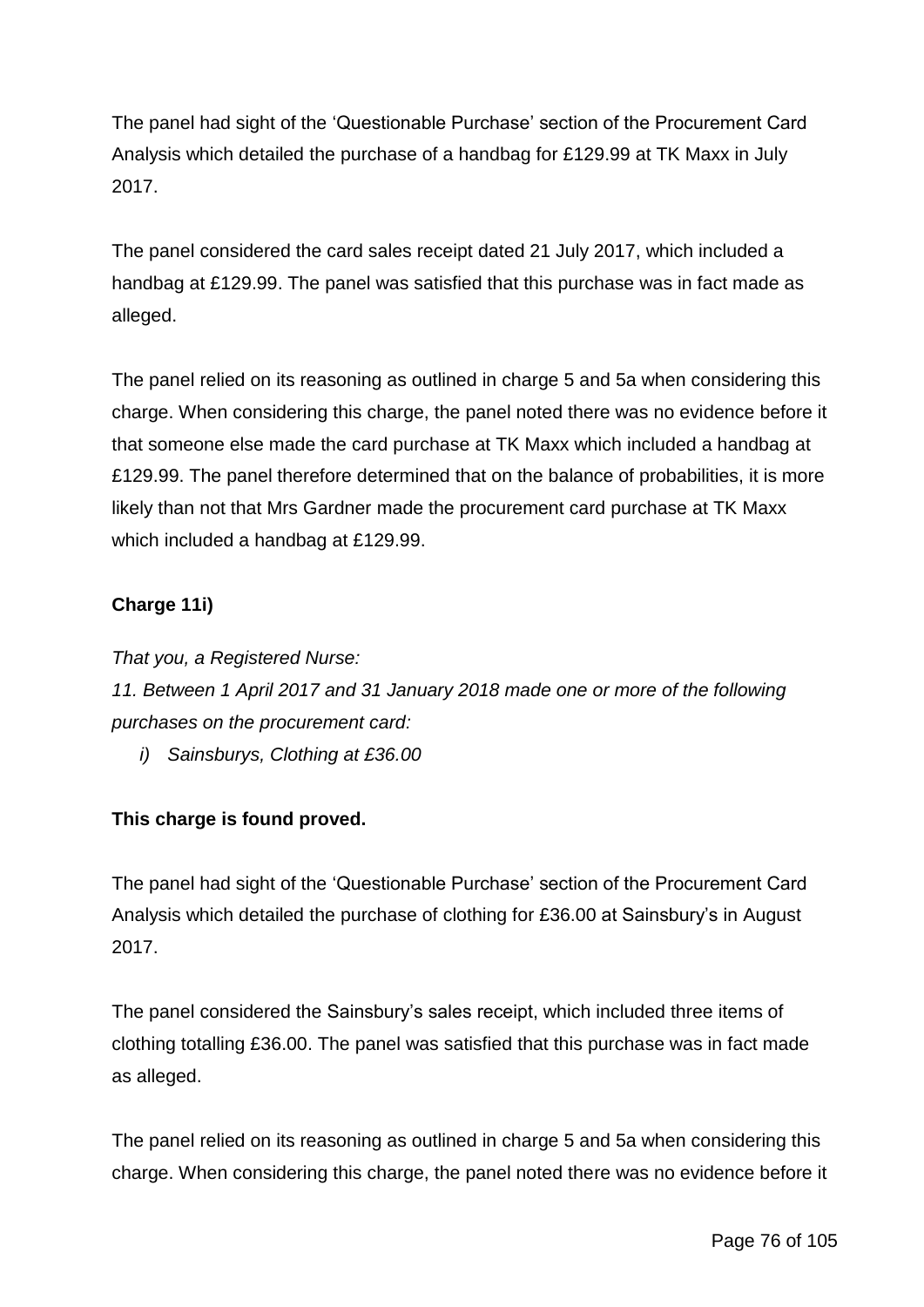that someone else made the card purchase at Sainsbury's which included three items of clothing at £36.00. The panel therefore determined that on the balance of probabilities, it is more likely than not that Mrs Gardner made the procurement card purchase at Sainsbury's which included three items of clothing at £36.00.

## **Charge 11j)**

*That you, a Registered Nurse:*

*11. Between 1 April 2017 and 31 January 2018 made one or more of the following purchases on the procurement card:*

*j) Lakeland, Confectionery at £26.50*

## **This charge is found proved.**

The panel had sight of the 'Questionable Purchase' section of the Procurement Card Analysis which detailed the purchase of confectionery for £26.50 at Lakeland in September 2017.

The panel considered the card sales receipt dated 29 September 2017, which indicated a total value of £26.50. The panel was satisfied that this purchase was in fact made as alleged.

The panel relied on its reasoning as outlined in charge 5 and 5a when considering this charge. When considering this charge, the panel noted there was no evidence before it that someone else made the card purchase at Lakeland of £26.50. The panel therefore determined that on the balance of probabilities, it is more likely than not that Mrs Gardner made the procurement card purchase at Lakeland of £26.50.

## **Charge 11k)**

*That you, a Registered Nurse:*

*11. Between 1 April 2017 and 31 January 2018 made one or more of the following purchases on the procurement card:*

*k) Sainsburys, Clothing and Flask at £50.00*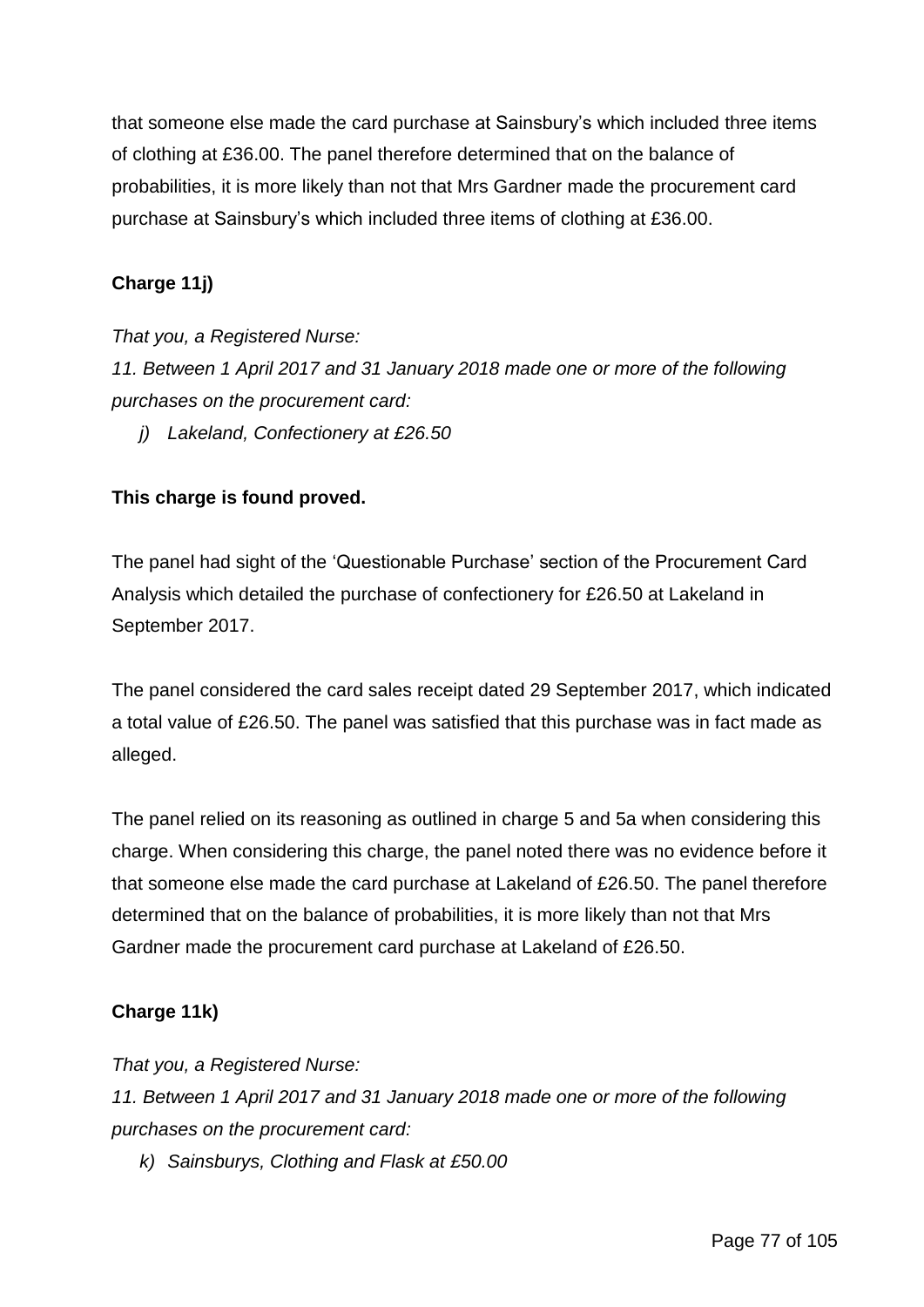# **This charge is found proved.**

The panel had sight of the 'Questionable Purchase' section of the Procurement Card Analysis which detailed the purchase of clothing and a flask from Sainsbury's in September 2017.

The panel considered the Sainsbury's sales receipt, which included clothing and a flask totalling £50.00. The panel was satisfied that this purchase was in fact made as alleged.

The panel relied on its reasoning as outlined in charge 5 and 5a when considering this charge. When considering this charge, the panel noted there was no evidence before it that someone else made the card purchase at Sainsbury's which included clothing and a flask at £50.00. The panel therefore determined that on the balance of probabilities, it is more likely than not that Mrs Gardner made the procurement card purchase at Sainsbury's which included clothing and a flask at £50.00.

# **Charge 11l)**

*That you, a Registered Nurse:*

*11. Between 1 April 2017 and 31 January 2018 made one or more of the following purchases on the procurement card:*

*l) TK Maxx, Plus Women clothing at £80.04*

## **This charge is found proved.**

The panel had sight of the 'Questionable Purchase' section of the Procurement Card Analysis which detailed the purchase of plus women clothing for £80.04 at TK Maxx in September 2017.

The panel considered the TK Maxx sales receipt, which indicated a total value of £80.04. The panel was satisfied that this purchase was in fact made as alleged.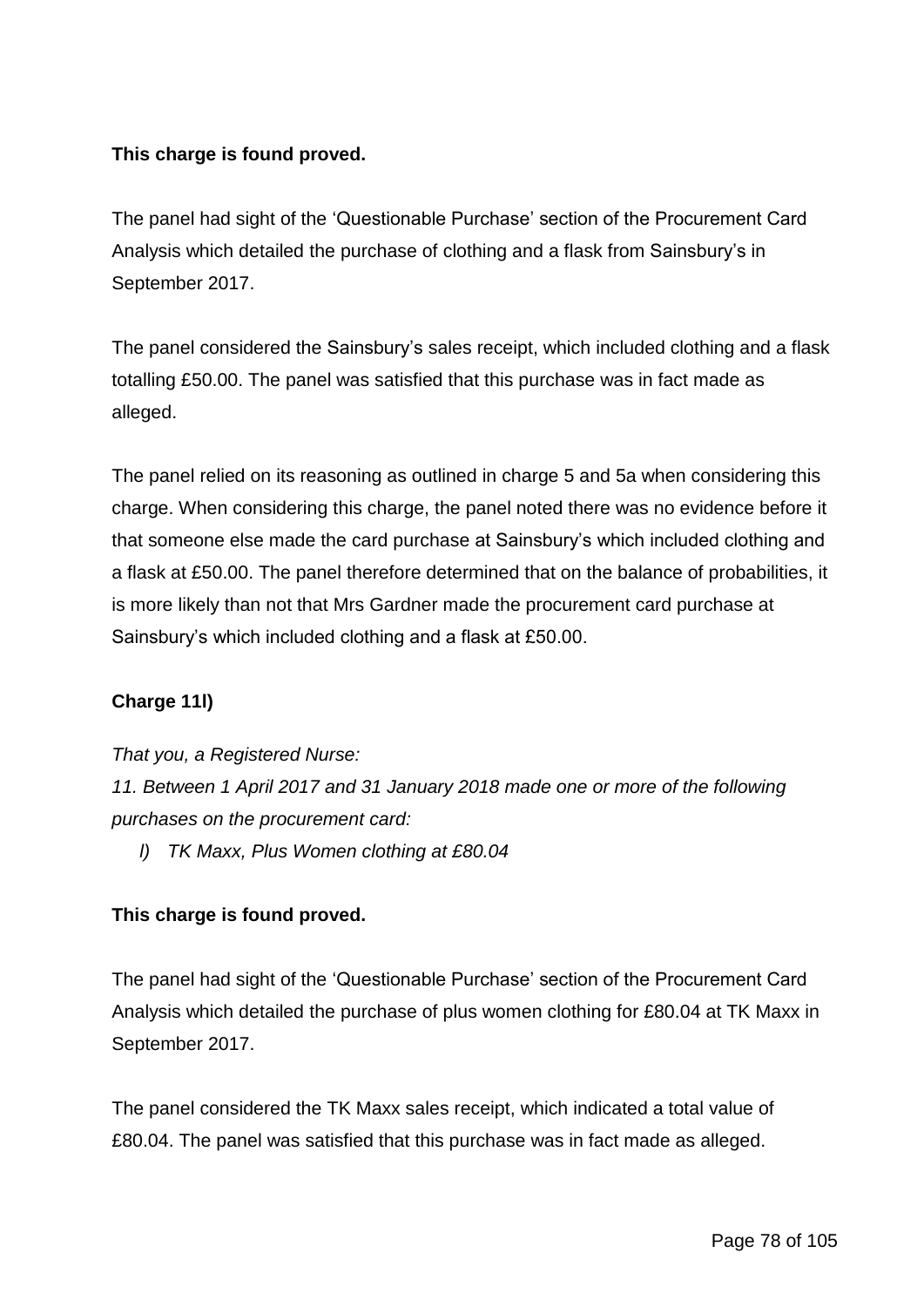The panel relied on its reasoning as outlined in charge 5 and 5a when considering this charge. When considering this charge, the panel noted there was no evidence before it that someone else made the card purchase at TK Maxx of £80.04. The panel therefore determined that on the balance of probabilities, it is more likely than not that Mrs Gardner made the procurement card purchase at TK Maxx of £80.04.

## **Charge 11m)**

*That you, a Registered Nurse: 11. Between 1 April 2017 and 31 January 2018 made one or more of the following purchases on the procurement card: m) Sainsburys, Clothing at £52.00*

## **This charge is found proved.**

The panel had sight of the 'Questionable Purchase' section of the Procurement Card Analysis which detailed a purchase at £52.00 at Sainsbury's in November 2017.

The panel considered the Sainsbury's sales receipt, which included clothing totalling £52.00. The panel was satisfied that this purchase was in fact made as alleged.

The panel relied on its reasoning as outlined in charge 5 and 5a when considering this charge. When considering this charge, the panel noted there was no evidence before it that someone else made the card purchase at Sainsbury's which included clothing at £52.00. The panel therefore determined that on the balance of probabilities, it is more likely than not that Mrs Gardner made the procurement card purchase at Sainsbury's which included clothing at £52.00.

## **Charge 11n)**

*That you, a Registered Nurse:*

*11. Between 1 April 2017 and 31 January 2018 made one or more of the following purchases on the procurement card:*

*n) Boots, Beauty products at £ 114.99*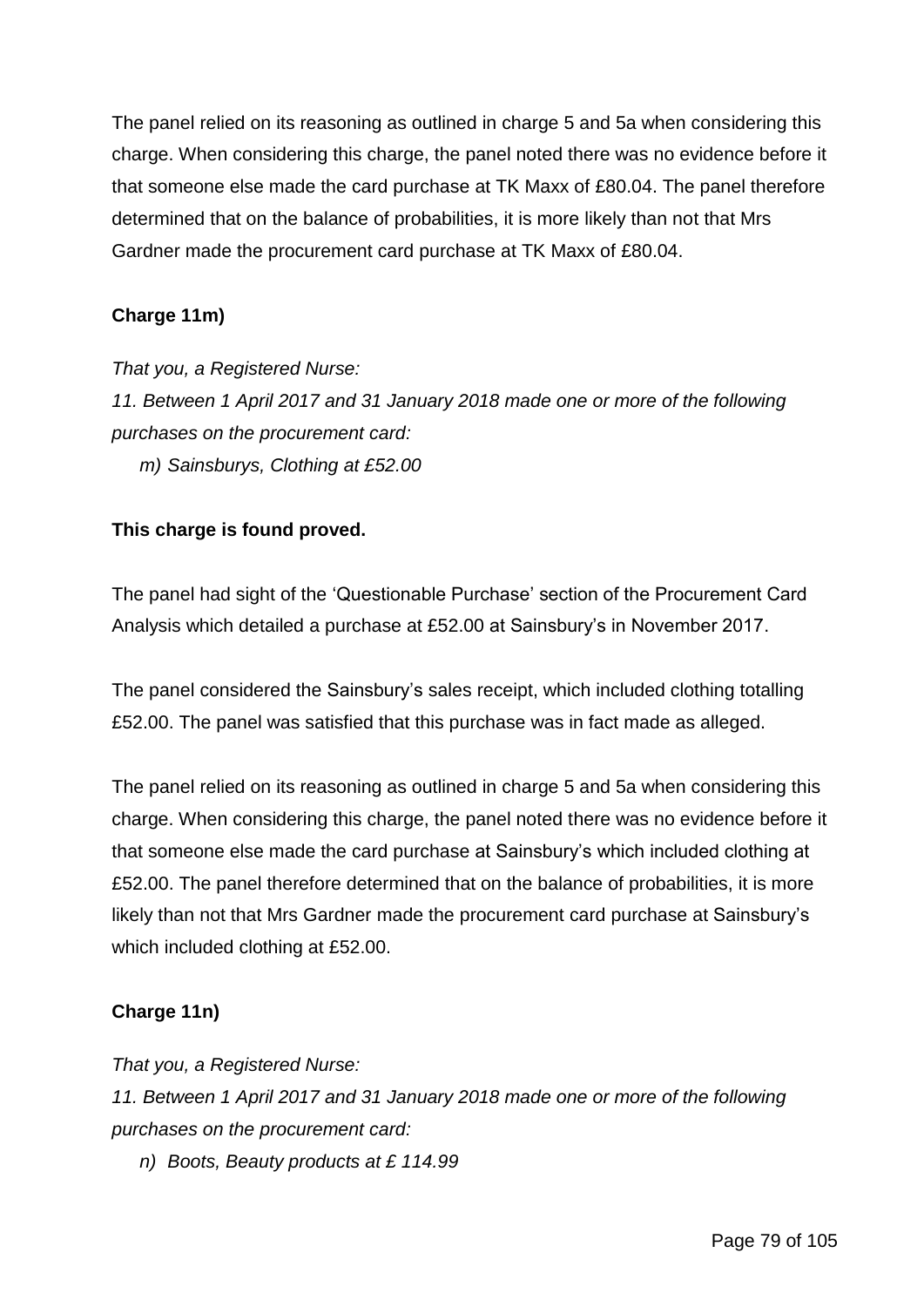# **This charge is found proved.**

The panel had sight of the 'Questionable Purchase' section of the Procurement Card Analysis which detailed the purchase of beauty products for £114.99 at Boots in November 2017.

The panel considered the card sales receipt dated 2 November 2017, which indicated a total value of £114.99. The panel was satisfied that this purchase was in fact made as alleged.

The panel relied on its reasoning as outlined in charge 5 and 5a when considering this charge. When considering this charge, the panel noted there was no evidence before it that someone else made the card purchase at Boots of £114.99. The panel therefore determined that on the balance of probabilities, it is more likely than not that Mrs Gardner made the procurement card purchase at Boots of £114.99.

## **Charge 11o)**

*That you, a Registered Nurse:*

*11. Between 1 April 2017 and 31 January 2018 made one or more of the following purchases on the procurement card:*

*o) Sainsburys, Clothing and hand cream at £27.25*

## **This charge is found proved.**

The panel had sight of the 'Questionable Purchase' section of the Procurement Card Analysis which detailed the purchase of clothing and hand cream from Sainsbury's in November 2017.

The panel considered the Sainsbury's sales receipt, which included clothing and hand cream totalling £27.25. The panel was satisfied that this purchase was in fact made as alleged.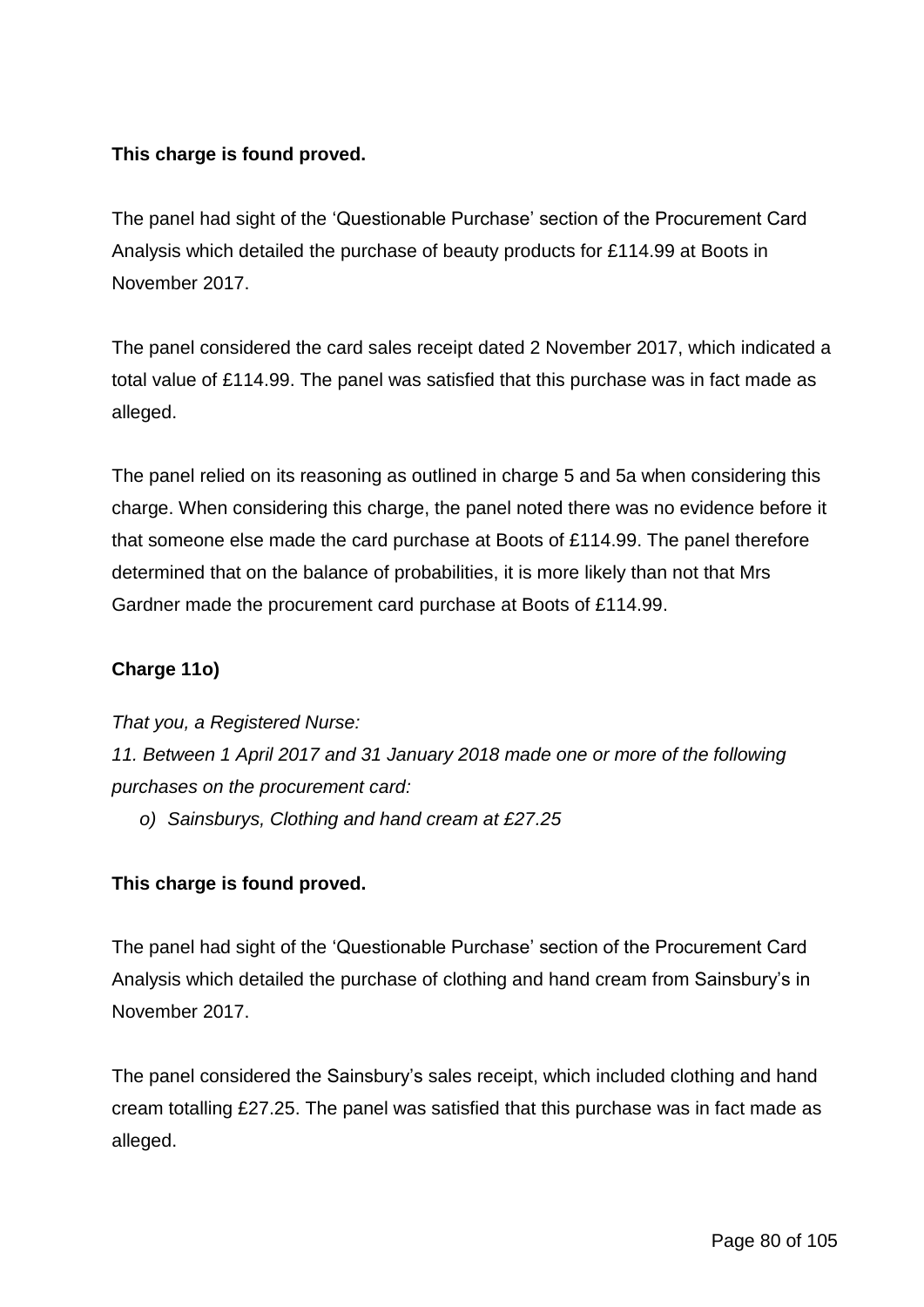The panel relied on its reasoning as outlined in charge 5 and 5a when considering this charge. When considering this charge, the panel noted there was no evidence before it that someone else made the card purchase at Sainsbury's which included clothing and hand cream at £27.25. The panel therefore determined that on the balance of probabilities, it is more likely than not that Mrs Gardner made the procurement card purchase at Sainsbury's which included clothing and hand cream at £27.25.

# **Charge 11p)**

*That you, a Registered Nurse:*

*11. Between 1 April 2017 and 31 January 2018 made one or more of the following purchases on the procurement card:*

*p) Primark, Clothing at £16.00*

## **This charge is found proved.**

The panel had sight of the 'Questionable Purchase' section of the Procurement Card Analysis which detailed the purchase of clothing for £16.00 at Primark in December 2017.

The panel considered the card sales receipt dated 21 December 2017, which indicated a total value of £16.00. The panel was satisfied that this purchase was in fact made as alleged.

The panel relied on its reasoning as outlined in charge 5 and 5a when considering this charge. When considering this charge, the panel noted there was no evidence before it that someone else made the card purchase at Primark of £16.00. The panel therefore determined that on the balance of probabilities, it is more likely than not that Mrs Gardner made the procurement card purchase at Primark of £16.00.

## **Charge 11q)**

*That you, a Registered Nurse:*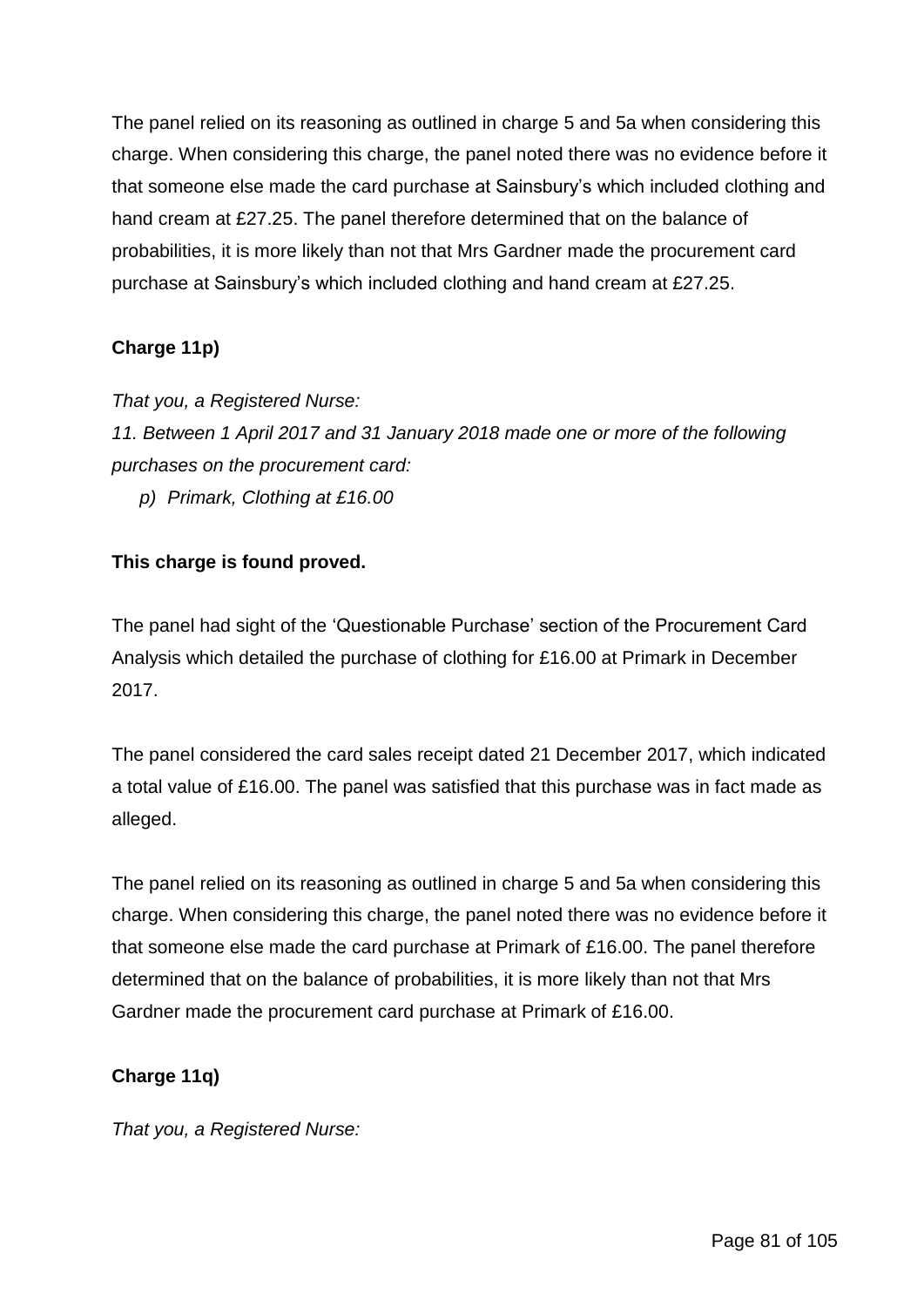*11. Between 1 April 2017 and 31 January 2018 made one or more of the following purchases on the procurement card:*

*q) Sainsburys, Clothing at £53.50*

# **This charge is found proved.**

The panel had sight of the 'Questionable Purchase' section of the Procurement Card Analysis which detailed the purchase of clothing at £53.50 at Sainsbury's in December 2017.

The panel considered the Sainsbury's sales receipt, which included clothing totalling £53.50. The panel was satisfied that this purchase was in fact made as alleged.

The panel relied on its reasoning as outlined in charge 5 and 5a when considering this charge. When considering this charge, the panel noted there was no evidence before it that someone else made the card purchase at Sainsbury's which included clothing at £53.50. The panel therefore determined that on the balance of probabilities, it is more likely than not that Mrs Gardner made the procurement card purchase at Sainsbury's which included clothing at £53.50.

## **Charge 11r)**

*That you, a Registered Nurse:*

*11. Between 1 April 2017 and 31 January 2018 made one or more of the following purchases on the procurement card:*

*r) Boots, Perfume at £59.50*

## **This charge is found proved.**

The panel had sight of the 'Questionable Purchase' section of the Procurement Card Analysis which detailed the purchase of perfume at £59.50 at Boots in December 2017.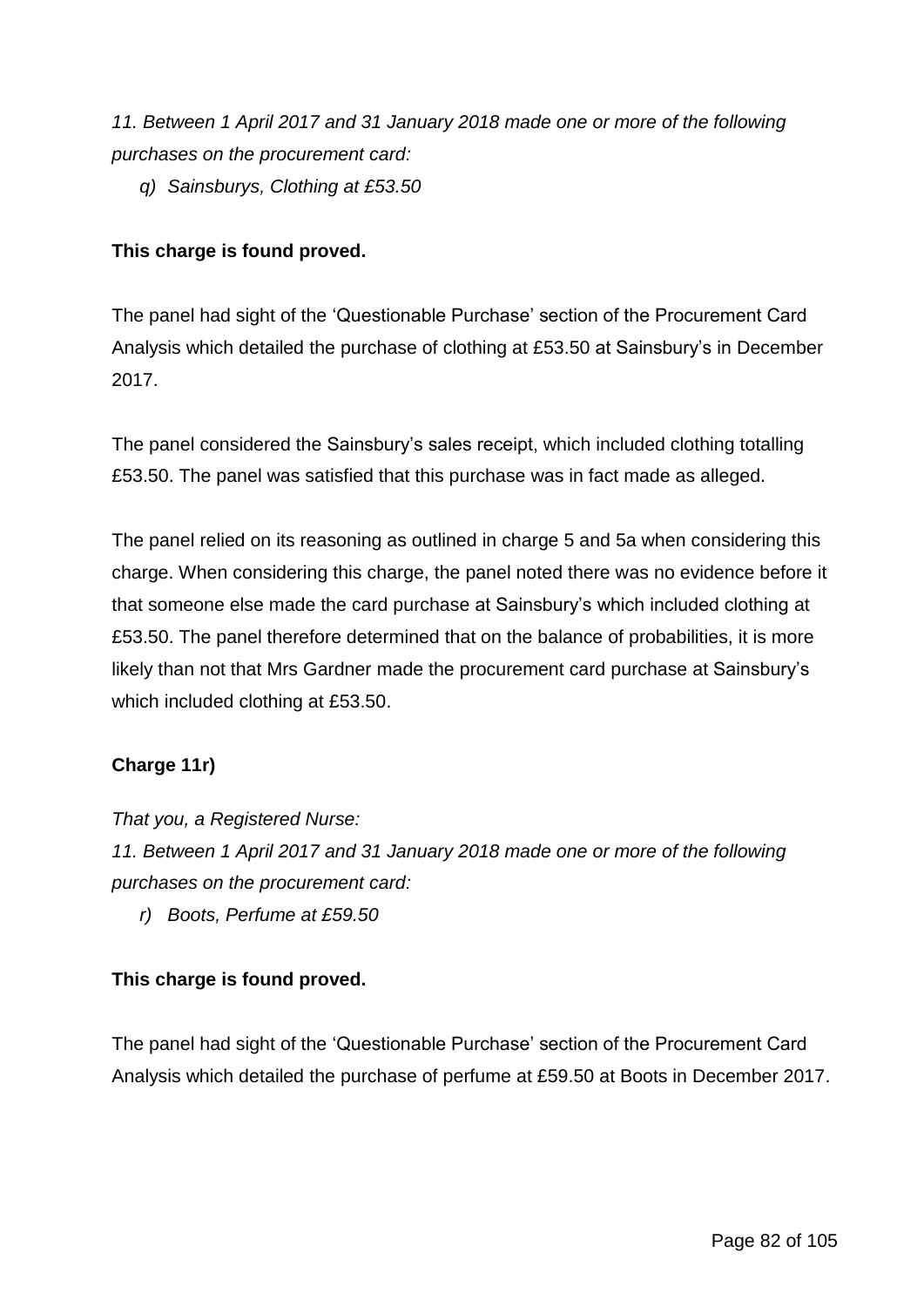The panel considered the card sales receipt dated 8 December 2017, which included perfume at £59.50. The panel was satisfied that this purchase was in fact made as alleged.

The panel relied on its reasoning as outlined in charge 5 and 5a when considering this charge. When considering this charge, the panel noted there was no evidence before it that someone else made the card purchase at Boots which included perfume at £59.50. The panel therefore determined that on the balance of probabilities, it is more likely than not that Mrs Gardner made the procurement card purchase at Boots which included perfume at £59.50.

## **Charge 11s)**

*That you, a Registered Nurse: 11. Between 1 April 2017 and 31 January 2018 made one or more of the following purchases on the procurement card:*

*s) Boots, Beauty and dental at £22.44*

## **This charge is found proved.**

The panel had sight of the 'Questionable Purchase' section of the Procurement Card Analysis which detailed the purchase of beauty and dental items for £22.44 at Boots in January 2018.

The panel considered the card sales receipt dated 7 January 2018, which indicated a total value of £22.44. The panel was satisfied that this purchase was in fact made as alleged.

The panel relied on its reasoning as outlined in charge 5 and 5a when considering this charge. When considering this charge, the panel noted there was no evidence before it that someone else made the card purchase at Boots of £22.44. The panel therefore determined that on the balance of probabilities, it is more likely than not that Mrs Gardner made the procurement card purchase at Boots of £22.44.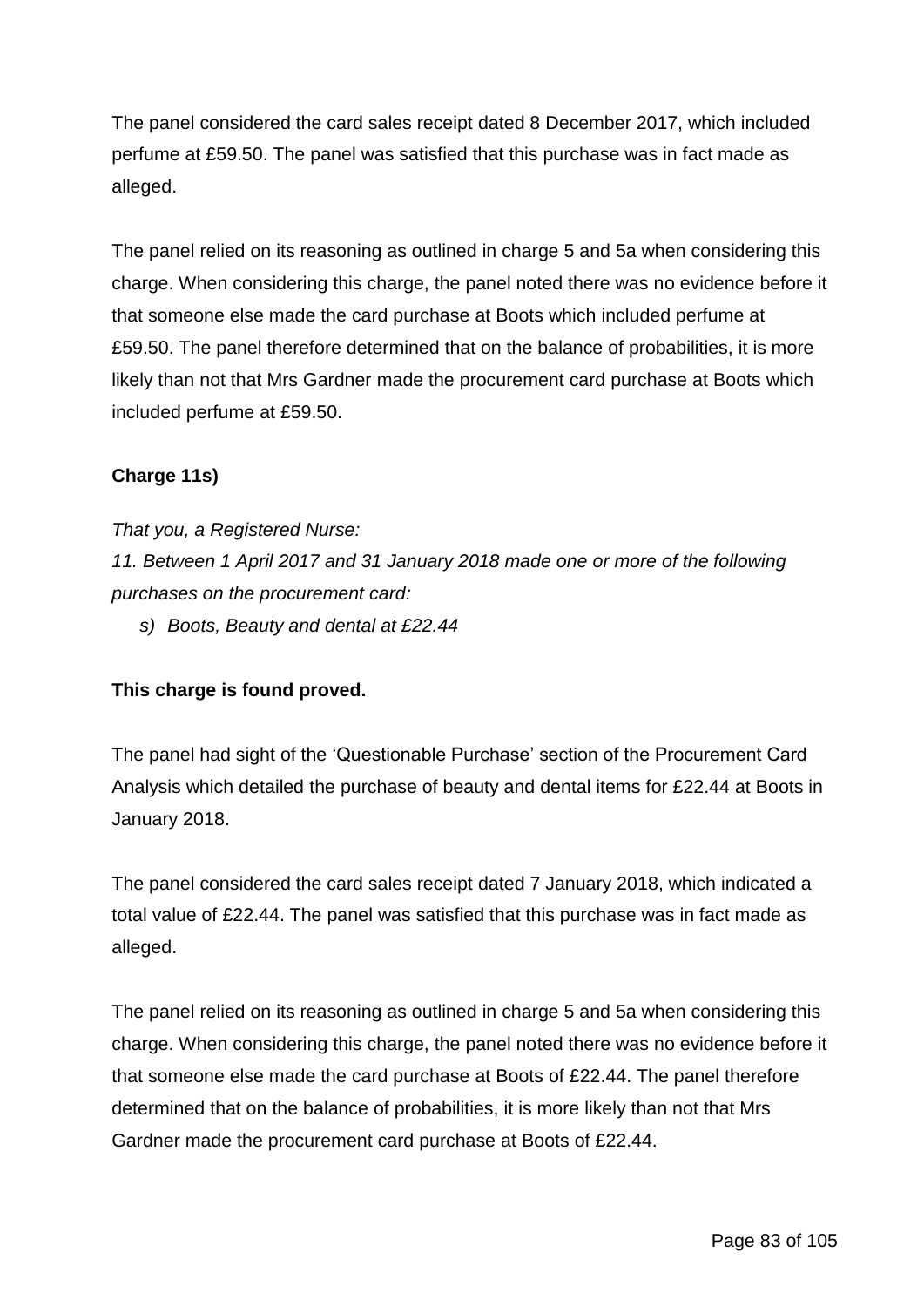# **Charge 11t)**

*That you, a Registered Nurse:*

*11. Between 1 April 2017 and 31 January 2018 made one or more of the following purchases on the procurement card:*

*t) Tesco, Lady shaver at £24.00*

#### **This charge is found proved.**

The panel had sight of the 'Questionable Purchase' section of the Procurement Card Analysis which detailed the purchase of a lady shaver at £24.00 at Tesco in January 2018.

The panel considered the card sales receipt dated 24 January 2018, which included a lady shaver at £24.00. The panel was satisfied that this purchase was in fact made as alleged.

The panel relied on its reasoning as outlined in charge 5 and 5a when considering this charge. When considering this charge, the panel noted there was no evidence before it that someone else made the card purchase at Tesco which included a lady shaver at £24.00. The panel therefore determined that on the balance of probabilities, it is more likely than not that Mrs Gardner made the procurement card purchase at Tesco which included a lady shaver at £24.00.

## **Charge 11u)**

*That you, a Registered Nurse:*

*11. Between 1 April 2017 and 31 January 2018 made one or more of the following purchases on the procurement card:*

*u) Amazon, Kipling laptop bag at £73.49*

#### **This charge is found proved.**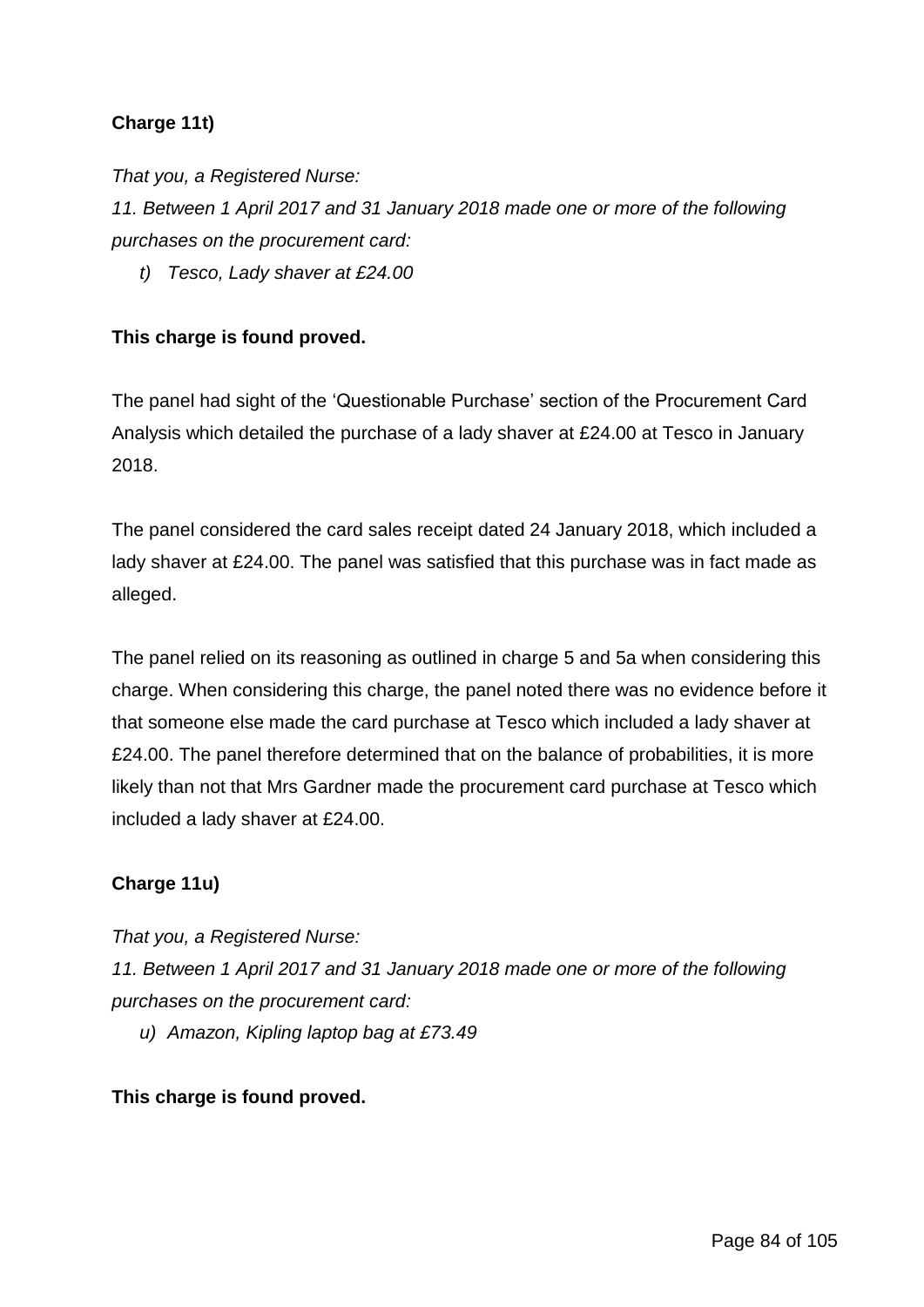The panel had sight of the 'Questionable Purchase' section of the Procurement Card Analysis which detailed the purchase of a Kipling laptop bag for £73.49 from Amazon in January 2018.The panel was satisfied that this purchase was in fact made as alleged.

The panel relied on its reasoning as outlined in charge 5 and 5a when considering this charge. When considering this charge, the panel noted there was no evidence before it that someone else made the card purchase on Amazon of £73.49. The panel therefore determined that on the balance of probabilities, it is more likely than not that Mrs Gardner made the card purchase on Amazon of £73.49.

## **Charge 12**

*That you, a Registered Nurse:*

*12. Between 1 April 2017 and 31 January 2018 wrote " hairdryer, brushes, toiletries and sun cream " on a receipt for Perfume and Make Up from Boots at £135.16.*

## **This charge is found proved.**

In reaching this decision, the panel took into account the sales receipt from Boots dated 27 June 2017 and the written submissions from the RCN on behalf of Mrs Gardner dated 10 November 2021.

The panel had sight of the handwritten word *'hairdryer, brushes, toiletries and sun cream'* on the sales receipt, which included four items of perfume and make up from Boots.

The panel also took note of Mrs Gardner's admission in her written submissions that, although she cannot recall writing on the receipts, she accepts that it is her handwriting.

The panel concluded that it is more likely than not that between 1 April 2017 and 31 January 2018, Mrs Gardner wrote '*hairdryer, brushes, toiletries and sun cream*' on the sales receipt of a £135.16 purchase of perfume and make up from Boots.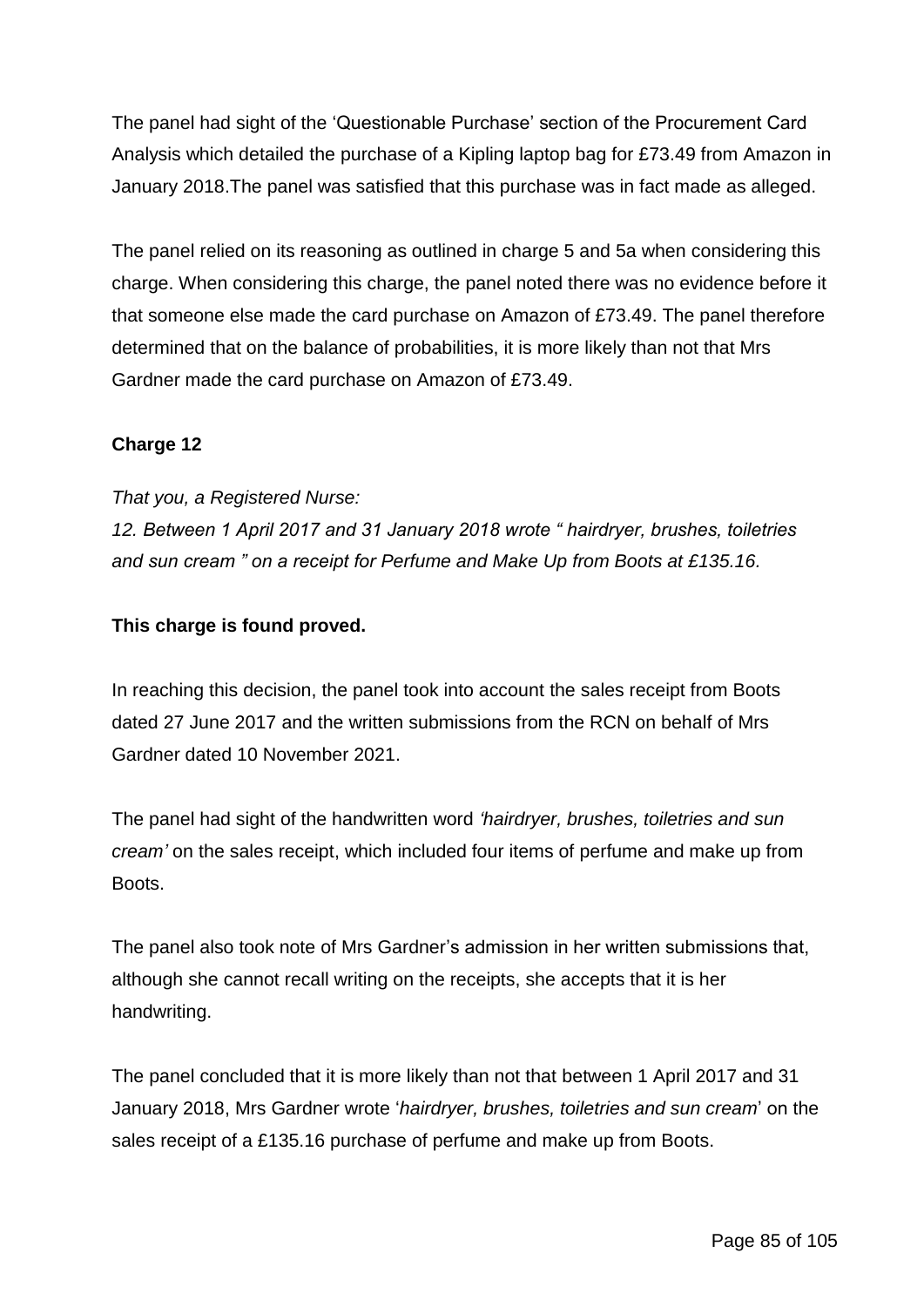## **Charge 13**

*That you, a Registered Nurse:*

*13. Between 1 April 2017 and 31 January 2018 wrote "pans, cutlery, plates" on a receipt for a handbag from TK Maxx at £129.99.*

#### **This charge is found proved.**

In reaching this decision, the panel took into account the SIAP report from the Council's investigation of the Unit; the sales receipt from TK Maxx from July 2017; the notes of the internal investigation interview on 5 March 2018; the notes of the internal misconduct meeting on 8 November 2018; and the written submissions from the RCN on behalf of Mrs Gardner dated 10 November 2021.

The panel had sight of the handwritten words *'pans, cutlery, plates'* on the sales receipt for a handbag of £129.99 and a carrier bag of £0.05, totalling £130.04 from TK Maxx. It was satisfied that the entry from the Council's 'SAP system' for a £130.04 transaction at TK Maxx on 21 July 2017 related to this purchase of a handbag. This transaction entry contained the following expense description:

#### *'new cutlery, bake ware, pans'*

At the internal investigation interview on 5 March 2018, it was noted, '*confirmed with PG her handwriting. Confirmed that the receipt said handbag but had gone through on RBS statement as pans/cutlery.*' Mrs Gardner was asked if she had any thoughts on this purchase, to which she responded '*no, I don't understand… well and truly stitched up, I don't understand the difference, I don't understand.*'

The SIAP report stated that:

*'Pam was unable to explain this purchase. We also asked Pam whether the hand writing on the top of the receipt was hers, to which she confirmed it was. She was unable to provide an explanation as to why 'pans, cutlery, plates' was written on this receipt when it was clearly for a handbag. We showed Pam the*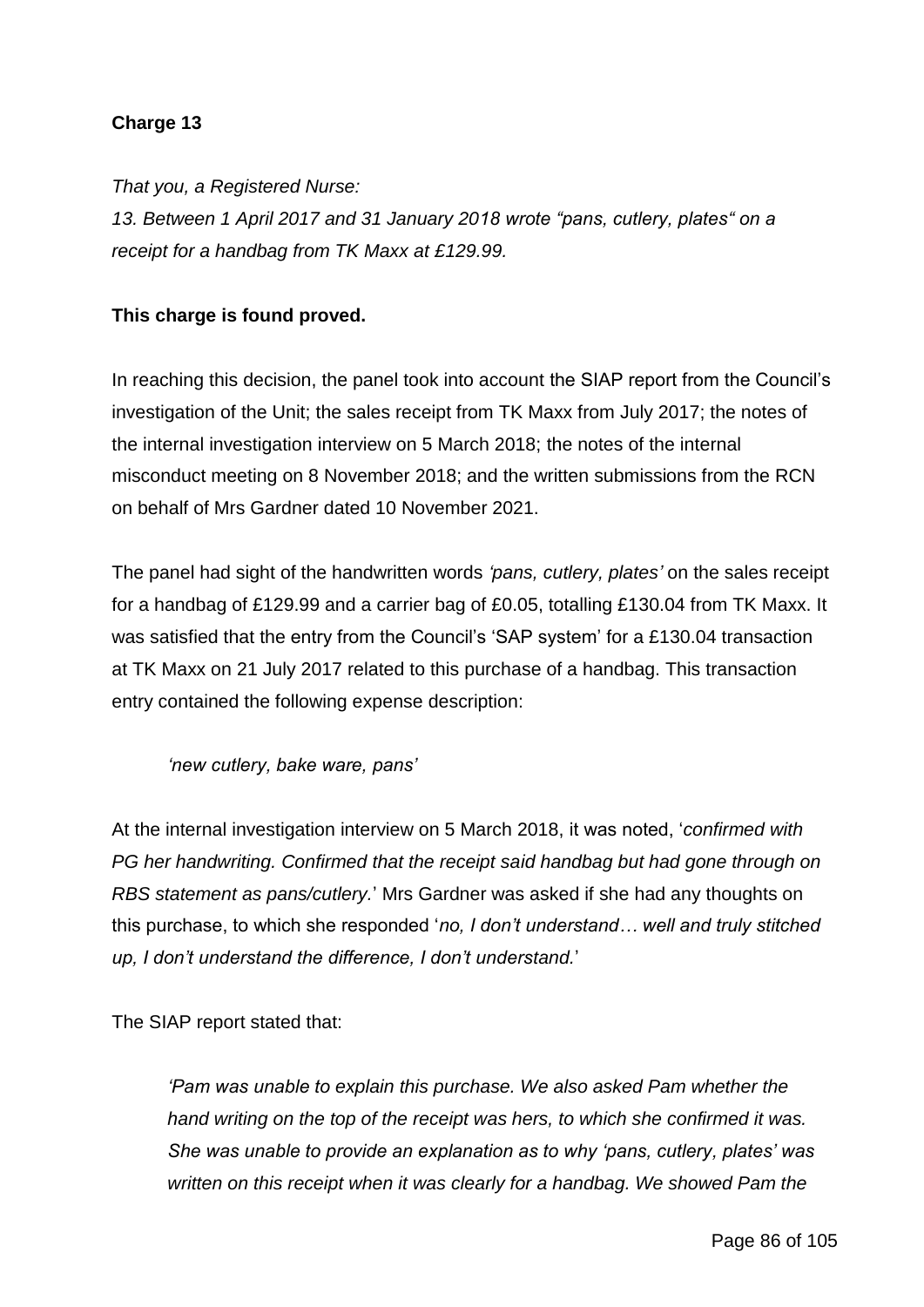*RBS statement which shows that this purchase has been authorised and coded by herself as pans/cutlery. Again, Pam was unable to provide an explanation for this.'*

Further, in the notes of the internal misconduct meeting on 8 November 2018, Mrs Gardner stated:

*'No, Why would I purchase something on a purchase card that anyone could see. I have not knowingly made inappropriate purchases. When asked why wrote 'pots and pans' on the top of a receipt I could not remember and said maybe it was a list of what people wanted. I really can not remember. [sic]'*

The panel also took note of Mrs Gardner's admission in her written submissions that, although she cannot recall writing on the receipts, she accepts that it is her handwriting.

The panel was satisfied that the documentary evidence provided in relation to this charge indicated an admission by Mrs Gardner that whilst she could not explain her reason for doing so, she wrote on the TK Maxx receipt. The panel concluded that between 1 April 2017 and 31 January 2018 Mrs Gardner wrote '*pans, cutlery, plates*' on the sales receipt of a £103.04 purchase of a handbag from TK Maxx.

## **Charge 14**

*That you, a Registered Nurse:*

*14. Your actions in charges 2 to 13 caused a financial loss to Firvale Respite Unit.*

## **This charge is found proved.**

In reaching its decision for charge 14, the panel took into account its decision and reasons for charges 2 to 13; the written submissions from the RCN on behalf of Mrs Gardner dated 10 November 2021; the 'Background Information for the Statement of Pam Gardner' dated 9 March 2018; and Mrs Gardner's written submissions contained in the notes of the misconduct meeting on 8 November 2018.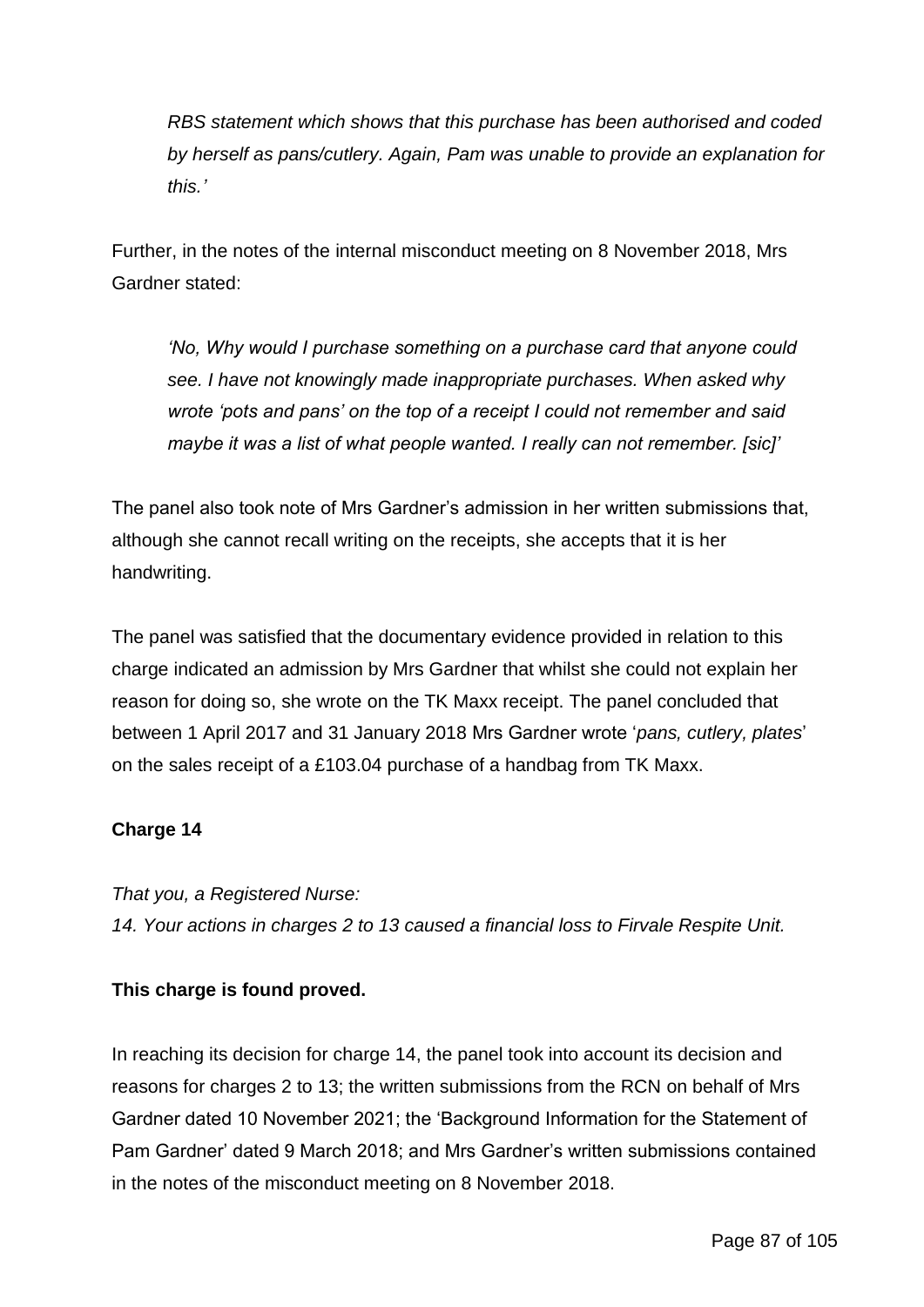The panel took particular note of the written submissions from the RCN on Mrs Gardner's behalf, which invited the panel to consider whether it is more likely than not:

*'c. That the purchases were not for legitimate purposes within the Home; i.e. that they were not for the use of the children, or for the staff in pursuit of their duties in the Home, or for the Home itself. If the purchase was legitimate it is not 'financial loss' properly considered. It is for the NMC to demonstrate for each sub-charge that the purchase was not legitimate'*

The panel determined that Mrs Gardner caused financial loss to the Unit:

- Where duplicate petty cash claims were made for purchases using the procurement card;
- In all other instances, where use of the procurement card was not legitimate.

In relation to the duplicate petty cash claims, the panel relied on its decision on charges 2, 3 and 4. It noted that sub-charges 2a-h, with the exception of sub-charge 2d, were found proved, sub-charges 3a-i, with the exception of sub-charge 3e, were found proved and charge 4 was found proved in its entirety. The panel concluded that by submitting duplicate petty cash claims for card transactions Mrs Gardner caused financial loss to the Unit.

In relation to the purchases on the procurement card, the panel relied on its decision on charges 5, 6, 8 and 11. It noted that in these decisions, it was determined that Mrs Gardner had made the purchases using the procurement card. The panel considered whether the items purchased were more or less likely to be legitimate purchases for the Unit and therefore caused a financial loss to the Unit.

In relation to charge 5 in its entirety, the panel decided that, on balance of probabilities, the purchases were not legitimate for the Unit and therefore caused a financial loss to the Unit.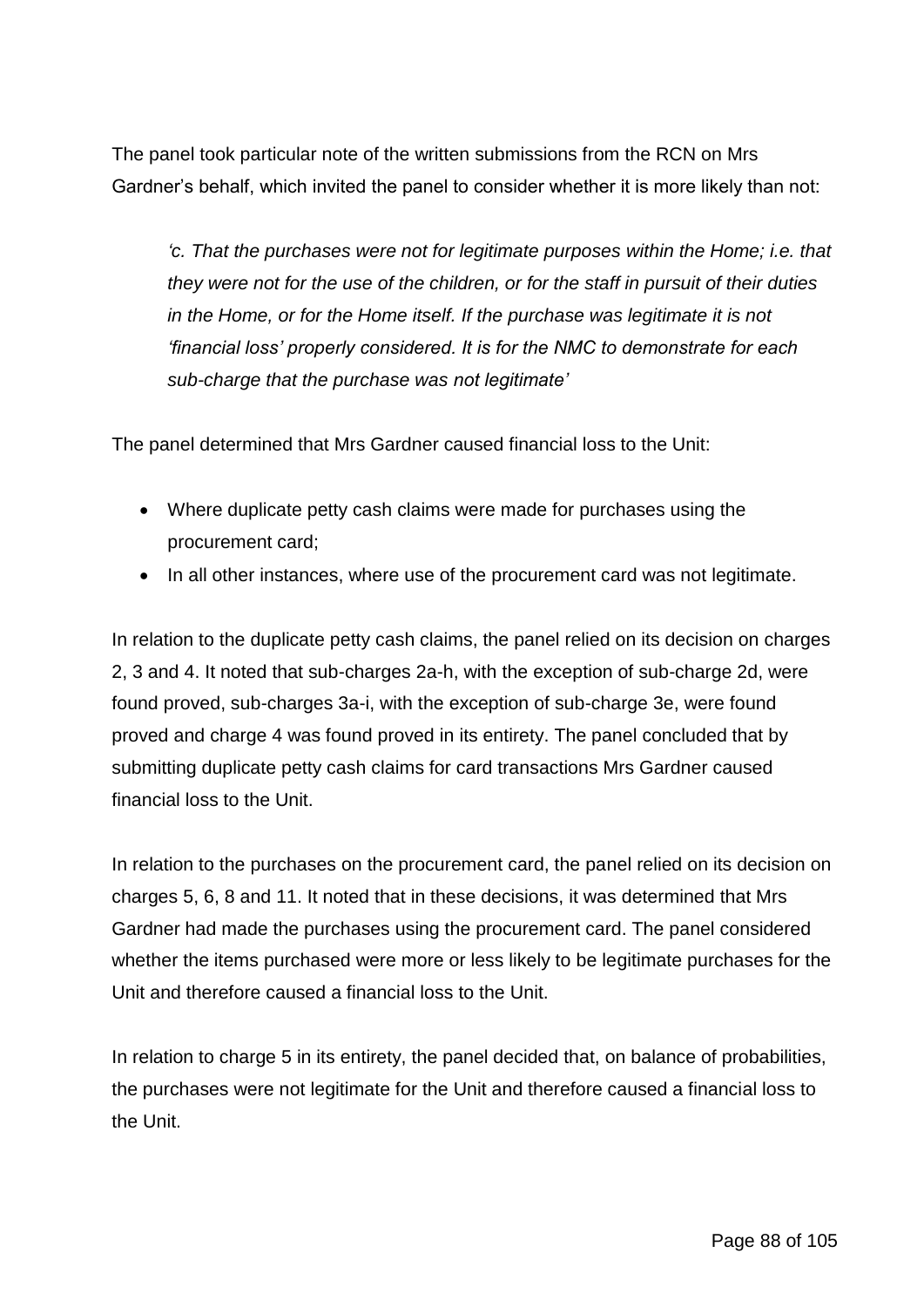In relation to charge 6, with the exception of 6c, the panel decided that, on balance of probabilities, the purchases were not legitimate for the Unit and therefore caused a financial loss to the Unit.

In relation to charge 8 in its entirety, the panel decided that, on balance of probabilities, the purchases were not legitimate for the Unit and therefore caused a financial loss to the Unit.

In relation to charge 11 in its entirety, the panel decided that, on balance of probabilities, the purchases were not legitimate for the Unit and therefore caused a financial loss to the Unit.

The panel therefore found charge 14 proved.

## **Charge 15**

*That you, a Registered Nurse:*

*15. Your actions in charges 2 to 13 were dishonest in that you misappropriated funds for your own personal gain.*

## **This charge is found proved.**

In reaching its decision for charge 15, took into account its decision and reasons for charges 2 to 13 and the written submissions from the RCN on behalf of Mrs Gardner dated 10 November 2021.

The panel bore in mind the NMC's guidance on dishonesty. The panel took into account the seriousness of any allegation of dishonesty and the necessity for cogent evidence. Further, the panel gave careful consideration to Mrs Gardner's previous good character.

The panel considered the written submissions from the RCN which stated that: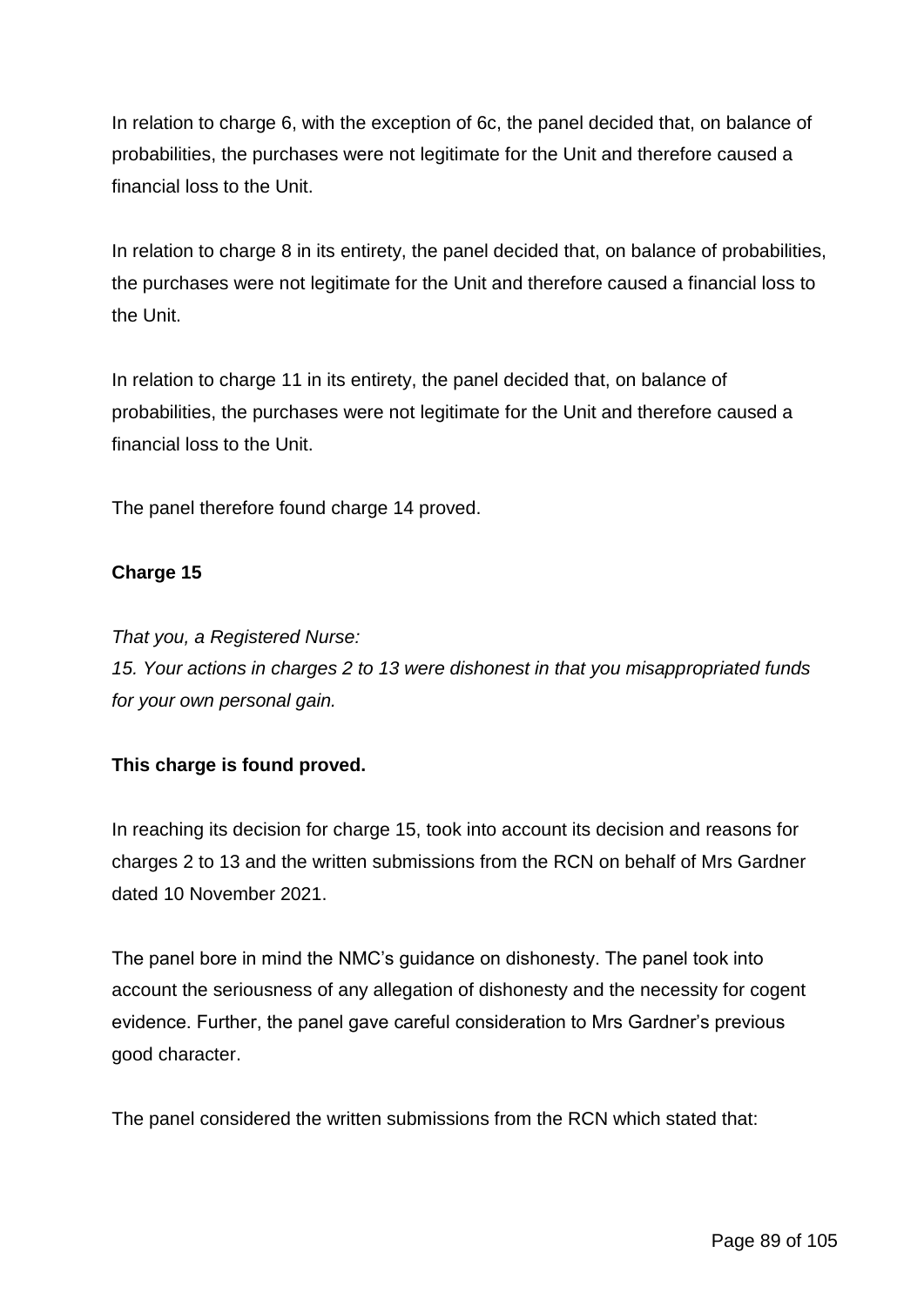*'Ms Gardner denies dishonesty. Insofar as the panel finds any error resulting in financial loss to the home, Ms Gardner says it was a mistake rather than dishonesty on her part. She denies ever misappropriating funds for personal gain; and certainly ever knowingly profiting.'*

In relation to charges 7, 9, 10, 12 and 13, the panel noted the written submission from the RCN on Mrs Gardner's behalf that:

*'Ms Gardner cannot recall writing on the receipts, but accepts it is her handwriting. However, writing on the receipt would make any fraud more obvious, and would therefore be strange behaviour for a fraudster.'*

However, the panel is satisfied that these misdecriptions were in each case deliberate.

The panel determined that Mrs Gardner:

- 1. Duplicated the petty cash claims in the relevant purchases in charges 2, 3 and 4;
- 2. Used the procurement card to make the relevant purchases in charges 5, 6, 8 and 11; and
- 3. Misdescribed the receipts in charges 7, 9, 10, 12 and 13

The panel found that Mrs Gardner attempted to disguise the true nature of the purchases, and knew that the purchases that she made were not legitimate when she made them and when she reconciled them on the Council's 'SAP system'.

The panel determined that on the standard of ordinary decent people, Mrs Gardner's actions above were dishonest in that she misappropriated funds for her own personal gain.

#### **Fitness to practise**

Having reached its determination on the facts of this case, the panel then moved on to consider, whether the facts found proved amount to misconduct and, if so, whether Mrs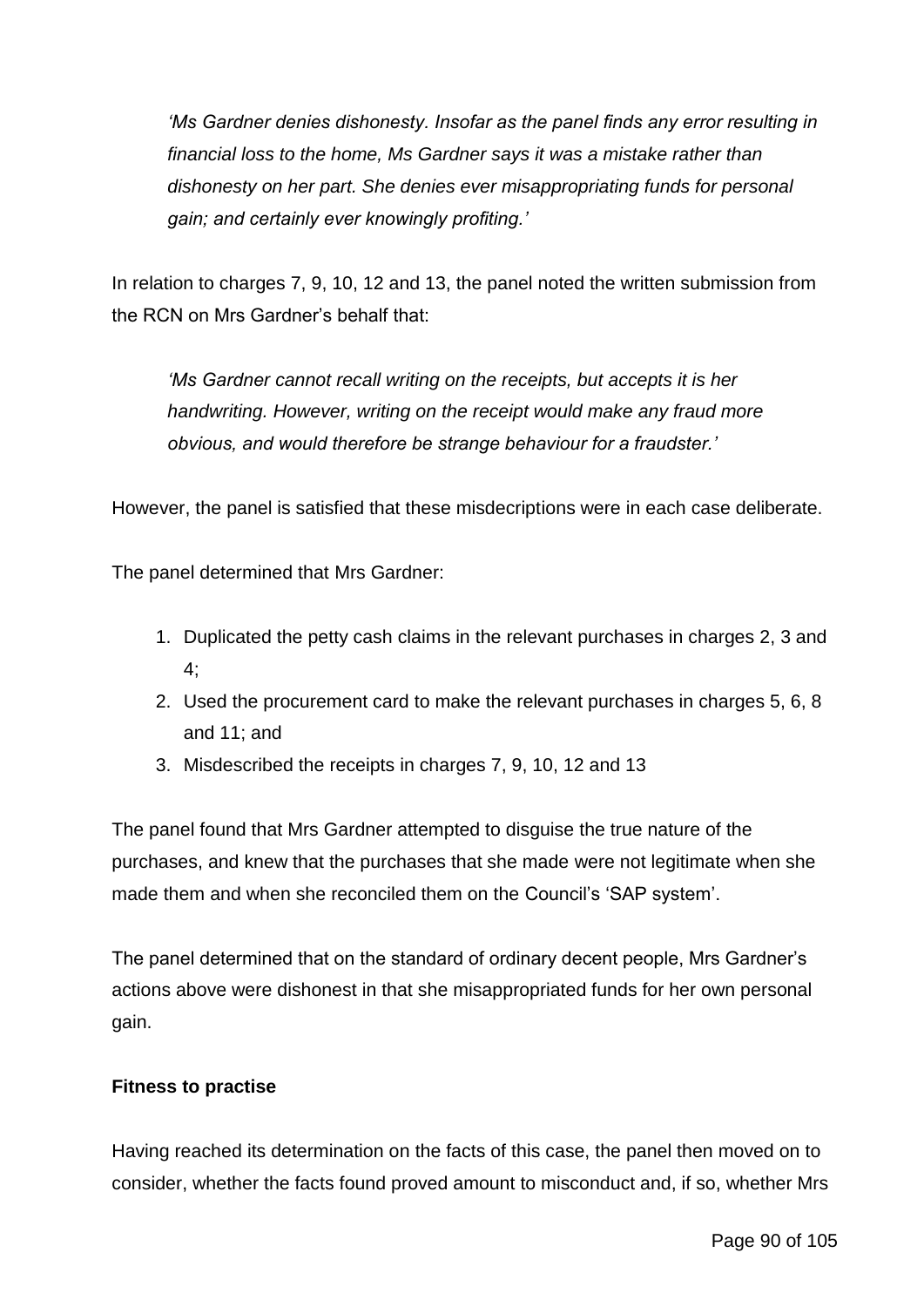Gardner's fitness to practise is currently impaired. There is no statutory definition of fitness to practise. However, the NMC has defined fitness to practise as a registrant's suitability to remain on the register unrestricted.

The panel, in reaching its decision, has recognised its statutory duty to protect the public and maintain public confidence in the profession. Further, it bore in mind that there is no burden or standard of proof at this stage and it has therefore exercised its own professional judgement.

The panel adopted a two-stage process in its consideration. First, the panel must determine whether the facts found proved amount to misconduct. Secondly, only if the facts found proved amount to misconduct, the panel must decide whether, in all the circumstances, Mrs Gardner's fitness to practise is currently impaired as a result of that misconduct.

## **Submissions on misconduct**

In coming to its decision, the panel had regard to the case of *Roylance v General Medical Council (No. 2)* [2000] 1 AC 311 which defines misconduct as a *'word of general effect, involving some act or omission which falls short of what would be proper in the circumstances.'*

Mr Underwood invited the panel to take the view that the facts found proved amount to misconduct.

The panel had regard to the terms of 'The Code: Standards of conduct, performance and ethics for nurses and midwives 2008' (the 2008 Code) and 'The Code: Professional standards of practice and behaviour for nurses and midwives (2015)' (the 2015 Code) in making its decision.

Mr Underwood referred to breaches of the Code and identified the specific, relevant standards where Mrs Gardner's actions amounted to misconduct. He submitted that Ms Gardner abused her position to misappropriate funds over a period of four years, causing financial harm to the home. Mr Underwood submitted that every pound that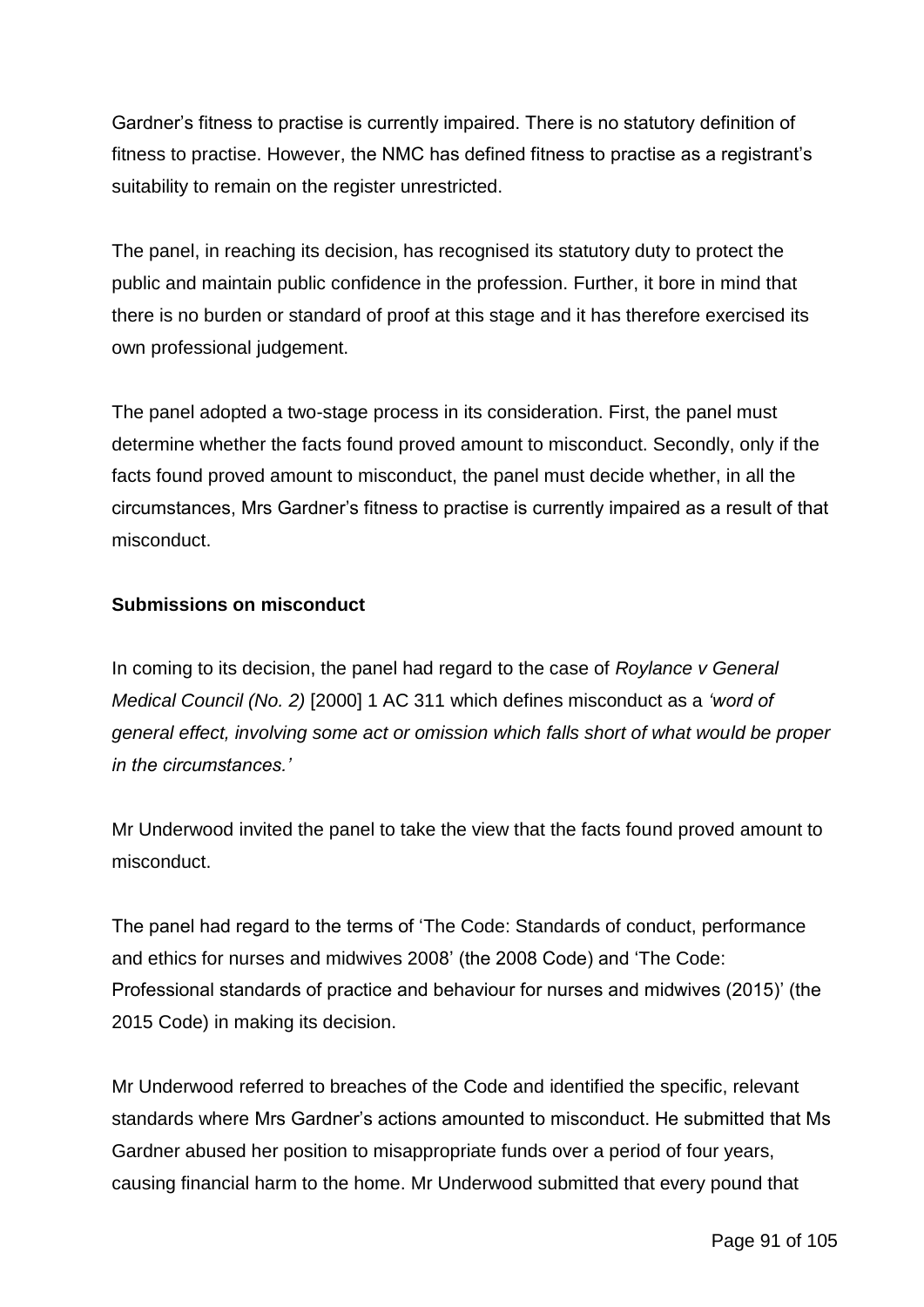was spent on personal purchases for Mrs Gardner was money not spent on the children in her care.

Mr Underwood stated that in respect of the duplicate petty cash claims, this amounted to around £1100. Further, in respect of the misuse of the procurement card, this amounted to approximately £2500. He submitted that whilst this amounts to less than £1000 a year, it was a severe breach of trust for someone in a management position of a children's home to misappropriate funds in this way.

Mr Underwood submitted that the facts found proved are significant breaches of fundamental tenets of the nursing profession and such dishonesty is always likely to seriously undermine public trust placed in the profession, even where it is not directly related to clinical practice or caring for patients.

## **Submissions on impairment**

Mr Underwood moved on to the issue of impairment and addressed the panel on the need to have regard to protecting the public and the wider public interest. This included the need to declare and maintain proper standards and maintain public confidence in the profession and in the NMC as a regulatory body. This included reference to the case of *Council for Healthcare Regulatory Excellence v (1) Nursing and Midwifery Council (2) and Grant* [2011] EWHC 927 (Admin)*.*

Mr Underwood submitted that Mrs Gardner has in the past brought and/or is liable in the future to bring the medical profession into disrepute; has in the past breached and/or is liable in the future to breach one of the fundamental tenets of the medical profession; and has in the past acted dishonestly and/or is liable to act dishonestly in the future. He submitted that in determining whether Mrs Gardner's practice is currently impaired, the panel would need to consider any insight and remediation since the incident.

Mr Underwood asked the panel to consider Mrs Gardner's attempts to shift blame onto her colleagues and to minimise her own actions and responsibility. He referred the panel to the notes of the internal investigation interview on 5 March 2018 where Mrs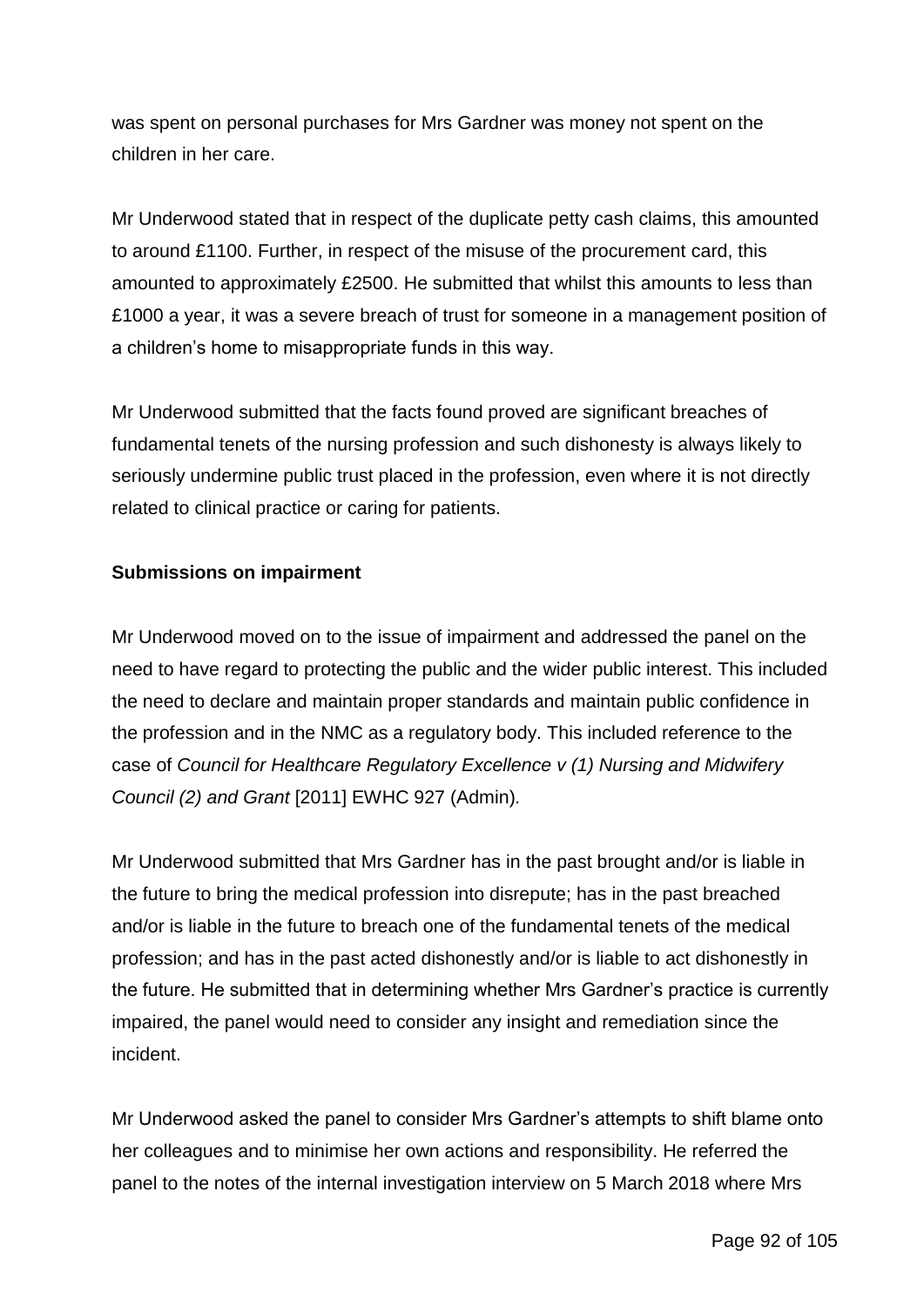Gardner was invited to answer questions about her conduct as part of the Council's investigation. Mr Underwood highlighted a number of Mrs Gardner's statements during the interview where she stated:

- '*I could do it, everyone has access to forms though, they are not locked away, there could be missing receipts';*
- *'I write so many of these and there is so much more going on. People look through and reconcile petty cash they should look at receipts as well'; and*
- '*…could someone else be doing this? ... could someone else have got my password from my diary?*'.

Mr Underwood submitted that these responses suggest a lack of insight into Mrs Gardner's own actions and how they reflect upon herself and the nursing profession. He submitted that it also demonstrates very poor accountability and responsibility.

Mr Underwood referred the panel to the written submissions from the RCN on behalf of Mrs Gardner dated 10 November 2021. He stated that the panel does not have the benefit of Mrs Gardner's presence at the hearing to assess the extent of any remediation. He told the panel that as far as the NMC is aware, Mrs Gardner has not returned to work in a registered role, despite there being no interim order, and therefore has not been able to demonstrate good professional conduct since the NMC's investigation began.

The panel also had regard to the written submissions from the RCN which addressed the panel on misconduct and impairment. It stated that:

*'Ms Gardner accepts that if the Panel finds that she was dishonest, it follows that she committed misconduct and her current fitness to practise is impaired. Otherwise the issues are left to the Panel's judgement.'*

The panel accepted the advice of the legal assessor who referred to the case of *CHRE v NMC and Grant* and the relevant legal principles at this stage.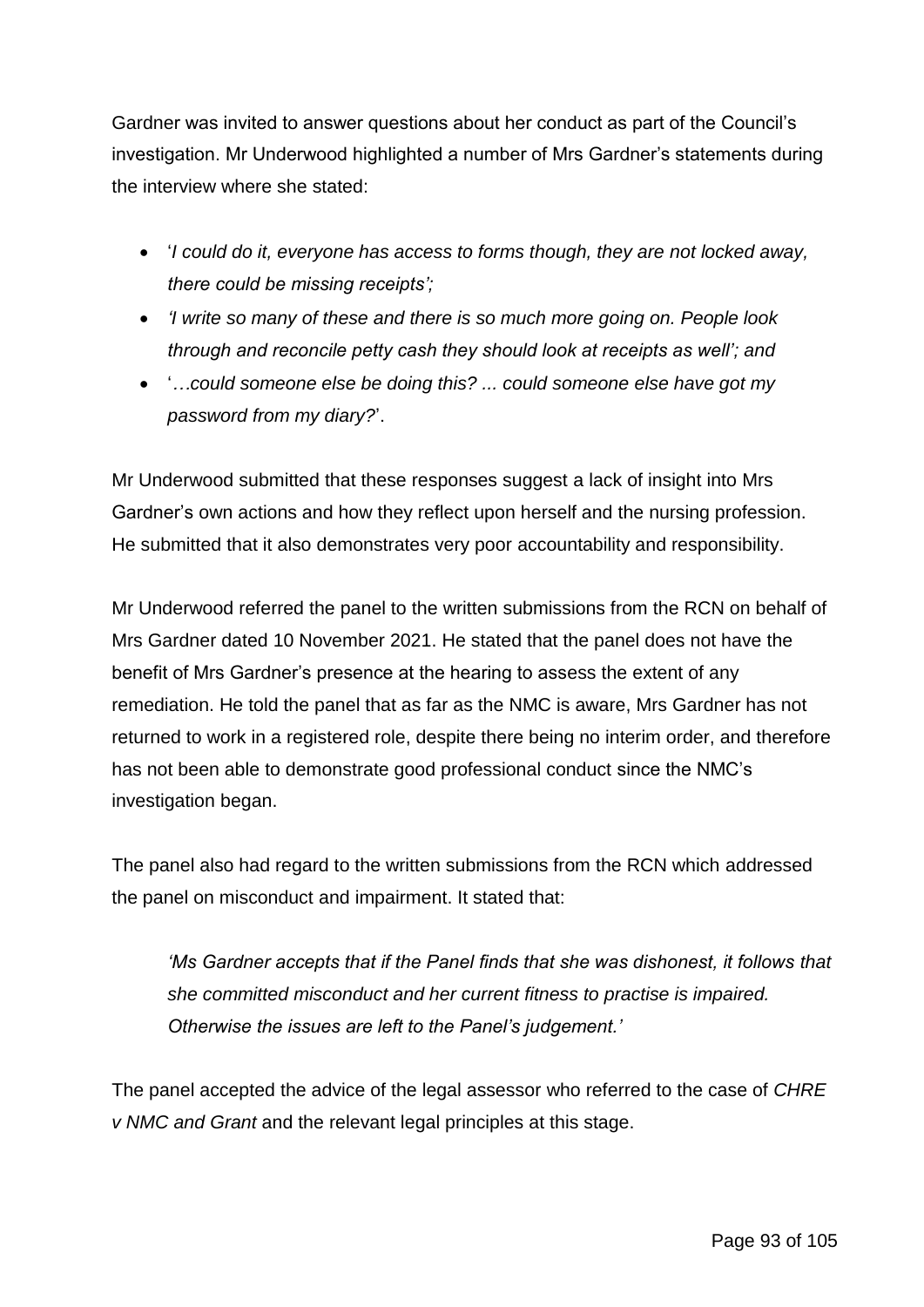#### **Decision and reasons on misconduct**

When determining whether the facts found proved amount to misconduct, the panel had regard to the terms of the 2008 Code and the 2015 Code.

The panel was of the view that Mrs Gardner's actions did fall significantly short of the standards expected of a registered nurse, and that her actions amounted to breaches of the 2008 Code and the 2015 Code since they relate to events that occurred between 2014 and 2018.

The panel considered that the following section of the 2008 Code was engaged in this case in relation to charges 1 and 5:

#### *'Uphold the reputation of your profession*

*61 You must uphold the reputation of your profession at all times.'*

The panel considered that the following sections of the 2015 Code were engaged in this case in relation to all of the charges, save charge 5:

- *'10 Keep clear and accurate records relevant to your practice To achieve this, you must:*
- *10.3 complete records accurately and without any falsification, taking immediate and appropriate action if you become aware that someone has not kept to these requirements.'*
- *'20 Uphold the reputation of your profession at all times To achieve this, you must: 20.2 act with honesty and integrity at all times...'*

The panel appreciated that breaches of the Code do not automatically result in a finding of misconduct.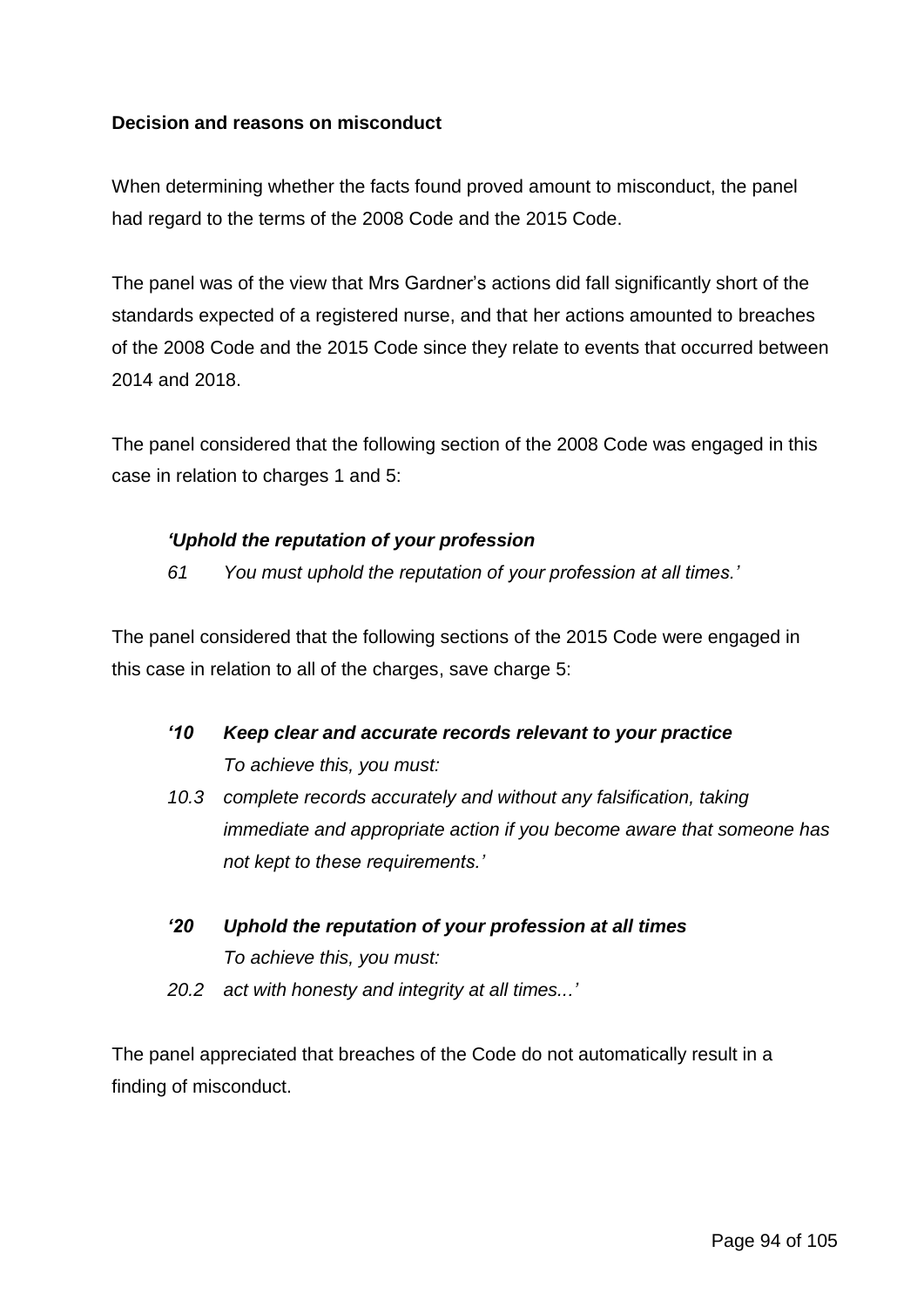In relation to charge 1, the panel noted that Mrs Gardner had a responsibility to maintain the safety of the procurement card and ensure that it was not being used by anyone else, as contained in the Council's Purchasing and Embedded Card Policy.

The panel had regard to Ms 2's witness statement which stated that:

*'In addition to these issues, Pam had been letting other staff use the card, when under HCC policy she should have been the only one using it. She was letting others use it, as she wasn't the only one taking the children out or going out to buy things and would just give the card and pin to whoever was going. This wasn't a huge issue in my investigation though, and I didn't focus on this too much.'*

However, the panel considered that by allowing staff at the Unit to access the card and PIN, Mrs Gardner did not keep the card and PIN safely. The panel took into account that this was not a momentary failure in Mrs Gardner's of decision making, but represented a course of conduct throughout the period between 1 April 2014 and 31 March 2018. It determined that Mrs Gardner caused financial loss to the Unit.

Mrs Gardner was aware of her responsibility to keep the card safe. She was the named cardholder and completed the relevant training on use of the card in 2008. She nevertheless allowed staff to access the card for a period of around four years. The panel concluded that Mrs Gardner's actions fell seriously short of the conduct and standards expected of a nurse and amounted to misconduct.

The panel was of the view that taken collectively, the charges found proved within charges 2-14 related to dishonest transactions for Mrs Gardner's personal gain which caused financial loss to the Unit. It therefore considered that in making a finding on misconduct in relation to these charges, it would take particular note of the finding of dishonesty in charge 15.

In relation to charge 15, the panel was of the view that by misappropriating funds for her own personal gain and acting dishonestly, Mrs Gardner put her own needs above those of the vulnerable service users at the Unit. It noted that as a result of Mrs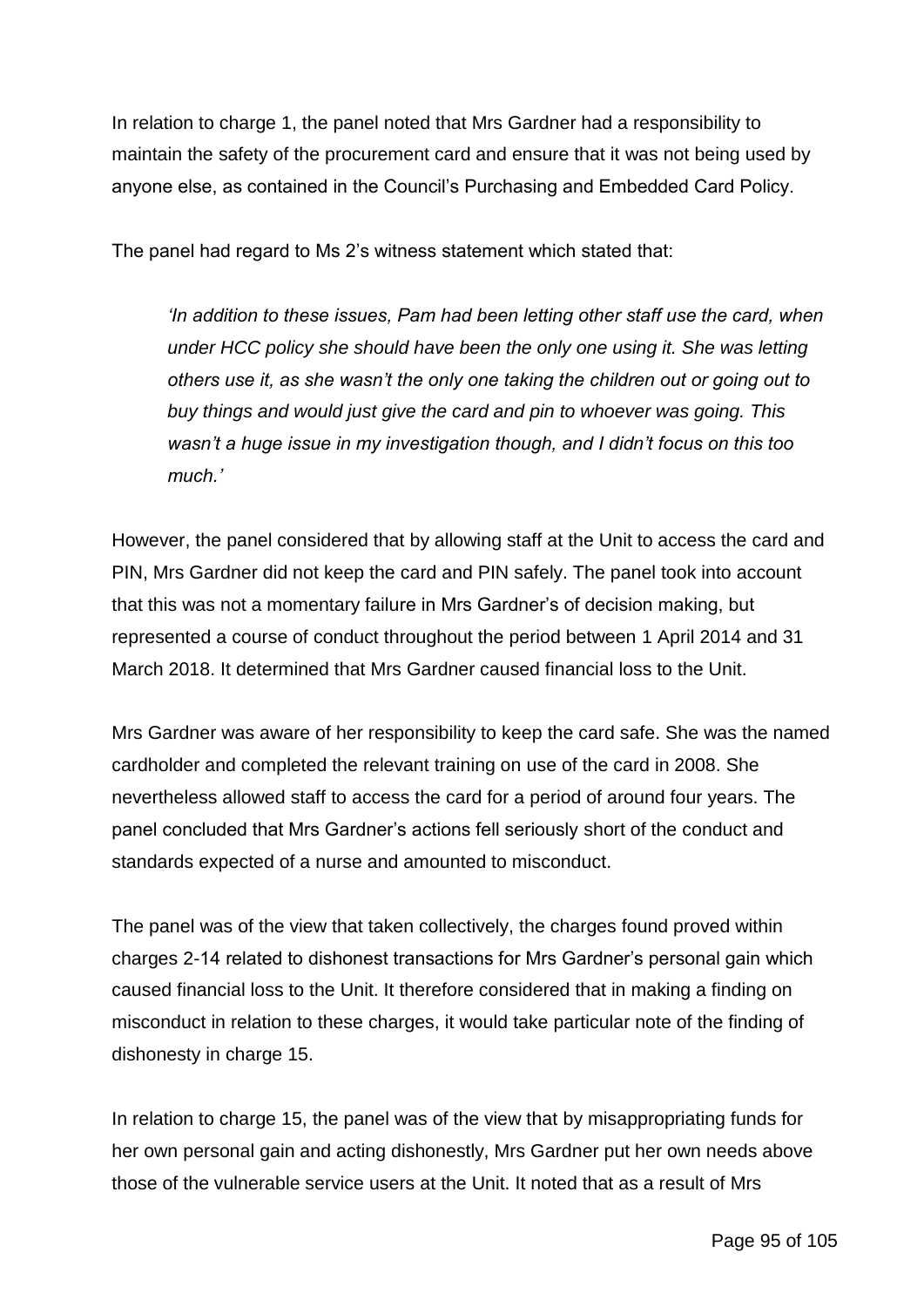Gardner's managerial role at the Unit, she was in the position to orchestrate the fraud and hide her actions. The panel considered that one of the fundamental tenets of the nursing profession is to act with honesty. It concluded that Mrs Gardner's actions breached a fundamental tenet of the profession and brought the profession into disrepute. In the panel's judgement, Mrs Gardner's actions fell seriously short of the conduct and standards expected of a nurse, and therefore amounted to misconduct.

#### **Decision and reasons on impairment**

The panel next went on to decide if as a result of the misconduct, Mrs Gardner's fitness to practise is currently impaired.

Nurses occupy a position of privilege and trust in society and are expected at all times to behave professionally. Patients and their families must be able to trust nurses with their lives and the lives of their loved ones. To justify that trust, nurses must be honest and open and act with integrity. They must make sure that their conduct at all times justifies both their patients' and the public's trust in the profession.

In this regard the panel considered the judgment of Mrs Justice Cox in the case of *CHRE v NMC and Grant* in reaching its decision. In paragraph 74, she said:

*'In determining whether a practitioner's fitness to practise is impaired by reason of misconduct, the relevant panel should generally consider not only whether the practitioner continues to present a risk to members of the public in his or her current role, but also whether the need to uphold proper professional standards and public confidence in the profession would be undermined if a finding of impairment were not made in the particular circumstances.'*

In paragraph 76, Mrs Justice Cox referred to Dame Janet Smith's "test" which reads as follows:

*'Do our findings of fact in respect of the doctor's misconduct, deficient professional performance, adverse health, conviction, caution or*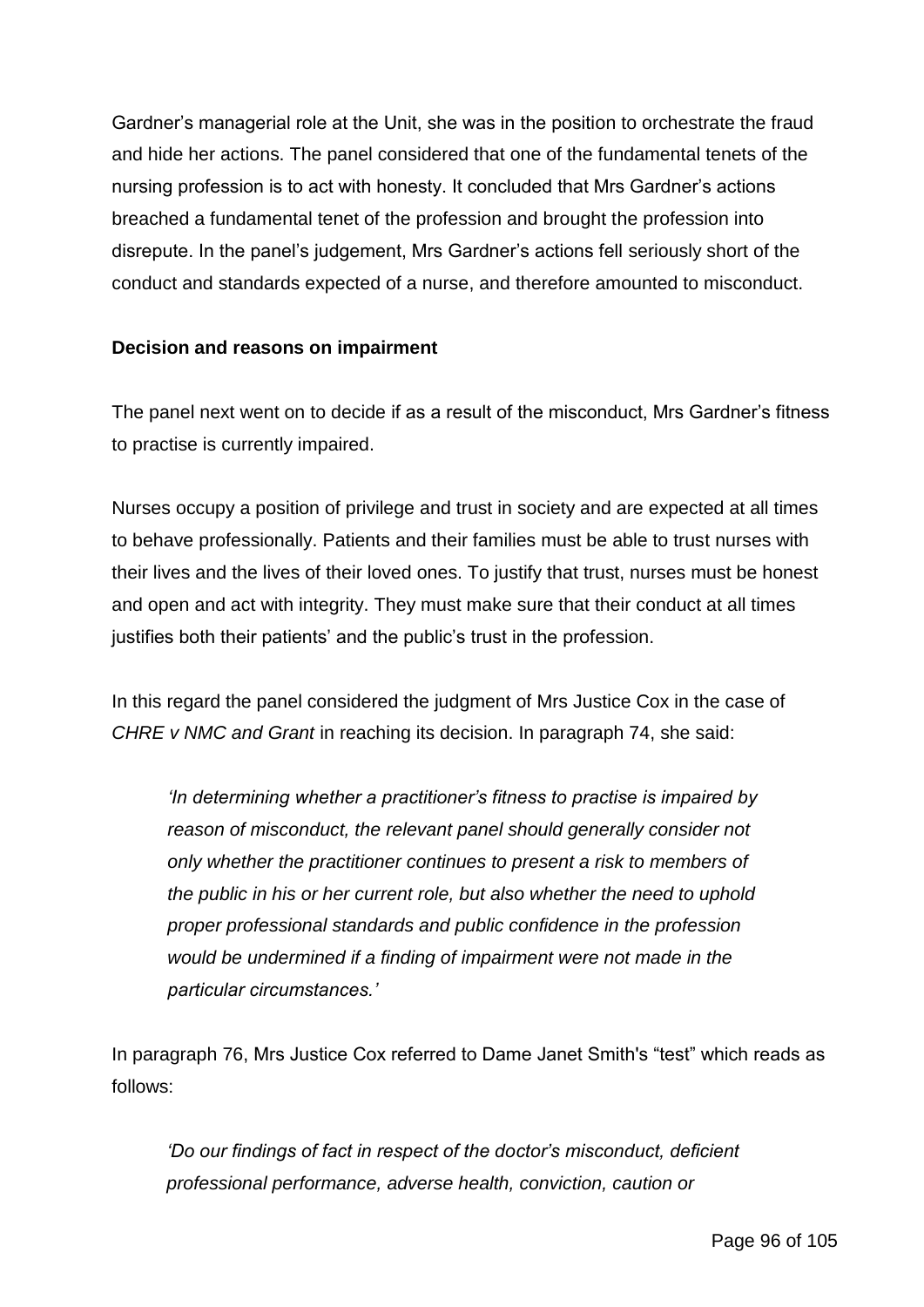*determination show that his/her fitness to practise is impaired in the sense that s/he:*

- *a) has in the past acted and/or is liable in the future to act so as to put a patient or patients at unwarranted risk of harm; and/or*
- *b) has in the past brought and/or is liable in the future to bring the medical profession into disrepute; and/or*
- *c) has in the past breached and/or is liable in the future to breach one of the fundamental tenets of the medical profession; and/or*
- *d) has in the past acted dishonestly and/or is liable to act dishonestly in the future.'*

The panel had no information before it to suggest that the service users at the Unit were caused actual harm by the misappropriation of funds by Mrs Gardner. There was also nothing to suggest that unwarranted risk of harm was caused in the past or was liable to be caused in the future. The panel found that Mrs Gardner's misconduct had breached the fundamental tenets of the nursing profession and also brought its reputation into disrepute. It was satisfied that confidence in the nursing profession would be undermined if its regulator did not find charges relating to dishonesty extremely serious.

The panel noted the written submissions from the RCN on Mrs Gardner's behalf where she exhibited some insight by accepting that she mismanaged the petty cash system and the procurement card. It also took into account Mrs Gardner's personal reflection contained in the 'Background Information for the Statement of Pam Gardner' dated 9 March 2018. However the panel noted that this reflection focussed on the personal impact on Mrs Gardner without any indication of what she would do differently in the future or, any appreciation of the effects of her actions on service users, the Unit, her colleagues or the reputation of the nursing profession. Therefore the panel determined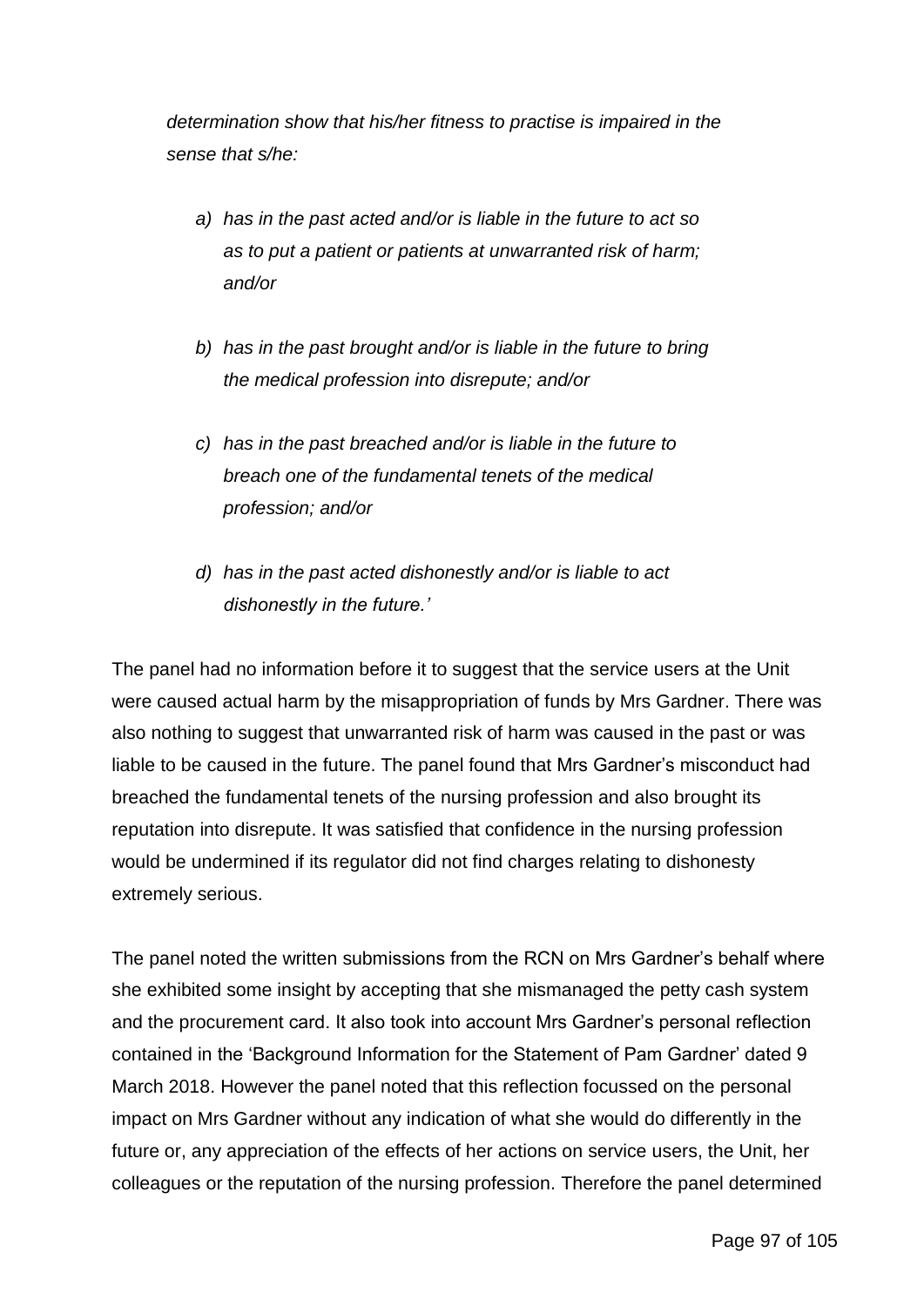that it had no information before it to suggest that Mrs Gardner has reflected on her actions and developed sufficient insight.

The panel noted that there were no concerns with Mrs Gardner's clinical practice and the charges found proved relate solely to her financial mismanagement in the Unit. It was therefore of the view that a finding of impairment on public protection grounds is not necessary.

The panel bore in mind that the overarching objectives of the NMC; to protect, promote and maintain the health, safety, and well-being of the public and patients, and to uphold and protect the wider public interest. This includes promoting and maintaining public confidence in the nursing and midwifery professions and upholding the proper professional standards for members of those professions.

The panel determined that a finding of impairment on public interest grounds is required. It concluded that public confidence in the profession would be undermined if a finding of impairment were not made in this case and therefore found Mrs Gardner's fitness to practise impaired on public interest grounds only.

Having regard to all of the above, the panel was satisfied that Mrs Gardner's fitness to practise is currently impaired.

## **Sanction**

The panel has considered this case very carefully and has decided to make a strikingoff order. It directs the registrar to strike Mrs Gardner's name from the register. The effect of this order is that the NMC register will show that Mrs Gardner has been struckoff the register.

In reaching this decision, the panel has had regard to all the evidence that has been adduced in this case and had careful regard to the Sanctions Guidance (SG) published by the NMC. The panel accepted the advice of the legal assessor.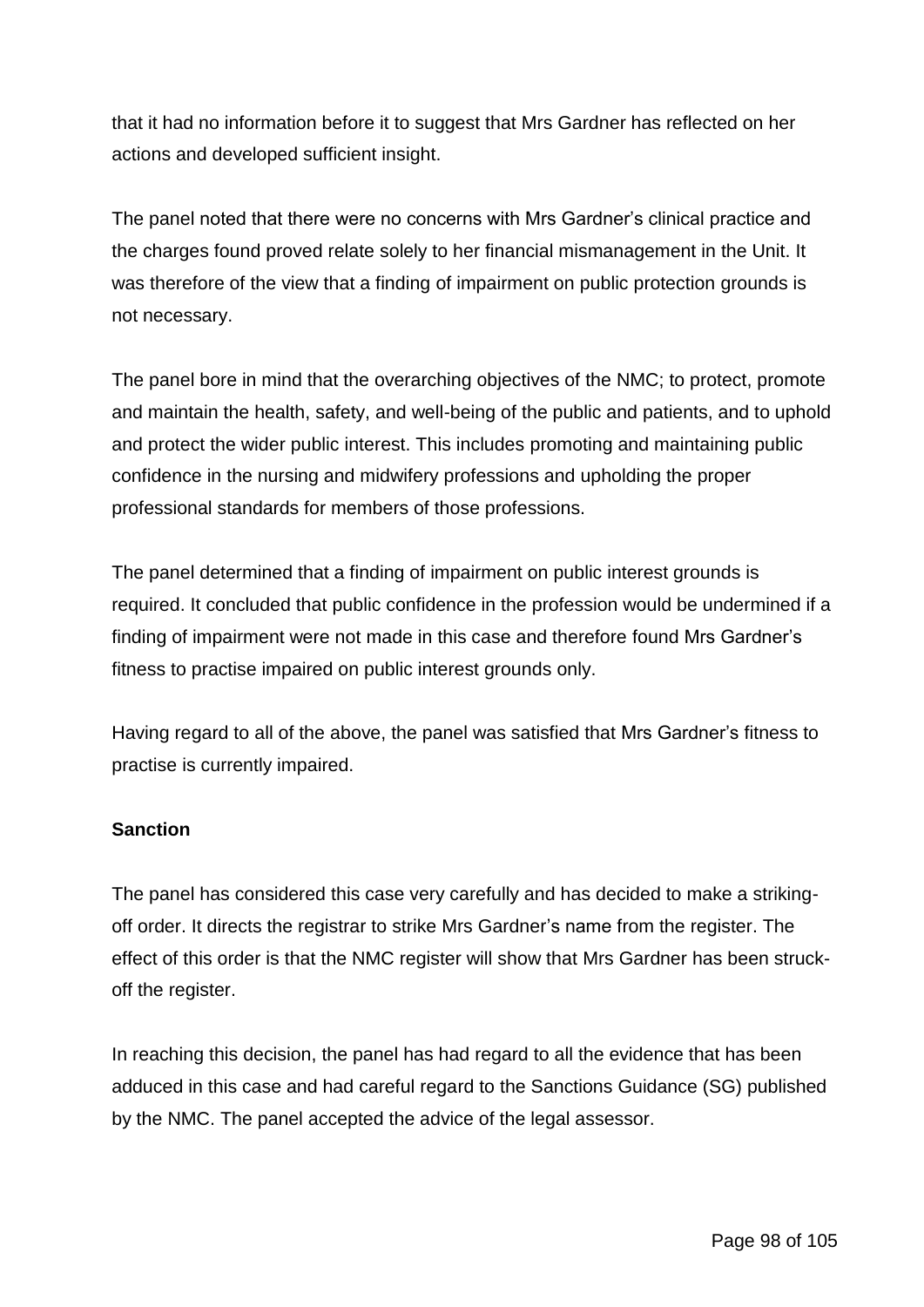## **Submissions on sanction**

Mr Underwood informed the panel that in the Notice of Hearing, dated 29 September 2021, the NMC had advised Mrs Gardner that it would seek the imposition of a strikingoff order if it found Mrs Gardner's fitness to practise currently impaired.

Mr Underwood submitted that Mrs Gardner's misconduct is too serious to be dealt with either by way of making no order, a caution order or a conditions of practice order. He submitted that the panel ought to consider either a suspension order or a striking-off order because a number of factors indicating serious dishonesty are present in this case.

Mr Underwood referred the panel to the SG and highlighted the following features that increase the seriousness of the misconduct in this case:

- Misuse of power
- Personal financial gain from a breach of trust
- Premeditated, systematic and longstanding deception

Mr Underwood submitted that all of these features apply as Mrs Gardner was in a managerial role which she abused in order to make false claims and inappropriate purchases. She made financial gain due to this breach of trust and the fraudulent activity took place over a four year period.

Mr Underwood also drew the panel's attention to the following information contained in the SG:

*'The law about healthcare regulation makes it clear that a nurse, midwife or nursing associate who has acted dishonestly will always be at risk being removed from the register.'*

Mr Underwood submitted that a substantive suspension order would not be appropriate for the following reasons: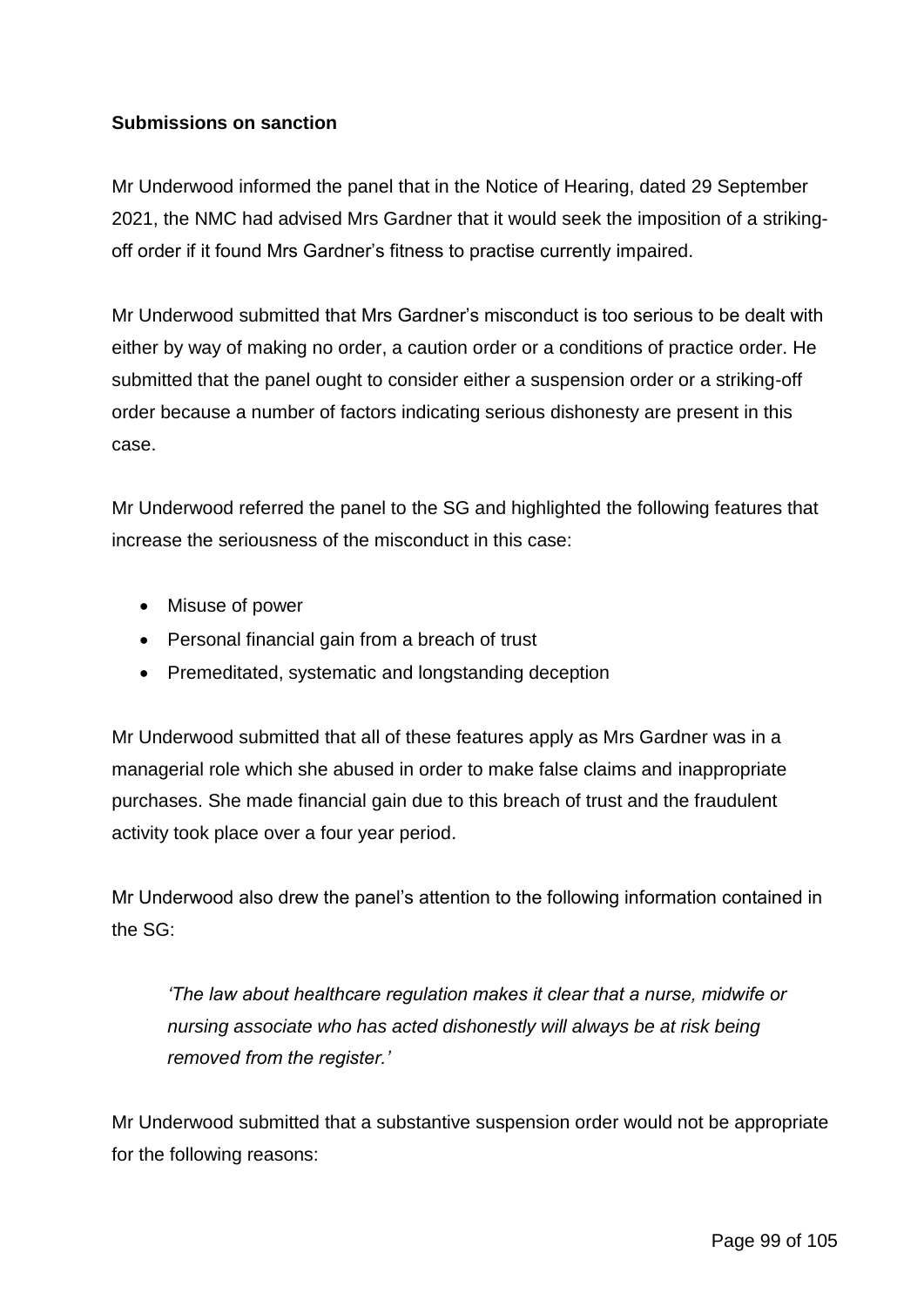- Mrs Gardner has not admitted any of the dishonesty allegations nor has she put forward any evidence of efforts at remediation or indication of remorse, beyond the acceptance that the petty cash system had been mismanaged. Her insight was solely into the impact of the investigation on her personally and not upon the reputation of the wider profession.
- Mrs Gardner has indicated that she does not wish to return to nursing practice, therefore there is a low possibility of remediation in the immediate term.
- Mrs Gardner's dishonest conduct was repeated over a lengthy period, and she used the investigation to try and shift the blame and focus on senior management and those she managed. Such behaviour is so fundamentally inconsistent with the values of the profession that it could reasonably be considered irremediable.

Mr Underwood submitted that a striking-off order is necessary to reflect the seriousness of Mrs Gardner's misconduct. He submitted that any less onerous order might fail to maintain public trust in nursing or the effectiveness of the NMC as a regulator. He submitted that if a well-informed member of the public were to learn that a nurse had misappropriated funds meant for vulnerable children that were in her care, and had shown no remorse or efforts to remediate the situation, it would fundamentally undermine their trust in the nursing profession if that nurse were to remain on the register.

Mr Underwood invited the panel to bear in mind the draconian nature of a striking-off order and the potential reputational damage this may cause to Mrs Gardner. He submitted however that in this case, the need to protect the reputation of the nursing profession outweighs any consideration of the impact upon Mrs Gardner.

Mr Underwood submitted that if the panel were not minded to impose a striking-off order, he would recommend, in the alternative, a lengthy period of suspension with a review. He stated that at a future review, Mrs Gardner would be able to demonstrate any remorse or remediation which would allow her to return to work unrestricted.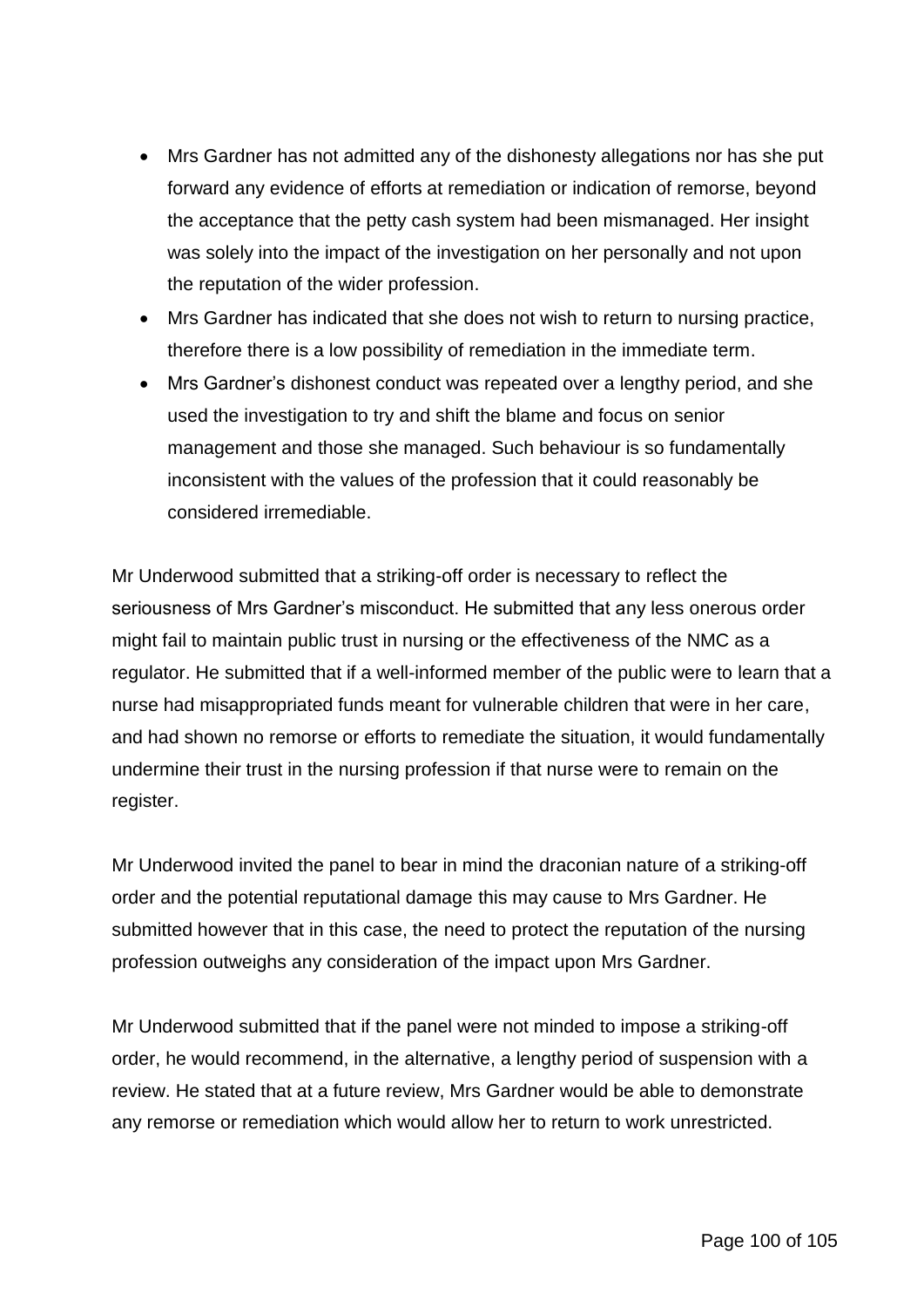Mr Underwood maintained the NMC's position that Mrs Gardner's conduct is irremediable and her removal from the register is the necessary outcome.

In response to questions from the panel, Mr Underwood stated that Mrs Gardner's previous good character should be taken into account, but that it should not be an absolute guard against the imposition of a striking-off order in light of the seriousness and long-standing nature of her dishonesty.

The panel also bore in mind the written submission from the RCN on behalf of Mrs Gardner that:

*'Should the panel reach sanction stage, it is submitted that absent dishonesty it would be clearly disproportionate to strike her off the register. If the panel imposed sanction short of strike-off, Ms Gardner would intend to allow her registration to lapse, and at any review hearing would seek for the order to be allowed to lapse in line with the principles in the NMC's guidance document entitled 'Allowing orders to expire when a nurse or midwife's registration will lapse' and the case of Clarke v GOC [2018].'*

## **Decision and reasons on sanction**

Having found Mrs Gardner's fitness to practise currently impaired, the panel went on to consider what sanction, if any, it should impose in this case. The panel has borne in mind that any sanction imposed must be appropriate and proportionate and, although not intended to be punitive in its effect, may have such consequences. The panel had careful regard to the SG. The decision on sanction is a matter for the panel independently exercising its own judgement.

The panel took into account the following aggravating features:

- Abuse of a position of trust
- Personal financial gain from a breach of trust
- Premeditated, systematic and longstanding deception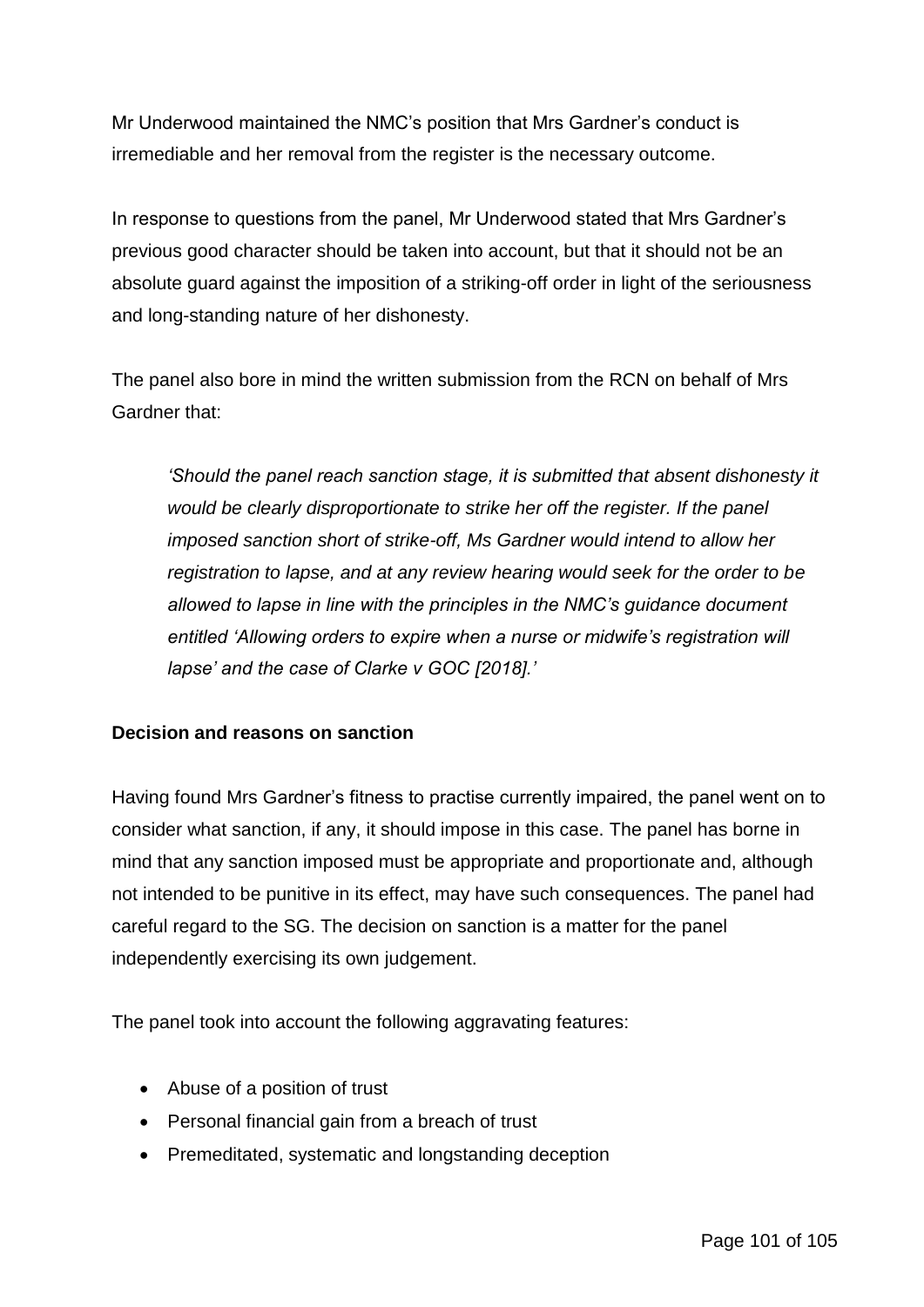- Lack of insight into her failings
- A pattern of misconduct over a significant period of time

The panel did not identify any mitigating features in this case.

The panel first considered whether to take no action but concluded that this would be inappropriate in view of the seriousness of the case. The panel decided that it would be neither proportionate nor in the public interest to take no further action.

The panel then considered the imposition of a caution order but again determined that, it would not be appropriate in these circumstances. The SG states that a caution order may be appropriate where *'the case is at the lower end of the spectrum of impaired fitness to practise and the panel wishes to mark that the behaviour was unacceptable and must not happen again.'* The panel considered that Mrs Gardner's misconduct was not at the lower end of the spectrum and that a caution order would be inappropriate in view of the seriousness of the case. The panel decided that it would be neither proportionate nor in the public interest to impose a caution order.

The panel next considered whether placing conditions of practice on Mrs Gardner's registration would be a sufficient and appropriate response. The panel is of the view that there are no practical or workable conditions that could be formulated, given the nature of the charges in this case. The misconduct identified in this case did not relate to Mrs Gardner's clinical practice and was not something that can be addressed by retraining or the imposition of conditions. Furthermore, the panel concluded that the placing of conditions on Mrs Gardner's registration would not adequately address the seriousness of this case nor mark the public interest of this case.

The panel then went on to consider whether a suspension order would be an appropriate sanction. The SG states that suspension order may be appropriate where some of the following factors are apparent:

 *A single instance of misconduct but where a lesser sanction is not sufficient;*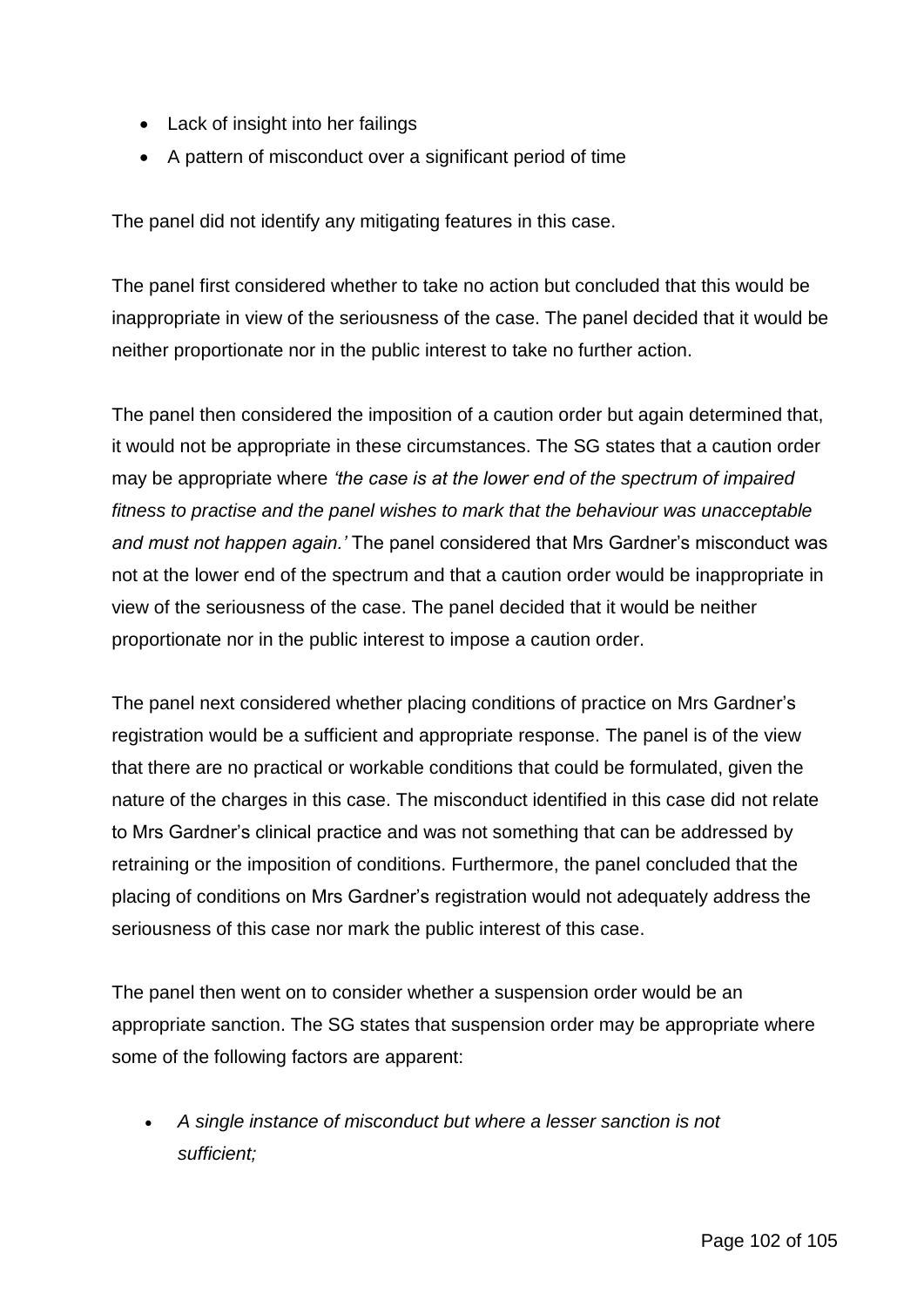- *No evidence of harmful deep-seated personality or attitudinal problems;*
- *No evidence of repetition of behaviour since the incident; and*
- *The Committee is satisfied that the nurse or midwife has insight and does not pose a significant risk of repeating behaviour.*

The panel considered that the persistent and repetitive nature of Mrs Gardner's dishonest actions over a period of some four years provided evidence to the panel of a harmful deep seated attitudinal issue. Further, taking into account Mrs Gardner's current lack of insight, the panel determined that a suspension order would not mark the public interest concerns nor would it maintain public confidence in the nursing profession and the NMC.

The conduct, as highlighted by the facts found proved, was a significant departure from the standards expected of a registered nurse. The panel noted that the serious breach of the fundamental tenets of the profession evidenced by Mrs Gardner's actions is fundamentally incompatible with Mrs Gardner remaining on the register.

In this particular case, the panel determined that a suspension order would not be a sufficient, appropriate or proportionate sanction.

Finally, in looking at a striking-off order, the panel took note of the following paragraphs of the SG:

- *Do the regulatory concerns about the nurse or midwife raise fundamental questions about their professionalism?*
- *Can public confidence in nurses and midwives be maintained if the nurse or midwife is not removed from the register?*
- *Is striking-off the only sanction which will be sufficient to protect patients, members of the public, or maintain professional standards?*

The panel noted Mrs Gardner's long history of unblemished nursing practice with no previous regulatory or disciplinary findings. However it was of the view that her misconduct raised fundamental questions about her professionalism. Mrs Gardner's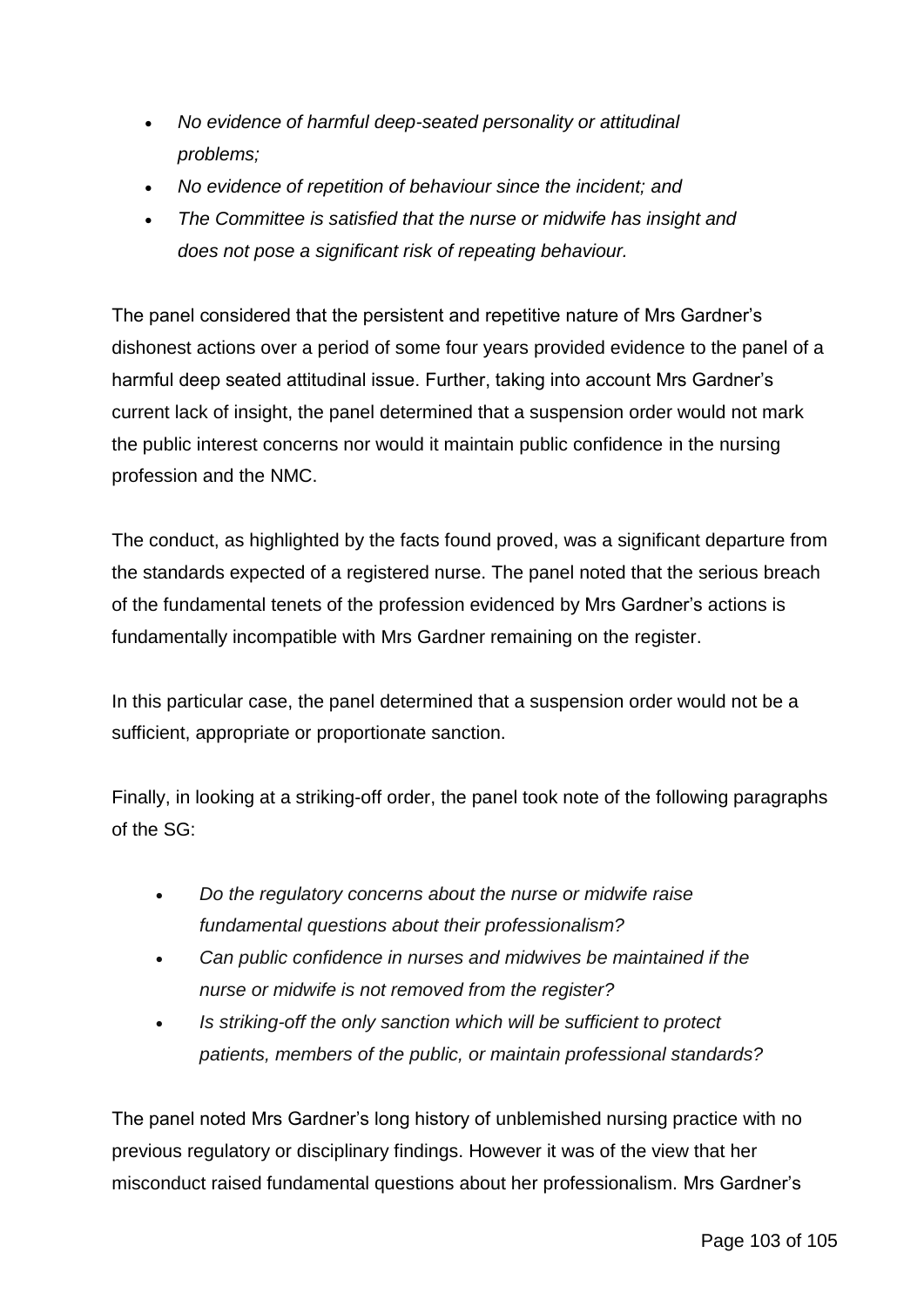actions were significant departures from the standards expected of a registered nurse, and are fundamentally incompatible with her remaining on the register. The panel was of the view that the findings in this particular case demonstrate that to allow Mrs Gardner to continue practising would undermine public confidence in the profession and in the NMC as a regulatory body.

Balancing all of these factors and after taking into account all the evidence before it, the panel determined that the appropriate and proportionate sanction is that of a striking-off order. Having regard to the effect of Mrs Gardner's actions in bringing the profession into disrepute by adversely affecting the public's view of how a registered nurse should conduct herself, the panel has concluded that nothing short of this would be sufficient in this case.

The panel considered that this order was necessary to mark the importance of maintaining public confidence in the profession, the NMC as its regulator, and to send to the public and the profession a clear message about the standard of behaviour required of a registered nurse.

This will be confirmed to Mrs Gardner in writing.

## **Interim order**

As the striking-off order cannot take effect until the end of the 28-day appeal period, the panel has considered whether an interim order is required in the specific circumstances of this case. It may only make an interim order if it is satisfied that it is necessary for the protection of the public, is otherwise in the public interest or in Mrs Gardner's own interest until the striking-off sanction takes effect. The panel heard and accepted the advice of the legal assessor.

## **Submissions on interim order**

The panel took account of the submissions made by Mr Underwood. He submitted that an interim order would maintain the integrity of the nursing profession and was in the public interest for the same reasons given for the substantive order. Mr Underwood